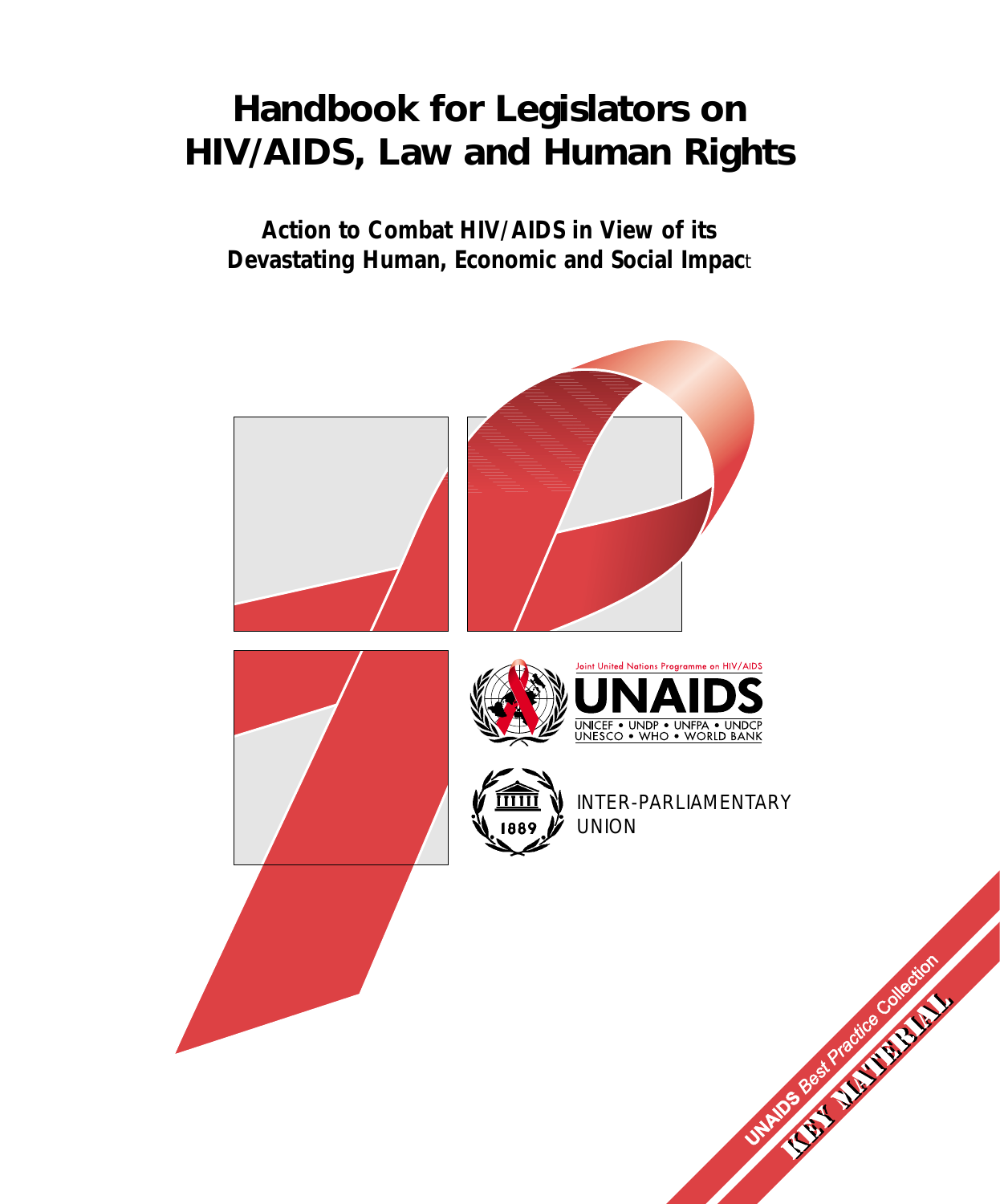#### **UNAIDS/99.48E (English original, November 1999)**

© Joint United Nations Programme on HIV/AIDS (UNAIDS) 1999.

All rights reserved.This document, which is not a formal publication of UNAIDS, may be freely reviewed, quoted, reproduced or translated, in part or in full, provided the source is acknowledged.The document may not be sold or used in conjunction with commercial purposes without prior written approval from UNAIDS (contact: UNAIDS Information Centre).

The views expressed in documents by named authors are solely the responsibility of those authors.

The designations employed and the presentation of the material in this work do not imply the expression of any opinion whatsoever on the part of UNAIDS concerning the legal status of any country, territory, city or area or of its authorities, or concerning the delimitation of its frontiers and boundaries.

The mention of specific companies or of certain manufacturers' products does not imply that they are endorsed or recommended by UNAIDS in preference to others of a similar nature that are not mentioned.Errors and omissions excepted, the names of proprietary products are distinguished by initial capital letters.

UNAIDS – 20 avenue Appia – 1211 Geneva 27 – Switzerland Telephone: (+4122) 791 46 51 – Fax: (+41 22) 791 41 65 e-mail: unaids@unaids.org – Internet: http://www.unaids.org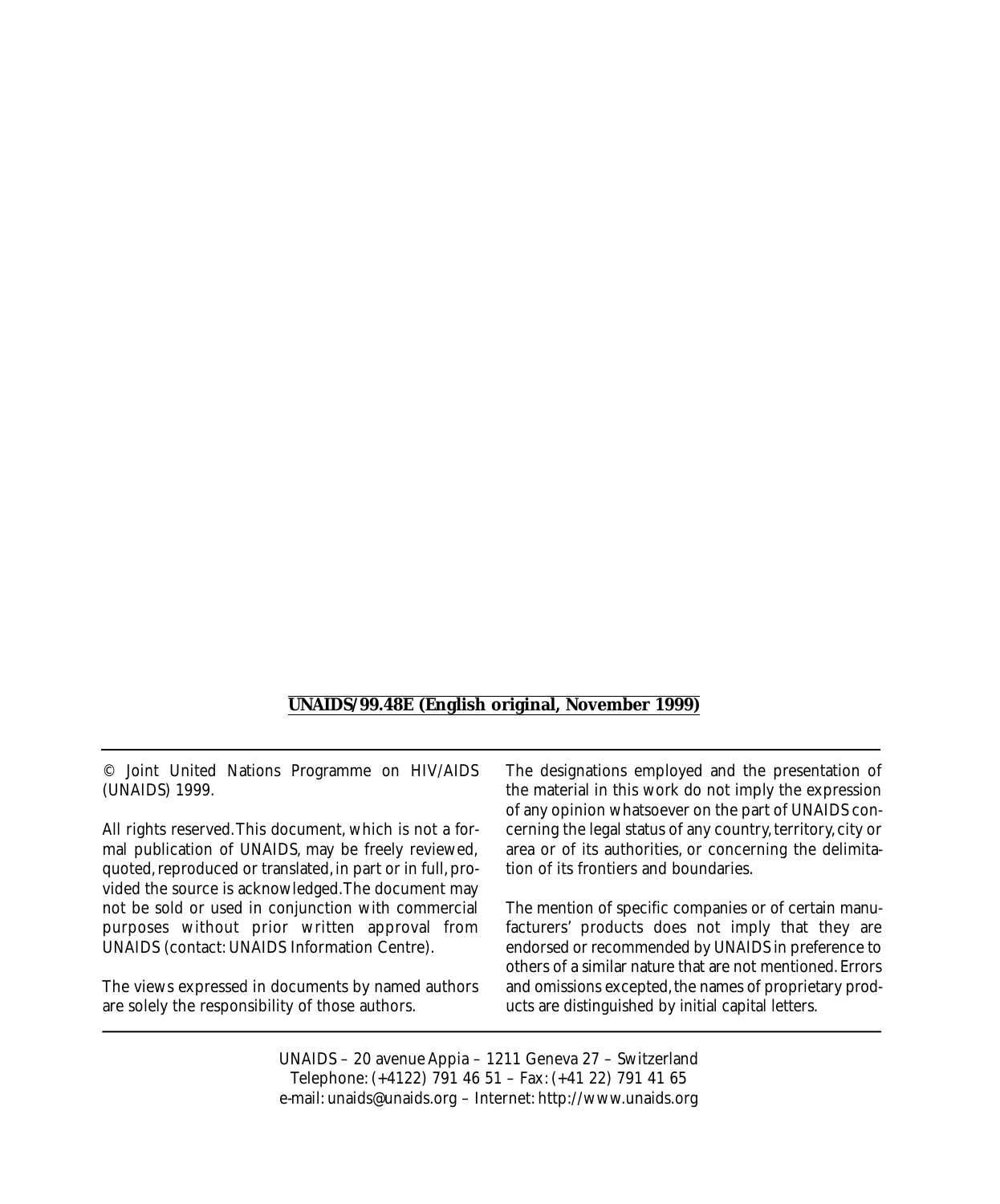# **Handbook for Legislators on HIV/AIDS, Law and Human Rights:**

**Action to Combat HIV/AIDS in View of its Devastating Human, Economic and Social Impact**

> **UNAIDS / IPU Geneva, Switzerland 1999**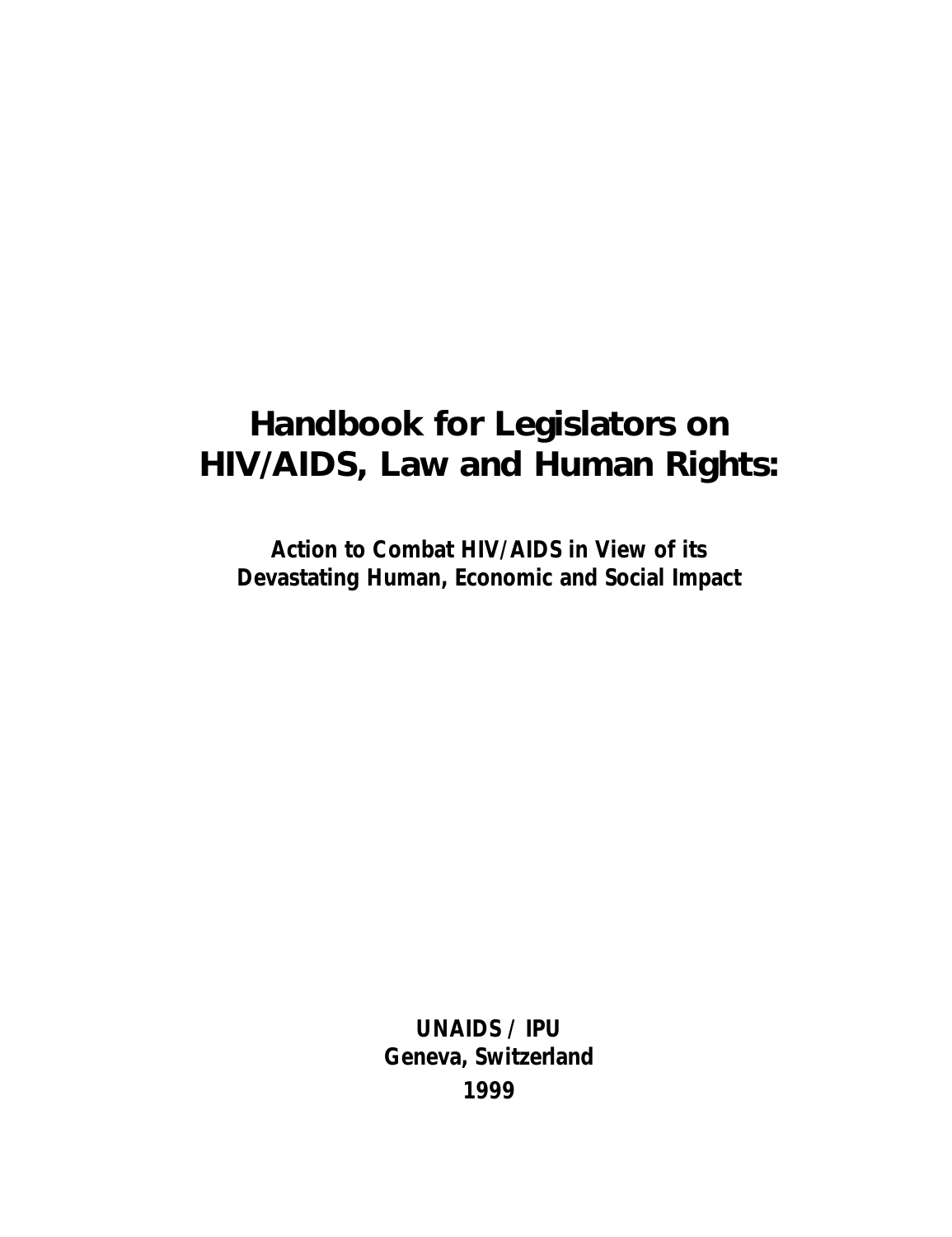#### Foreword

As the 20th century draws to a close, HIV and AIDS continue to wreak havoc on an ever-increasing number of individuals, couples, families, and communities. More than 90 percent of the 33.6 million people living with HIV/AIDS at the end of 1999 were in the developing world. In many developing countries, the epidemic has come to represent a threat to human security itself. Sparing neither children nor parents, neither teachers, health workers, farmers, nor other active members of society, AIDS is wiping out gains in social and economic development.

Every year, leaders who previously were confident that their own peoples were somehow immune from HIV for reasons of culture, religion or geography find their countries hard-hit by the epidemic. Politicians in some countries have ignored the threat of AIDS, perhaps for fear that discussions about safer sex, reducing harm to injecting drug users or other sensitive subjects would alienate one or another segment of their supporters.

In other places, however, political leaders have courageously taken on the epidemic, placing themselves in the vanguard of those battling to beat back HIV/AIDS in the most effective ways possible. The greatest achievements in preventing the spread of HIV and alleviating the impact of AIDS have been in countries whose leaders have demonstrated strong political will and commitment.

The purpose of this *Handbook* is to assist parliamentarians and other elected officials in promulgating and enacting effective legislation and undertaking appropriate law reform in the fight against AIDS. Whether it be constitutional amendments to prohibit discrimination against people living with HIV/AIDS or against those most vulnerable to infection, legislation to ensure the rights of school children to be educated on how to protect themselves as they grow older, to name only a few areas of concern, the full engagement of legislators is crucial to ensuring effective responses to the epidemic and adequate fiscal and other resources to support them.

The *Handbook* provides examples of best legislative and regulatory practices gathered from around the world. Best practices are given for each of the twelve guidelines contained in the *International Guidelines on HIV/AIDS and Human Rights* published in 1998 by the Office of the United Nations High Commissioner for Human Rights and the Joint United Nations Programme on HIV/AIDS (UNAIDS). The *Handbook* presents concrete measures that legislators can take to protect human rights and promote public health in responding to the epidemic.

The *Handbook* is the product of a growing partnership between the Inter-Parliamentary Union (IPU) and UNAIDS, which share a commitment to the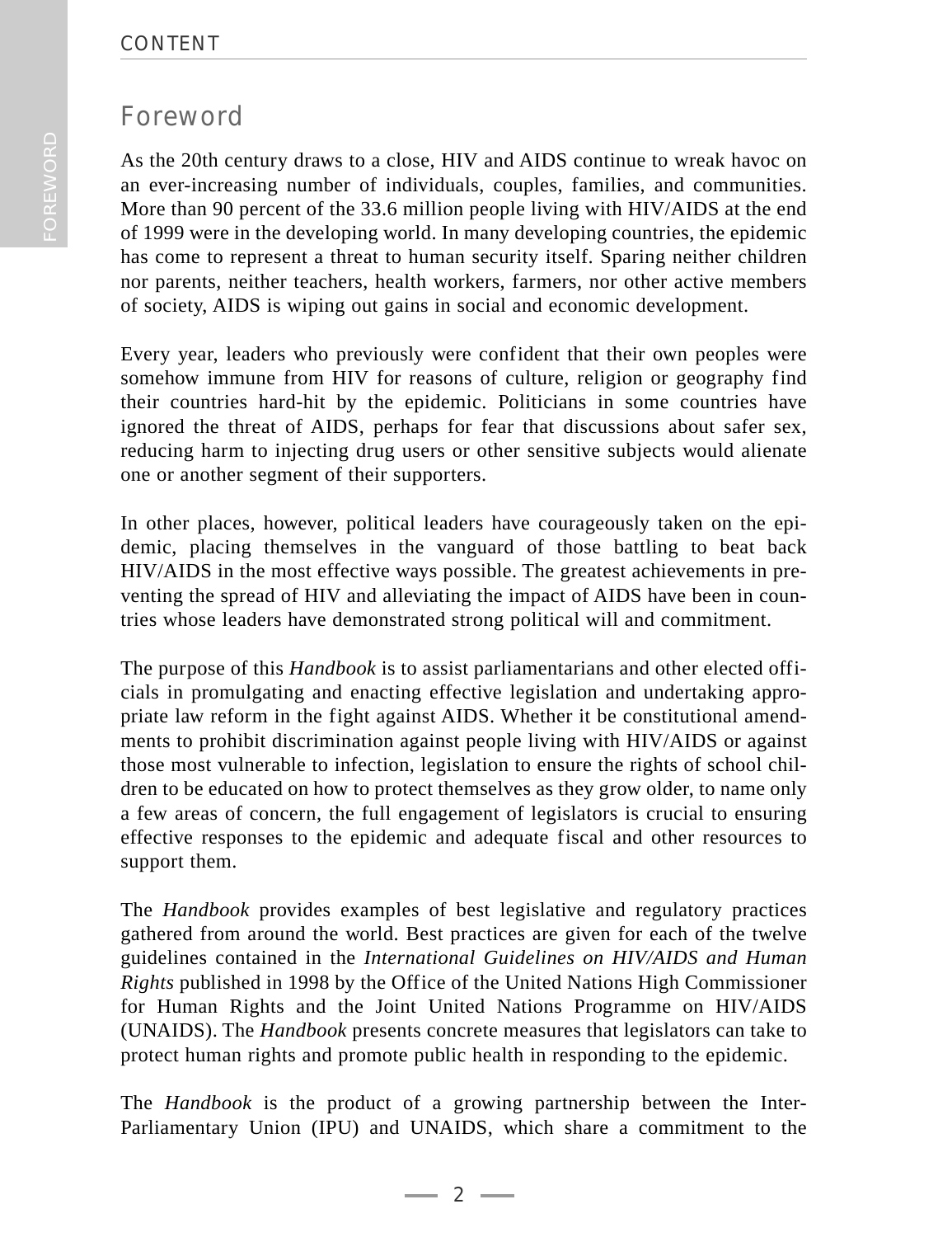respect, protection and fulfilment of human rights as a value in itself, and as central to the achievement of their institutional goals and objectives.

We hope that parliamentarians and other elected officials around the world will be able to make use of this *Handbook* in advancing their national and community responses to AIDS, and we urge them to declare or renew their political commitments to preventing the spread and alleviating the impact of this terrible epidemic.

*Peter Piot Anders Johnsson* Executive Director Secretary-General Joint United Nations Programme Inter-Parliamentary Union on HIV/AIDS

hdin

 $-3$   $-$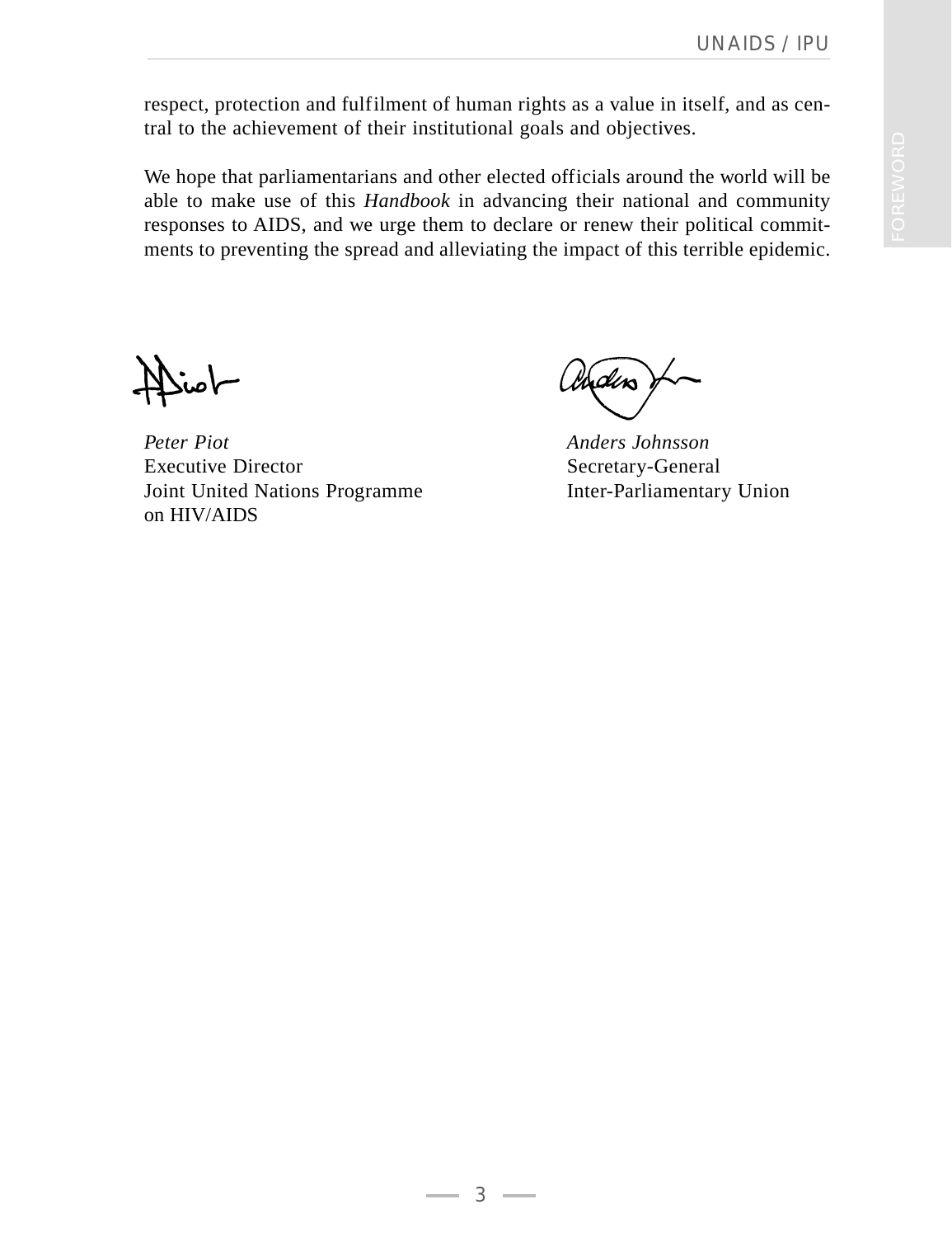# Acknowledgements

IPU and UNAIDS warmly thank Ms Helen Watchirs (Australia), the principal author of the *Handbook for Legislators on HIV/AIDS, Law and Human Rights* (The *Handbook*), for her deep commitment to this work and comprehensive research.

The form and substance of the *Handbook* were improved by a consultation of legislators organized by the IPU and UNAIDS in Geneva in February 1999. We are grateful to the below listed parliamentarians, who attended this consultation, for their contributions to this *Handbook*:

Dr Carolyn Bennett Canadian IPU Group 40 Elgin, Suite 1033 Ottawa, Ontario K1A OA4 Canada

Mr David Borrow House of Commons London SW1A 0AA United Kingdom

Mr Victor Chernykh Noviy Arbat, 19 Moscow Russian Federation

Mr Alexandre Waota Coulibaly Assemblée Nationale de Côte d'Ivoire Boîte postale 01 B.P. 1 381 Abidjan 01 Côte d'Ivoire

Mr Juan M. Flavier, Senator c/o Inter Parliamentary Relations and Protocol Service Senate of the Republic of the Philippines Room 604, GSIS Headquarters, Roxas Blvd. Pasay City Philippines

Mme Catherine Génisson Palais Bourbon 75355 Paris 07 SP France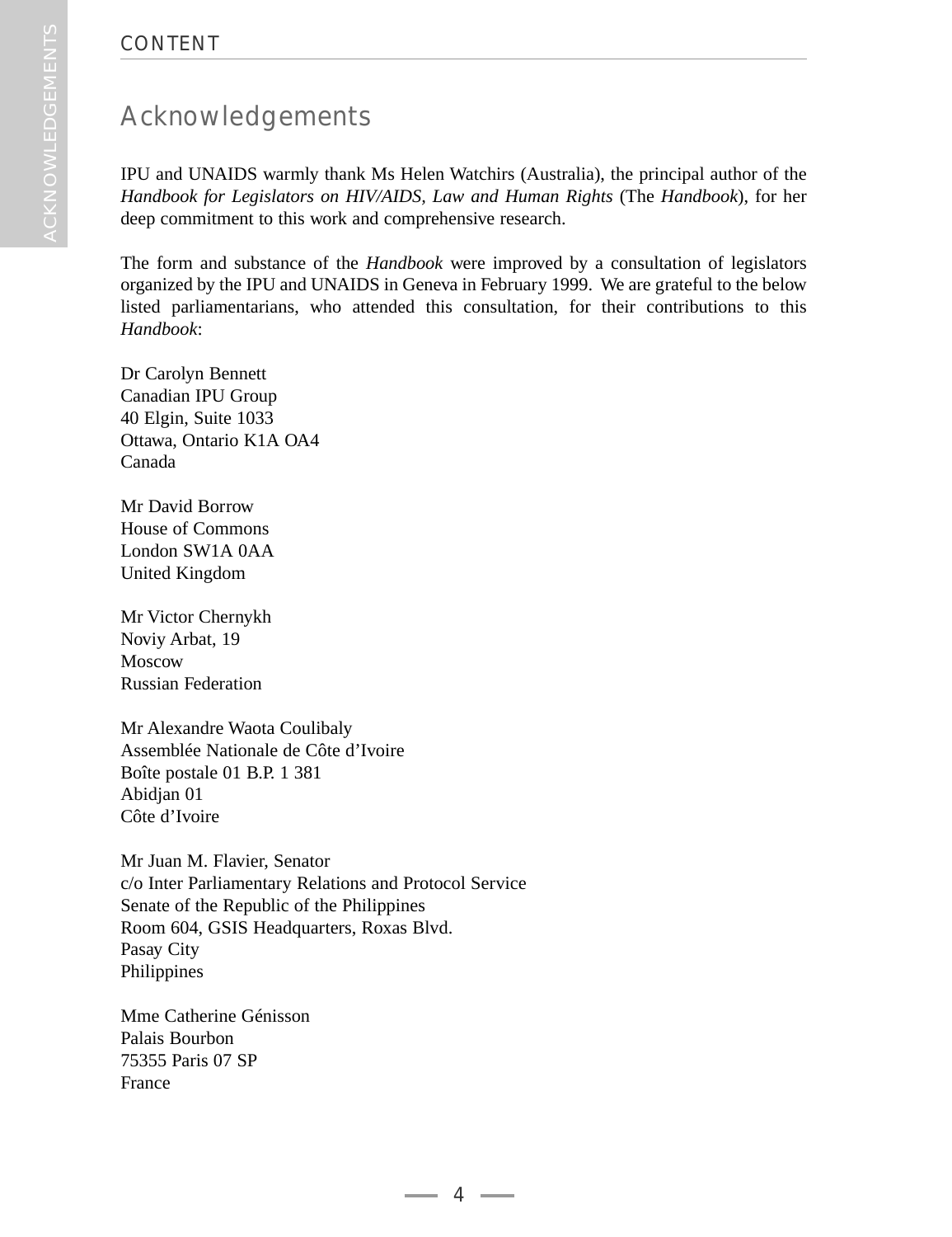#### UNAIDS / IPU

Dr Paul Günter Délégation suisse auprès de l'Union interparlementaire 3003 Berne Switzerland

Dr (Smt.) Najma Heptulla President of the Council of the Inter-Parliamentary Union 4, Akbar Road New Delhi India

Mr Essop Essack Jassat All Party Parliamentarian Group on AIDS Portfolio Committee on Health National Assembly Cape Town 8000 South Africa

Mr O.M. Kgosipula National Assembly P.O. Box 240 Gaborone Botswana

Dr Newton Kulundu c/o Secretary/Treasurer IPU Kenya Group National Assembly Parliament Buildings P.O. Box 41842 Nairobi Kenya

Ms Zury Ríos Montt 2" calle A 13-77 zona 15 Colonia Tecún-Umán Guatemala City Guatemala

Special thanks also go to resource persons to the consultation, namely, Art Hendriks (Netherlands), Mark Heywood (Head, AIDS Law Project, South Africa), Julian Fleet and Miriam Maluwa (UNAIDS Human Rights Advisers, Switzerland), and Alain Valtat (IPU Secretariat, Switzerland) for their valuable advice and suggestions.

Lastly but not least, IPU and UNAIDS acknowledge many other individuals, in particular David FitzSimons and Andrea Verwohlt (UNAIDS Information Centre), without whose support the preparation of this handbook would not have been possible.

 $-5-$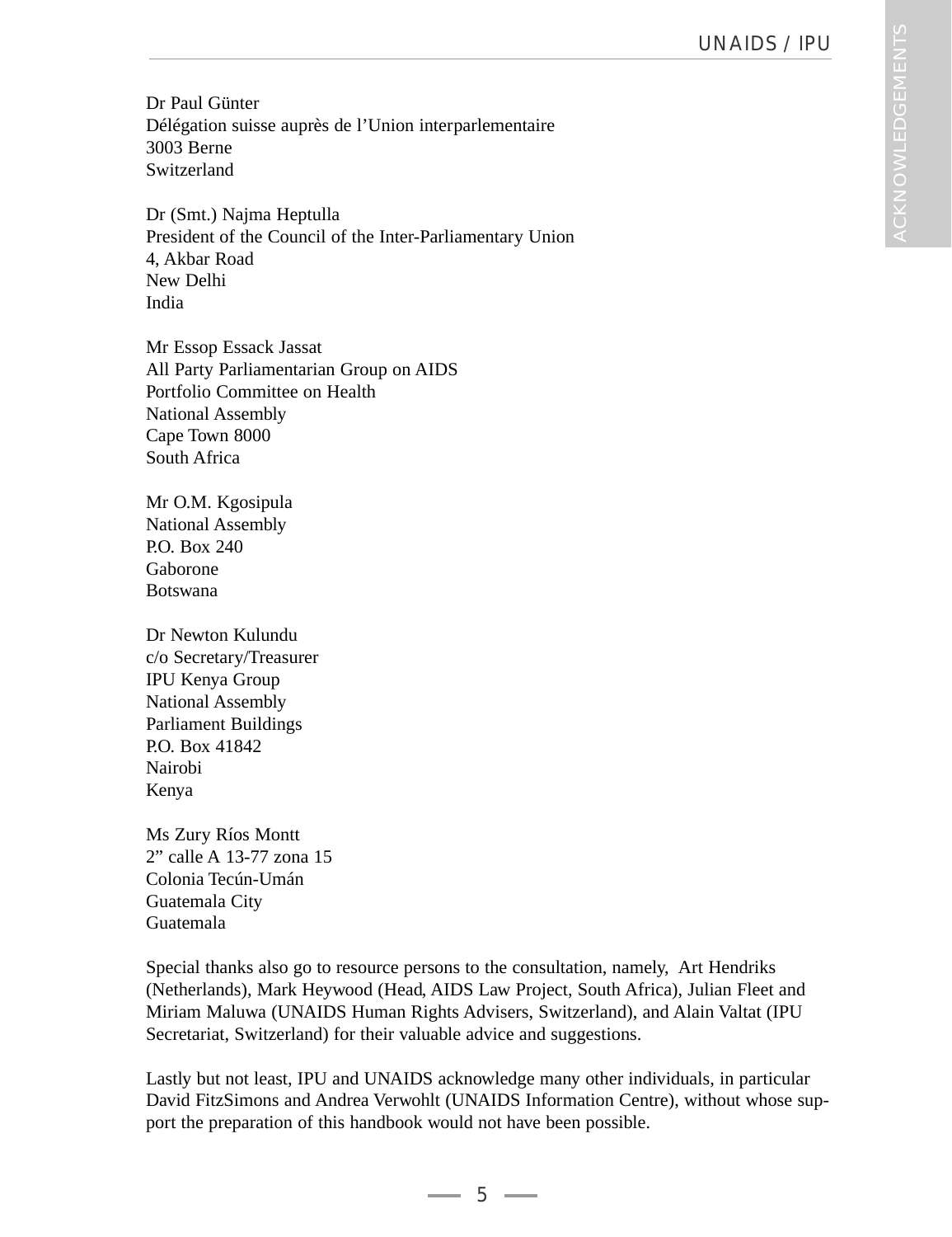| <b>CONTENTS</b>                                                        |                         |
|------------------------------------------------------------------------|-------------------------|
| Foreword                                                               | $\mathbf{2}$            |
| <b>Acknowledgments</b>                                                 | $\overline{\mathbf{4}}$ |
| <b>EXECUTIVE SUMMARY</b>                                               | 9                       |
| <b>I. INTRODUCTION</b>                                                 | 17                      |
| (i) Gravity of the Global Problem                                      | 17                      |
| (ii) Impact on Development                                             | 17                      |
| (iii) Purpose of this Handbook                                         | 18                      |
| <b>II. BACKGROUND</b>                                                  | 19                      |
| (i) Windhoek IPU Resolution on HIV/AIDS                                | 19                      |
| (ii) Issues for Parliamentarians                                       | 20                      |
| - Examples of regional and national initiatives                        | 22                      |
| (iii) HIV/AIDS Law, Policy and Human Rights - International Guidelines | 24<br>25                |
| - Compliance with international obligations<br>- Exceptions            | 27                      |
| III. ANNOTATED INTERNATIONAL GUIDELINES                                | 29                      |
|                                                                        |                         |
| (A) Institutional Responsibilities and Processes                       | 30                      |
| (1) National framework                                                 | 30                      |
| Interministerial committees                                            | 30                      |
| Parliamentary committees on HIV/AIDS                                   | 31                      |
| Multisectoral advisory bodies<br>$-$                                   | 33                      |
| Local level activities: decentralization case study                    | 34                      |
| (2) Supporting community partnership                                   | 34                      |
| Partnership approach                                                   | 34                      |
| Case studies                                                           | 35                      |
| (B) Law Review, Reform and Support Services                            | 36                      |
| (3) Public health legislation                                          | 36                      |
| National examples of reform                                            | 37                      |
| - Voluntary testing and informed consent                               | 41                      |
| - Notification of coded information                                    | 44                      |
| - Partner notification                                                 | 45                      |
| $-$ Detention or isolation/quarantine                                  | 45                      |
| - Blood safety                                                         | 47                      |
| - Infection control                                                    | 48                      |
| (4) Criminal laws and correctional systems                             | 50                      |
| Transmission/exposure offences                                         | 50                      |
| Needle and syringe exchanges                                           | 53                      |
|                                                                        |                         |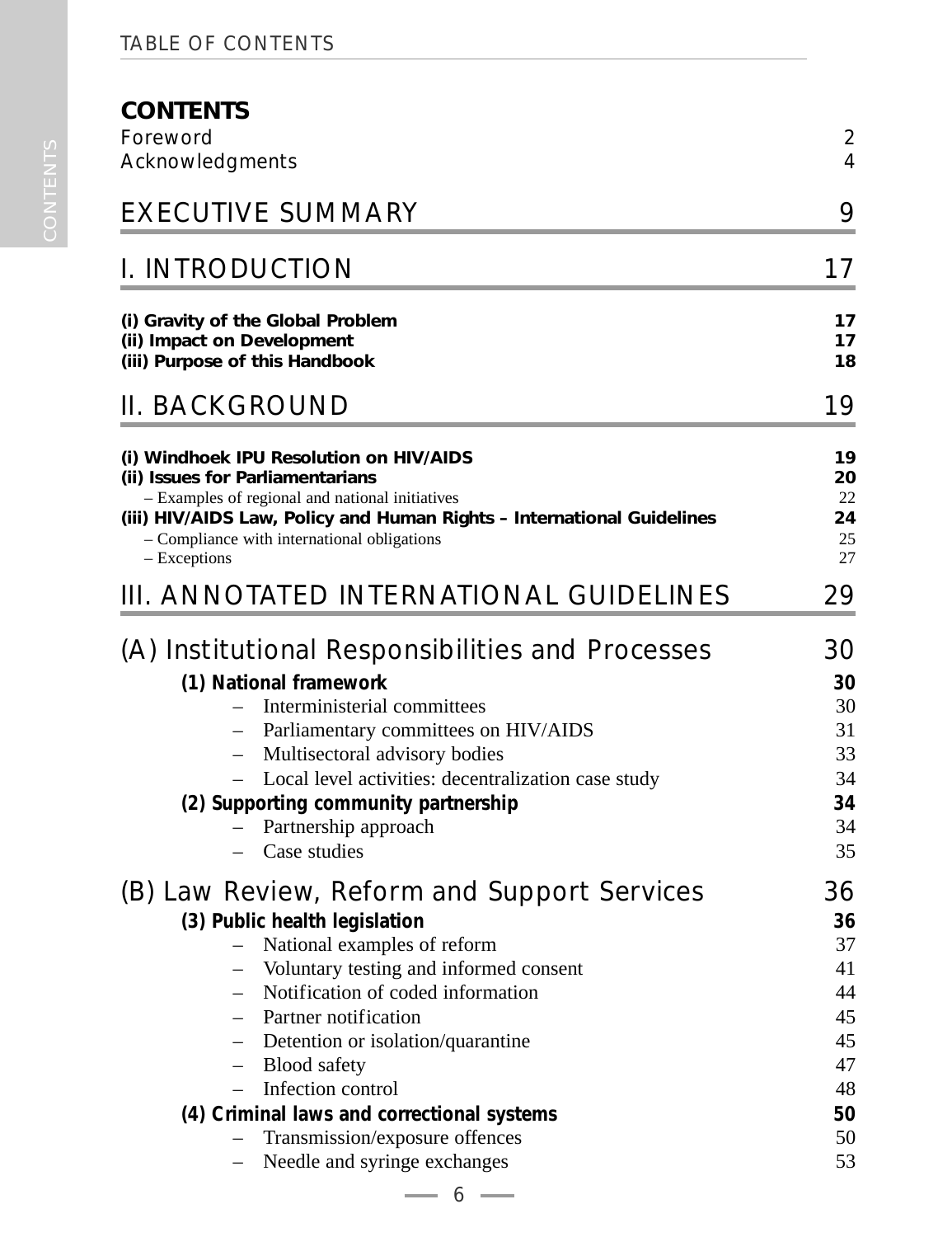CONTENTS

CONTENTS

| (7) Legal support services                                     | 88                                     |
|----------------------------------------------------------------|----------------------------------------|
| Freedoms of expression and association                         | 86                                     |
| Rights of education and information                            | 85                                     |
| Ethical research                                               | 83                                     |
| - Regulation of therapeutic goods and services                 | 79                                     |
| (6) Regulation of goods, services and information              | 79.                                    |
| Employment law                                                 | 76                                     |
| Privacy                                                        | 73                                     |
| Discriminatory impact of laws affecting vulnerable populations | 69                                     |
| - Antidiscrimination legislation                               | 64                                     |
| (5) Antidiscrimination and protective laws                     | 64                                     |
| Prisons                                                        | 61                                     |
| Sex work or prostitution                                       | 56                                     |
| - Sexual acts                                                  | 55                                     |
|                                                                | Promotion of a Supportive and Enabling |

| <u>LIIVII VIIII IGI IL</u>                                                | 7 V |
|---------------------------------------------------------------------------|-----|
| (8) Women, children and other vulnerable groups                           | 90  |
| - Gender and reproductive rights                                          | 91  |
| Children and young people                                                 | 95  |
| - Religious minorities                                                    | 97  |
| (9) Changing discriminatory attitudes - education, training, the media    | 98  |
| (10) Developing public/private implementation standards/mechanisms<br>100 |     |
| (11) State monitoring and enforcement of human rights                     |     |
| (12) International cooperation                                            |     |
| International compliance monitoring mechanisms                            | 104 |
| - NGO mobilization                                                        | 106 |
| Religious leaders                                                         | 106 |
|                                                                           |     |

## IV. CONCLUSION 109

| <b>ANNEXES</b>  |                                                                       | 110 |
|-----------------|-----------------------------------------------------------------------|-----|
| Annex A         | <b>Medical facts</b><br>Recent initiatives in vaccine development and | 110 |
|                 | access to treatment                                                   | 111 |
| <b>Annex B</b>  | Resolution unanimously adopted by the 99th Inter-Parliamentary        |     |
|                 | Union Conference (Windhoek 10 April, 1998)                            | 114 |
| Annex C         | International Guidelines on HIV/AIDS and Human Rights                 | 118 |
| <b>Annex D</b>  | <b>About UNAIDS</b>                                                   | 138 |
| <b>Annex E</b>  | About the Inter-Parliamentary Union                                   | 140 |
| <b>ENDNOTES</b> |                                                                       | 142 |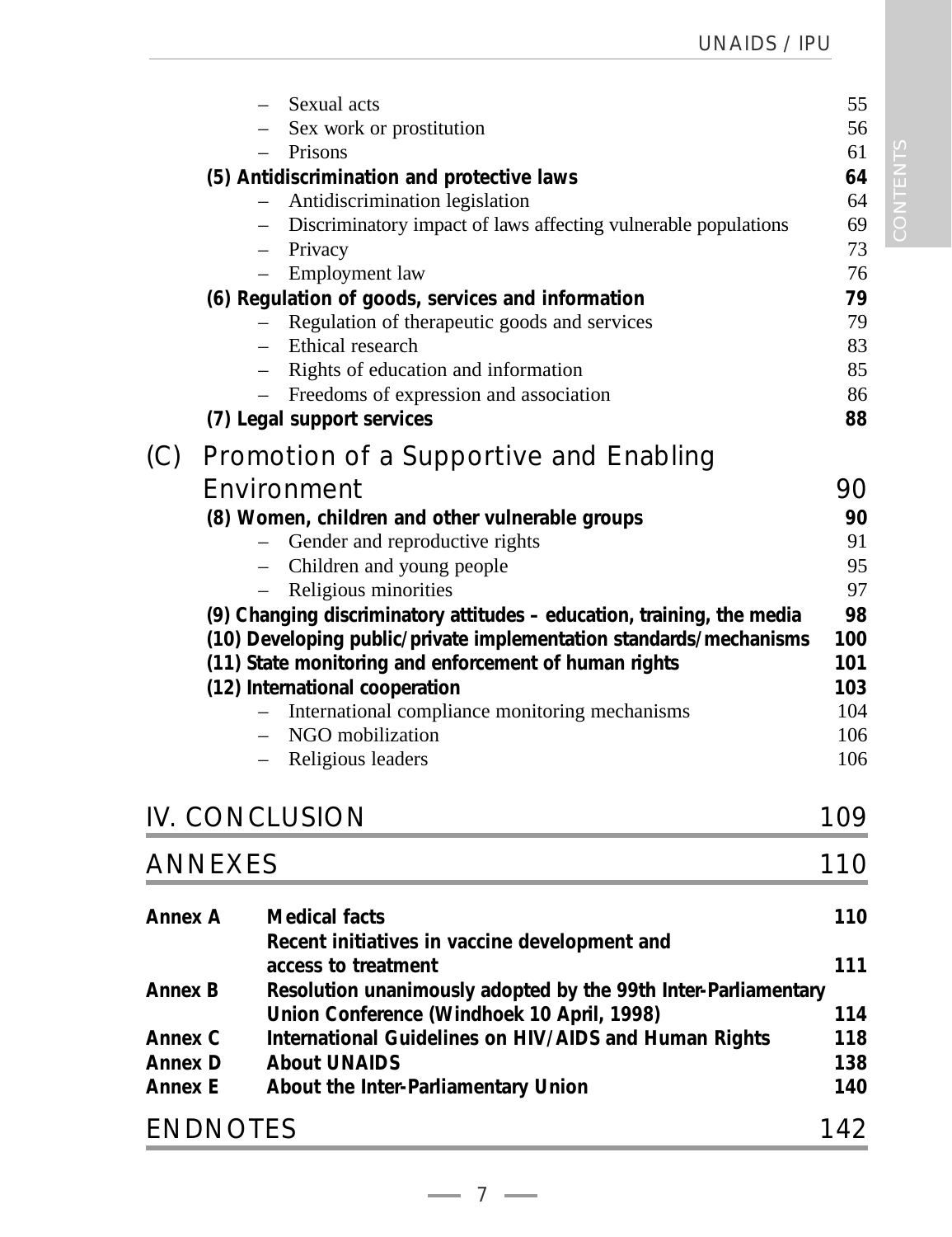## ACRONYMS

| <b>ACCSI</b>   | <b>Citizens Action Against AIDS</b>                                |
|----------------|--------------------------------------------------------------------|
| <b>APPGA</b>   | All-Party Parliamentary Group on AIDS                              |
| ASO            | AIDS service organization                                          |
| <b>BEMFAM</b>  | Societade Civil Bem-estar Familiar do Brasil                       |
| <b>CBO</b>     | Community-based organization                                       |
| $\bf CDC$      | Centers for Disease Control and Prevention                         |
| CI             | Caritas Internationalis                                            |
| <b>CIDE</b>    | Centro de Informacion y Desarrello de la Mujer                     |
| <b>CIOMS</b>   | Council for International Organizations for Medical Services       |
| DFID           | Department for International Development                           |
| <b>HREOR</b>   | Human Rights and Equal Opportunity Commission                      |
| IAVI           | <b>International AIDS Vaccine Initiative</b>                       |
| <b>ICASO</b>   | International Council of AIDS Service Organizations                |
| IPU            | <b>Inter-Parliamentary Union</b>                                   |
| <b>LACCASO</b> | Latin American and Caribbean Council of AIDS Service Organizations |
| MAP            | Monitoring the AIDS Pandemic (MAP) Network                         |
| MTV            | Music Television International                                     |
| NEP            | Needle exchange programme                                          |
| NGO            | Nongovernmental organization                                       |
| PLWHA          | Persons Living with HIV/AIDS                                       |
| <b>PNAC</b>    | Philippines National AIDS Council                                  |
| <b>SAARC</b>   | South Asian Association for Regional Cooperation                   |
| SADC           | Southern Africa Development Community                              |
| SAR            | Special Administrative Region of China                             |
| TASO           | The AIDS Support Organization                                      |
| THT            | Terrence Higgins Trust                                             |
| <b>UNDAW</b>   | United Nations Division for Advancement of Women                   |
| <b>UNDCP</b>   | United Nations International Drug Control Programme                |
| <b>UNDP</b>    | <b>United Nations Development Programme</b>                        |
| <b>UNESCO</b>  | United Nations Educational, Scientific and Cultural Organization   |
| <b>UNFPA</b>   | United Nations Fund for Population Activities                      |
| UNICEF         | United Nations Children's Fund                                     |
| <b>USAID</b>   | United States Agency for International Development                 |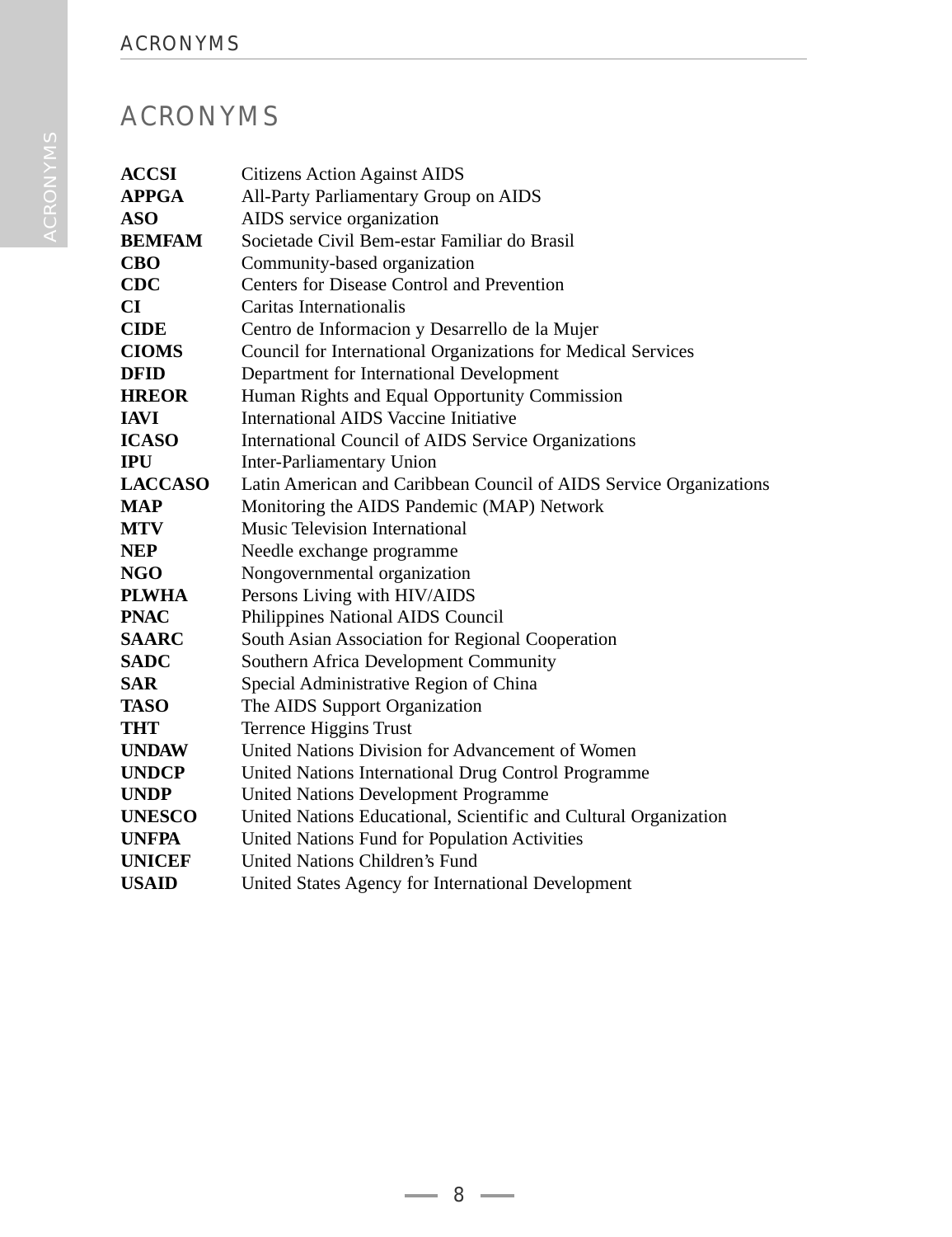# EXECUTIVE SUMMARY

The Introduction to this report sets out the shocking statistics of the epidemic  $-33.4$ million people are currently living with HIV/AIDS. An effective response is required to avert the devastation wreaked on communities around the world by the epidemic. This impact is disproportionately felt in developing countries and vulnerable populations (those whose human rights are already not fully respected).

The Background highlights important features of the Inter-Parliamentary Union (IPU) Windhoek Resolution (1998). It gives examples of political leaders who have made supportive public statements, and regional/national initiatives by parliamentarians who have made the HIV/AIDS and human rights connection.

A brief outline is given of the international law basis of the *International Guidelines on HIV/AIDS and Human Rights*. These Guidelines require States Parties to human rights treaties to review, and if necessary amend, their laws, policies and practices to ensure compliance with defined norms. Certain rights, including health, nondiscrimination, privacy, education, information, autonomy, liberty, freedom of expression and association, and freedom from inhuman, degrading treatment or punishment are then examined specifically in the context of HIV/AIDS.

The Handbook analyses each of the 12 International Guidelines on HIV/AIDS and Human Rights and gives best practice examples of their implementation, in terms of content and/or process, at national and sometimes local and regional levels.

#### (A) Institutional Responsibilities and Processes

#### **Guideline 1 – National framework** (pages 30-34)

The Handbook identifies several ways in which policies and programmes can be integrated in all relevant branches and levels of government.

#### **(1) Interministerial committees**

Relevant portfolios (health, education, justice, welfare, housing, transport, tourism etc.) should be included in such bodies and Cabinet subcommittees to ensure coordination at high level of HIV/AIDS strategies. Examples are given of such bodies in several countries, including one chaired by the Thai Prime Minister.

 $-9-$ 

EXECUTIVE SUMMARY

**XECUTIVE SUMMARY**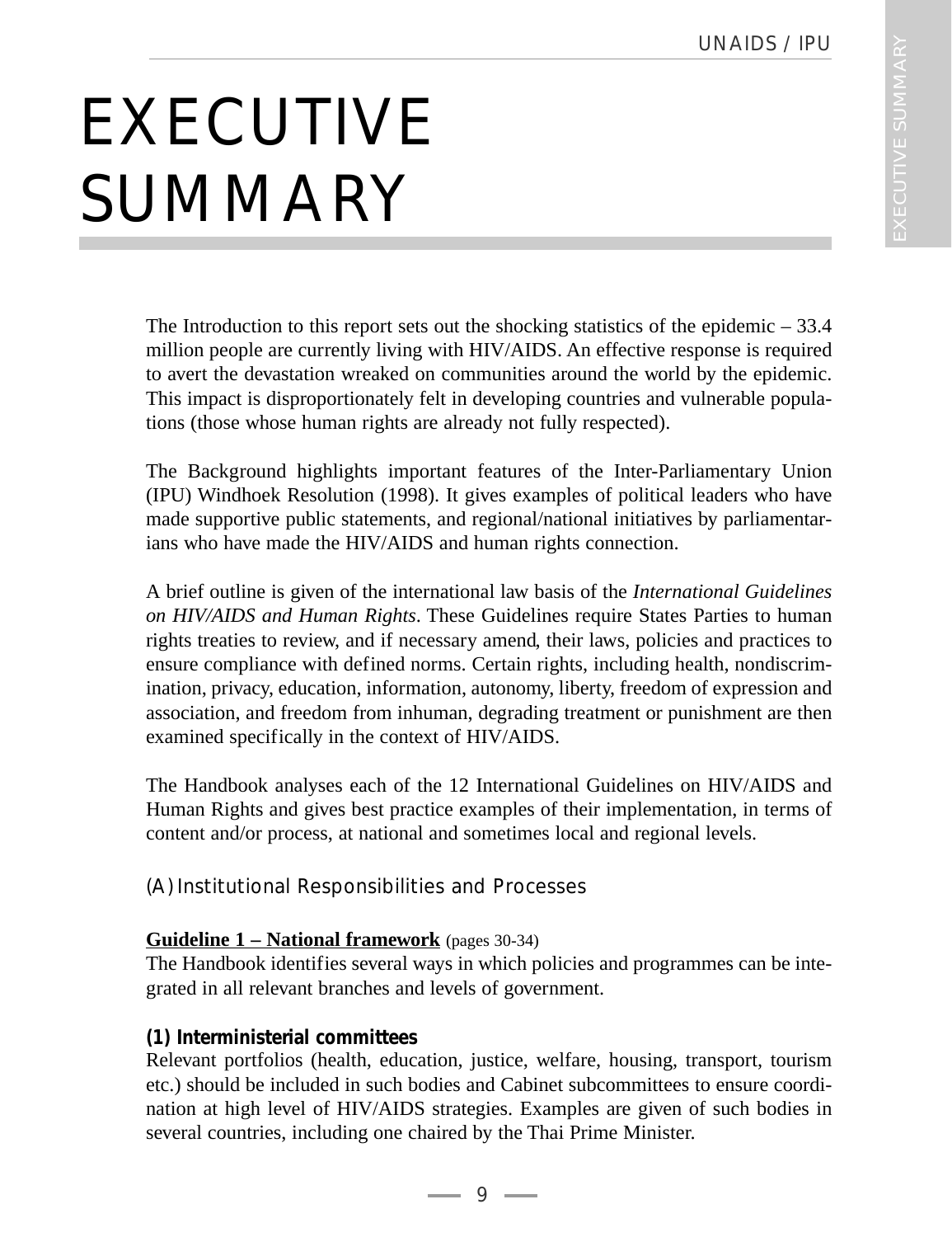#### **(2) Parliamentary committees on HIV/AIDS**

Special legislative committees were recommended in the Namibian resolution to provide a nonpartisan forum for parliamentarians to deepen their understanding of HIV/AIDS issues and promote consensus. The UK All-Party Parliamentary Group on AIDS is a good example of such a committee.

#### **(3) Multisectoral advisory bodies**

Professional and community representation is essential on bodies advising the government on general issues (e.g. the Malaysian AIDS Council), and especially those addressing legal and ethical issues (e.g. committees in South Africa and Canada).

#### **Guideline 2 – Supporting community partnership** (pages 34-36)

The partnership approach in all stages of policy design, programme implementation and evaluation was explicitly endorsed by the Windhoek Resolution. Representation on advisory committees is one mechanism to implement this Guideline. The Handbook gives the example of several successful NGOs, such as TASO in Uganda.

#### (B) Law Review, Reform and Support Services

This section is the most weighty and technical part of the Handbook. Legislative checklists are included in the text in ten areas to assist with implementation. The actual process of law reform on HIV/AIDS and human rights is very important. The Handbook gives best practice examples of how this has been achieved in several countries, including the Philippines *AIDS Prevention and Control Act 1998*.

#### **Guideline 3 – Public health legislation** (pages 36-49)

The Handbook highlights the recognition of public health as a government responsibility, and its reflection in laws mandating the provision of prevention, treatment and care services. Unfortunately some old infectious diseases laws were automatically extended to HIV/AIDS with absurdly inappropriate results, such as prohibiting persons living with HIV/AIDS from using public transport or working in certain industries.

### **(1) Testing**

The need for specific informed consent with counselling before and after testing is analysed. Mechanisms that are consistent with this objective are discussed – such as laboratory request forms being given legislative force by inclusion in public health regulations. Public policy reasons for not obliging testing of targeted populations are also set out.

#### **(2) Notification/Partner notification**

The need to collect data for public health reasons is acknowledged, but privacy protections are suggested, such as the use of coded data for notifying health authorities of new cases of HIV infection. Protocols for notifying sexual partners of HIV-infected persons without their consent in special circumstances are also discussed.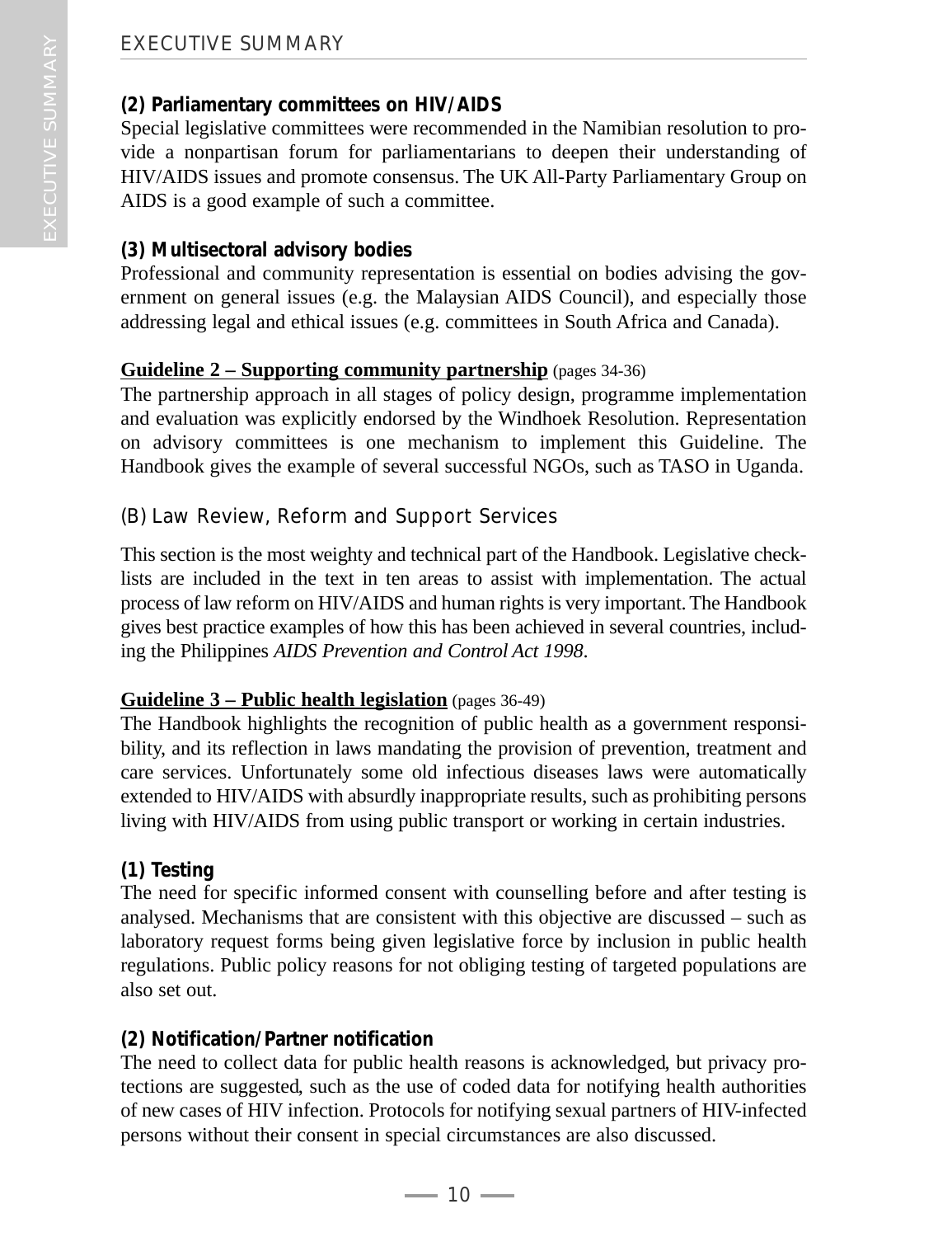#### **(3) Detention**

The lack of public health justification for isolating people solely on the basis of their HIV status is emphasized. Where liberty is restricted it should be on the basis of behaviour in exceptional cases and with due process protections.

#### **(4) Blood safety**

The Handbook highlights the urgency of ensuring a safe blood supply run by an accountable national service, with voluntary donors and HIV screening. Successful case studies are given of Uganda and Zimbabwe.

#### **(5) Universal precautions**

The need for infection control in health care and other settings involving exposure to blood and body fluids is essential. Detailed requirements are codified under public health legislation in some jurisdictions, such as in the USA.

#### **Guideline 4 – Criminal laws and correctional systems** (pages 50-63)

This is an area of the law where repressive legislation can impede prevention programmes by making HIV/AIDS educators liable for aiding or abetting criminal offences.

#### **(1) Transmission/exposure offences**

Such laws are common (part of being seen as being "tough" on crime), but they are not recommended and should only be used as a last resort. If enacted they should be generic rather than HIV-specific, and have appropriate defences such as for consent and use of protective measures (e.g. condoms). Protocols between law enforcement and public health authorities are essential, so that inappropriate cases are not brought before the courts without scientific information.

#### **(2) Needle and syringe exchanges**

Needle and syringe exchange programmes are part of a harm-reduction approach and have been very successful in limiting the spread of the virus in injecting drug users. Several case studies are given, including that of an NGO in St Petersburg.

#### **(3) Sexual acts**

Private sexual acts such as adultery, sodomy and fornication are prohibited in some countries in order to attempt to protect public morality. Public health requires that these laws be repealed, otherwise risk behaviour is driven underground.

#### **(4) Sex work (prostitution)**

Public health objectives are much more likely to be achieved by regulating sex work as a personal service industry, focusing on management by mandating universal precautions (e.g. condoms). Many case studies have been documented, including Sonagachi in Calcutta.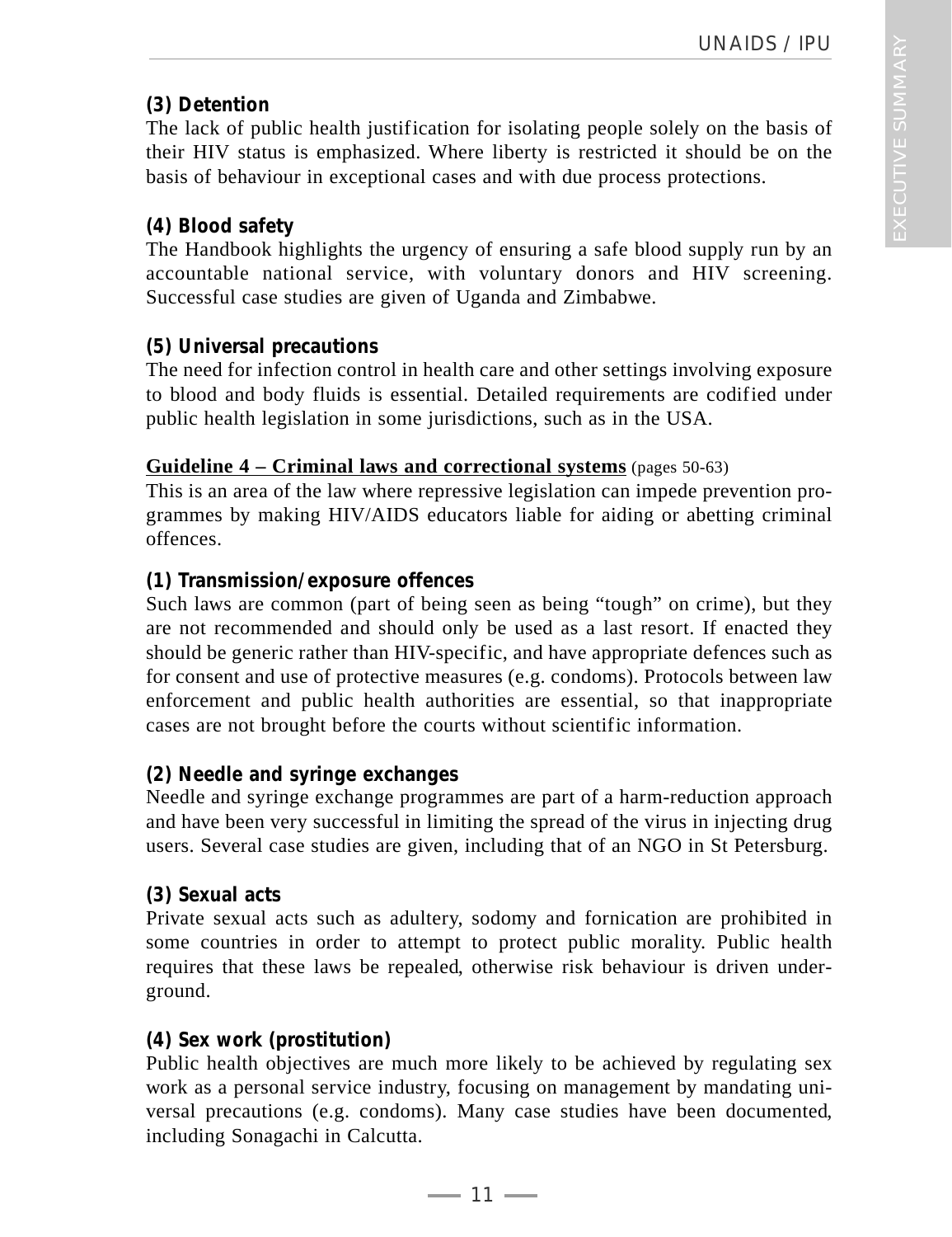#### **(5) Prisons**

HIV prevalence is soaring in prisons because of unsafe behaviour. Education and information interventions, such as those in Brazil, have been successful, unlike crude repression. Lack of such programmes condemn prisoners, and the communities they later return to to HIV infection.

#### **Guideline 5 - Antidiscrimination and protective laws** (pages 64-78)

#### **(1) Antidiscrimination legislation**

The Handbook refers to the chilling case of an NGO volunteer killed by a mob in South Africa just after she made a personal testimony about her HIV status on World AIDS Day. Antidiscrimination laws are common in many countries, such as Canada, France, South Africa, and the United Kingdom. Administrative agencies, like human rights commissions, usually investigate and conciliate complaints of discrimination on many grounds, with HIV/AIDS often being included as a disability.

#### **(2) Discriminatory impact on vulnerable populations**

Laws can be the source of systematic discrimination against women, young people and gay men by not protecting them against sexual violence, unfair property laws, and failing to recognize domestic relationships (e.g. de facto relationships, irrespective of sexuality).

#### **(3) Privacy**

The sensitivity of HIV-related information exists because of the stigma surrounding the epidemic. Laws protecting privacy are common in Western Europe and Canada, with medical data often being given special protection. Administrative agencies, such as privacy commissioners, usually operate like human rights commissions.

#### **(4) Employment law**

Protection is needed in respect of coerced testing and unfair discrimination in the workplace. The impact is magnified where people are infected in their prime productive ages, but are dismissed, despite their ability to work for a long time (particularly with the availability of antiretroviral treatments). The Worksafe Australia Code of Practice for Health Care Workers is cited as a best practice case study of occupation health and safety standards.

#### **Guideline 6 – Regulation of goods, services and information** (pages 79-87)

#### **(1) Therapeutic goods legislation**

Such laws safeguard the standard and availability of items such as testing kits, condoms and medicines. The Handbook refers to the success in France in 1987 of lifting barriers to the distribution of condoms.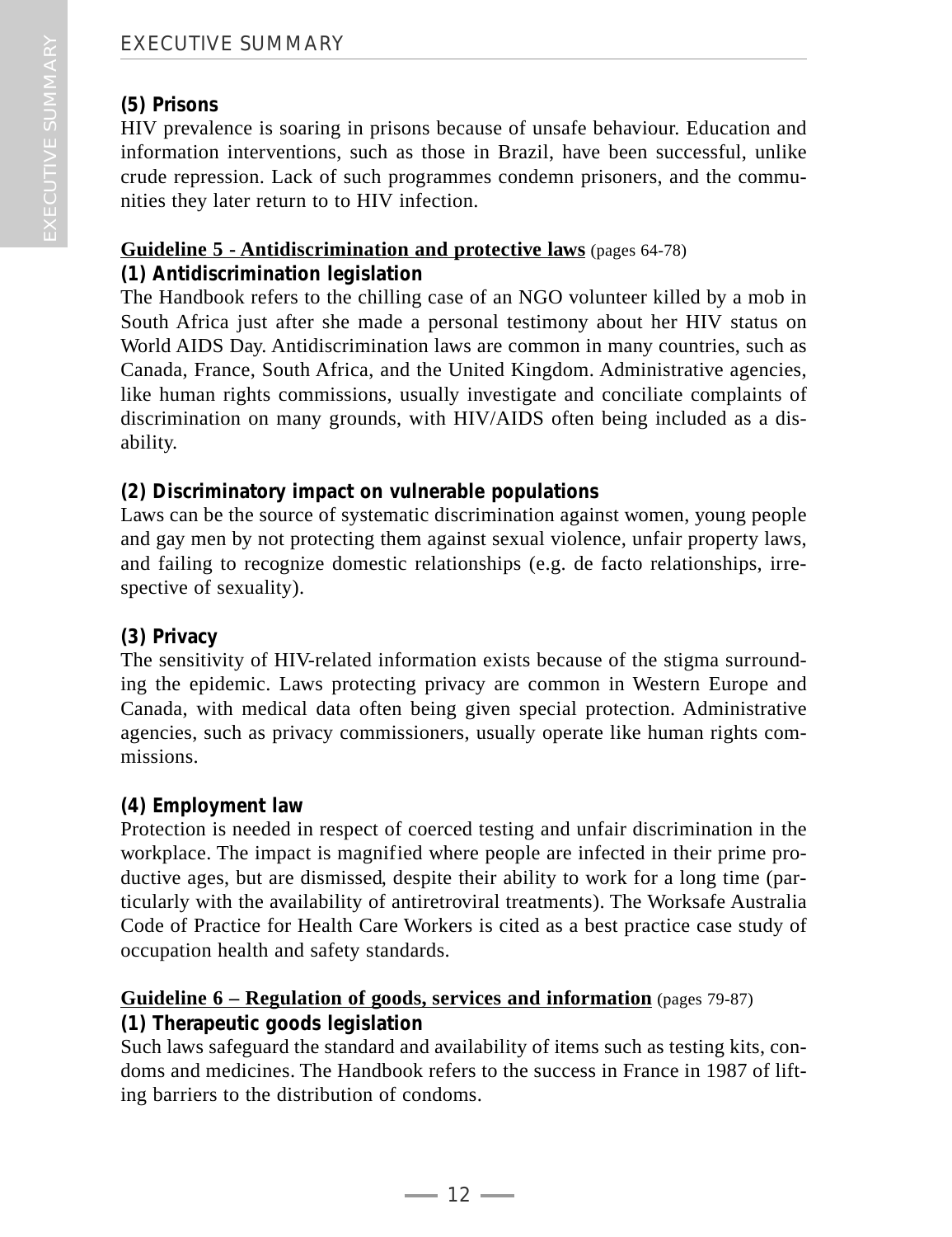#### **(2) Ethical research**

The need for the protection of human participants in HIV-related research is vital. The Handbook outlines the operation of ethical review committees, and gives case studies on vaccine development in Brazil, Thailand and Uganda. Initiatives for improving access to treatment in several countries are described.

#### **(3) Education and information**

Explicit material is essential, but broadcasting standards can be a barrier to general media and targeted campaigns unless there are exemptions for educational materials.

#### **(4) Expression and association**

NGOS, especially those representing vulnerable populations, such as gay men, sex workers and injecting drug users, can be hampered by laws restricting their association – the reasons given by governments for refusing registration can either be their illegal behaviour, or the fact that they are critical of government inaction.

#### **Guideline 7 – Legal support services** (pages 88-89)

Best practice case studies of services that go beyond law reform, by helping people actually enforce their rights are described. Examples are given from countries including Venezuela.

#### (C) ENABLING ENVIRONMENT

**Guideline 8 – Women, children and other vulnerable populations** (pages 90-97) Improving the social and legal status of populations whose human rights are not fully respected is a huge, but necessary, undertaking. Vulnerability depends on the legal, social and economic conditions, as well as the nature of the epidemic in each country. The groups most commonly affected are women, children, religious or ethnic minorities, indigenous people, migrants, refugees, internally displaced persons, people with disabilities, economically disadvantaged groups, itinerant workers, gay men, injecting drug users and sex workers. Targeted programmes in three main areas are considered.

#### **(1) Gender**

Projects that improve the literacy, education and financial situation of women exist in many countries, such as Nepal. Important reforms have occurred in many countries at the institutional level, e.g. Offices or Ministries of Women's Affairs, and through legislation, e.g. prohibiting female genital mutilation. The need to include men in projects wishing to influence gender relations is emphasized.

#### **(2) Young people**

More than half of people living with HIV/AIDS (PLWHA) were infected before they were 25 years of age. By 2010 UNAIDS expects that there will be 40 million children orphaned by AIDS. Factors increasing vulnerability of young people include poverty,

 $-13-$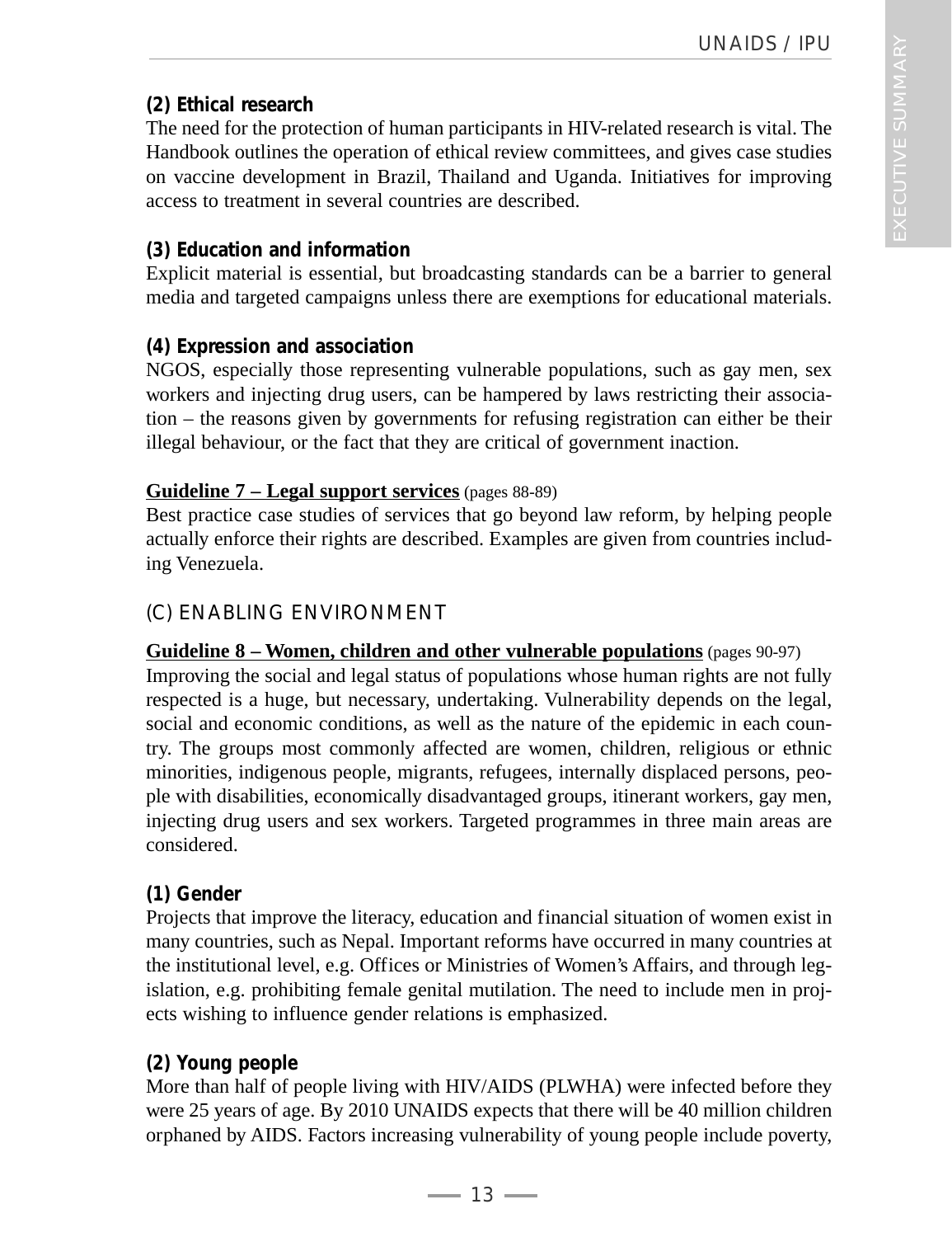#### EXECUTIVE SUMMARY

violence, lack of skills, and harmful social norms relating to sexual relationships. Projects working with young people to equip them with necessary knowledge, life skills and services are explored in various settings e.g. peer education in Zambia, and street children in Brazil.

#### **(3) Religious minorities**

A best practice case study is given of a prevention and education project with the minority Muslim population in Uganda.

#### **Guideline 9 – Changing discriminatory attitudes through education, training and the media** (pages 98-100)

Changing discriminatory attitudes requires more than legislation. The public activities of people like the late Princess Diana of Wales went a long way in trying to achieve this. Public statements by parliamentarians are also a powerful force to address prejudice. Funded media campaigns by governments, such as the one from Australia, which is described, are also influential.

#### **Guideline 10 – Development of public and private sector standards and mechanisms for implementing these standards** (pages 100-101)

The Handbook gives examples of innovative public-private sector partnerships to respond effectively to the epidemic. The HIV/AIDS Employment Code of Conduct of the Southern African Development Community is a best practice example. Other relevant areas include health care and the media.

#### **Guideline 11 – State monitoring and enforcement of human rights** (pages 101- 103)

The Handbook outlines the Paris Principles on national human rights institutions that emphasize the need for human rights commissions to be independent, accessible and accountable. Examples of human rights commissions in Uganda and India are given.

#### **Guideline 12 – International cooperation** (pages 103-107)

#### **(1) Compliance mechanisms**

UNAIDS activities impacting on organizations, such as the UN bodies set up under human rights treaties, are set out.

#### **(2) NGO mobilization**

Integrating HIV/AIDS in the work of human rights NGOs and sensitizing AIDS service organizations to human rights are essential activities.

#### **(3) Religious leaders**

Strengthening links with religious bodies that have been involved in treatment and care from the beginning of the epidemic is a vital activity for many reasons. The example of Caritas Internationalis is described.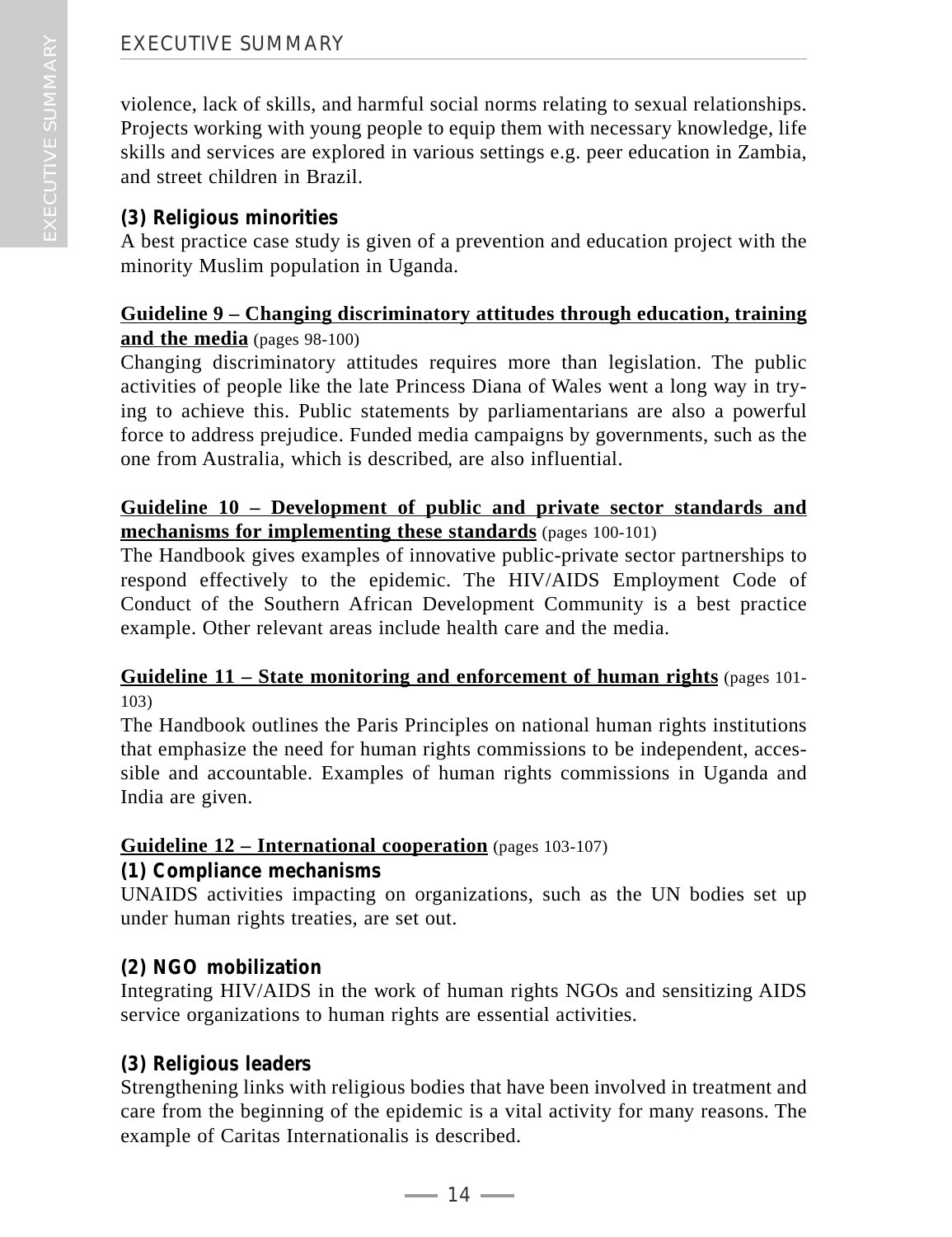#### **ANNEXES**

The first annex sets out medical facts about HIV/AIDS and recent initiatives in vaccine development and improving access to treatment, especially in developing countries. The second and third annexes include the IPU Windhoek Resolution and the International Guidelines on HIV/AIDS for reference purposes. The fourth and fifth annexes provide brief descriptions of the partners responsible for the development of this Handbook: UNAIDS and the IPU.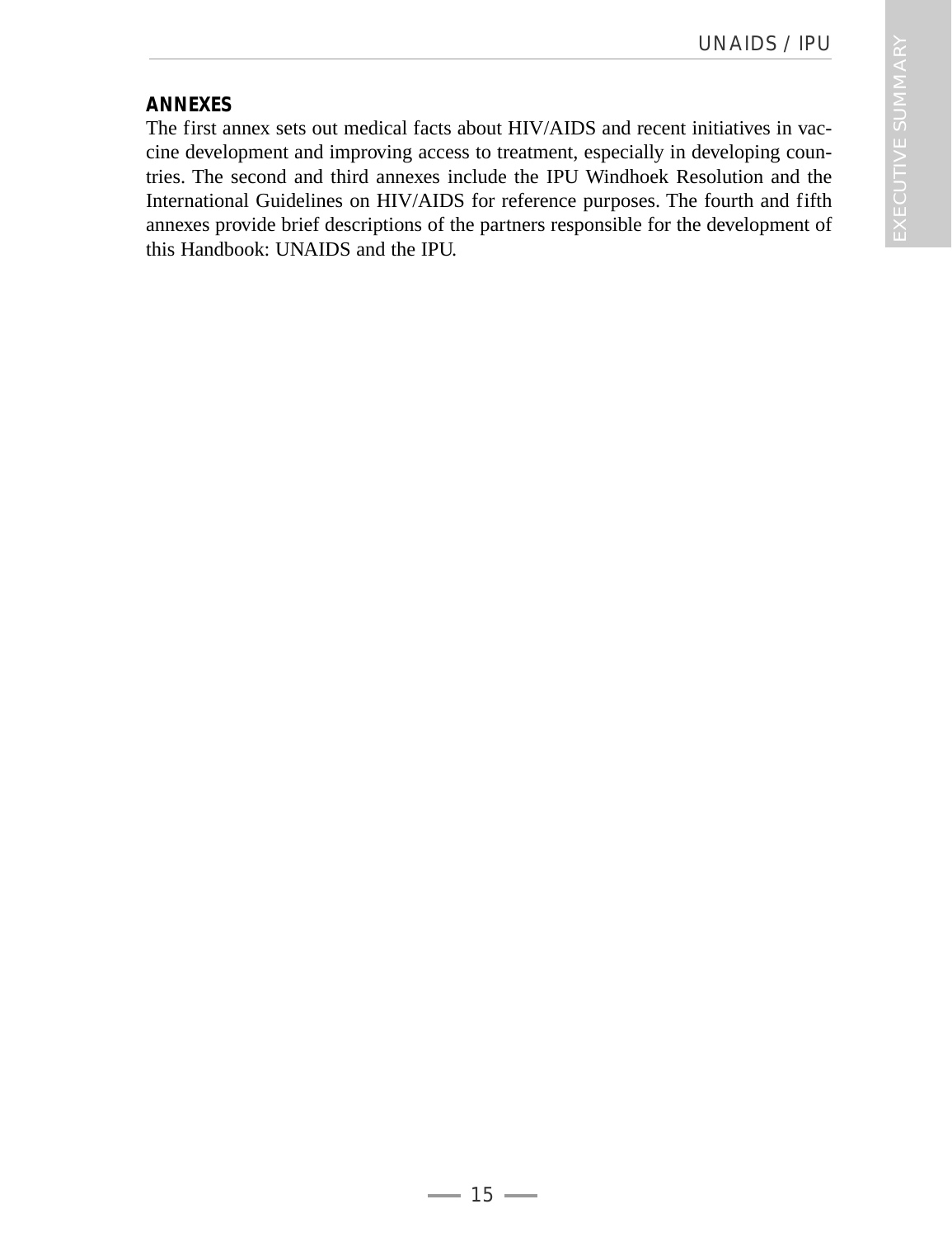# I. INTRODUCTION

### **(i) Gravity of the Global Problem**

At the end of 1998 UNAIDS and WHO estimated that 33.4 million people were currently living with HIV infection, including 13.8 million women (43%) and 1.2 million children.1 Most of these people do not even know that they are infected. The vast majority of people living with HIV/AIDS are in developing countries  $-22.5$  million people in sub-Saharan Africa (50 % of whom are women), 6.7 million people in south and south-east Asia, and 1.4 million people in Latin America. Annex A sets out medical facts and recent initiatives relevant to HIV/AIDS.

An estimated 2.5 million people died of AIDS in 1998, including 900,000 women and 510,000 children. Of the 47.3 million people who have been infected since the epidemic began two decades ago, nearly 14 million have already died. 95% of these deaths occurred in developing countries. During 1998, 6 million people were newly infected with HIV – this equates to 16,000 people being infected every day, a 10% increase on the previous year. Nearly half these new cases were in young people under the age of 24 years. If this trend continues, it is estimated that more than 40 million people will be infected with HIV by the year 2000. Governments, particularly those in developing countries where the epidemic is mainly focused, cannot ignore these statistics – early and effective interventions can save millions of lives and vitally affect the quality of life of those already infected with HIV.

#### **(ii) Impact on Development**

Successful public health measures have stabilized the epidemic in most developed countries, but this is true of only some developing countries. Many developing countries are experiencing exponential growth of HIV/AIDS cases. Global spending on HIV/AIDS care, research and prevention reflects this disparity – developing countries only receive about 12% of such resources despite having 95% of cases. Socioeconomic factors contributing to the spread of HIV/AIDS which disproportionately impact on developing countries include: poverty; illiteracy; gender inequality; increased mobility of populations within and between countries; and rapid industrialization involving the movement of workers from villages to cities, and consequent breakdown of traditional values.<sup>2</sup>

Because HIV/AIDS is concentrated in prime-age adults who are usually at the peak of their economic productivity and are often heads of families, it has an immense impact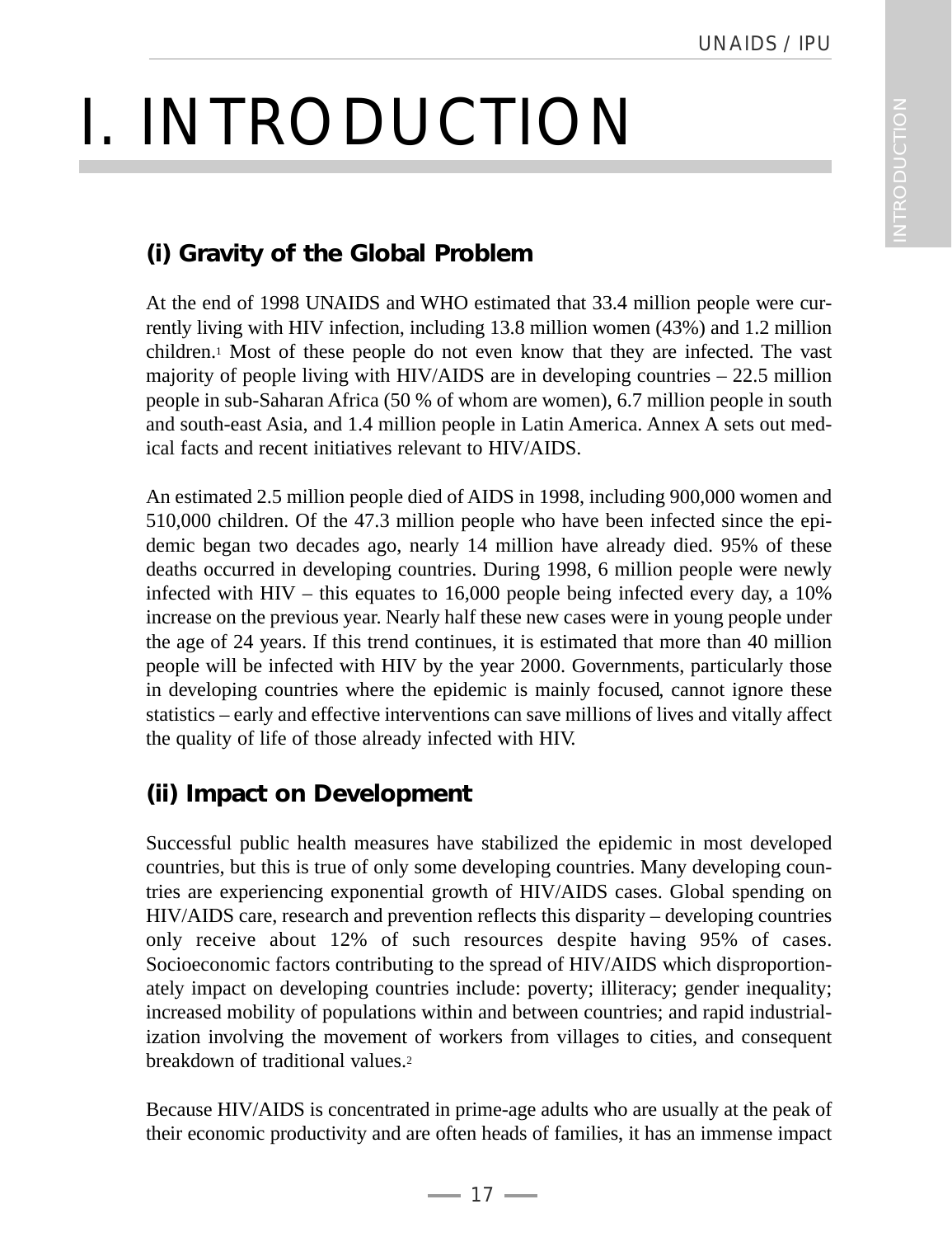on life expectancy, exacerbates inequality (e.g. surviving orphans), and increases the burden on health systems. Governance, development and human rights are increasingly being recognized as interdependent,<sup>3</sup> as HIV/AIDS undermines recent development achievements. In a few years of accelerated spread, AIDS has become the leading cause of adult death is some developing countries, and may be the most important macroeconomic and social determinant of human welfare and poverty.4 The risk of development projects worsening the epidemic in areas of high prevalence can be averted by effective government responses. An example is the Chad-Cameroon oil pipeline supported by the World Bank that has incorporated HIV/AIDS prevention interventions5.

#### **(iii) Purpose of this Handbook**

The objective of this Handbook is to assist legislators to take action and make decisions on HIV-related law and policy reform, by providing information on the critical role of human rights in the overall response to the epidemic. Detailed and practical guidance on HIV-related law and policy reform is provided. The Handbook gives practical examples of implementation of the *International Guidelines on HIV/AIDS and Human Rights* from around the world. There has been a tendency on the part of some governments to make simple or ad hoc legislative reform without community consultation or proper consideration of human rights issues. Although the focus of the Handbook is on legal issues, other complementary methods of administrative implementation of human rights norms are encouraged, such as policy development and intergovernmental cooperation. Legal guarantees of rights may not be appropriate where rights cannot easily be tested in a court of law. Legislation would not be an effective means of practical implementation of human rights in some circumstances and countries, because of the lack of social or economic structures and resources that are a precondition to their fulfilment. Law is only one of a range of tools, including education, whereby social change conducive to containing the epidemic can be fostered.

Laws that prohibit private consensual behaviour that may transmit HIV can hasten the spread of the epidemic by acting as impediments to education, prevention and care programmes. The *WHO Directory of Legal Instruments Dealing with HIV/AIDS*<sup>6</sup> contains many examples of such laws enacted hastily by politicians keen to be seen to be taking tough action against AIDS. This Handbook is intended to help legislators and other policy-makers develop laws that are consistent with public health and human rights principles. It does not provide model laws at this time owing to the wide variety of legal systems in different countries. Diverse and innovative responses to the epidemic are encouraged where they comply with international human rights norms. The Handbook identifies best practice<sup>7</sup> examples from this rich resource of varying eco-nomic, social, and cultural values, traditions and practices around the world. Mainly positive case studies are described and analysed to show how compliance can be achieved. Occasionally, negative examples are used to show why and how some ineffective measures did not work, and what stimulated change or their abandonment.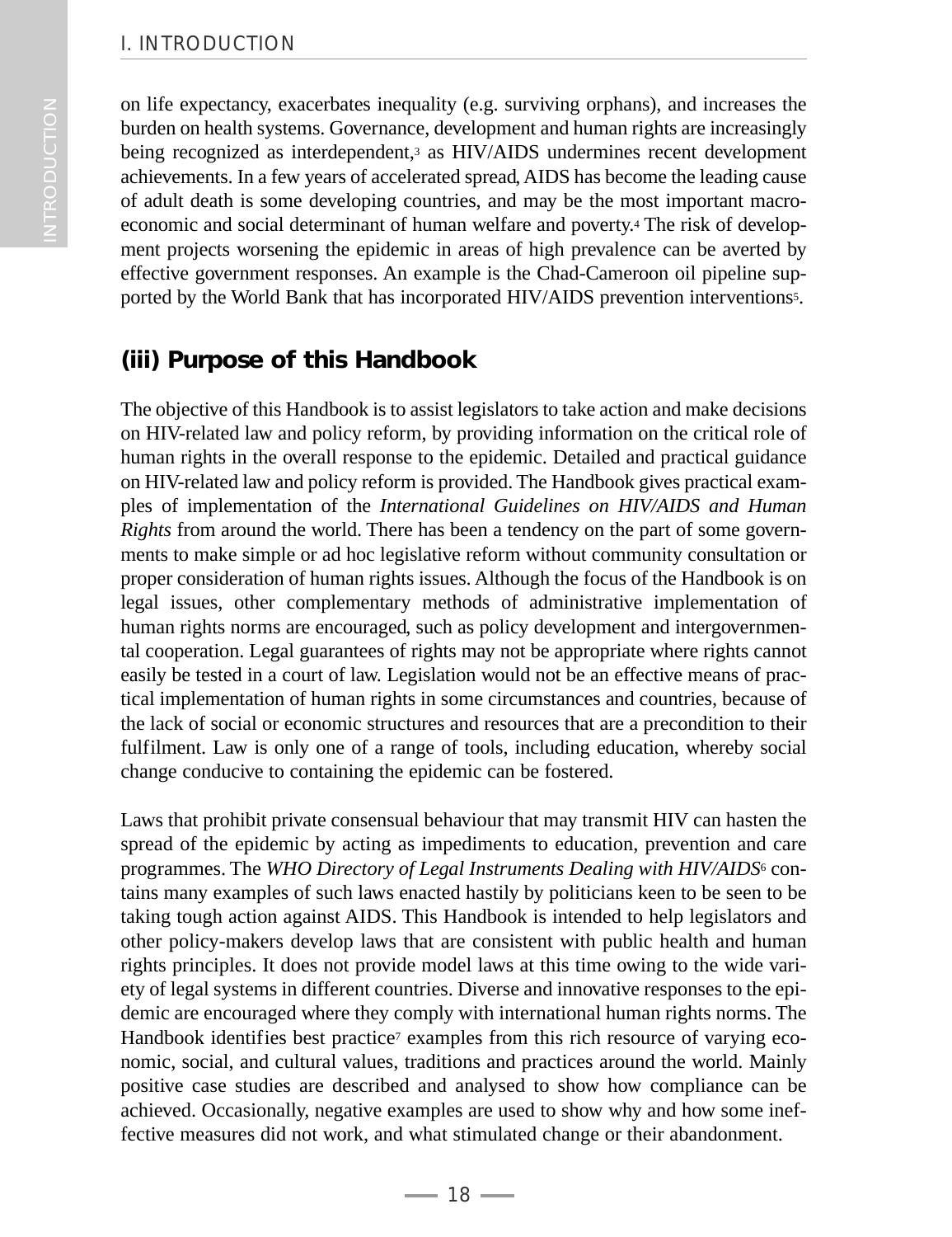# II. BACKGROUND

### **(i) Windhoek IPU Resolution on HIV/AIDS**

The Resolution adopted by the 99th Inter-Parliamentary Union (IPU) Conference in Windhoek, Namibia, is set out in Annex B. It highlights the need for joint action by the international community and organizations because of the impact of the epidemic on world economic development and social and political stability. The Resolution urges parliamentarians to demonstrate their political commitment to an effective response to the epidemic through intensifying their legislative, budgetary and oversight functions. Some of the specific recommendations are:

- taking a partnership approach by involving the widest possible range of concerned stakeholders, including people living with HIV/AIDS and the community, in decision-making processes, as well as information sharing;
- having targeted education and preventive measures as the key components of successful national AIDS strategies;
- establishing non-partisan parliamentary groups to ensure continuing dialogue, briefings and debate, as well as training activities, in order to deepen the understanding of the pandemic and promote a consensus on national policies;
- securing safe blood and blood product supplies;
- maintaining universal infection control precautions;
- establishing needle and syringe exchanges;
- developing an effective vaccine; and
- enabling equitable access to new treatments, particularly in developing countries that are disproportionately affected by the epidemic.

The Resolution calls for the exercise of international solidarity in providing financial assistance and technical and social support, as well as development assistance earmarked for AIDS programmes in developing countries.

The Resolution calls attention to the need to put into practice the *International Guidelines on HIV/AIDS and Human Rights*, particularly those dealing with:

• public health legislation;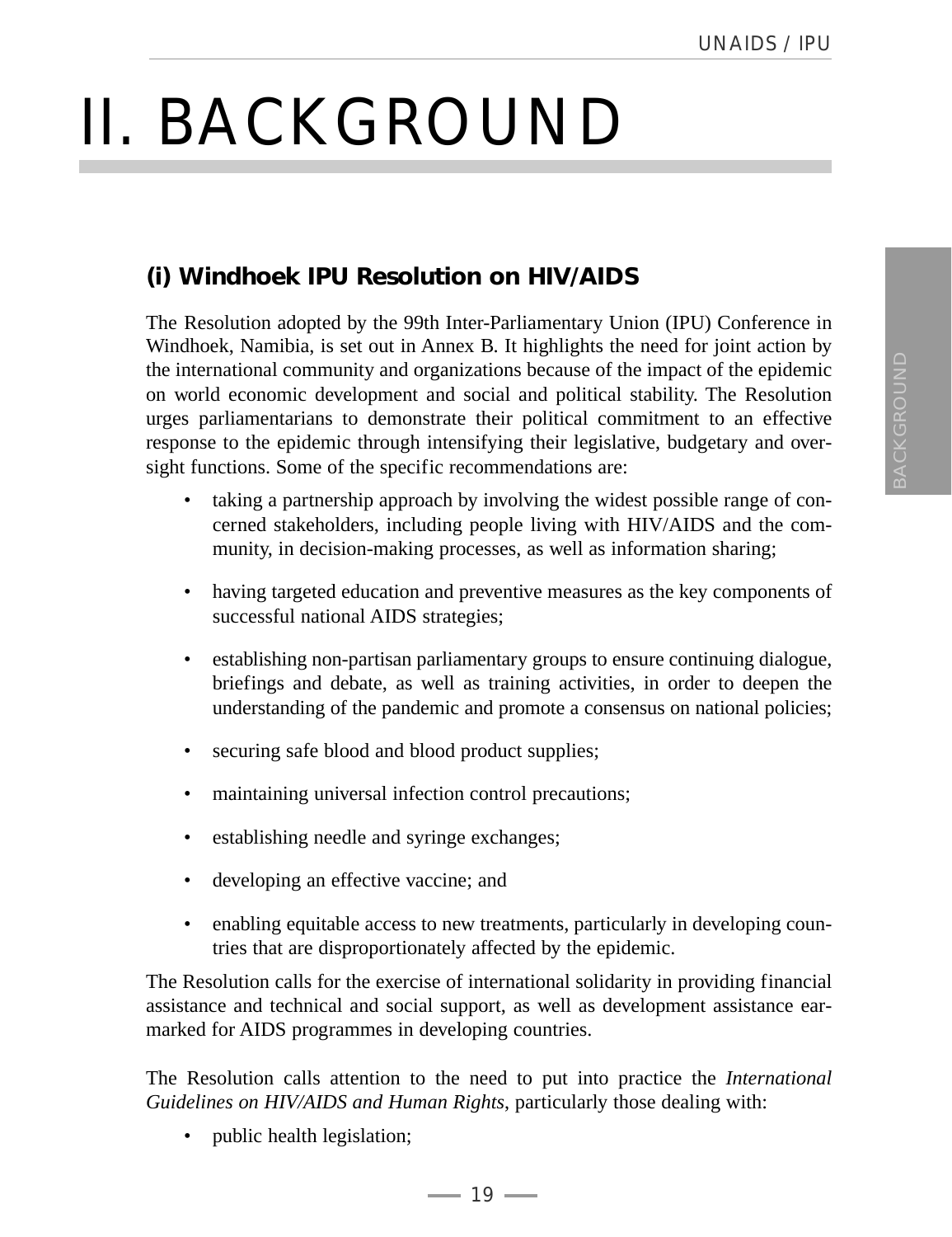- criminal law and prison systems;
- antidiscrimination legislation:
- privacy, confidentiality and ethics, including in the conduct of scientific research; and
- public and private sector standards and mechanisms for implementing the guidelines.

On the basis of these Guidelines and the commitments States Parties have already undertaken under international human rights law, the Resolution requested UNAIDS, in cooperation with the IPU, to develop this Handbook and disseminate it as a reference tool for establishing appropriate legal standards. A draft of this Handbook was considered by a UNAIDS/IPU Working Group of parliamentarians from twelve different countries which met in Geneva in February 1999.

### **(ii) Issues for Parliamentarians**

Legislators and government policy-makers, because of their ultimate responsibility for designing and implementing HIV/AIDS policies, are the principal audience for which the *International Guidelines on HIV/AIDS and Human Rights* were aimed. Parliamentarians can advance HIV/AIDS and human rights issues generally at local, national and regional levels in several of their roles:

- as political leaders, they can influence public opinion, and can increase public knowledge of relevant issues;
- as legislators, they vote on acts of parliament and can ensure that legislation protects human rights, and advances effective prevention and care programmes;
- as advocates, they can mobilize the involvement of government, private sector and civil society to discharge their societal responsibilities in responding appropriately to the epidemic; and
- as resource mobilizers, they can allocate financial resources to support and enhance effective HIV/AIDS programmes that are consistent with human rights principles.

Parliamentarians can specifically assist with implementation of the International Guidelines through:

- educating their peers about the guidelines at national, provincial and local levels to encourage promulgation, acceptance and endorsement;
- devising a strategy for disseminating the Guidelines to key actors and devel-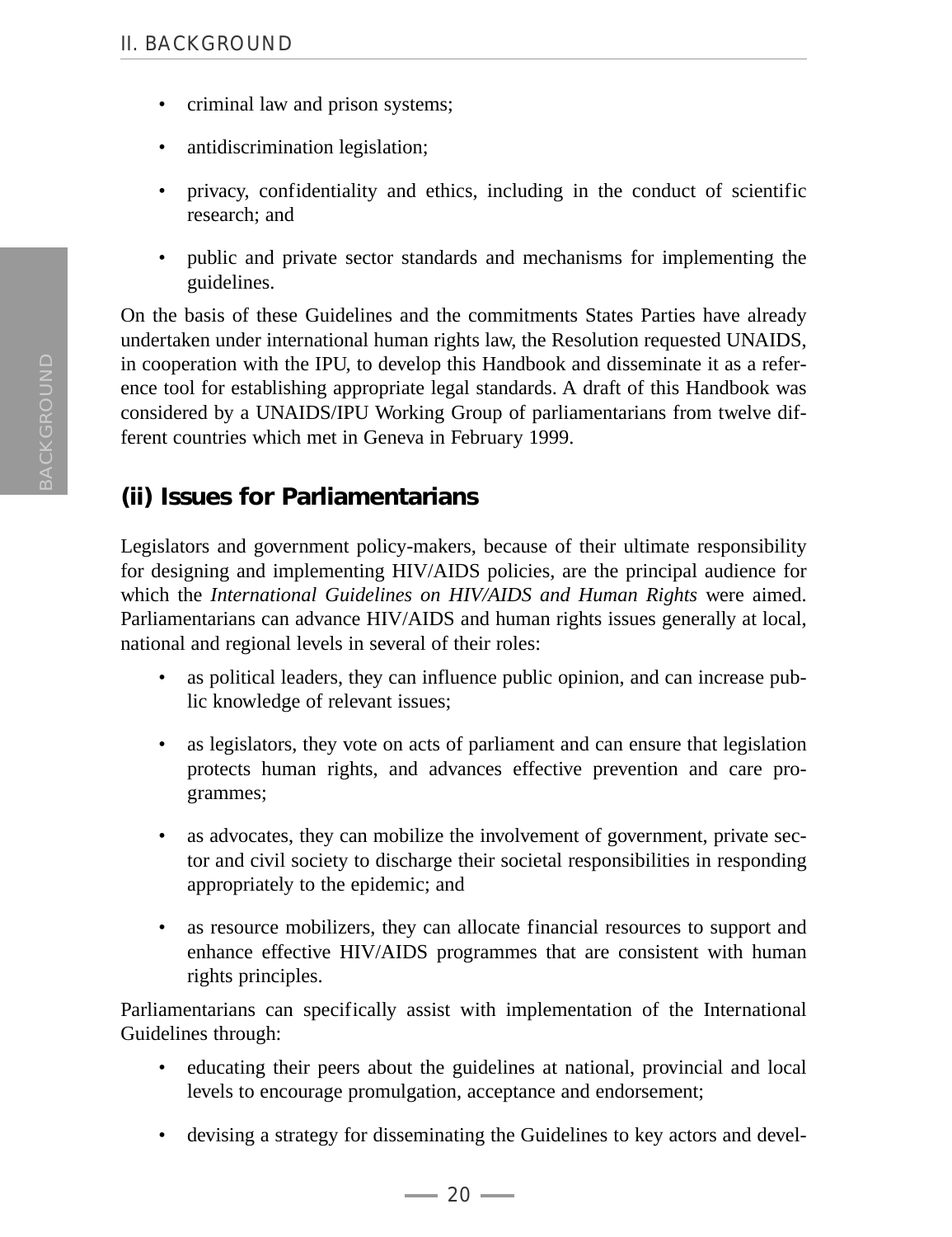oping action plans for monitoring and implementation of priority issues; and

• participating in consultative review and reform of the law, by drafting either government sponsored or private member's bills.

Processes are needed to ensure that all branches of government follow a human rights-based response to the epidemic, including the legislature. Democratically elected parliamentarians are in a unique position to influence public opinion and lead their constituents towards attitudes supportive of an effective national response to the epidemic. Political commitment is an essential ingredient to a rights-based response to HIV/AIDS and to the allocation of adequate resources to implement it. The US State Department recently described AIDS as an important foreign policy issue:

> **"Critical to turning the tide is governmental acknowledgment and political commitment for national and international action...[P]olitical commitment at the highest level of national government makes the critical difference. Many governments remain slow to acknowledge and respond with appropriate measures... It takes strong leadership at the highest levels working with international institutions, other nations, and nongovernmental sectors to join the fight by sharing needed specialized skills in support of global interests to combat the AIDS pandemic."8**

Leaders of some of the most-affected nations in Africa have increasingly shown awareness and openness regarding HIV/AIDS issues:

- in Botswana President Festus G. Mogae announced in 1998 a government monthly allowance (means-tested) for people living with HIV;
- the then President Nelson Mandela of South Africa, Honorary President of the Global Business Council on HIV/AIDS launched in Edinburgh in October 1997, said:

**"Many people live with HIV and AIDS, and many are at risk of becoming infected. Yet the reality is that the rights which should protect them from the vulnerabilities which AIDS sufferers endure are not adequately respected. We need to confront that reality and speak out against it"9.**

• the then Deputy President Thabo Mbeki of South Africa launched a national public awareness campaign in October 1998. Many workers were given the day off work to listen to his televised speech, and flags flew at half-mast on government buildings10.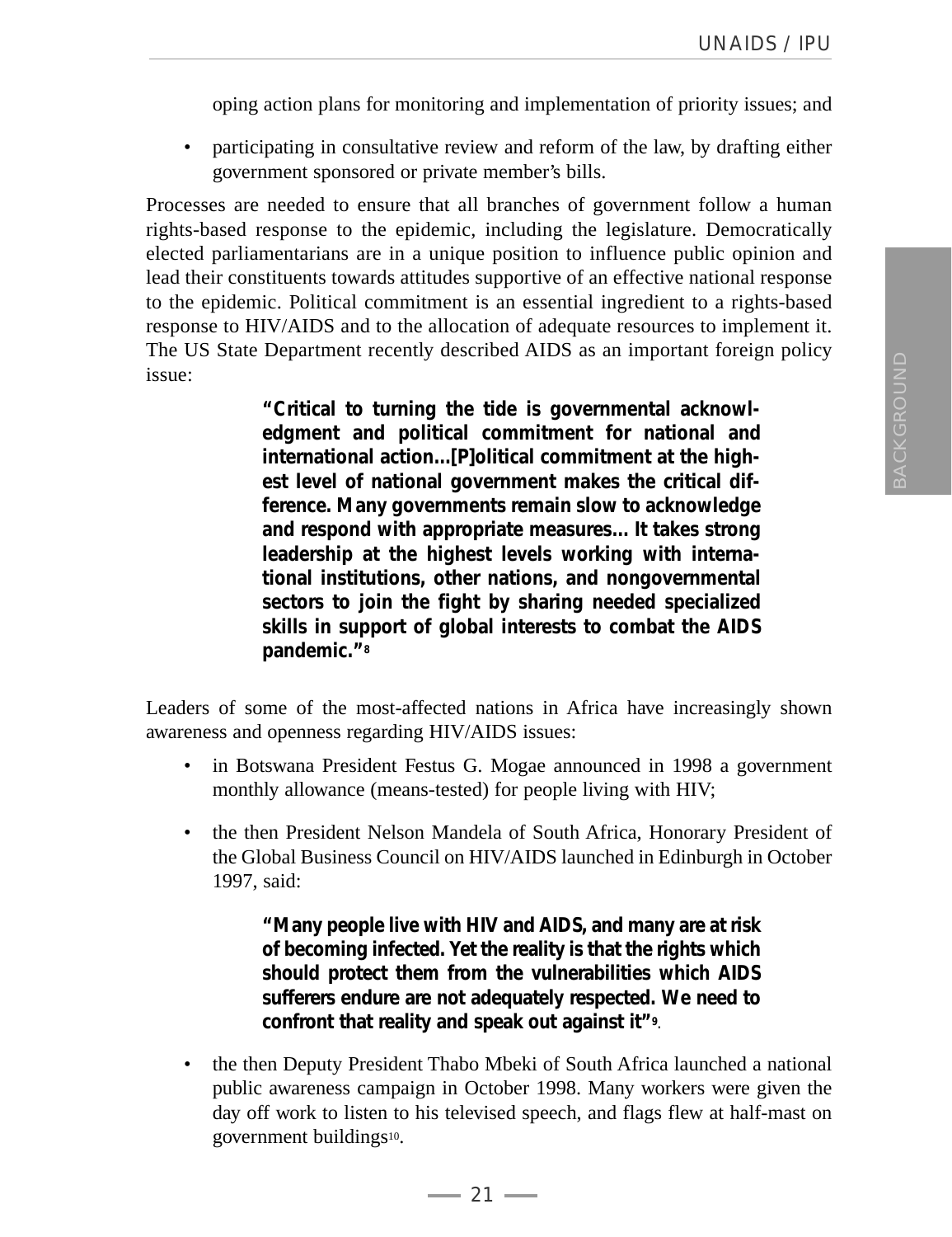In several countries HIV/AIDS issues are included in most or all speeches of top political leaders, e.g. the Presidents in Zambia<sup>11</sup> and Uganda. Individual leadership is an important mobilizing force in the following examples:

• US President Clinton called for the urgent development of an AIDS vaccine:

**"Only a truly effective, preventive HIV vaccine can limit and eventually eliminate the threat of AIDS... So let us set a new national goal for science in the age of biology. Today, let us commit ourselves to developing an AIDS vaccine within the next decade... [I]f the 21st century is to be the century of biology, let us make an AIDS vaccine its first great triumph"12;**

- the President of Guatemala has launched World AIDS Day for several years;
- the President of Uruguay, Julio Maria Sanguinetti, spoke on World AIDS Day 1998, and a huge red ribbon was wrapped around the Palace of Justice;
- the former Indian Prime Minister, Shri Atal Bihari Vajpayee, on 12 December 1998, appealed to parliamentarians to take up AIDS awareness as a priority in their constituencies<sup>13</sup>;
- the Philippines First Lady, Amelita M. Ramos, mobilized the private sector to build accommodation for People Living with HIV/AIDS.

#### **Examples of regional and national initiatives**

Peer support for parliamentarians is a vital mechanism to develop effective national responses to HIV/AIDS that respect human rights. It is important for parliamentarians to be knowledgeable about HIV/AIDS and to be key partners in developing policies, programmes and legislation that advance effective prevention and care for people living with HIV/AIDS (PLWHA). It is encouraging that in the past decade there has been increasing participation of parliamentarians in special and general forums, usually with community representation to give an accurate picture of the human dimensions of the epidemic. Examples of regional forums include the following:

• The Standing Conference of European Parliamentarians on HIV/AIDS made a Final Declaration at its meeting in Barcelona in May 1995. It affirms the Conference's desire to create a cooperative association of parliamentarians:

> **"We pledge ourselves both to recruit our fellow Parliamentarians individually, and to work towards the affiliation of the relevant committees or study groups in our Parliaments... [W]e pledge ourselves to keep these issues**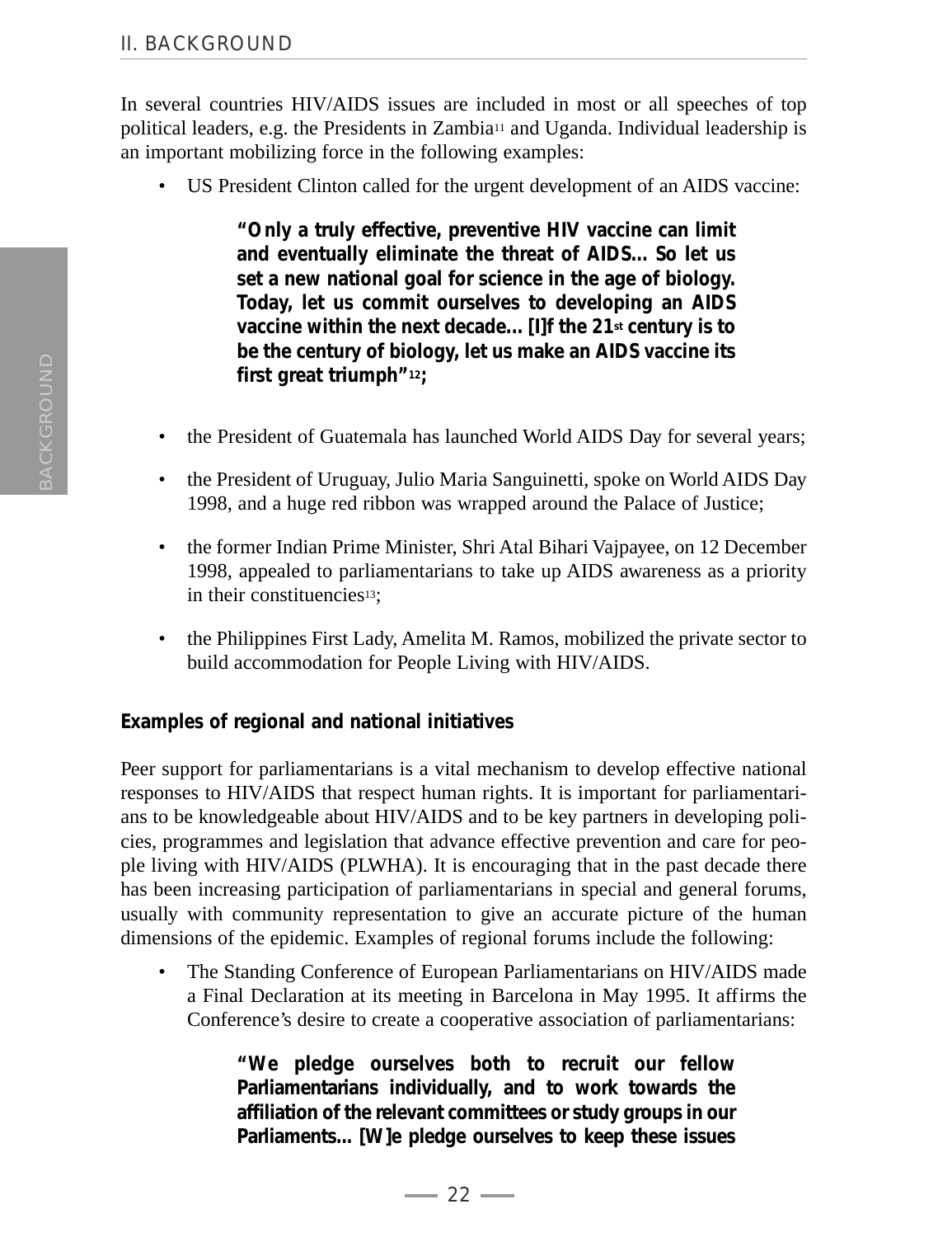**alive in our own Parliaments and to urge their importance on our governments with a view to ensuring the best use of resources in care and treatment, the maximum efficiency of prevention and the necessary research base for continuing advance in both prophylaxis and towards cure."**

The Conference made a number of practical recommendations, including taking action on drug harm minimization programmes, commencing sex education in schools before the start of sexual activity, and excluding Value-Added Tax on the means of HIV prevention, especially condoms.

• At the Tenth International Conference on STD/AIDS in Africa, an Alliance of Mayors and Municipal Leaders was formed which issued the Abidjan Declaration on 9 December 1997. The Declaration states that the Alliance commits itself to search for solutions relevant to local needs and realities, in accordance with UN principles and national laws and regulations, in order to respond more effectively to the epidemic. The creation of the Alliance is:

#### **"to maximise commitment, participation, leadership, capacity and experience at community level in response to the challenge of the HIV/AIDS epidemic in Africa".**

• The South Asian Association for Regional Cooperation (SAARC) Medical Parliamentarians held a meeting on Reproductive Health, STDs and HIV/AIDS in Kathmandu in May 1998 which made a Declaration on the Prevention and Control of HIV/AIDS. It called for parliamentarians to take a stronger advocacy role and for action at the regional, national, and community levels. Specific recommendations included the establishment of a Regional Forum of SAARC Parliamentarians and mechanisms to review and reform national laws and policies.

Examples of national initiatives include the following:

• The Inter-American Parliamentary Group on Population and Development held a regional conference in March 1997 of parliamentarians and the heads of national programmes on HIV/AIDS in Managua, Nicaragua. A seminar on HIV and human rights was held in the Nicaraguan Parliament while it was in session in March 1996. It was provided by the United Nations Development Programme (UNDP) HIV and Development Programme and included partners such as members of the Network on Ethics, Human Rights and Judicial Aspects of HIV, and the Latin America and Caribbean Council of AIDS Service Organizations (LACCASO). The special session was opened by the President of the National Assembly and closed by the Vice-President. The success of the seminar was demonstrated by the later enactment of Law No. 238 (Promotion, Protection and Defence of Human Rights in the face of AIDS)14.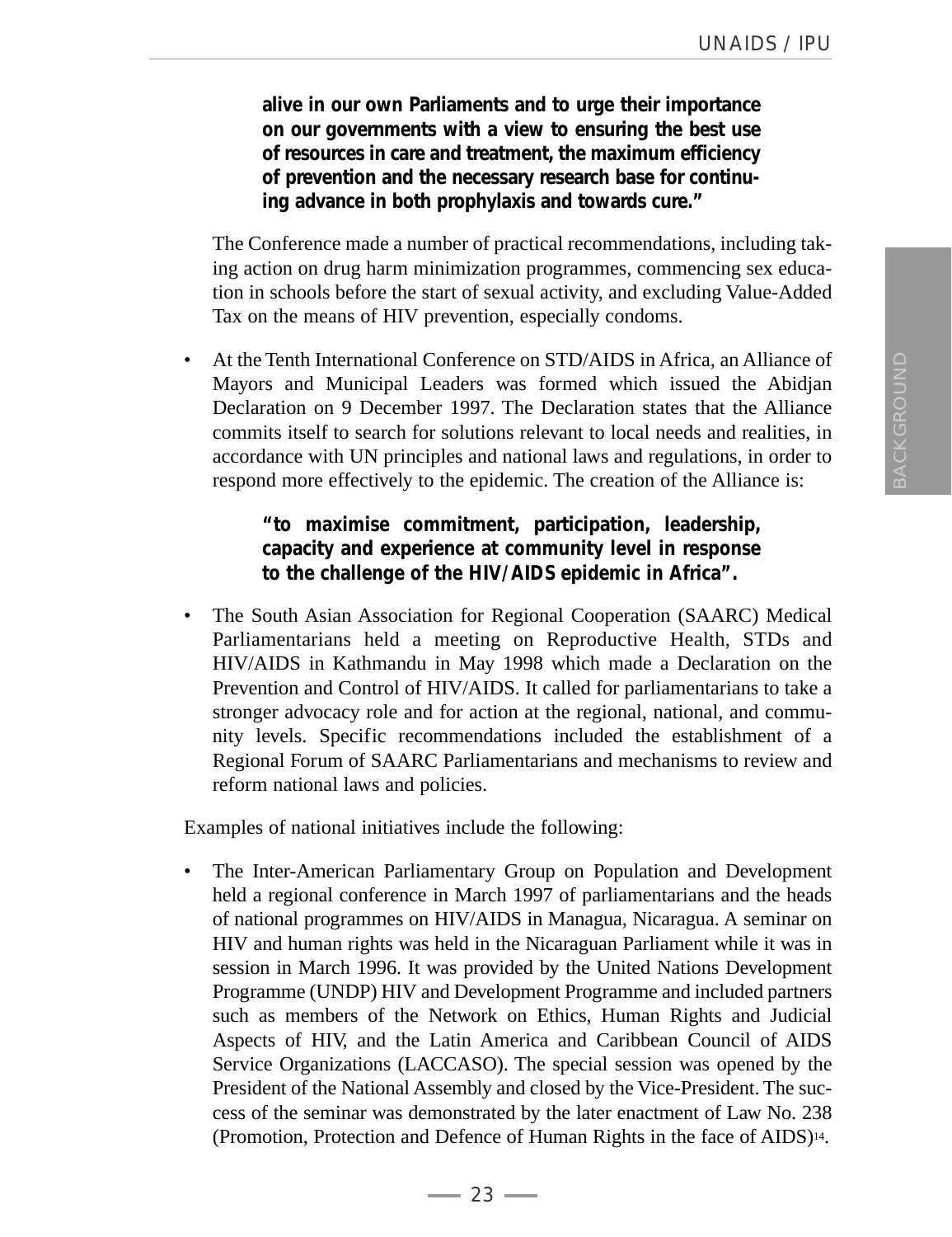• In Dhaka, Bangladesh, a successful workshop on HIV/AIDS and STDs was held in September-October 1997 for parliamentarians by ACTIONAID, a local NGO, and the government AIDS Prevention and Control Programme. It included a presentation by peer educators of sex workers at the Tangail brothel<sup>15</sup>. Legislators were given information kits before two one-day colloquiums – the first being general and the second for female members of parliament. The objectives were: to create an environment where participants felt at ease to talk; to bridge the gap between lawmakers and activists; to share prevention and management interventions; and to identify areas where lawmakers could contribute at policy level, in Parliament and in the local area they represent. The Minister for Health and Family Welfare, along with 21 other parliamentarians from various regions and major political parties, signed the Declaration of Social Commitment to work for the prevention of HIV/AIDS as lawmakers. Workshop participants agreed to participate in a special parliamentary committee to formulate policies, programmes, and implementation, monitoring and evaluation activities.

Similar initiatives have been held in countries such as India<sup>16</sup>, Nepal<sup>17</sup>, Mexico<sup>18</sup>, and Malawi19.

#### **(iii) HIV/AIDS Law, Policy and Human Rights – International Guidelines**

Using the framework of human rights in an expanded response to the epidemic gives "real-world meaning beyond the realization of enumerated rights for their own sake" $\infty$ . A rights-based prevention approach recognizes societal vulnerability to HIV/AIDS, not just individual risk behaviour. It also recognizes vulnerability in different contexts of stigmatized or disempowered populations, such as women, children, gay men, injecting drug users and sex workers. International human rights norms provide a coherent, normative framework for analysis of the HIV/AIDS problem. They also provide a legally binding foundation with procedural, institutional and other accountability mechanisms to address the societal basis of vulnerability and implement change<sup>21</sup>.

A lack of human rights protection fuels the epidemic in at least three ways:

- discrimination increases the impact of the epidemic on people living with HIV/AIDS and those presumed to be infected, as well as their families and associates. For example, a person who is sacked from his or her job because of being HIV-positive is faced with many problems, including the extra economic burdens of health care, as well as providing for any dependent family;
- people are more vulnerable to infection when their economic, social or cultural rights are not respected. For example, a refugee may be separated from former sources of support (such as family), and more likely to engage in activities which place his or her health at risk (such as unsafe sex); and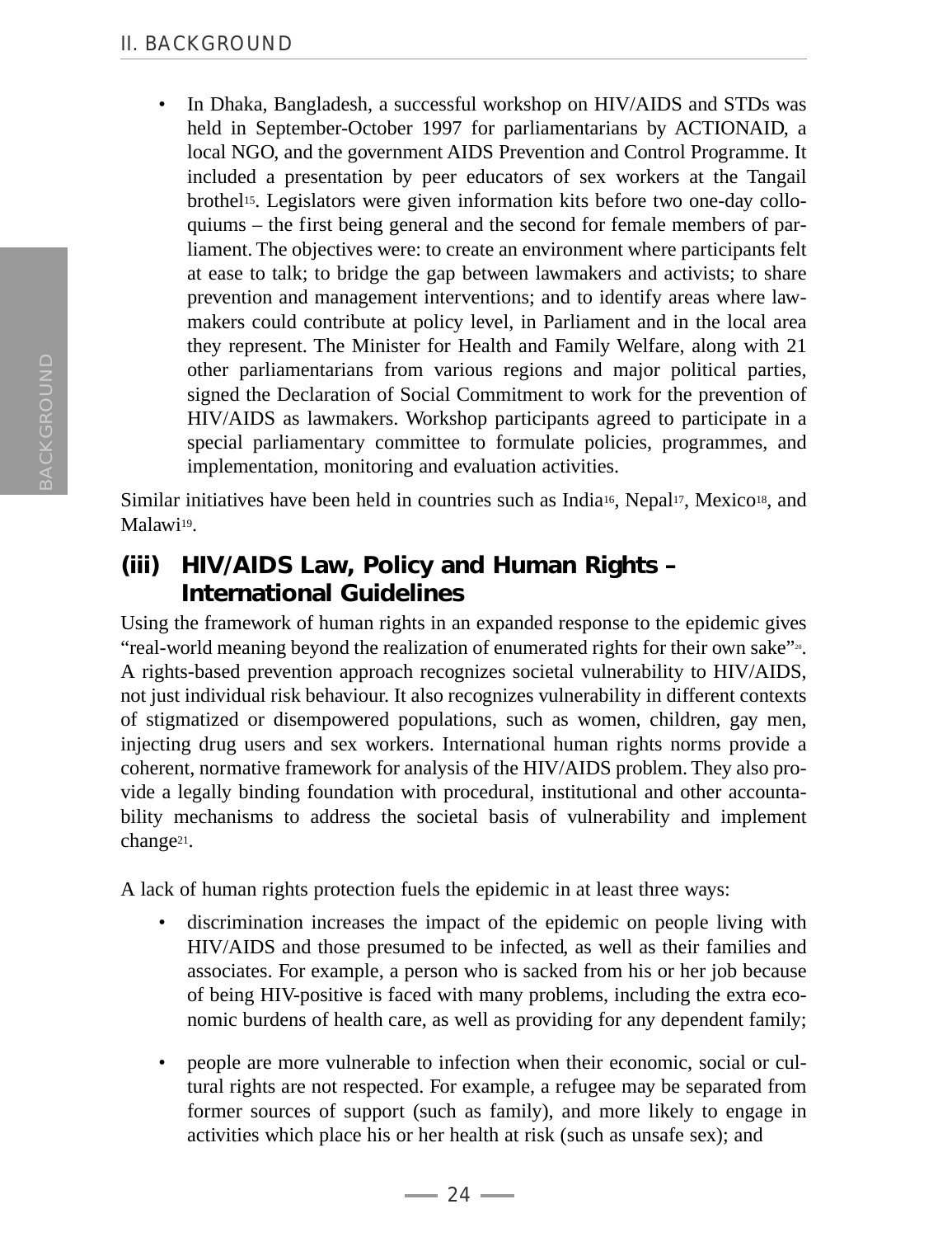• where civil and political rights are not respected, and freedom of speech and association is curtailed, it is difficult or impossible for civil society to respond effectively to the epidemic. In some countries peer education is hampered by laws that refuse official registration to groups with certain memberships (for example, sex workers). In these cases, a meeting of an NGO or communitybased organization with such a membership would be viewed as an illegal activity.

Public health and human rights are thus complementary, not conflicting, goals. The protection of public health should not be used as a pretext to justify punitive measures. Such measures may drive people most in need of prevention and care services underground, thereby blocking achievement of the desired goals of preventing new infections, and ensuring care and support for people living with HIV/AIDS. HIV/AIDS is not merely a medical problem – it requires a broader multifaceted response.

In September 1996, the Second International Consultation on HIV/AIDS and Human Rights was convened by UNAIDS and the Office of the UN High Commissioner for Human Rights. The consultation involved 35 experts from governments, voluntary bodies, AIDS service organizations, networks of people living with AIDS, judges, academics and regional bodies and agencies. The consultation developed *International Guidelines on HIV/AIDS and Human Rights*<sup>22</sup> that were welcomed in 1997 by resolutions of the Commission on Human Rights<sup>23</sup> and the Sub-Commission on the Prevention of Discrimination and Protection of Minorities24. In 1998 UNAIDS and the Office of the UN High Commissioner for Human Rights published the Guidelines in the six official UN languages, namely, Arabic, Chinese, English, French, Russian and Spanish<sup>25</sup>.

#### **Compliance with international obligations**

The Guidelines provide explicit benchmarks to implement and measure performance in developing an effective rights-based response to the epidemic. The emphasis in the Guidelines is on governments as they are the responsible state parties under relevant international human rights instruments, but it is important to recognize that partnerships with other essential parts of society are crucial to an effective response to the epidemic. The Guidelines on HIV/AIDS and Human Rights clarify the obligations contained in existing human rights instruments, such as:

- the United Nations Charter:
- the Universal Declaration of Human Rights;
- the International Covenant on Economic, Social and Cultural Rights;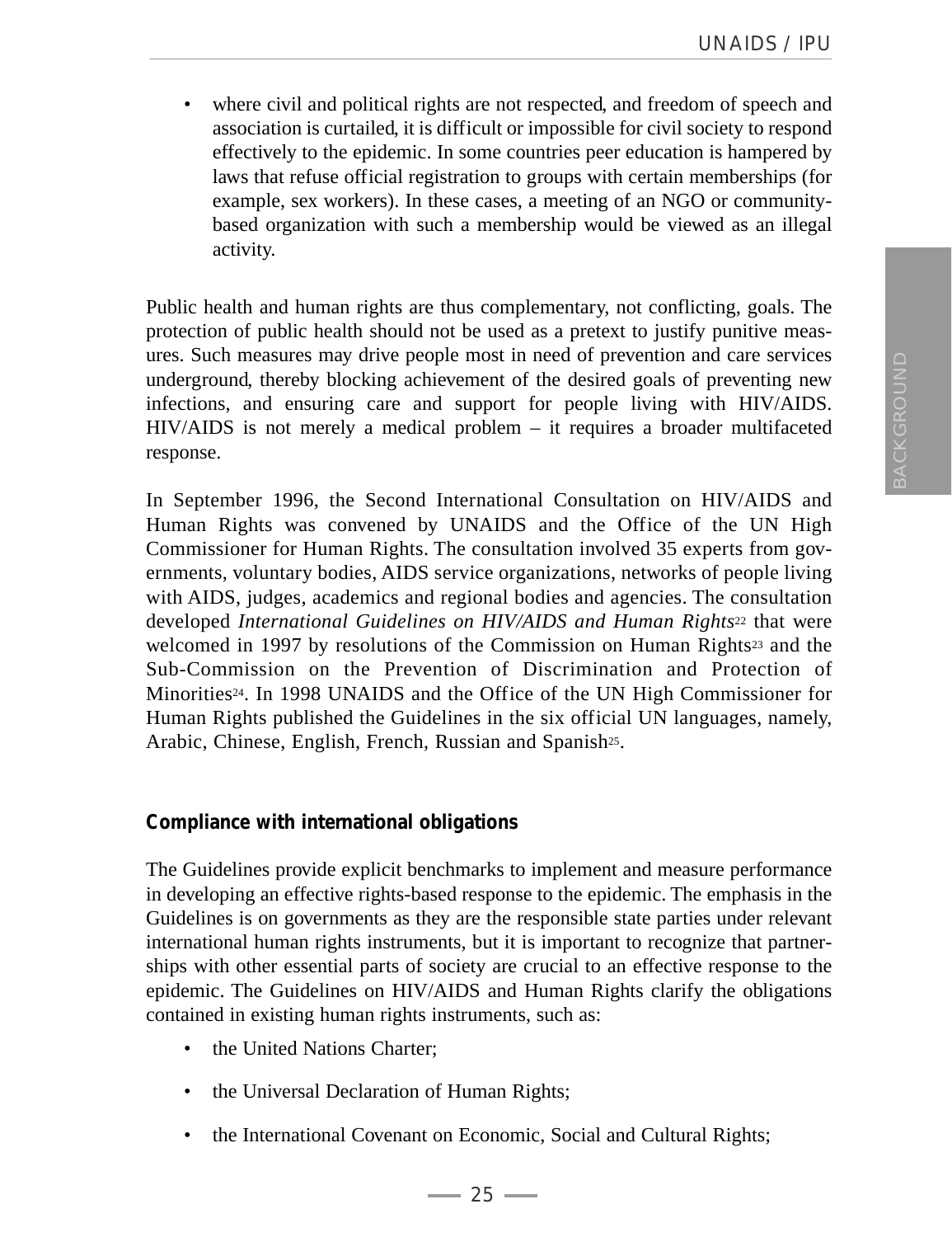- the International Covenant on Civil and Political Rights;
- the Convention on the Elimination of All Forms of Racial Discrimination:
- the Convention on the Elimination of All Forms of Discrimination Against Women;
- the Convention on the Rights of the Child;
- the Convention Against Torture, and Other Cruel, Inhuman or Degrading Treatment or Punishment; and
- various International Labour Organization conventions and recommendations.

As members of the United Nations, States are obliged to promote and encourage respect for human rights without discrimination under the UN Charter. Although the Universal Declaration is not a treaty as is the UN Charter, it is widely considered to be binding under customary international law26. The above-mentioned treaties are binding on States Parties that have signed and ratified them. Special UN machinery has been set up under many of these treaties in order to monitor State compliance through the obligation to furnish regular reports which are considered by the treaty committees in dialogue with individual States.

The Vienna Declaration and Programme of Action affirmed that human rights, whether civil, political, economic, social or cultural, are universal and indivisible<sup>27</sup>. States have a duty to respect, protect and fulfil these human rights and fundamental freedoms within their own political, economic and cultural systems. The obligation to respect rights requires states to abstain from interference with freedom of the individual; the obligation to protect rights requires states to prevent other individuals interfering with an individual's rights; and the obligation to fulfil rights requires states to take the measures necessary to ensure realization of the rights which cannot be secured by the personal efforts of the individual<sup>28</sup>.

It is important to note that in 1996 the UN Commission on Human Rights resolved that the term "or other status" used in several human rights instruments "should be interpreted to include health status, including HIV/AIDS" and that discrimination on the basis of actual or presumed HIV/AIDS status is prohibited<sup>29</sup>. The duty to fully realize human rights obligations can be approached in several ways. States are given some discretion in the actual manner of undertaking the realization of rights, as appropriate measures are not prescribed. Key human rights, with examples of their specific application in the HIV/AIDS context are:

nondiscrimination and equality before the law, e.g. eliminating discrimination against people living with HIV/AIDS in the areas of health care, employment, education, immigration, international travel, housing and social security;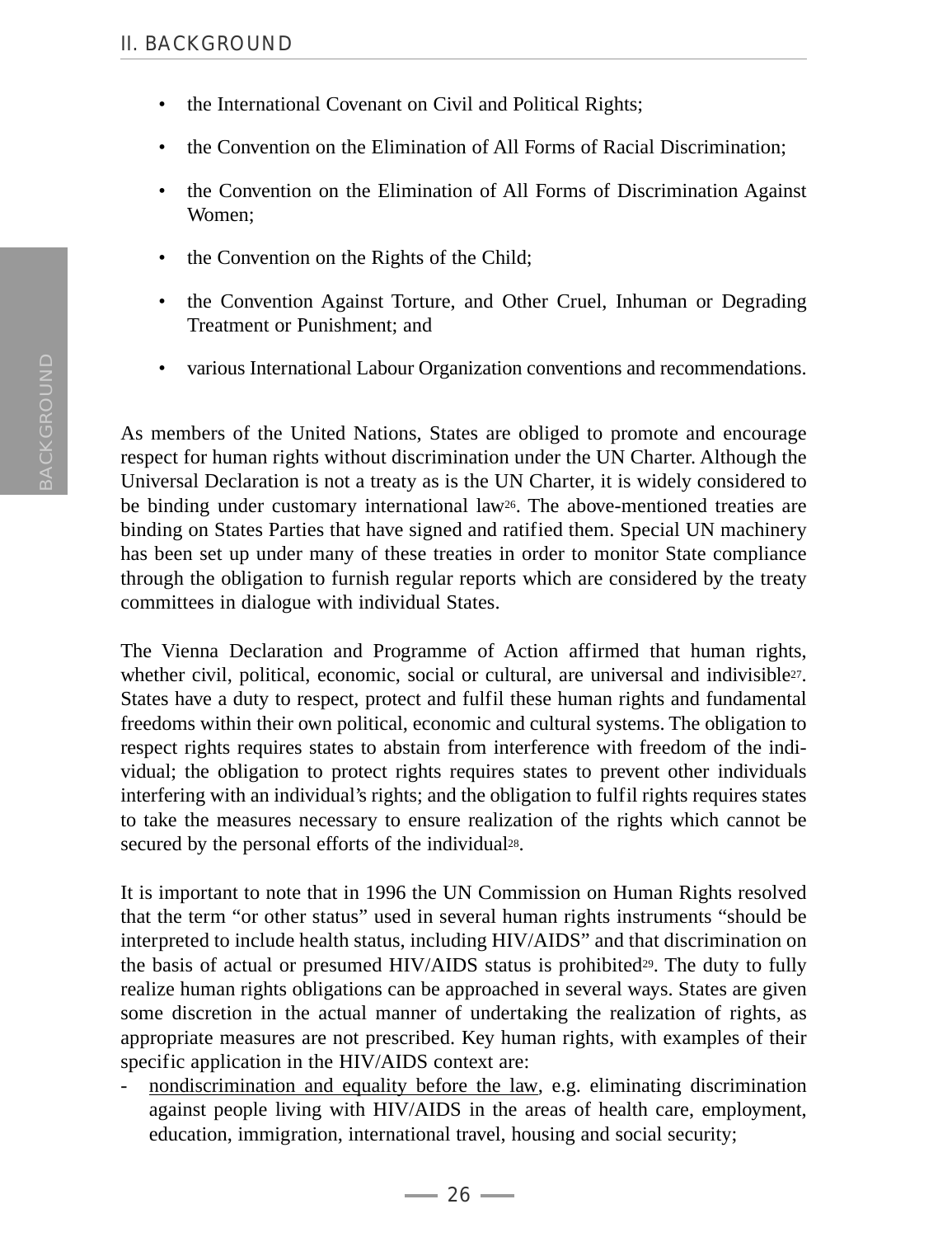- health, e.g. ensuring equal and adequate access to the means of prevention, treatment and care, such as for vulnerable populations with lower social and legal status, (e.g. women and children);
- privacy, both informational and physical, e.g. ensuring confidentiality of HIV test results, and prohibiting mandatory or compulsory testing;
- education and information, e.g. ensuring equal and adequate access to prevention education and information, such as targeted material for ethnic minorities;
- freedom from inhuman, degrading treatment or punishment, e.g. prohibiting automatic isolation of HIV-positive prisoners;
- autonomy, liberty and security of the person, e.g. prohibiting HIV testing or research without informed consent, and prohibiting detention or quarantine solely on the basis of HIV status;
- sharing in scientific advancement and its benefits, e.g. ensuring equal and adequate access to a safe blood supply and universal infection control protocols or treatment drugs;
- work, e.g. prohibiting dismissal of staff solely on the basis of their HIV status;
- freedom of expression, assembly and association, e.g. ensuring availability of registration for groups of people living with HIV/AIDS, such as sex workers or men who have sex with men;
- participation in political and cultural life, e.g. ensuring the participation of persons living with HIV/AIDS in the formulation, implementation and evaluation of policy;
- marry and found a family, e.g. prohibiting mandatory premarital testing, and coerced abortions or sterilizations.

#### **Exceptions**

States may impose limitations on the exercise of some human rights under international law in circumscribed situations. Absolute rights, such as freedom from torture and slavery, can never be abrogated under international law. Public health is sometimes cited as a justification for limiting the realization of the human rights of individuals or groups – e.g. when liberty is restricted by isolation or quarantine laws, and when privacy is violated by notifying an individual's HIV status to health authorities without his or her consent. However, public health is only a legitimate ground of exception to the exercise of some of these rights in very limited circumstances, and should not be used as a pretext to authorize punitive measures. Public health and human rights are usually complementary, rather than conflicting.

Other grounds of restriction set out in international human rights treaties are: the rights and freedoms of others; morality; public order; the general welfare in a democratic society; and national security. Restrictions based on the protection of public health and these other grounds are only legitimate<sup>30</sup> where they are:

• prescribed by law (i.e. not arbitrary). Specific legislation should be accessi-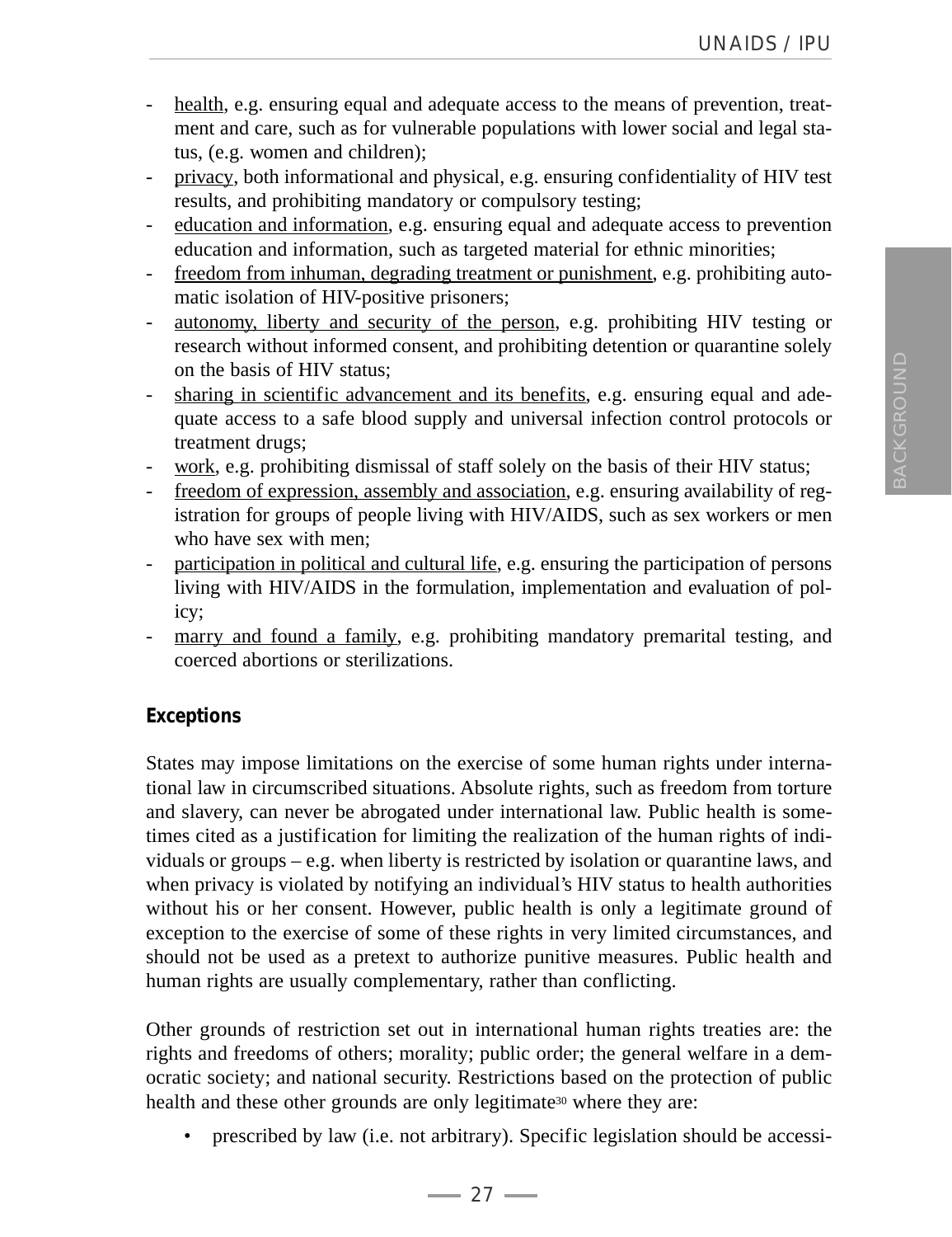ble, clear and precise so that individuals can regulate their conduct accordingly; and

• are necessary in a democratic society (i.e. the product of the legislature with community consensus) to protect a compelling social need, and proportional to that need (i.e. the least intrusive and restrictive measure that will actually achieve that interest, such as health). There needs to be a balance between the benefits to be expected from the measure and their adverse consequences for the persons concerned, as well as the public interest in the free exercise of the right that is being restricted<sup>31</sup>.

The areas of potential law reform identified in the International Guidelines are discussed below. The discussion is framed in terms of these human rights standards as they apply to HIV/AIDS issues. Consideration is given as to whether there are any possible cases for legitimate restrictions being placed on human rights. They are meant to guide legislators when considering law reform proposals or policies that affect people living with HIV/AIDS.

States Parties to the above-mentioned human rights treaties have a duty to review, and if necessary, repeal and amend their laws, policies and practices which are in breach of obligations, and take the necessary steps to adopt legislative or other measures to ensure respect of, and give effect to, the rights under them.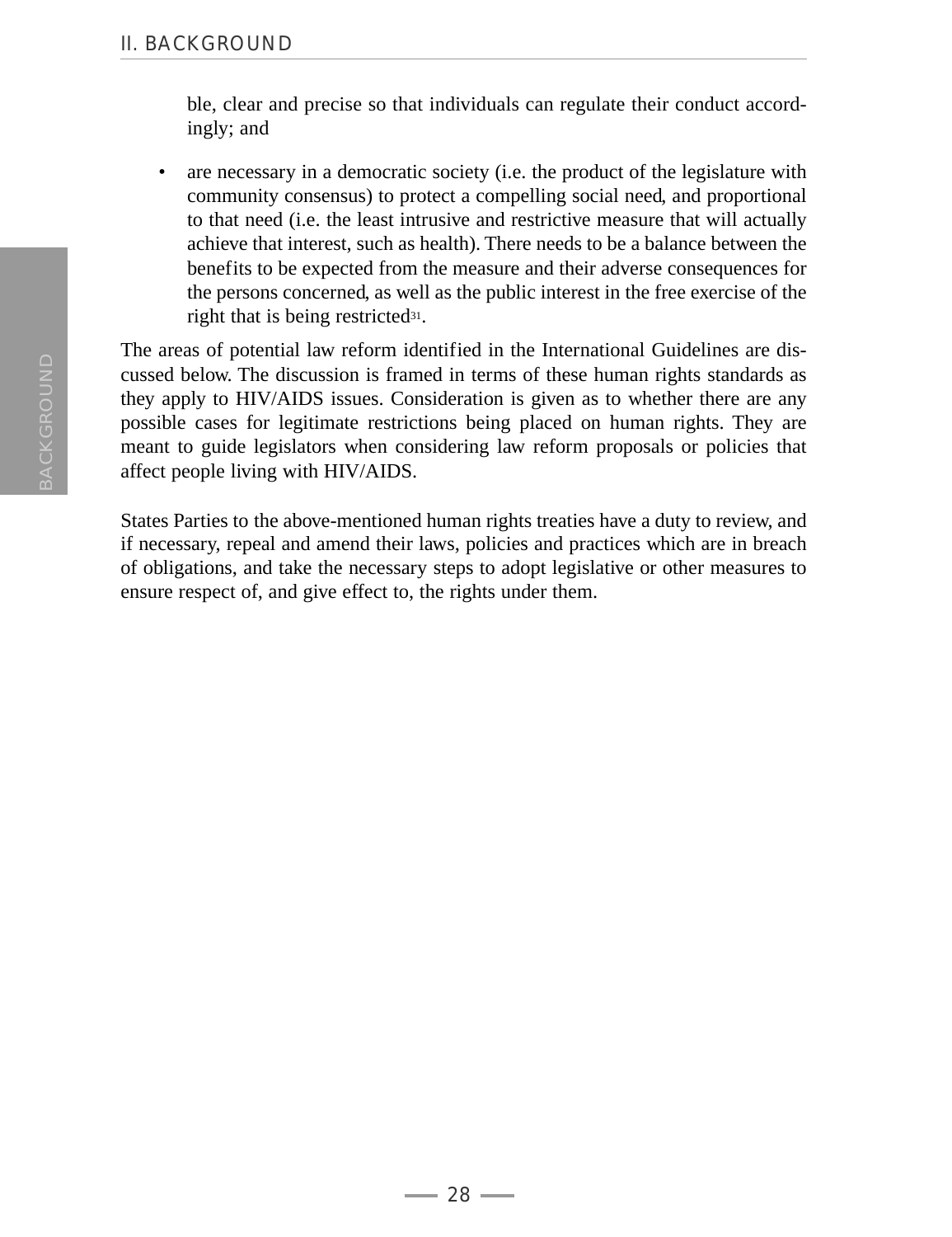# III. ANNOTATED INTER-NATIONAL GUIDELINES

This substantive part of the Handbook analyses the content of the 12 International Guidelines developed by the Second International Consultation on HIV/AIDS and Human Rights in September 1996. The Guidelines are framed in three broad and inter-connected approaches:

- (A) improving governmental responses in terms of multisectoral responsibility and accountability of processes;
- (B) widespread law reform and legal support services focusing on antidiscrimination, public health protection, privacy, criminal law, and improving the status of women, children, and marginalized groups; and
- (C) support for increased private sector and community participation in the response, including building civil society's capacity and responsibility to respond to HIV/AIDS ethically and effectively.

All three areas are equally important, however, because this Handbook is directed to legislators, it focuses more on the first two areas. This Handbook aims to give an added policy dimension to the Guidelines with detailed context, interpretation and discussion (especially in the area of law reform) of why implementation is necessary. It also sets out practical case studies from around the world to show how success has been achieved in a variety of national environments. The areas identified in the 1998 IPU Windhoek Resolution on HIV/AIDS are of particular interest to parliamentarians and therefore have been highlighted.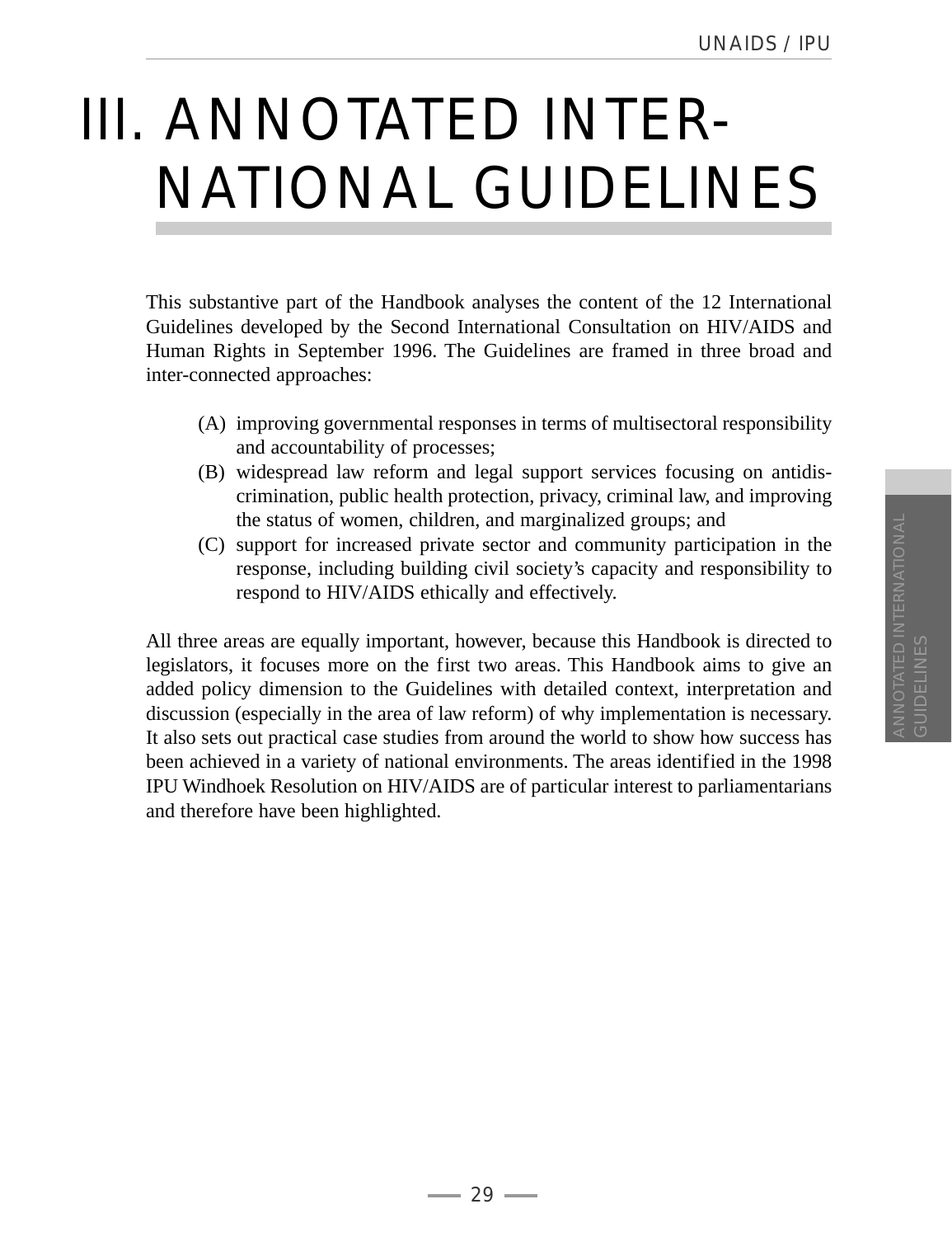# (A) Institutional Responsibilities and Processes

Guideline 1: National framework

**States should establish an effective national framework for their response to HIV/AIDS which ensures a coordinated, participatory, transparent and accountable approach, integrating HIV/AIDS policy and programme responsibilities, across all branches of Government.**

For there to be an effective national framework, HIV/AIDS policies and programmes need to be integrated across the executive, legislative and judicial branches of government. Only such an approach can clarify respective roles and ensure that human rights are adequately considered across portfolio responsibilities – otherwise specific issues may be passed over or seen as within others' mandates. Mechanisms to foster coordination, participation and accountability are set out below with some case examples of national initiatives. A practical consideration in ensuring their effective operation has been to allocate to such committees or bodies dedicated "ring-fenced" budgets, in order to protect against being overtaken by other competing financial priorities. Complementary activities at local level are equally important as responsibility for the actual work of implementation usually rests at the community level. National committees and advisory bodies should be replicated at this local level where possible, as state/provincial governments have important legislative and budgetary decision-making powers impacting on the epidemic.

#### **Interministerial committees**

Interministerial committees can ensure integrated development and high level coordination of individual ministerial national action plans, and monitor and implement further HIV/AIDS strategies<sup>32</sup>. Best practice models of this structure exist in many countries:

- the Thai National AIDS Prevention and Control Committee has been chaired by the Prime Minister since 199133. The Thai NGO Coalition on AIDS is a member of the Committee;
- the South African Cabinet established a 10-member special interministerial committee under the Deputy President dealing with HIV/AIDS in the portfolios of: education; health; welfare and population; home affairs; correctional

 $-30 -$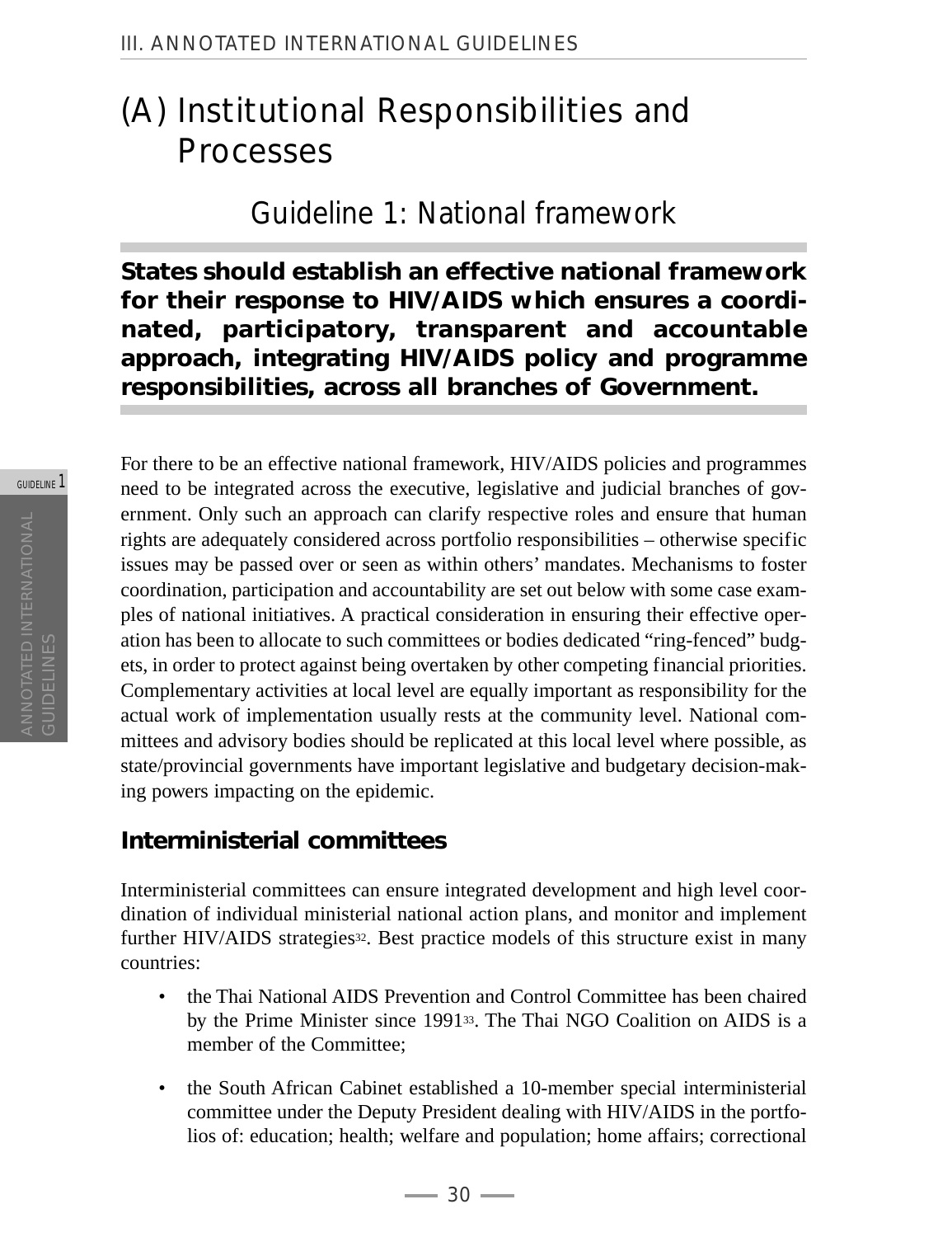services; defence; culture, science and technology; agriculture and land affairs; and transport<sup>34</sup>;

- the French interministerial committee was formed in 1994 to coordinate the national response to AIDS;
- the British Special AIDS Cabinet committee with a large budget was created in 1986 when AIDS became the focus of a high-profile political campaign<sup>35</sup>; and
- the Malawi Cabinet Sub-Committee on HIV/AIDS is chaired by the Vice-President.

Similar committees also exist in India and Botswana. The existence of such committees should not preclude HIV/AIDS issues being considered by existing mainstream, standing ministerial forums, such as in the above-mentioned portfolios. There are also positive reasons for linking consideration of HIV/AIDS issues with other infectious diseases, such as hepatitis B and C, where appropriate. These include not isolating HIV/AIDS as a preferred or special case for government intervention, and resource savings by mainstreaming.

It is preferable that such committees consist of relevant cabinet ministers, but in some countries members are bureaucrats from appropriate portfolios who can also be effective at lower and less political levels of decision-making. It is important that all relevant ministries are included. In Zambia the following cross-portfolio activities have occurred in non-AIDS specific areas:

- the Ministry of Defence has created an orphans' fund for the upkeep and education of former service people;
- the Ministry of Agriculture, Food and Fisheries is training extension workers in social mobilization techniques for HIV/AIDS prevention and care in rural areas;
- the Ministry of Local Government and Housing is establishing AIDS offices in all its units; and
- the Ministry of Tourism is incorporating HIV/AIDS into the curricula of training and education bodies<sup>36</sup>.

#### **Parliamentary committees on HIV/AIDS**

Special parliamentary or legislative committees on HIV/AIDS can provide an ongoing forum for parliamentarians to deepen their understanding of the epidemic through regular briefings and policy discussion, and can serve as a vehicle for law reform. The 1998 IPU Resolution on AIDS recommends the formation of these committees. By including both minor and major party representation in such committees, nonpartisan support of HIV/AIDS policies, programmes and laws can be promoted. Successful examples of GUIDELINE<sup>1</sup>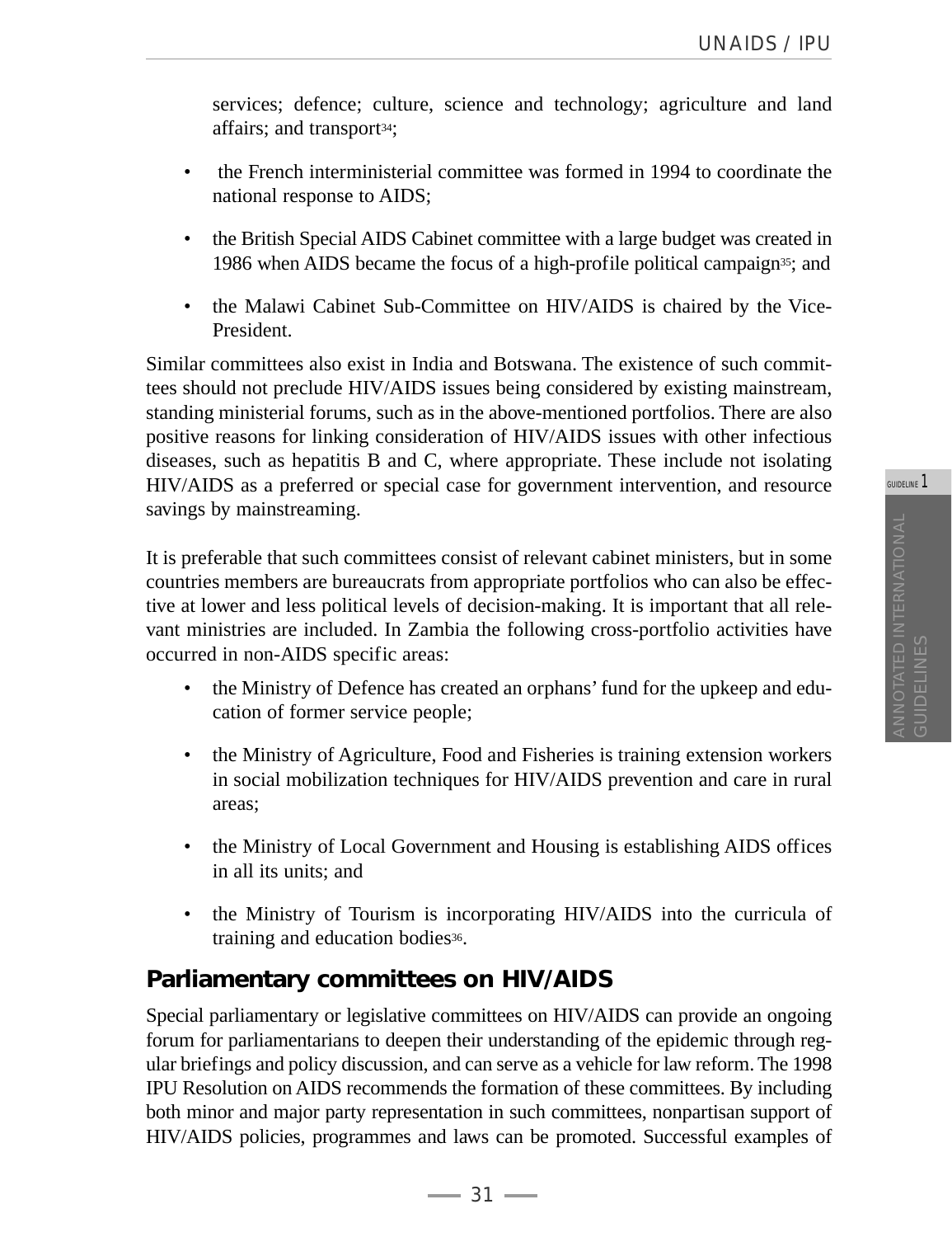such parliamentary liaison groups can be found in several countries, including Britain<sup>37</sup>, and Australia<sup>38</sup>. In the UK, the All-Party Parliamentary Group on AIDS (APPGA) was established in 1986 and currently has about 170 members. It exists to "prevent AIDS being forgotten under the weight of all the other distractions that come up every day" in Parliament<sup>39</sup>. The APPGA has identified its aims and objectives as:

- raising awareness of HIV/AIDS issues in Parliament and encouraging balanced policies based on accurate information;
- acting as a bridge between Parliament, the statutory and voluntary sectors, providing a forum for the exchange of information;
- ensuring that HIV/AIDS is kept on the political agenda through parliamentary debates and questions, and meetings with Ministers;
- liaising with other agencies to identify and draw attention to gaps in provision; and
- monitoring legislation to ensure that HIV/AIDS issues are given due consideration, e.g. the Carers' Bill, Disabled Persons' Bill, Disability Discrimination Bill, Housing Bill, Offences Against the Person Bill and Pensions Bill.<sup>40</sup>

The APPGA operates through a number of activities including:

- holding meetings at which prominent scientific and other experts brief Parliamentarians around topics such as sex education, overseas development, and treatments;
- collaborating with other All-Party Parliamentary Groups, e.g. those on Penal Affairs, Homelessness, Mental Health, Disability, and Drug Misuse;
- participating in Parliamentary hearings, e.g. responding to the changing needs of people living with HIV/AIDS (PLWHAs) and designing national strategies to meet those needs;
- preparing Parliamentary briefing papers, and background briefings for debates, and assisting in the drafting of Parliamentary Questions, such as on HIV testing needle and syringe exchanges, prevention and prisons;
- holding seminars on working effectively in Parliament, including procedures, influencing legislation and policy, and approaching or lobbying members of Parliament;
- arranging visits to AIDS service organizations to ensure that members are kept aware of frontline activities; and

GUIDELINE 1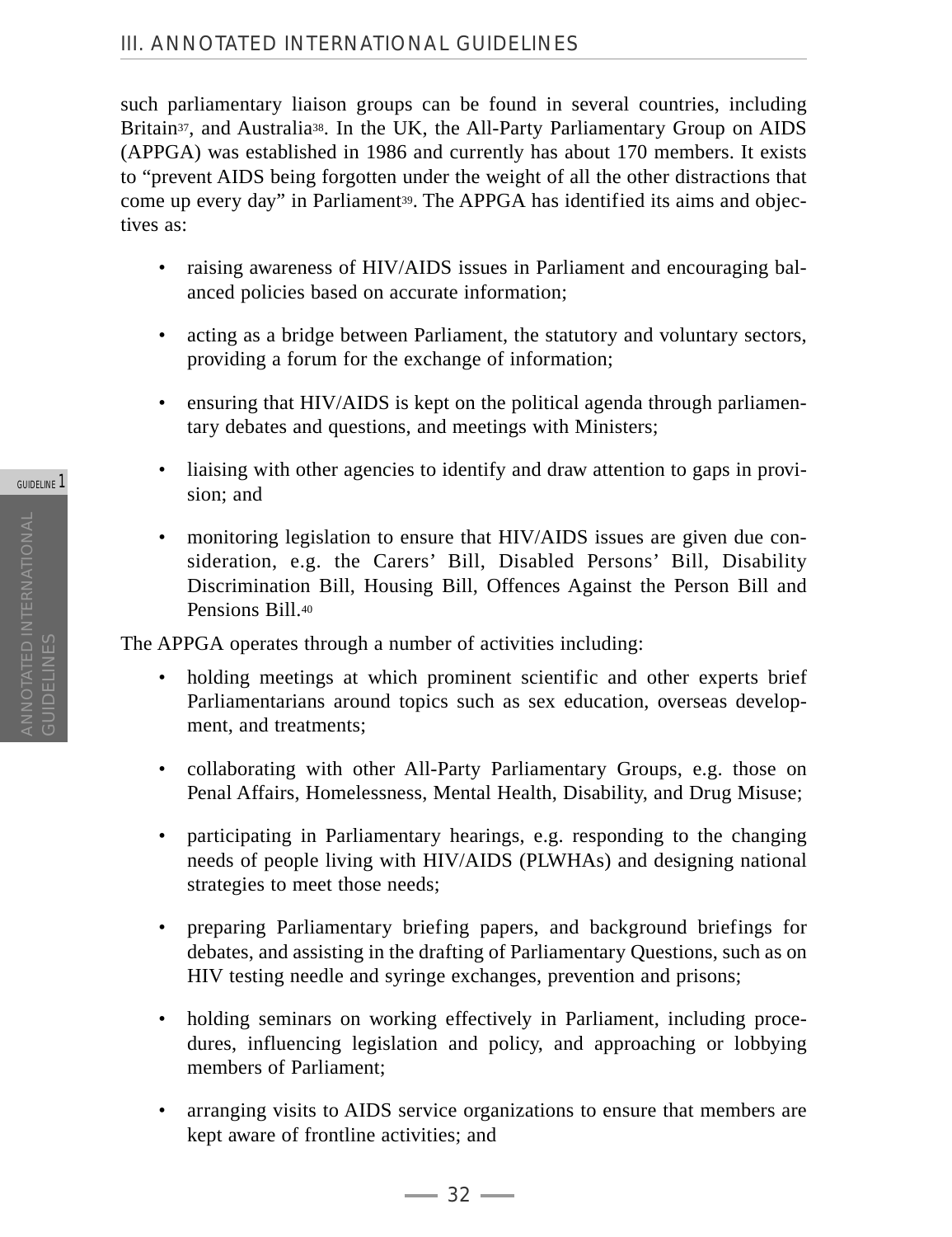ANNOTATED INTERNATIONAL

annotated international<br>Guidelines

GUIDELINE<sup>1</sup>

GUIDELINES

• providing information and advice to members on all aspects of HIV/AIDS from medical, social and economic perspectives.41

#### **Multisectoral advisory bodies**

Multisectoral advisory bodies with professional and community representation, both general and specialist, on legal and ethical issues can address the issues of review and reform. In the area of law reform these advisory bodies can be governmental (such as the Australian Legal Working Party of the Intergovernmental Committee of  $\text{AIDS}^{42}$ , or nongovernmental (such as the Project on Legal and Ethical Issues Raised by HIV/AIDS of the Canadian HIV/AIDS Legal Network and Canadian AIDS Society, and the AIDS Law Project in South Africa)43. The Malaysian AIDS Council, an umbrella organization of 27 groups, has a legal and ethical subcommittee which formulated an AIDS Charter: Shared Rights, Shared Responsibilities in 1995. The Kyrgyzstan Multisectoral Co-ordination Committee on HIV/AIDS/STDs Prevention established a Technical Advisory Group on Policy and Legislation which held consultations in 1996, leading to the revision of the National AIDS Law by Parliament in March 1997.

Other general multisectoral advisory or reporting bodies appointed by governments include:

- the US Presidential Commission on the HIV Epidemic which reported in 1988;
- the British Parliamentary Select Committee for the Social Services which reported in 1989;
- the Canadian Ad Hoc Parliamentary Committee on AIDS which released its report in 1990;
- the German AIDS Enquete Commission of the Federal Parliament;
- the Kenyan Parliamentary Sessional Paper on AIDS which began with the development of national policies in 1994 and was published in 1996;
- the Malawi National AIDS Committee which is an interdisciplinary body chaired by the Minister of Justice; and
- the Philippines National AIDS Council which is required by legislation to include 26 members, including several Parliamentarians, representatives from six NGOs and one PLWHA, two medical organizations, and the heads of the following Departments or agencies: health; education; employment; social welfare; interior and local government; justice; economic development; tourism; budget management; foreign affairs; and information.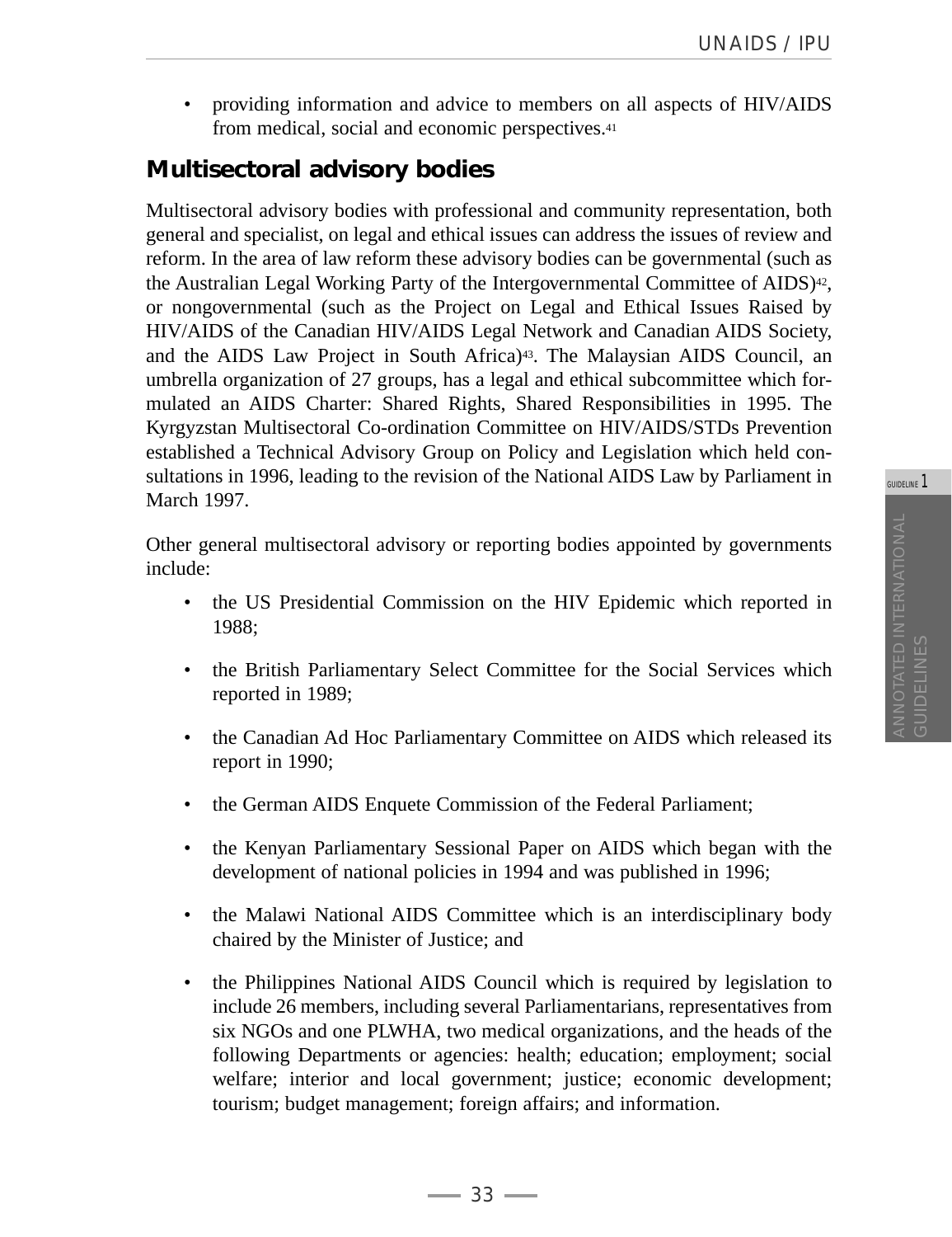#### **Local level activities: decentralization case study**

A successful example of decentralization occurred in the Northern Thailand HIV/AIDS programme in the mid-1990s<sup>44</sup>. The epidemic severely affected Northern Thailand with nearly half of the national HIV/AIDS cases concentrated there, partly due to high levels of injecting drug use and a large commercial sex industry. The initiative was to share authority for policy and programme development, planning, budgeting, decision-making and consultation with provincial level bodies by:

- establishing the Upper Northern HIV/AIDS Prevention Committee to coordinate implementation in six provinces;
- providing block grants directly to the upper North region<sup>45</sup> to facilitate faster, more appropriate and flexible use of the budget for the planned programme, rather than centralized decision-making within a highly politicized and competitive budget allocation process;
- providing an NGO fund with prescreening committees set up in the region, so that decisions could be made by persons in close contact with the local situation and NGOs applying for funds; and
- promoting and supporting roles of NGOs and community-based organizations in prevention and care interventions, demonstrating the effectiveness of the partnership approach in decreasing the spread of the epidemic.46

# Guideline 2: Supporting community partnership

**States should ensure, through political and financial support, that community consultation occurs in all phases of HIV/AIDS policy design, programme implementation and evaluation and that community organizations are enabled to carry out their activities, including in the fields of ethics, law and human rights, effectively.**

#### **Partnership approach**

There is a critical need for governments to actively involve and engage communities at risk and affected by the epidemic. These communities have a unique position of trust, and direct knowledge and experience of how and why infection occurred.47 Community-based organizations are better placed than government agencies to reach deep into vulnerable constituencies. Structural means need to be created to enable

GUIDELINE 2

GUIDELINES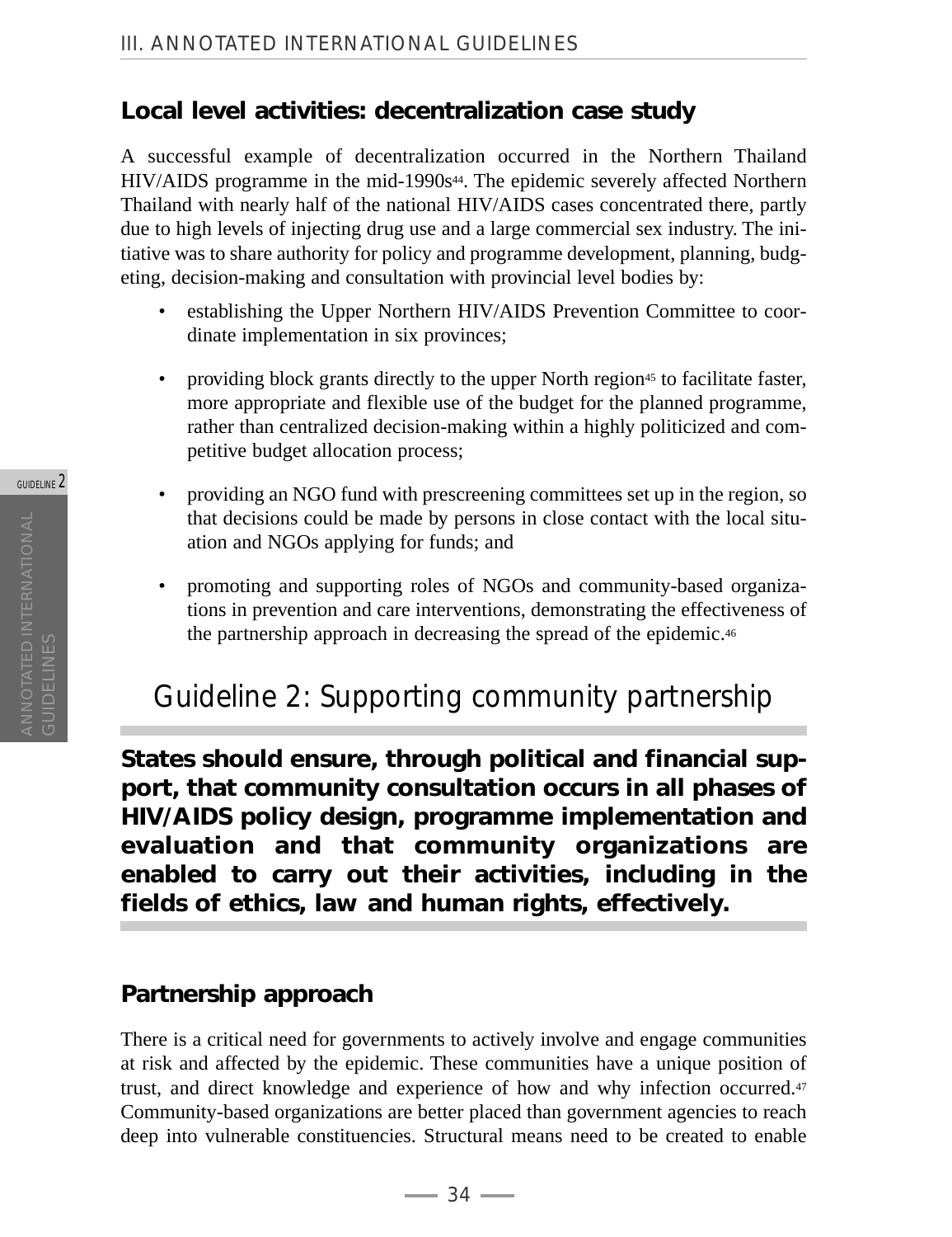community consultation in all phases of HIV/AIDS policy design, programme implementation and evaluation. This could occur by including community representatives on the above-mentioned ministerial, parliamentary and advisory forums, preferably by formal attendance but also by inviting written submissions.

Human rights protection should be a central feature of this engagement, as fear of discrimination and public disclosure of HIV status act as significant impediments to community mobilization and advocacy. Adequate funding for community organizations and capacity building is essential to support true partnership, in order to have the benefit of their knowledge and experience working with people directly affected by HIV/AIDS. The most effective responses to the epidemic grow out of people's action within their own community and national context .48

#### **Case studies**

Numerous community groups have been established in many countries working with persons living with HIV/AIDS (PLWHAs) in different ways, such as running telephone hotlines, drop-in centres, safe houses and "buddy support".49 Government support, especially if accompanied by funding, is important to the sustained success of such organizations. In Uganda The AIDS Support Organization (TASO) was established as a small self-help group in 1987 and has now grown to having 150 staff and almost 2,000 volunteers.50 Thailand also has some very successful grassroots support organizations, such as the Wednesday Friends' Club run by the Red Cross, the Duang Prateep Foundation in Bangkok and the New Life Friends in Chiang Mai. In Northern Thailand a District Model has been used in villages by CARE. It provides comprehensive community care and focuses on strengthening community partnership and ownership with integrated programming, including the development of clear antidiscrimination policies in training.51

The UNDP commissioned a case study on government and civil society interface in the Philippines at the levels of HIV/AIDS national policy formulation and local implementation.52 The Philippine National AIDS Council was formed in 1992 as a multisectoral body to advise the President on policy development and coordinate implementation of a National Strategy. It has 13 government and 7 NGO representatives, including the President of the PLWHA organization. The Council formulated a National AIDS Prevention Strategy, using a national consultative process, which was respectful of human rights. A key achievement of the Strategy is the mainstreaming of AIDS information and education in government departments responsible for education and the interior. The Olongapo City AIDS Foundation established in 1992 at local level has a successful community-based approach in its massive information campaigns, and care and support programmes. The Inter-Agency HIV/AIDS Network was formed in 1995 in the province of Palawan where there have been no reported case of HIV/AIDS. The Network consists of five governmental, four private and five GUIDELINE 2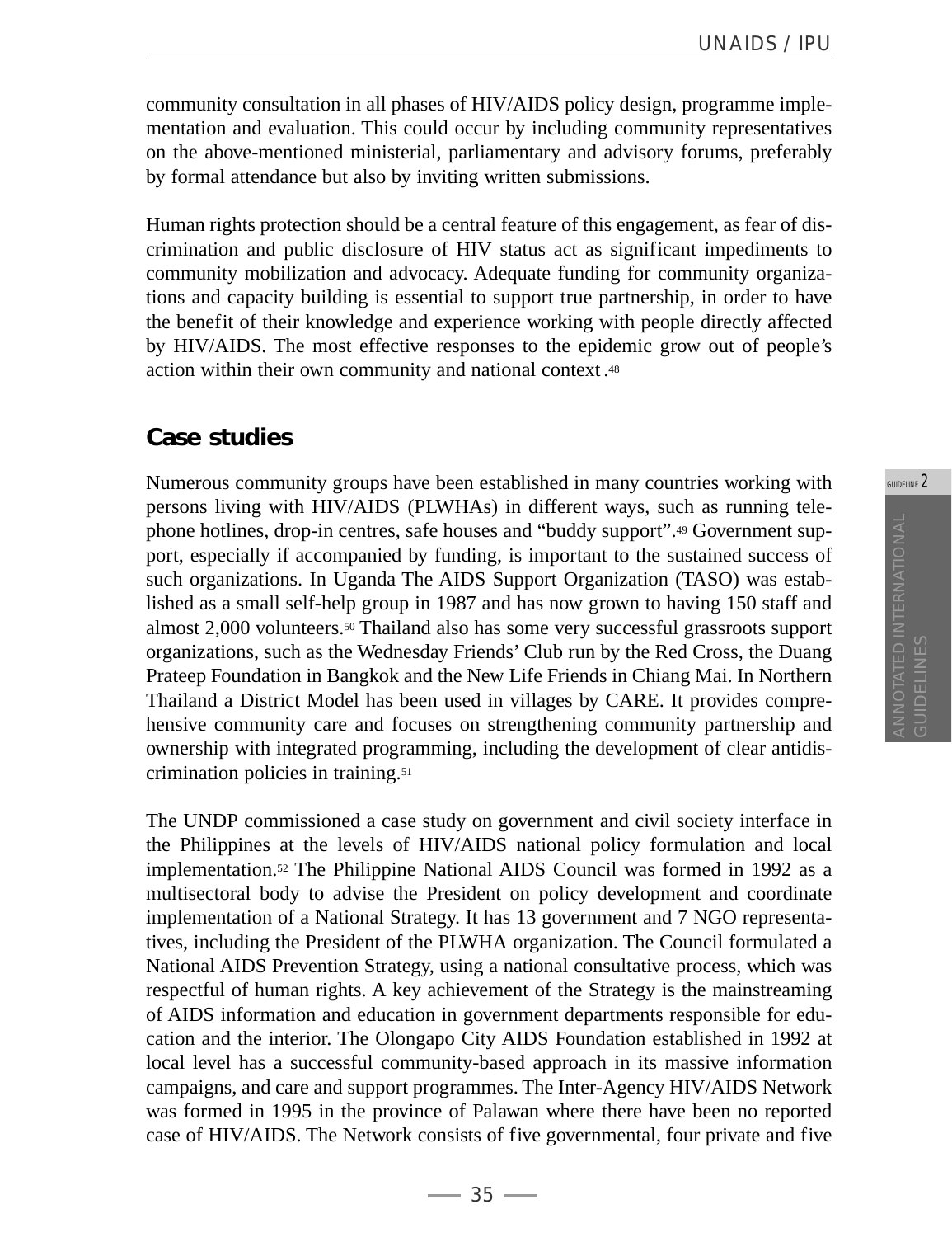nongovernmental organizations and uses prevention information and education campaigns, mobilizes an appropriate community response, links multisectoral expertise, and integrates HIV/AIDS into members' programmes.<sup>53</sup>

On the other hand, a 1997 UNDP study of involvement of PLWHAs in policy and programme development<sup>54</sup> in Asia found a general inability to comprehend, lack of serious consideration and disinterest on the part of senior bureaucrats and medical professionals regarding the benefit of PLWHAs' involvement. In many countries there was no involvement of PLWHAs beyond being mere patients and recipients of services. In other countries such as Thailand, the development of a local PLWHA movement was facilitated by the government's willingness to work as partners with PLWHAs by providing political leadership, allocating funds and making appointments to decision-making bodies in a supportive and enabling environment (see Part C below).

# (B) Law Review, Reform and Support Services

The following areas of the law have been identified, based on worldwide experience and case studies, as the mostly likely ones where human rights issues will arise which impact on the epidemic. Legislative checklists requiring affirmative or negative responses are included to assist with implementation of this technical area. The 10 checklists in the text identify areas requiring legislative reform in all five of the Guidelines covered in Part (B), and the allied Guideline 10 (Codes of Practice), which is in Part (C) Promotion of a Supportive and Enabling Environment. The actual process of law reform which promotes respect for human rights in several countries is described below.

Guideline 3: Public health legislation

**States should review and reform public health legislation to ensure that they adequately address the public health issues raised by HIV/AIDS, that their provisions applicable to casually transmitted diseases are not inappropriately applied to HIV/AIDS and that they are consistent with international human rights obligations.**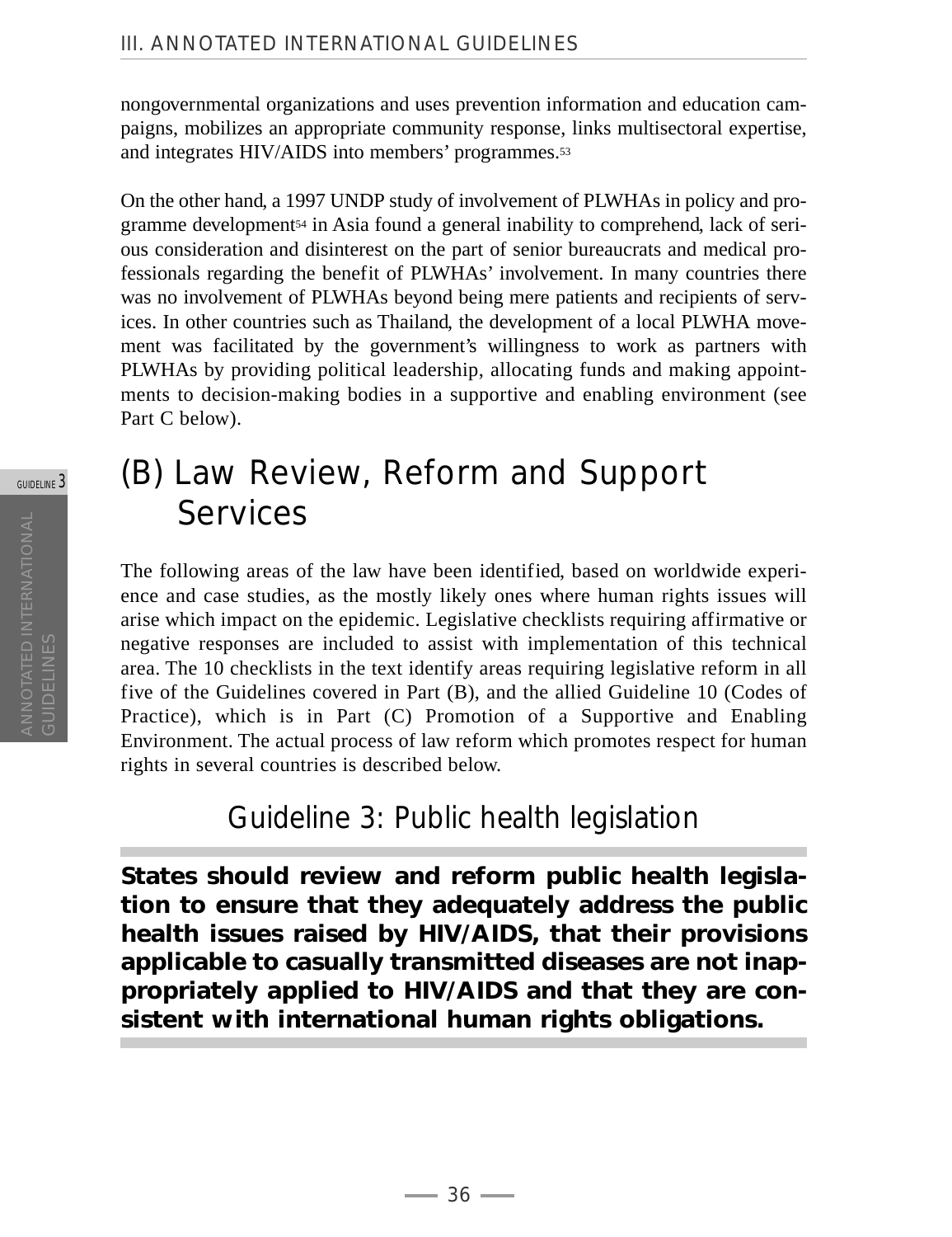## **National examples of reform**

## *Nicaragua*

In Nicaragua a Bill on human rights and AIDS was drafted by two NGOs, Fundación Nimehuatzin and the Center for Constitutional Rights. Workshops on various drafts were run in 1996 by the Network on Ethics, Human Rights and Judicial Aspects of HIV, consisting of representatives from these two NGOs and other human rights NGOs, members of Parliament, the affected PLWHA community, a prevention group from the gay community, the United Nations Development Programme, the Pan American Health Organization and the National AIDS Programme. The Network provided expertise to parliamentarians, as well as sensitizing various community organizations and the general public to human rights issues. A communications strategy was also used, involving the production of a video illustrating the ethical and human rights aspects of the law and HIV/AIDS using a dramatic story telling format. Major television channels, as well as public service announcements showed the video on television, radio and billboards. Since the law was enacted<sup>55</sup>, the video has been used for training purposes. The Network now has a technical team working on elaborating regulations under the law, which covers issues such as antidiscrimination, confidentiality and autonomy of the person.56 The special session of the Nicaraguan Parliament on this issue described above was a major impetus and support for the legislation.

#### *Mexico*

In Mexico a law for the Prevention and Control of Infection by HIV came into effect on 17 January 1995. Its genesis was in the unprecedented cooperation between 17 governmental bodies and 19 NGOs.57 The law is enshrined in the Constitution and takes precedence over provincial or State law. It addresses issues such as confidentiality and prohibits mandatory testing and discrimination in specified areas of activities or services – marriage, employment, education, medical treatment, accommodation, immigration or emigration.

#### *Argentina*

In Argentina a national law on AIDS which promoted respect for human rights was passed in 1990, following the enactment of many coercive laws at the provincial level. The law covers issues of discrimination, confidentiality (subject to exceptions, such as treatment and care purposes, criminal, family law, or adoption cases) and informed consent to testing (subject to exceptions, such as blood donation and immigration).<sup>58</sup>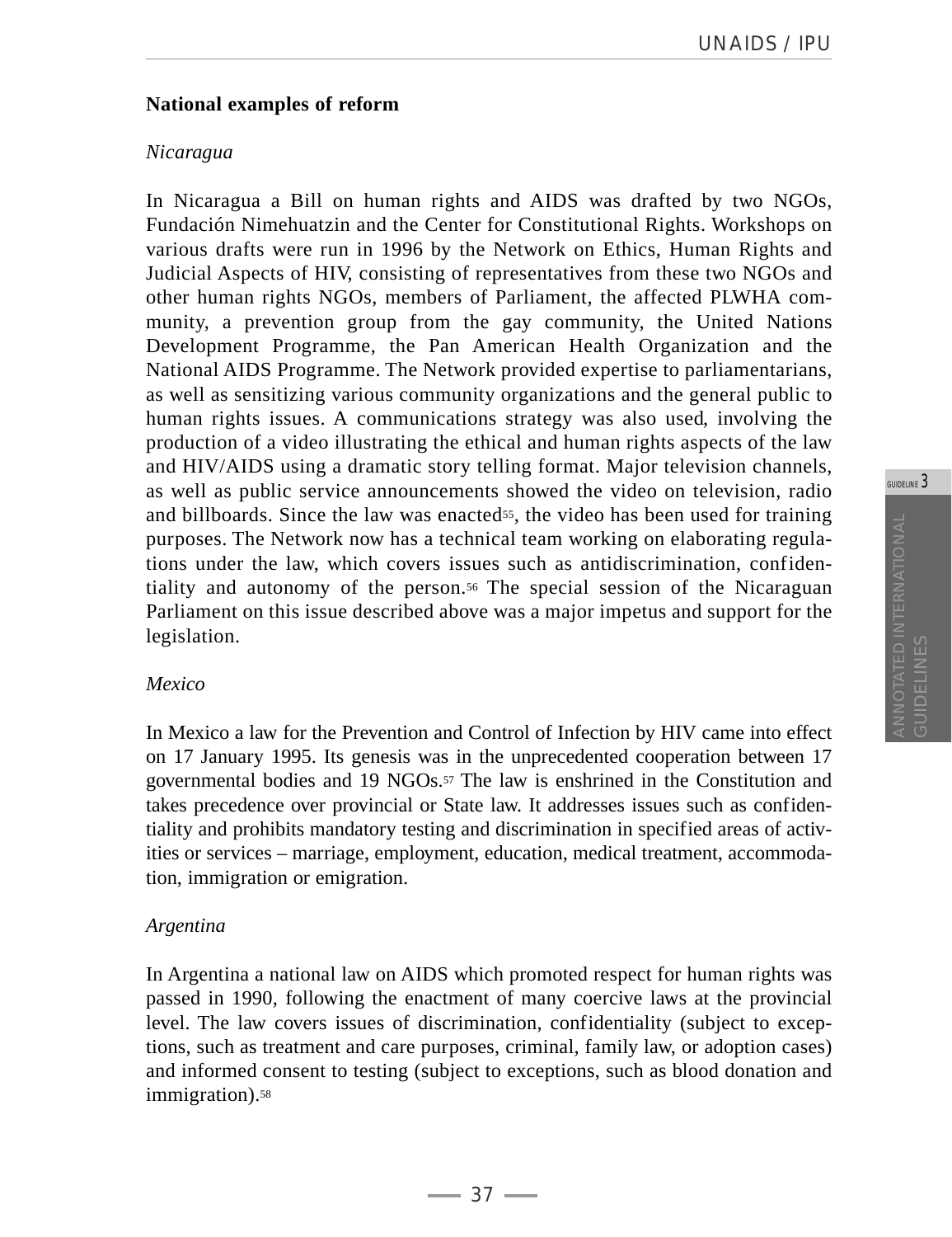### *Philippines*

The Philippines National AIDS Council (PNAC) includes representation from both Houses of Parliament (the Chairpersons of the respective Committees on Health), as well as the Presidents of the Leagues of Governors and City Mayors. The Philippines Senate created the Ad Hoc Committee on AIDS which drafted the *AIDS Prevention and Control Act 1998* and the Senate Committee on Health ensured its enactment. Features of the comprehensive Act which gives the National AIDS Council a legislative basis, include:

- requiring written informed consent and prohibiting compulsory HIV testing (such as for employment, travel, medical services, and admission to educational institutions), unless authorized by the Act (e.g. blood or organ donation);
- guaranteeing the right to confidentiality, subject to certain exceptions, e.g. court proceedings (but with a requirement that medical records be sealed, only to be opened by the judge);
- prohibiting discrimination on the basis of actual, perceived or suspected HIV status in the areas of employment, schools, travel, public service, credit and insurance, health care, and burial services;
- establishing universal infection control guidelines for surgical, dental, embalming, tattooing and similar procedures;
- prohibiting misleading advertising of drugs and other products for HIV/AIDS prevention, treatment or cure;
- requiring educational authorities to integrate HIV/AIDS prevention education at intermediate, secondary and tertiary levels (although limits are placed on the use of explicit materials and promotion of birth control);
- mandating HIV/AIDS information as a health service, and requiring specific programmes in the workplace, by local governments, and for overseas travellers, tourists and other communities; and
- recognizing the role and utilizing the experience of affected individuals in information and education campaigns, as well as providing access to health care, community-based services and self-help programmes.

### *Canada*

Law reform has been approached comprehensively by the Canadian HIV/AIDS Legal Network and the Canadian AIDS Society. These NGOs began a joint Project on Legal and Ethical Issues Raised by HIV/AIDS in 1995 and have held many workshops to gauge community responses. The Project has issued a literature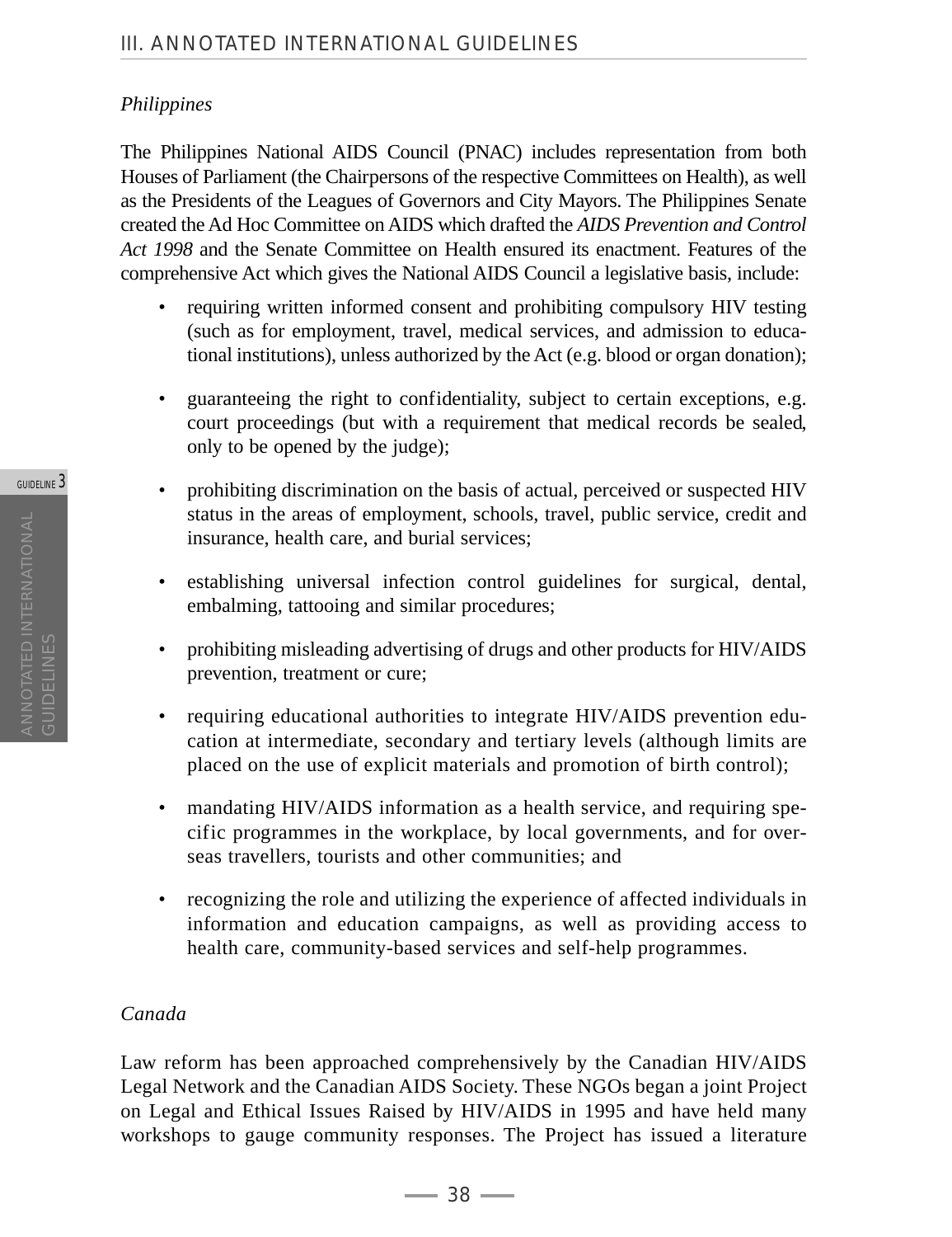review, a regular newsletter, discussion papers and reports on various topics including: prisons; discrimination; criminal law; testing and confidentiality; gay and lesbian legal issues; and aboriginal communities (discrimination, testing and confidentiality). These high quality documents have been used for resource and advocacy purposes, as well as consensus building in promoting law reform.

#### *Australia*

A process of law reform similar to that which took place in Canada occurred in Australia, but was driven by government rather than by NGOs. The Legal Working Party (LWP) of the Intergovernmental Committee on AIDS issued nine discussion papers during 1990-92 on the topics of: public health; injecting drug use; homosexuality; sex work; employment law; civil liability; media law; and therapeutic goods legislation. The LWP was established under the First National HIV/AIDS Strategy and was the first dual portfolio law reform body (health and attorneygeneral's) across all jurisdictions, i.e. Federal, as well as State and Territory Governments. It issued a Final Report following public submissions on preferred options presented in the discussion papers in 1992, of which approximately half have been implemented.59 Both of these case studies in Canada and Australia use the English law reform commission model of comprehensive research and community consultation to reach balanced recommendations. It is debatable whether the location of law reform bodies within NGOs or governments influences the effective implementation of reports.

#### *United States of America*

Although there have not been similar national law reform projects in the USA, there have been projects which monitor legal developments in the HIV/AIDS area – the AIDS Litigation Project funded by the Department of Health and Human Services has surveyed the results of nearly 600 court and human rights commission cases during 1991-199760, and the Intergovernmental Health Policy Project of the George Washington University annually summarizes AIDS laws from legislative sessions in 50 States.

#### *India*

Positive results can also come from efforts opposing legislation, as occurred with the blockage of the *Indian AIDS Prevention Bill* in 1989, which had coercive provisions similar to those in the 1898 *Lepers Act*.61

Public health has been recognized at least since the nineteenth century as a government function. Beyond the management of communicable diseases, public health is concerned with access to medical services, the physical, biological and social environment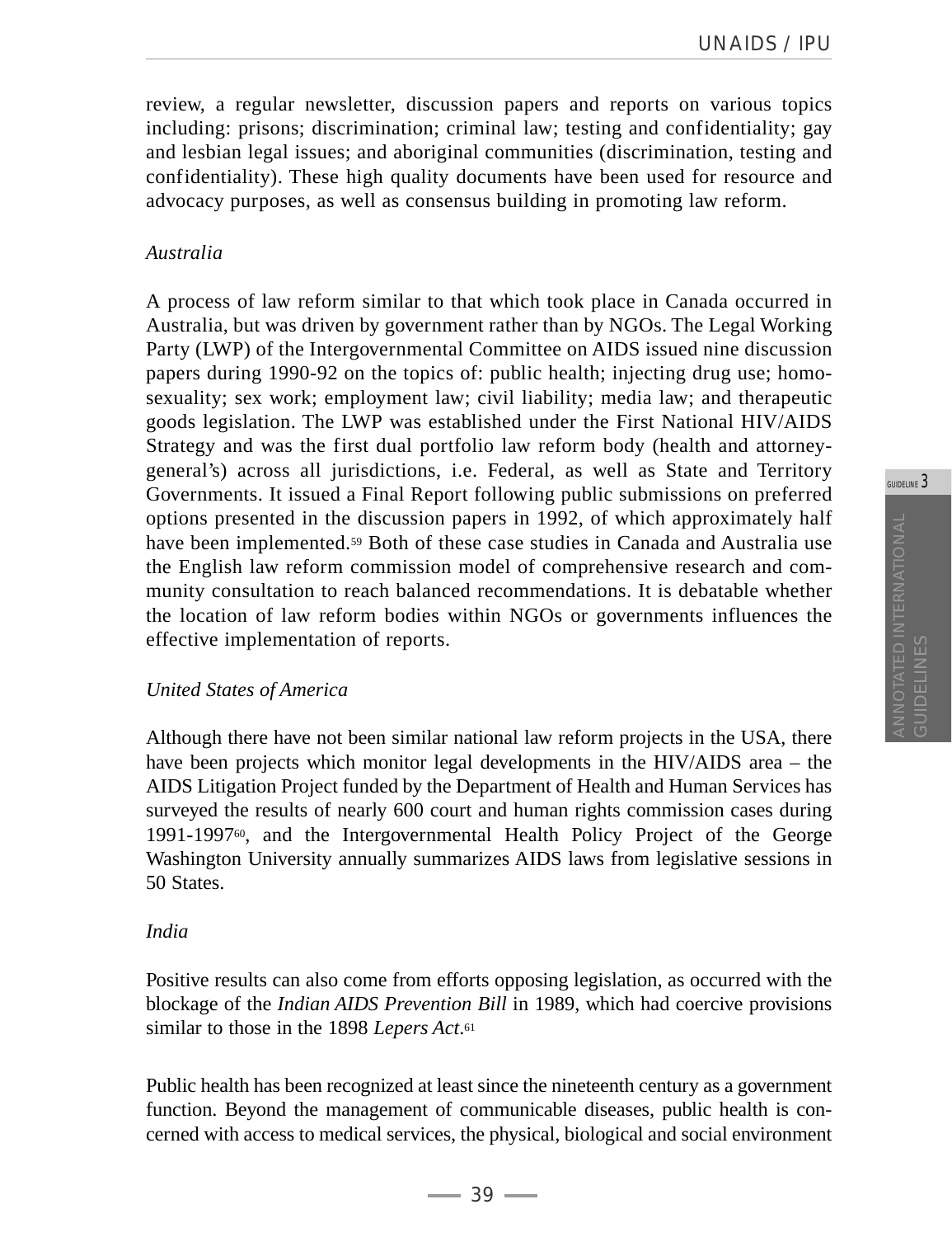(e.g. regulation of pollution, food standards, drug safety, water hygiene and sewer $age)$ <sup> $62$ </sup>. The public health and sanitation movements, which emphasized society's obligation to ensure conditions under which people can be healthy, promoted collective rather than individual responsibility for health. Under utilitarian principles positive interventions (e.g. treatment) were taken to protect the welfare of citizens, and preventive actions (e.g. vaccinations) were required so that others would not be harmed. Scientific knowledge formed the basis of measures to curb epidemics, such as plague, leprosy, cholera, polio, smallpox, or venereal disease and tuberculosis. Unfortunately, throughout most history there has been a stigmatized association between epidemic diseases and marginalized groups – the poor, immigrants, particular ethnic or social groups have all been scapegoated at various times and in various locations.63

Antiquated legislation initially formulated in the last century to address diseases such as leprosy and cholera has now been inappropriately extended to HIV/AIDS. This is not appropriate since HIV/AIDS is not casually transmitted. An example of casual transmission is droplet infection, which occurs with sneezing, coughing or sharing utensils (e.g. drinking cups or cutlery). Laws prohibiting people with HIV from working in certain industries (such as food-handling), or using public transport<sup>64</sup> are neither necessary nor effective in addressing the epidemic. On the other hand, principles and strategies formulated in the International Guidelines for HIV/AIDS and Human Rights can be linked to the control of other communicable diseases, such as sexually transmitted diseases, where it is appropriate. There can be benefits in mainstreaming, rather than having HIV/AIDS treated as an exceptional case, in relevant areas of both the law and administrative implementation.

Government has both the capacity and responsibility to provide leadership in producing an appropriate public health legislative response to the epidemic in order to fulfil the individual's right to health. It is appropriate that public health legislation explicitly funds and empowers authorities to provide the following comprehensive range of prevention and treatment services:

- information and education, for the general public and targeted populations;
- voluntary testing and counselling;
- STD and sexual reproductive health services for all:
- condoms and other means of prevention, such as bleach and clean injecting equipment;
- drug treatment;
- care and treatment for AIDS-related illnesses, including pain prophylaxis; and
- epidemiological surveillance.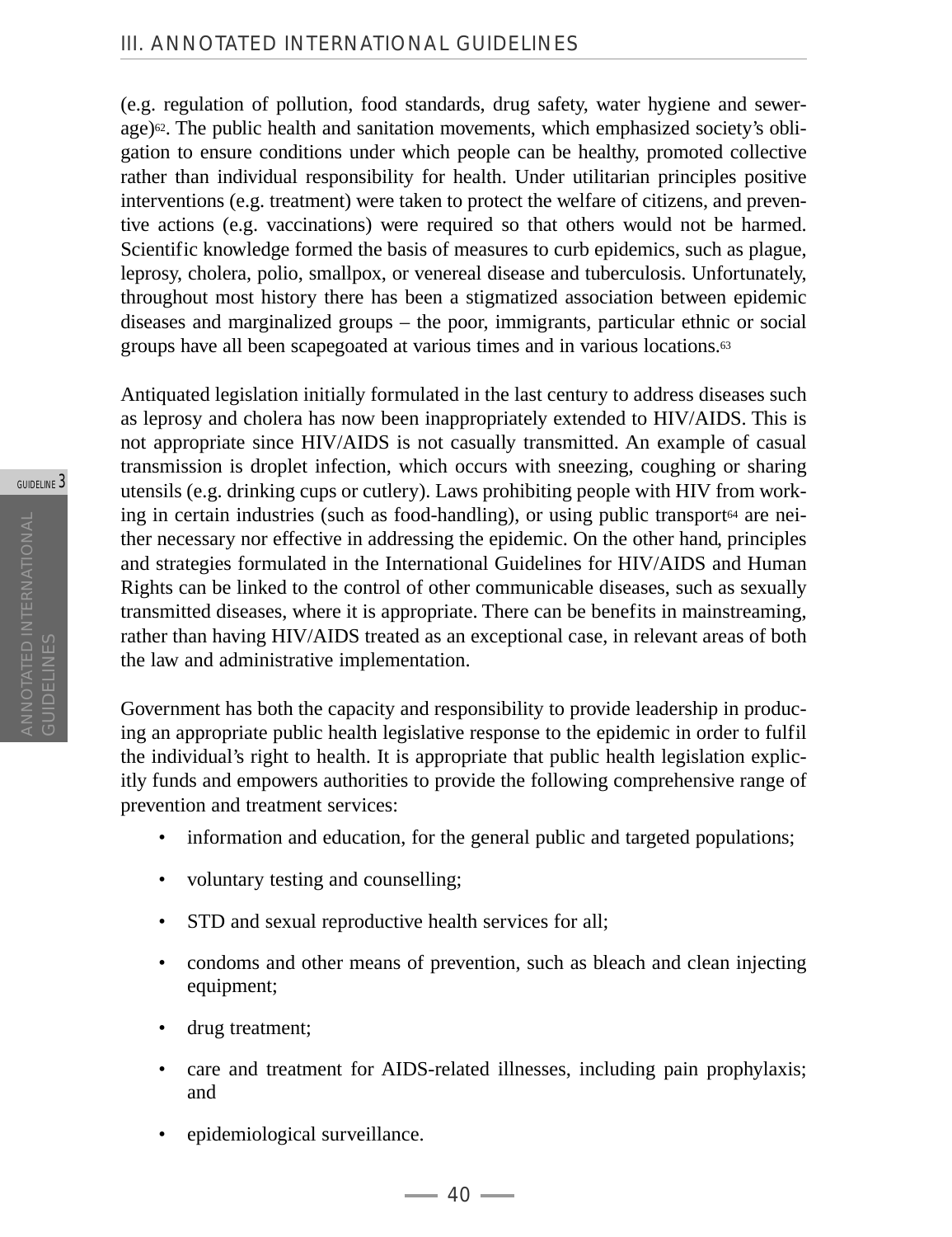# **Voluntary testing and informed consent**

Laws should require specific informed consent before HIV testing is done; otherwise a person's liberty and privacy are at risk of being violated. The potential economic and social consequences of a positive diagnosis on individuals, including possible discrimination, make it essential that their decision to be tested is made with full prior knowledge. The availability of treatment drugs in industrialized countries provides a strong incentive to seek HIV testing for individuals who know that they are at risk of infection so that they are able to access medication at an earlier stage of infection. Pre- and posttest counselling is essential not only for psychosocial reasons, but to maximize prevention and care messages and services. Legislation in several countries requires that test results should be given in person (rather than by telephone) to the individual who has been tested, and privately to ensure confidentiality and adequate support. Some adaptation will need to be made for local cultural and social conditions – for example in the Netherlands there is an enforceable legal right not to be informed of a test result.<sup>65</sup>

In many countries anonymous test sites are available so that a person does not need to disclose his or her identity. This privacy protection has been subverted in some countries by legislation which is contingent on the test result being negative<sup> $66$ </sup>. Where home test kits are legally available, governments should ensure quality control under therapeutic goods legislation, while also providing counselling and referral services for clients using them. Mechanisms to prevent misuse of the tests, such as by employers or insurers, should be covered under antidiscrimination legislation.

Lingering paternalism of the medical profession in some countries has enabled widespread mandatory testing under the guise of general consent to medical services. The European Court of Justice has held that subjecting candidate employees to a disguised HIV test without informed consent is illegal: *X v. Commission.*

Practical remedies for unauthorized HIV testing, such as covert testing of blood or other body fluids (e.g. urine), should be provided under legislation. Some countries require medical professionals to use consent forms (included as a schedule to subordinate legislation such as public health regulations) as part of the request to the laboratory performing the test, in order to provide proof of specific informed consent. These forms can protect doctors against legal proceedings, but they should be structured in such a way that privacy of the person being tested is preserved. A two-part form is sometimes used – one part has the signed name of the person consenting and is maintained in the doctor's records, and the second part is sent to the laboratory with information de-identified by the use of alphanumeric codes (e.g. the date of birth, sex and/or the initials of a person's name).

Public health legislation can positively influence medical practices, but legislation should also provide enforcement mechanisms for individuals to obtain redress.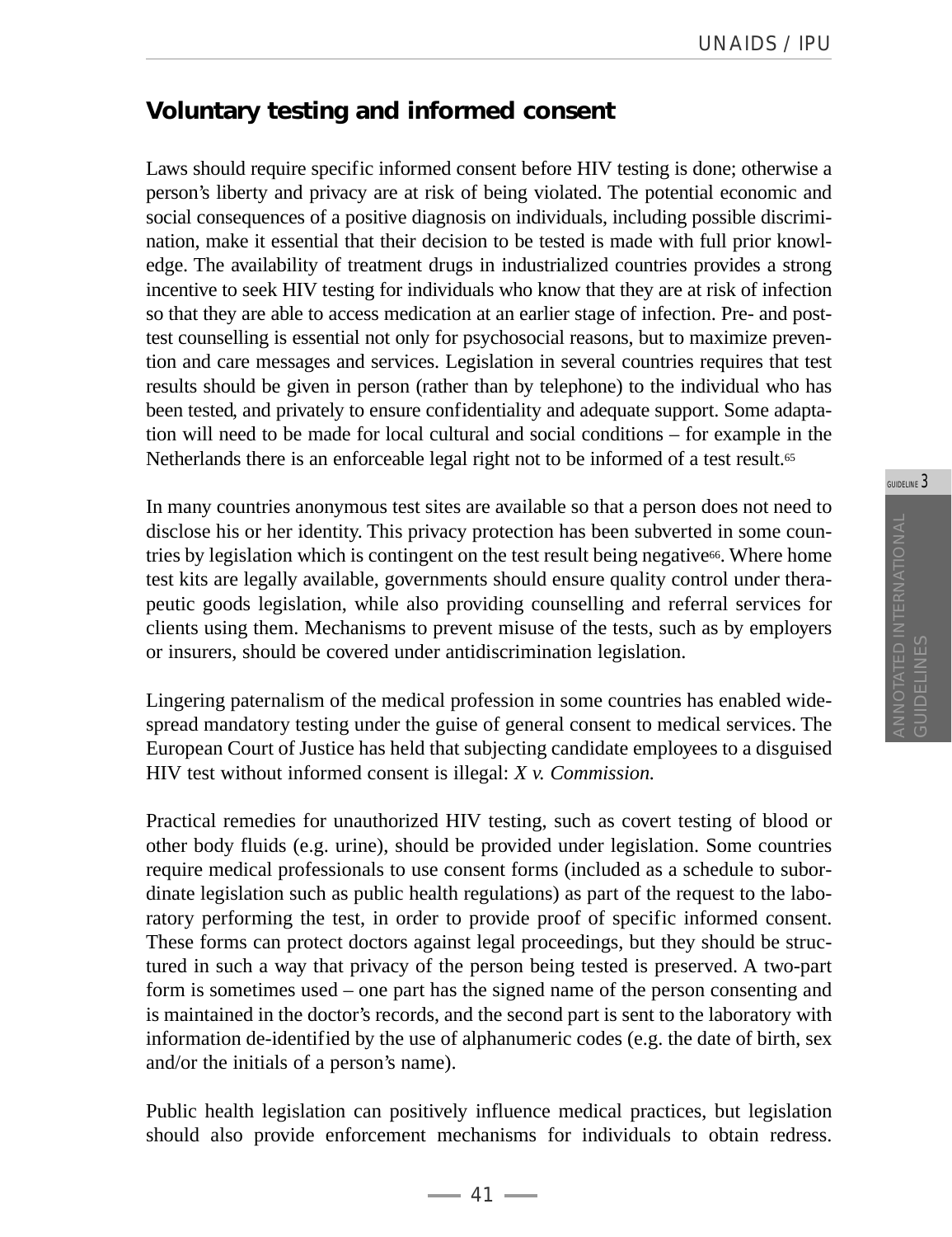Examples of successful mechanisms include medical ombudspersons and health complaints authorities established under the law. These tend to be more accessible, simple, quick and cheap than courts. This should not preclude health authorities from pursuing legal proceedings under public health legislation, or disciplinary proceedings to professional registration boards. Similarly, individuals should have the option to seek redress under civil liability law.

Obligatory testing $\sigma$ , i.e. testing without informed consent, has been targeted at groups in some countries including:

- migrants, refugees or travellers;
- military personnel;
- pregnant women;
- children who are being adopted, or subject to custody/access orders;
- couples intending to marry;
- people seeking insurance/superannuation, or accommodation;
- participants in certain sports, such as boxing:
- hospital patients, e.g. before surgery or where needle-stick injuries have been suffered by health-care workers;
- inmates of institutions such as prisons and facilities for the mentally ill, developmentally disabled, or people with severe physical disabilities;
- employees, with sometimes a particular emphasis on certain occupations such as health-care workers, pilots, entertainers, truck drivers, fishermen; and
- people subjected to the criminal law, such as sex workers, injecting drug users and men who have sex with men.

Testing of these groups is in violation of the nondiscrimination principle under international human rights law. The only clear exception would be in the case of blood, and human tissue/organ donation where there is an obvious public health imperative to perform HIV testing, and a legal duty of care towards potential recipients who need to give fully informed consent to the donation. Lack of involuntary testing does not imply that voluntary testing should not be actively encouraged. In fact the converse is true – there are very good reasons for promoting voluntary testing in certain groups, such as pregnant women, both for the mother's and child's health (e.g. optimal access to antiretroviral treatments).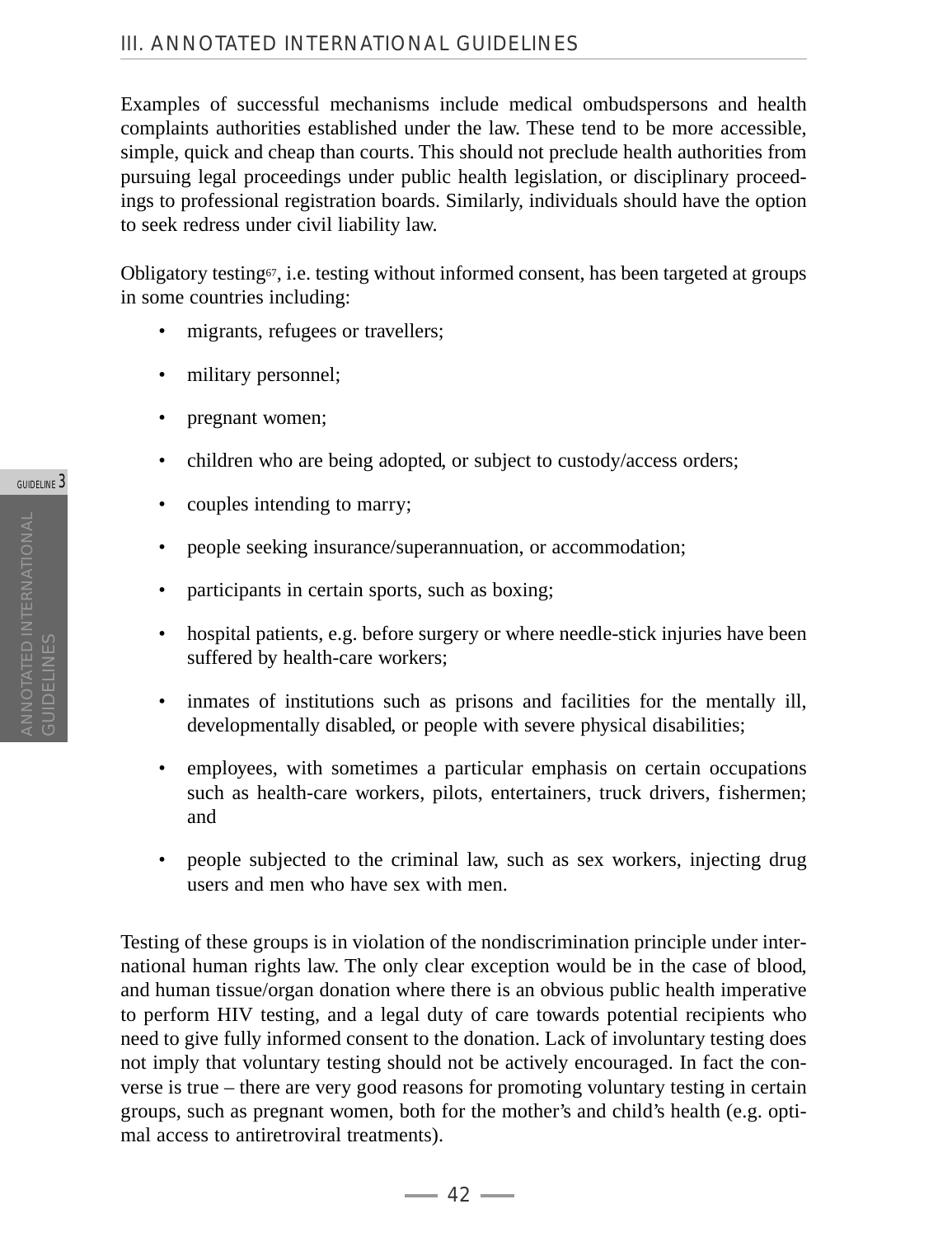There are also strong public policy grounds for not using involuntary testing:

- cost and ineffectiveness, as it diverts scarce resources from prevention and care programmes;
- the information obtained may be unreliable unless the test is repeated at a later stage, as the person being tested may be in the "window period" (not yet producing antibodies) and therefore have a negative result;
- counter-productivity in making people hide their behaviour that may have put them at risk of HIV infection, thereby making contact with prevention and care programmes much more difficult;
- it is easily bypassed in certain scenarios, such as marriage licences where the couple may marry in another jurisdiction or simply choose to live in a de facto relationship, or in other cases where false "AIDS-free certificates" are obtained, e.g. for sex work, or travel;
- use for discriminatory purposes, such as refusal of employment, segregation of HIV-positive prisoners, or denial of migration applicants. This ignores the long asymptomatic period during which productive work can be performed (and taxes can be paid). It is also inappropriate given the lack of screening for diseases causing an equal or greater burden on the health care system;
- it undermines individual responsibility to avoid infection, as people can rely on the assumption that others are HIV-negative;
- it weakens compliance with universal infection precautions by falsely reassuring people that they would have prior knowledge of others' HIV status, thereby leading to less careful practices; and
- it sends a wrong message to the community that HIV/AIDS is a problem of "risk groups", thereby promoting an "us and them" mentality and creating further fear, denial and stigma.

The use of blood samples given for other purposes in unlinked HIV testing of certain groups (e.g. newborns) can raise ethical concerns which need to be resolved at a national level. A balance needs to be weighed between the individual's right to privacy in respect of the blood given by them for another purpose, and the community value in having data on the course of the epidemic which would not be available otherwise.

GUIDELINE<sup>3</sup>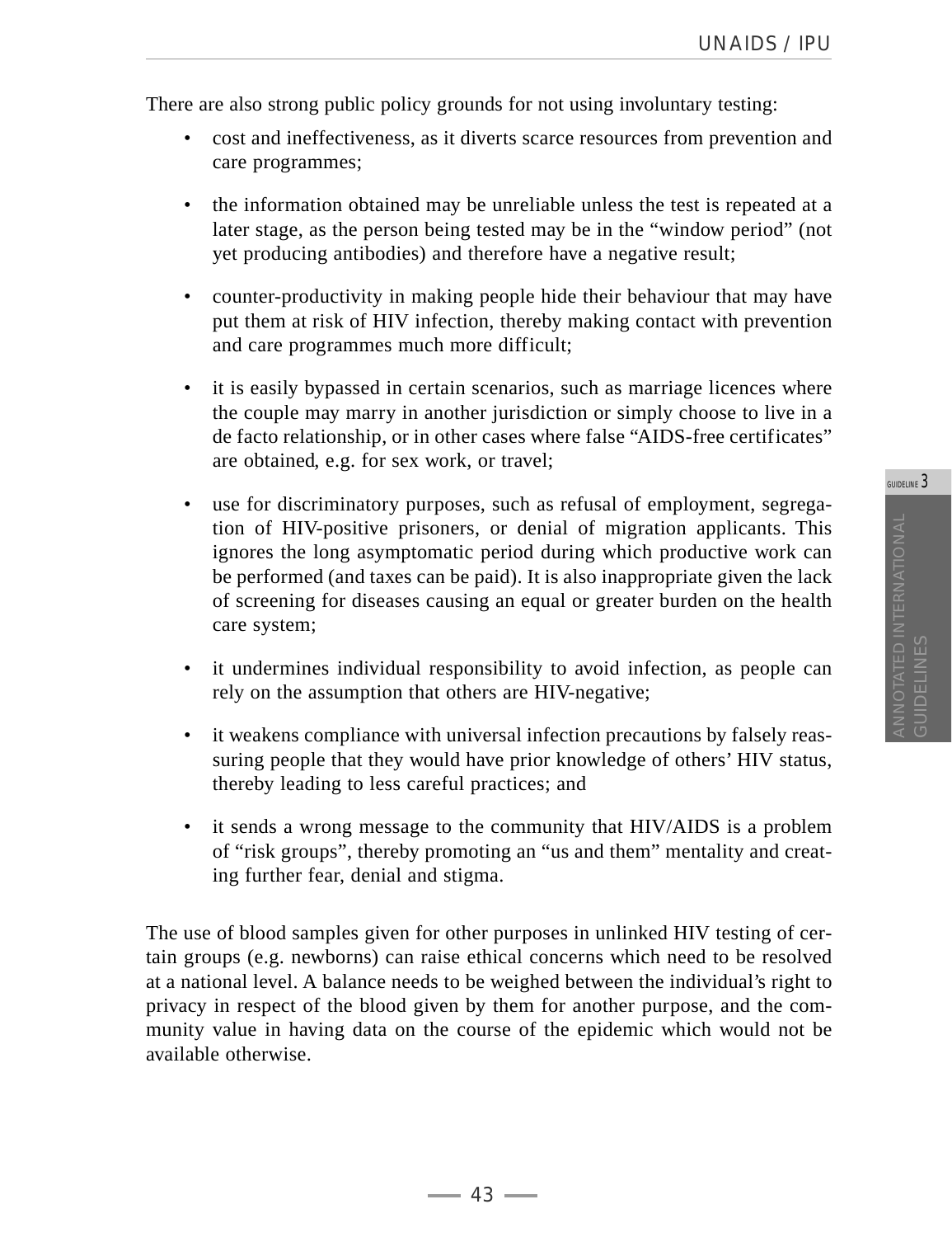In Uganda HIV infection prevalence was monitored using sentinel surveillance, which indicated that the rate is falling for pregnant women in urban areas (the data were also supported by surveys of changes in sexual behaviour).<sup>68</sup> "Sentinel surveillance is the performance of HIV antibody tests on blood specimens drawn and collected for another legitimate purpose in selected populations, such as clients of STD clinics, injecting drug users and pregnant women, that will provide an indication of HIV trends associated with specific risk behaviour or practices in each category. Personal identifiers are removed and results cannot be linked to the individual whose blood is being tested." On the other hand, in the Netherlands there is an enforceable right of bodily integrity under the Civil Code to object to research on one's bodily substances, which means that individuals can prevent sentinel testing of their blood if they wish.69

## **Notification of coded information**

There is a public health need to collect data for several reasons – to enable:

- action in individual cases to prevent further infections by interrupting the chain of transmission, e.g. triggering contact tracing;
- surveillance of infectious disease trends in relation to tracking the course of the epidemic, such as risk factors;
- monitoring of incidence and prevalence in order to plan and evaluate prevention programmes;
- cost effective application of resources for controlling the epidemic by ensuring effective planning which takes into account accurate epidemiological data.

Apart from the first situation (which will be considered in the next section below), coded data would serve all the above-mentioned purposes. Diagnosis of HIV infection is usually performed by laboratories, whereas AIDS is a clinical diagnosis made by doctors, nurses, or other qualified health-care providers. Requiring notification of coded data on *confirmed* HIV cases to authorities under public health legislation protects human rights because it supports the rights to health, life and information. Some countries (e.g. Norway) require laboratories to send a form that is attached as a schedule to public health regulations. This requirement has the advantage of making the data set uniform and more easily used for epidemiological purposes (and deterring unauthorized purposes because irrelevant information, such as personal markers, is not collected). Strict controls on data protection are still necessary to allay concerns that codes may somehow be broken. The use of identifiable data, on the other hand, raises privacy concerns which will be considered.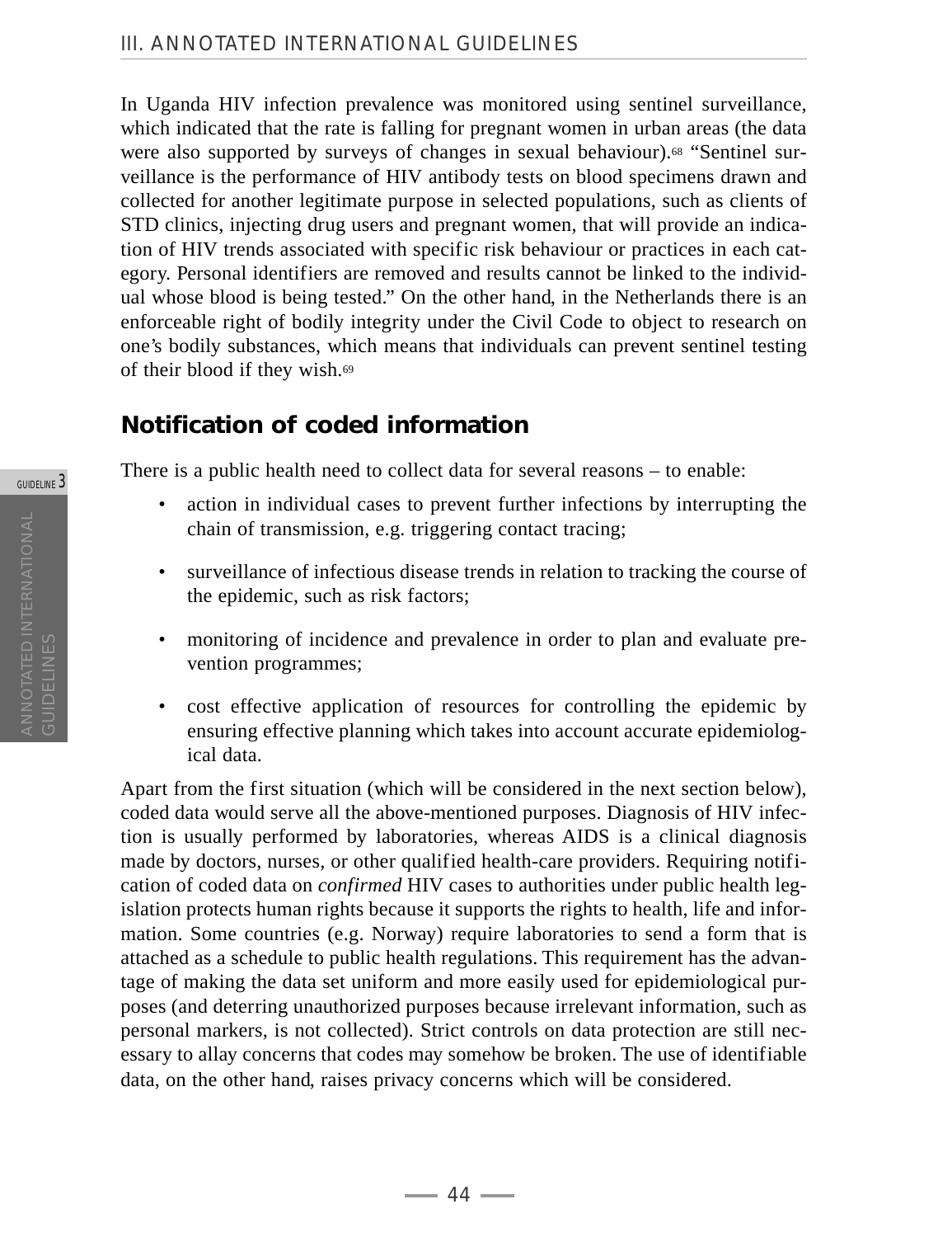# **Partner notification**

The issue of whether people living with HIV/AIDS should be subjected to coercive public health strategies, particularly partner notification, has been debated in most legal systems. In many communities there is a history of medical professionals having an ethical and sometimes legal obligation to protect others from infection by tracing contacts of those infected by serious diseases, particularly where they would not otherwise be aware of their infection.

On the other hand, patient confidentiality is a central part of the doctor-patient relationship under the law, and is the basis upon which sensitive information relevant to health status is voluntarily given. The issue of patient confidentiality also applies to other health-care professionals, such as nurses, welfare workers and counsellors, with confidentiality obligations. It is recognized that coercive strategies are inappropriate, ineffective and counter-productive because they deter those at risk of infection from presenting early for counselling, testing, treatment and support. Coercive models of notification used in the area of sexually transmitted diseases (STDs) or tuberculosis (TB) are inappropriate for many reasons, including the fact that there is no cure for HIV. Comprehensive contact tracing in the case of HIV would be practically impossible without extensive and expensive surveillance techniques, which would place unacceptable limits on civil liberties.

The International Guidelines on HIV/AIDS and Human Rights support voluntary partner notification, but with provision for exceptional cases. They recommend that public health legislation should authorize, but not require, health-care professionals to notify sexual partners of their patient's HIV status in carefully defined situations. In some jurisdictions the partner notification protocol codified under public health legislation requires peer consultation, either the seeking of advice from another professional or an expert panel specifically established by health authorities to provide ethical guidance on partner notification cases. The discretion granted to health-care professionals would also protect against breach of confidence actions by their clients, and from civil liability for failure to notify a partner.

# **Detention or isolation/quarantine**

There is no public health justification for imposing civil detention solely on the basis of HIV status, rather than individual behaviour. Several jurisdictions require establishments (such as bath-houses) perceived to be conducive to the propagation of HIV to be closed by authorities, despite the opportunity to use them as sites for safer sex education. In some countries quarantine or detention provisions applicable to casually transmitted and usually curable disease are inappropriately extended to include HIV. The liberty of people living with HIV should be restricted only in exceptional cases of illegal behaviour, and due process protections should be guaranteed.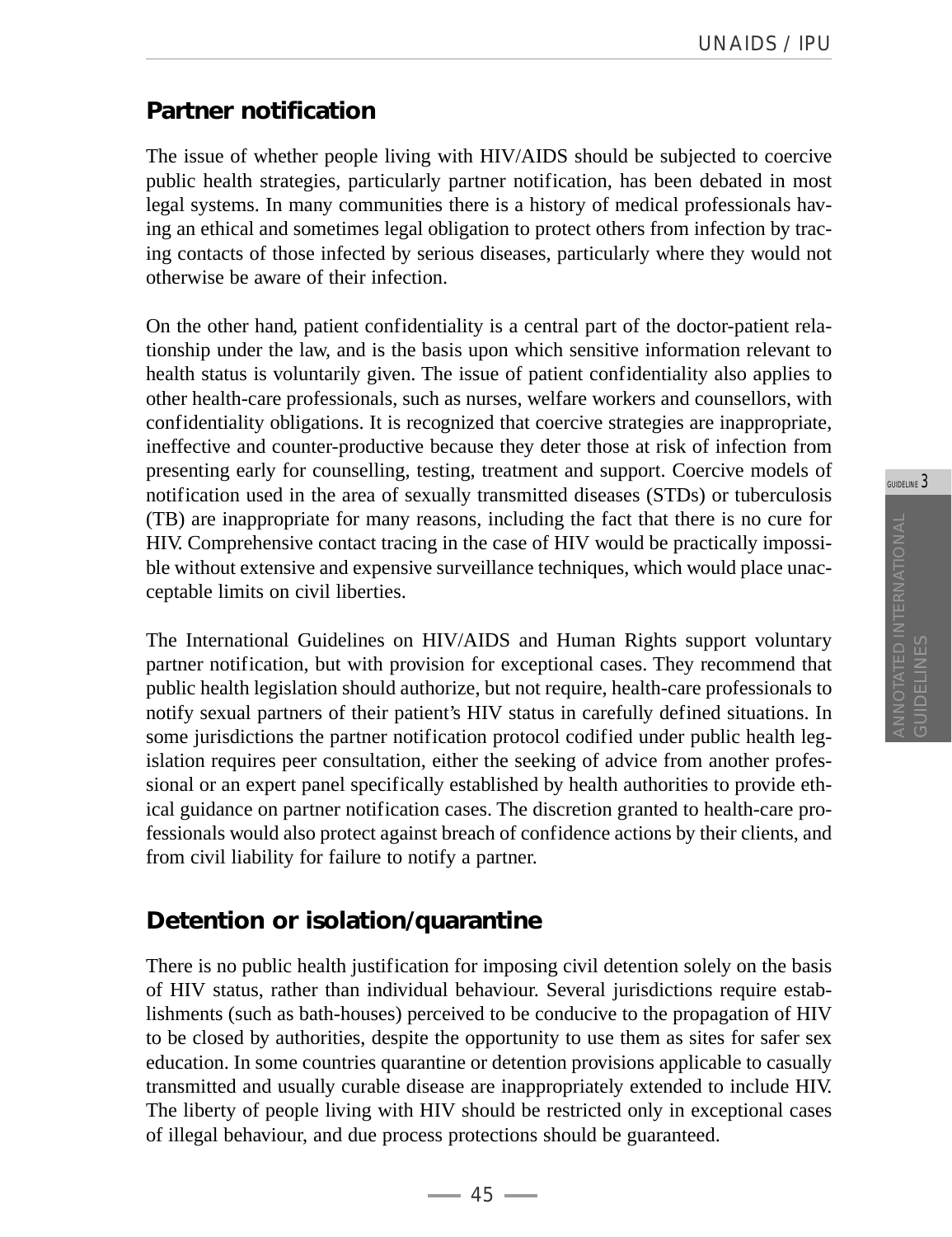Powers in public health legislation to place restrictions on the residential circumstances and employment of HIV-positive people who put others at unreasonable risk of infection should be graded according to the exceptional circumstances of the case. Isolation should only be used as a last resort and for limited, rather than indeterminate, periods of time. It is preferable for such measures to be court-ordered, or at least court-authorized within a short period of time (e.g. three working days, after which time they lapse unless validated by a court), rather than being simply a power exercised by health authorities. Graded interventions are recommended. For example, in the first instance, a written warning should be issued from health authorities outlining reasons why the person should cease behaving irresponsibly, and warning that if they do not do so, formal proceedings will be instituted. The criteria for the exercise of coercive powers should be structured as objectively as possible – that the person:

- has in the past willfully or knowingly behaved in such ways as to expose others to a significant risk of infection;
- is likely to continue such behaviour in the future;
- has been counselled without success in achieving appropriate and responsible behavioural change; and
- presents a danger to others.

The type of graded interventions which could be applied at later stages when this warning has been breached include: directions to take precautions, such as safer sex; warnings to refrain from certain activities, such as sharing drug injecting equipment; residence at a specified place, e.g. supported accommodation run by an NGO; supervision by health authorities or medical practitioners; regular medical examinations, such as testing for STDs to ensure that unprotected sex has not occurred; abstention from specified work, such as unsafe sex work. Due process protections which are important include:

- adequate notice of proceedings;
- urgent rights of review/appeal to a higher tribunal or court;
- right to legal representation;
- notification of rights, explaining the nature of relevant orders and obligations and rights of review/appeal.

Some countries ensure under legislation that legal rights include interpreters, legal aid and free or low-cost review and appeal. Proceedings under public health legislation should ordinarily be held *in camera* (in private, as opposed to public), because of the great stigma associated with HIV/AIDS, and the social and economic consequences which may flow from unauthorized publication of an individual's HIV status. A pre-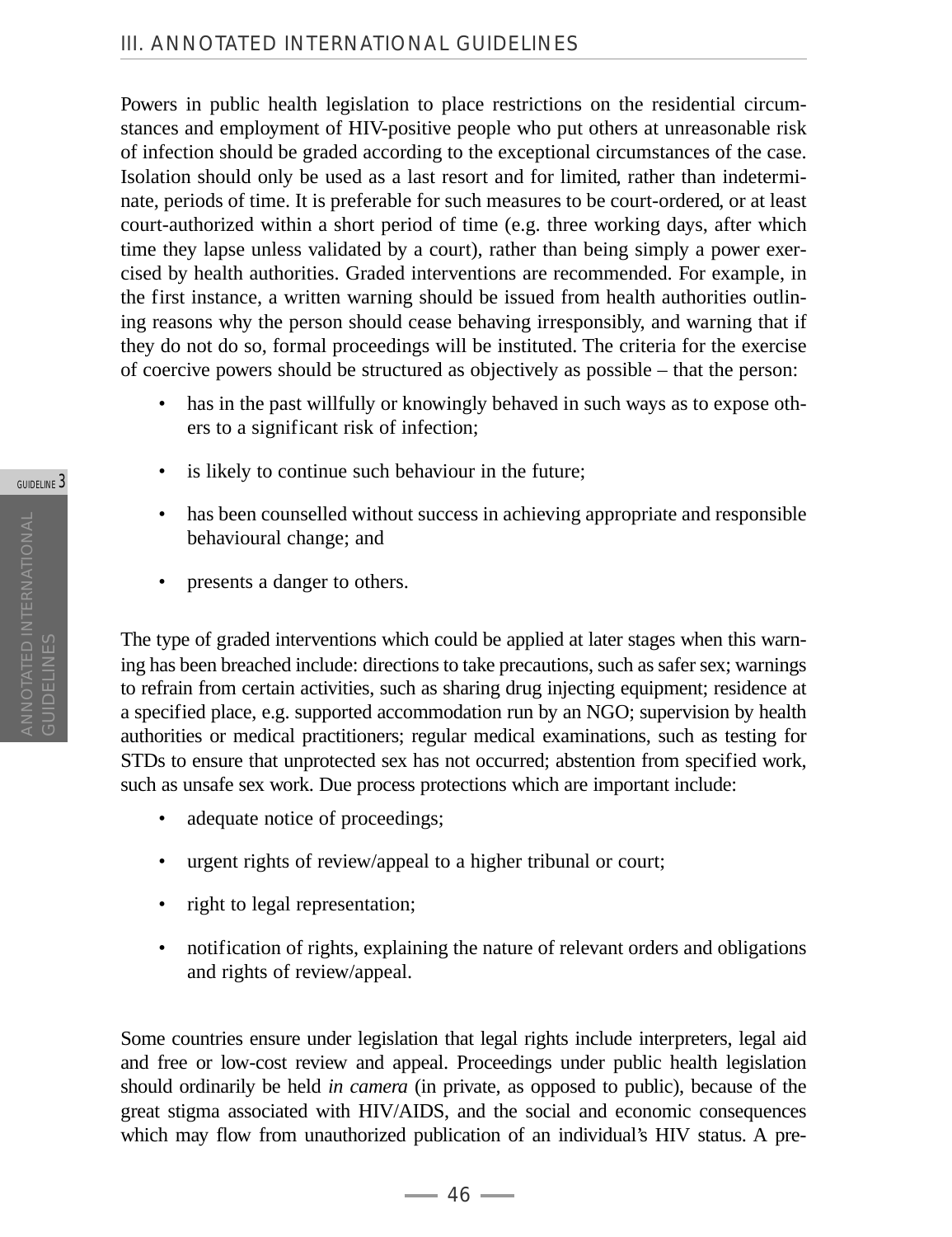sumption of private proceedings could be rebutted where the interests of the individual and justice would be best served by an open hearing, e.g. when a public figure wishes to publicize his or her own case**.** Most legal proceedings (exceptions may exist for minors, mental health and matrimonial cases) are held in public in order that justice is seen to be done, as well as actually done. This important safeguard against abuse of power may be maintained by lesser privacy protections, such as non-publication orders, e.g. the identity of the parties is protected by the use of pseudonyms in published reports of proceedings.

# **Blood safety**

Both the International Guidelines and the IPU 1998 Resolution recognize that public health legislation should ensure that the blood/tissue/organ supply is free of HIV and other blood-borne pathogens in order to fully protect the right to health.<sup>70</sup> The risk of infection by the transfusion of contaminated blood is over 90%. According to UNAIDS, up to 4 million blood donations a year worldwide are not tested for HIV or other infections.71 This can be avoided by proper screening of blood, and by requiring donors to declare that they have not engaged in behaviour that would place them at risk of infection. This declaration can be made by use of a questionnaire. It is important that the questions relate to actual behaviour, rather than membership in a particular group. Informed consent by the recipient of the donation is important for many individual human rights reasons, but also the community need to prevent unnecessary usage of a scarce resource.

Many countries have blood shield legislation which protects hospitals, blood banks, tissue/organ suppliers, health-care professionals, employees and donors from liability where codified procedures have been complied with, i.e. screening of the blood, and donor declarations signed within a prescribed period, such as 12 hours before donation. Compensation would only be available where there is evidence of negligence, willful misconduct or false declarations. It is important that jurisdictions have complementary legislation, so that coverage is uniform where there is intra- and intercountry movement of blood, blood products (usually to treat haemophilia), semen, cell/organ supplies for transfusion or transplantation. Policy reasons for limiting liability are: the blood supply is essential to save lives; although screening is usually reliable, it cannot detect infection where a person is in the "window period"; blood often cannot be substituted with safer synthetic substances (e.g. plasma expanders); in many countries blood is donated.

Although many countries have legislation regulating blood donations, screening and transfusions, it is often not adequately enforced. UNAIDS identifies the three vital elements for safe blood supplies as:

• a national non-profit blood transfusion service which is accountable to the government, and developed within the framework of the national health service, such as in Namibia, South Africa, Zambia and Zimbabwe;

GUIDELINE<sup>3</sup>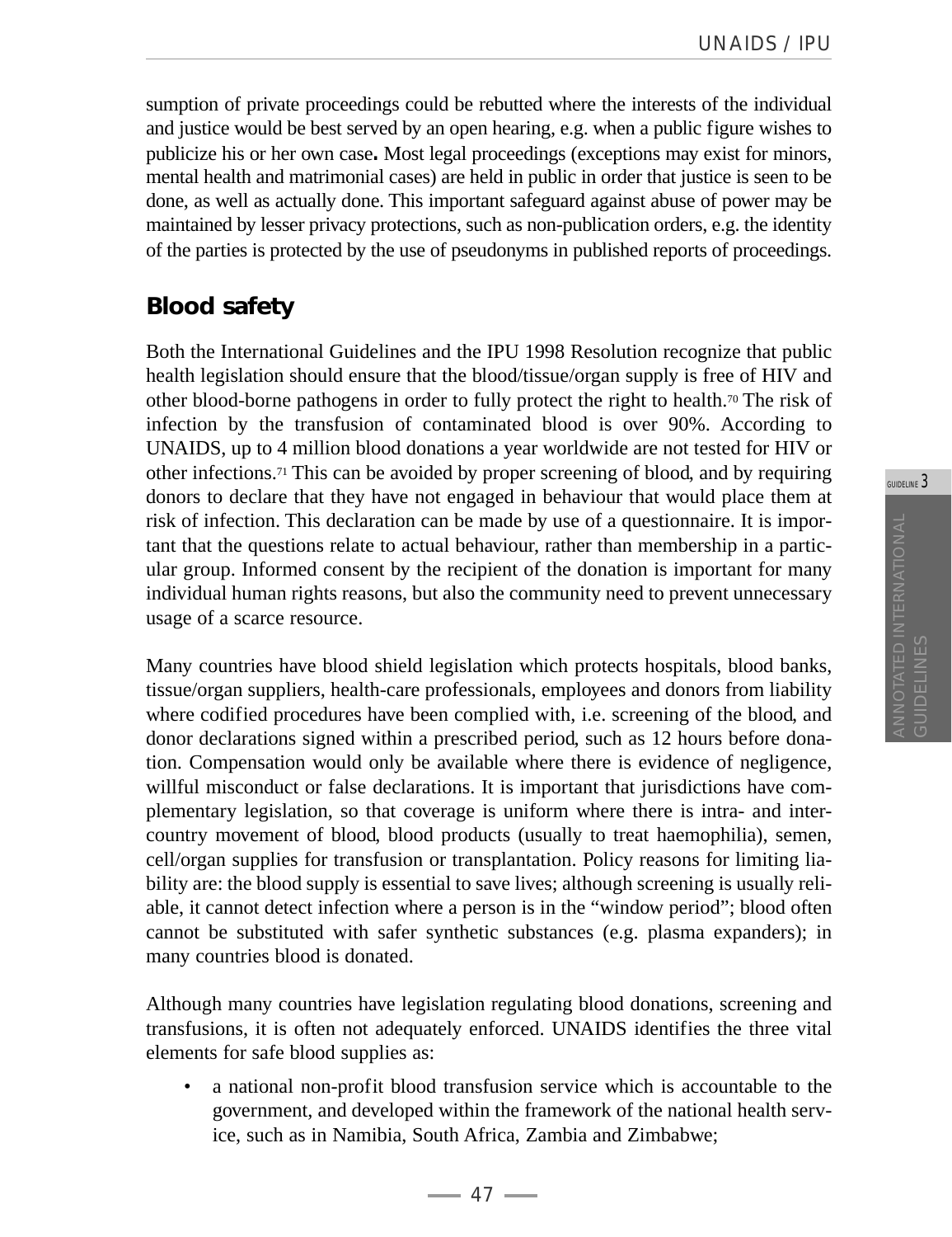- voluntary (non-renumerated), as opposed to paid or professional, donors with a low risk of infection are used;
- donated blood is screened for HIV and other diseases (hepatitis B/C and syphilis).<sup>72</sup>

The reasons for excluding paid donors is that often they come from the most vulnerable sectors of society, have poor health and may be at risk of various infections from behaviour such as sharing needles and syringes where the main purpose of selling blood is to buy drugs. Voluntary donors, on the other hand, donate at properlyspaced intervals, without risking their health. The reasons for inadequate screening in some countries are often financial and/or logistical – screening only occurs in major cities and not rural areas; storage problems (e.g. no electricity for refrigeration); lack of trained staff; and poor organization in distribution and storage of reagents and other materials used in testing blood. Political commitment is essential to change this situation through the provision of adequate budgets, management resources and regular independent monitoring of institutions providing the service.

A 1993 study of the Ugandan Blood Transfusion Service showed the cost-effectiveness of government subsidization of proper HIV screening, by averting 1863 cases of primary, and an estimated 415 secondary, cases of infection in that year.73 A similar study in Zimbabwe assessed the cost-effectiveness of combining donor deferral and screening of blood74. In India the Supreme Court ordered the creation of a National Council for Blood Transfusion, the licensing of blood banks, and eventual end of professional sale of blood following a petition by an NGO against government agencies responsible for blood safety75.

#### **Infection control**

Universal infection control precautions should be required in health-care and other settings involving exposure to blood and other bodily fluids. Implementation of this requirement under public health legislation (e.g. as required in some jurisdictions such as Alberta in Canada, California in the USA and New South Wales in Australia) must be backed by resources for appropriate training of staff, as well as the supply of adequate equipment, such as gloves, non-reusable needles and syringes, autoclaves and other cleaning devices. In Argentina laboratories have been closed or placed under judicial control where disposable materials have been reused, following a union complaint when a worker was allegedly infected.76 In some jurisdictions detailed guidance on these precautions have been developed by health authorities, in consultation with professions and communities, and codified, making them the applicable standard of care in negligence actions. Education campaigns are needed to support such programmes, particularly in countries where injecting medication is popular, but sterilization performed by practitioners, such as traditional healers, is not adequate.77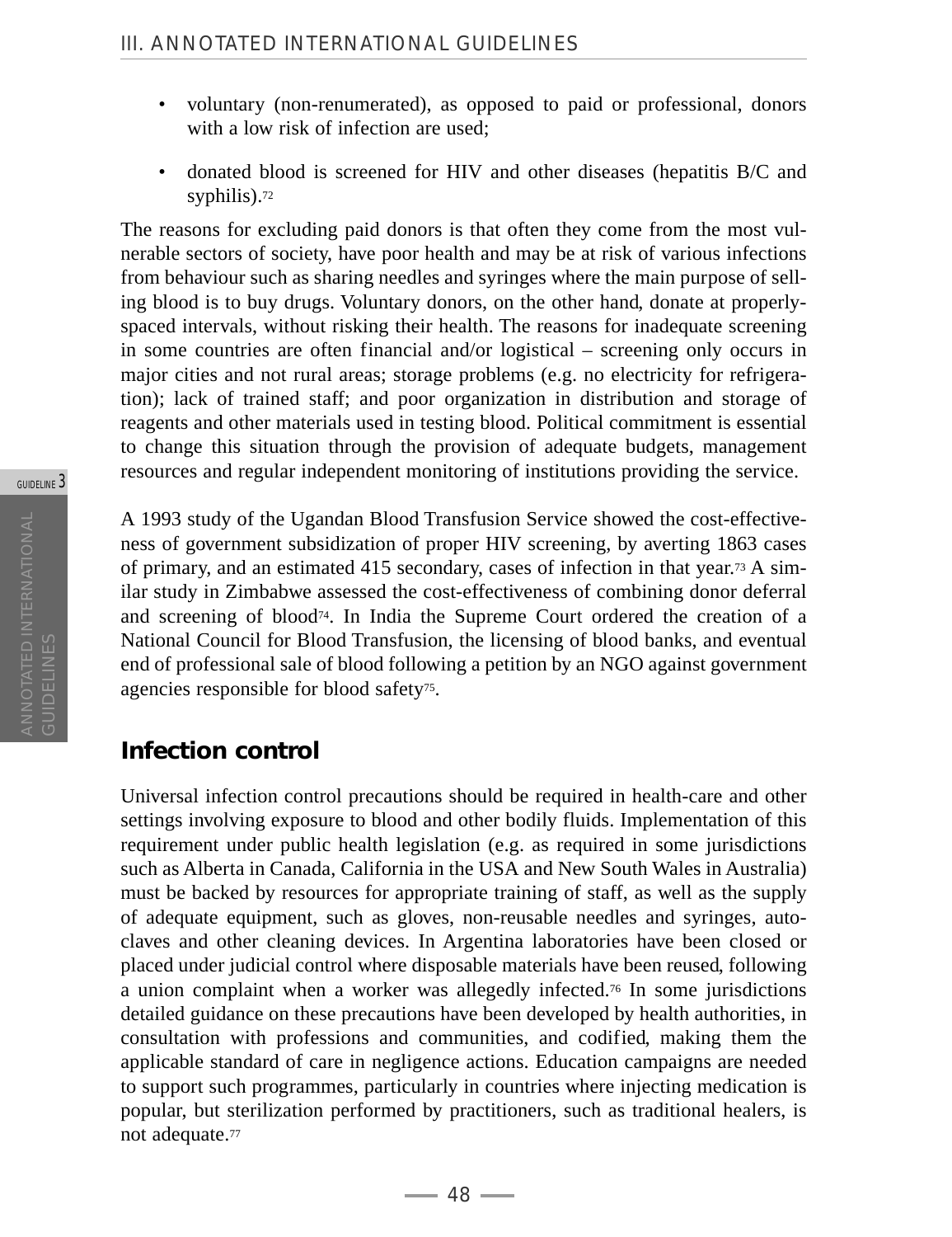# CHECKLIST – PUBLIC HEALTH LAW

- Does the legislation empower public health authorities to provide the following comprehensive prevention and treatment services:
	- information and education:
	- voluntary testing and counselling;
	- STD, sexual and reproductive health services;
	- means of prevention, i.e. condoms and clean injecting equipment;
	- medication, including for pain prophylaxis?
- 2. Does the legislation require specific informed consent, with pre- and post-test counselling to be obtained from individuals before they are tested for HIV in circumstances where they will be given the results of the test (ie not unlinked, sentinel surveillance)? Does the legislation provide for any exceptions to individual testing with informed consent only with judicial authorization?
- 3. Does the legislation only authorize the restriction of liberty/detention of persons living with HIV on grounds relating to their behaviour of exposing others to a real risk of transmission (i.e. not casual modes, such as using public transport), as opposed to their mere HIV status?

Does the legislation provide in such cases the following due process protections:

- reasonable notice of case to the individual:
- rights of review/appeal against adverse decisions;
- fixed periods of duration of restrictive orders (i.e. not indefinite);
- right of legal representation?
- 4. Does the legislation authorize health-care professionals to notify sexual partners of their patients' HIV status in accordance with the following criteria:
	- counselling of the HIV-positive patient has failed to achieve appropriate behavioural change;
	- the HIV-positive patient has refused to notify or consent to notification of the partner;
	- a real risk of HIV transmission to the partner exists;
	- the identity of the HIV-positive patient is concealed from the partner where this is possible;
	- necessary follow-up support is provided to those involved?
- 5. Does the legislation provide for protection of the blood, tissue, and organ supply against HIV contamination (i.e. requiring HIV testing of all components) ?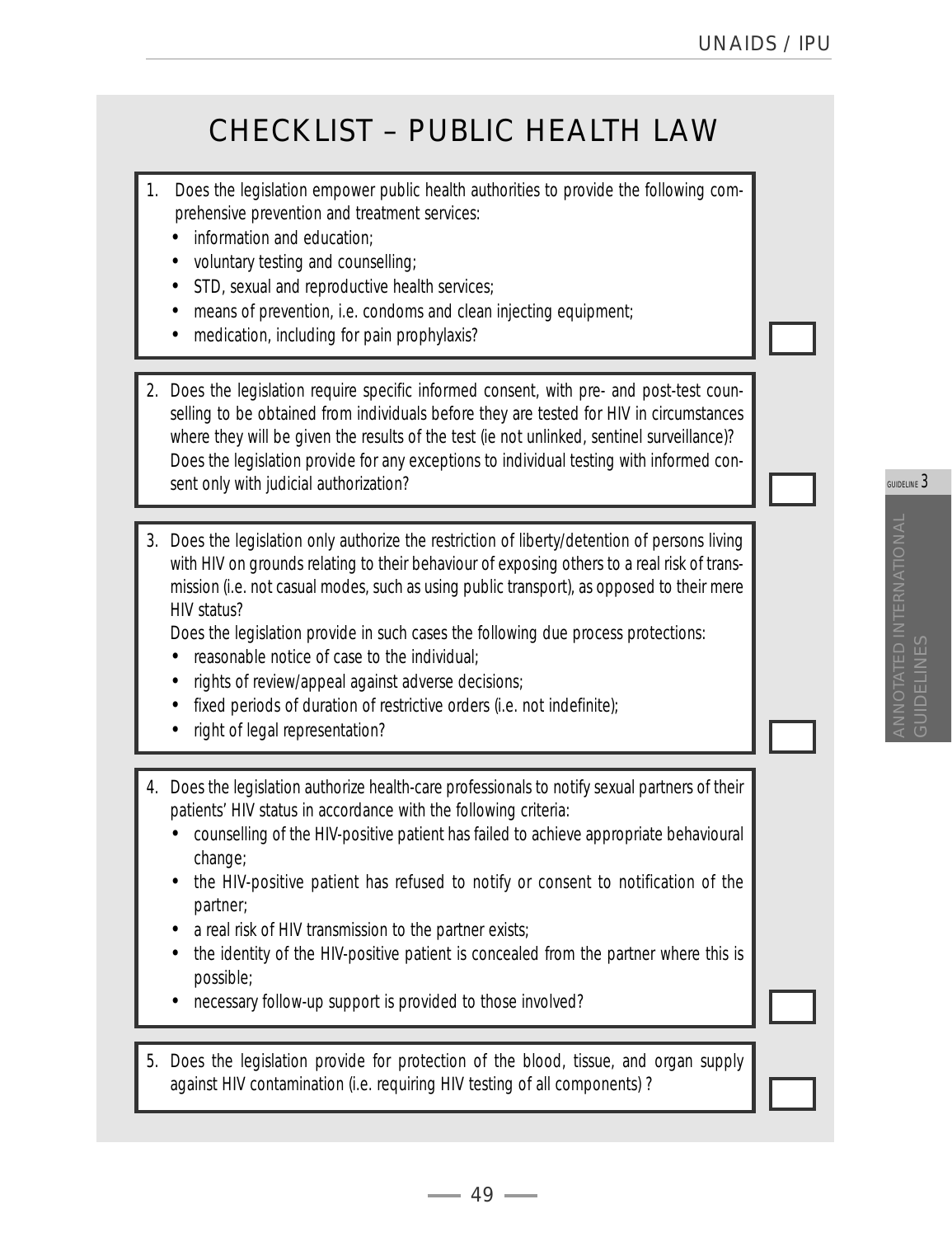# Guideline 4: Criminal laws and correctional systems

**States should review and reform criminal laws and correctional systems to ensure that they are consistent with international human rights obligations and are not misused in the context of HIV/AIDS or targeted against vulnerable groups.** 

### **Transmission/exposure offences**

Many countries have specific criminal offences for the intentional exposure or transmission of HIV. The existence of these offences has little impact on the spread of the virus, given that the vast majority of cases of transmissions occur at a time when the infected person is unaware of his or her own infection. Such laws divert attention and resources from measures which do make a difference in curbing the epidemic, and can in fact be counterproductive because of the danger of further stigmatizing alienated groups, already treated as outsiders by society. By placing blame on one party, the criminal law undermines public campaigns aimed at placing responsibility for adopting preventive measures on both parties engaging in risky behaviour.

Coercion is a crude tool in educating for behaviour change, particularly in areas of intimate private activity like sex. Inevitably scapegoating occurs with a focus on unpopular minorities, and people living with HIV are seen in the public mind as potential criminals. The type of cases likely to come to the attention of prosecutors often involve members of vulnerable groups who are of interest to authorities for a variety of reasons (e.g. mental illness), and likely to be inarticulate and/or poor. Variable or targeted law enforcement can be arbitrary, and minorities are often subjected to intrusive policing practices.78 Potential abuses in enforcement exist for vulnerable populations such as gay men and sex workers because of discriminatory judgments and assumptions about their lifestyles.

Criminal penalties for making false blood-donor declarations do not have the same negative policy implications as private behaviour where transmission may occur. This is because the right to health is clearly violated by the use of contaminated blood and there is no countervailing or legitimate public interest in donating infected blood.

On the other hand, there are not usually offences for perinatal transmission because of the overwhelming countervailing interest in childbirth. The risk of a mother transmitting HIV to a child at birth or through breastfeeding is thought to be somewhere between 13 to 48% and can be greatly reduced by the administration of antiretroviral therapy (e.g. zidovudine). This scientific evidence about the actual risk of transmis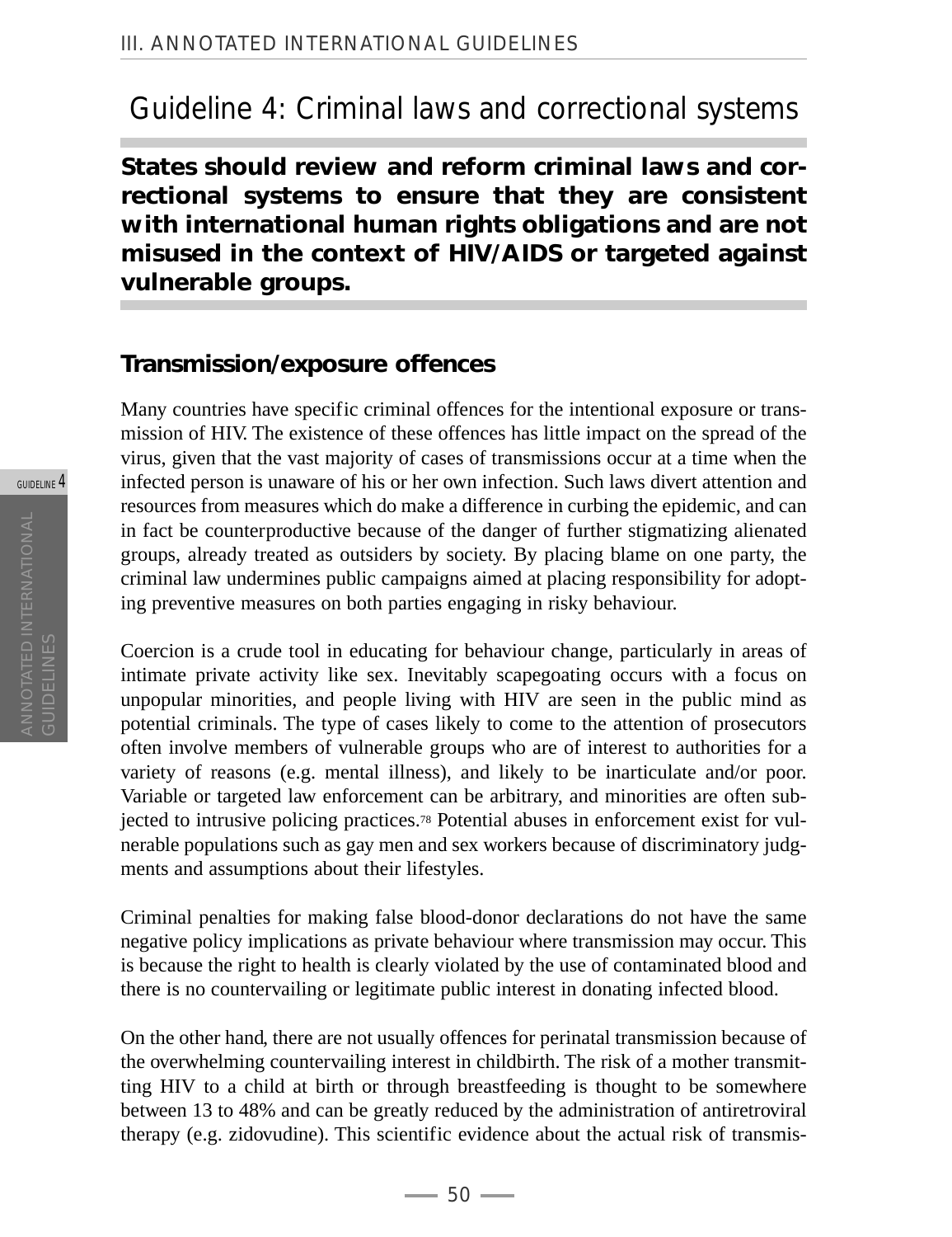sion should be seriously considered by states which routinely force HIV-positive women to have sterilizations and abortions in violation of the human right to found a family.

Punishment under the criminal or public health law should be reserved for the most serious culpable behaviour.<sup>79</sup> Relevant charges for HIV exposure/transmission include attempted murder, assault and battery, unlawfully causing bodily harm, or other offences relating to public nuisance, dangerous acts, and noxious things. Society and the individual concerned may not be well served by imprisonment of offenders under such laws for a number of reasons. The risk of HIV transmission is increased in the prison environment as a result of higher risk behaviour without access to preventive information and measures. Imprisonment is less likely than counselling and social support to change behaviour in the community. In addition, adequate health care and other facilities or privileges may not be available for HIV-positive prisoners in some prisons.

It is preferable for such cases to be treated under general criminal, public or mental health law provisions, provided that such application is appropriate. In one country increased sexual abuse of minors by perpetrators wanting to avoid HIV infection prompted legislators to make rape a capital offence in 1990. Not only was this contrary to international human rights obligations, but the law was counterproductive as the number of cases increased.80

If a new offence is created then the following issues should be considered:

- the offence should be generic rather than HIV specific and apply to other serious communicable diseases, but with discretion in sentencing based on the curability of the disease, e.g. STDs;
- difficulties with evidentiary issues need to be addressed, such as foreseeability (i.e. that the accused knew that the act he or she was contemplating was criminal), intent (mens rea), causality (i.e. that the accused's conduct did in fact infect the victim, as opposed to another source or contact) and consent. Criminal responsibility is usually based on an individual's capacity to make voluntary and intentional choices for acts which he or she understands the significance of;
- the coverage of the legislation should be limited to deliberate or intentional acts. Some countries have offences for reckless, negligent or willfully blind, as well as intentional, behaviour after unsafe activity, to ensure that culpability is not avoided by refusing to be tested for HIV. The general legal test of recklessness is whether the accused foresaw the result of his or her conduct, but nevertheless took the risk of bringing it about. There is a danger that any criminal provisions impacting on testing (seen by some commentators as "backdoor" mandatory testing and punishing mere ignorance<sup>81</sup>) could act as deterrents and undermine public health;

GUIDELINE<sup>4</sup>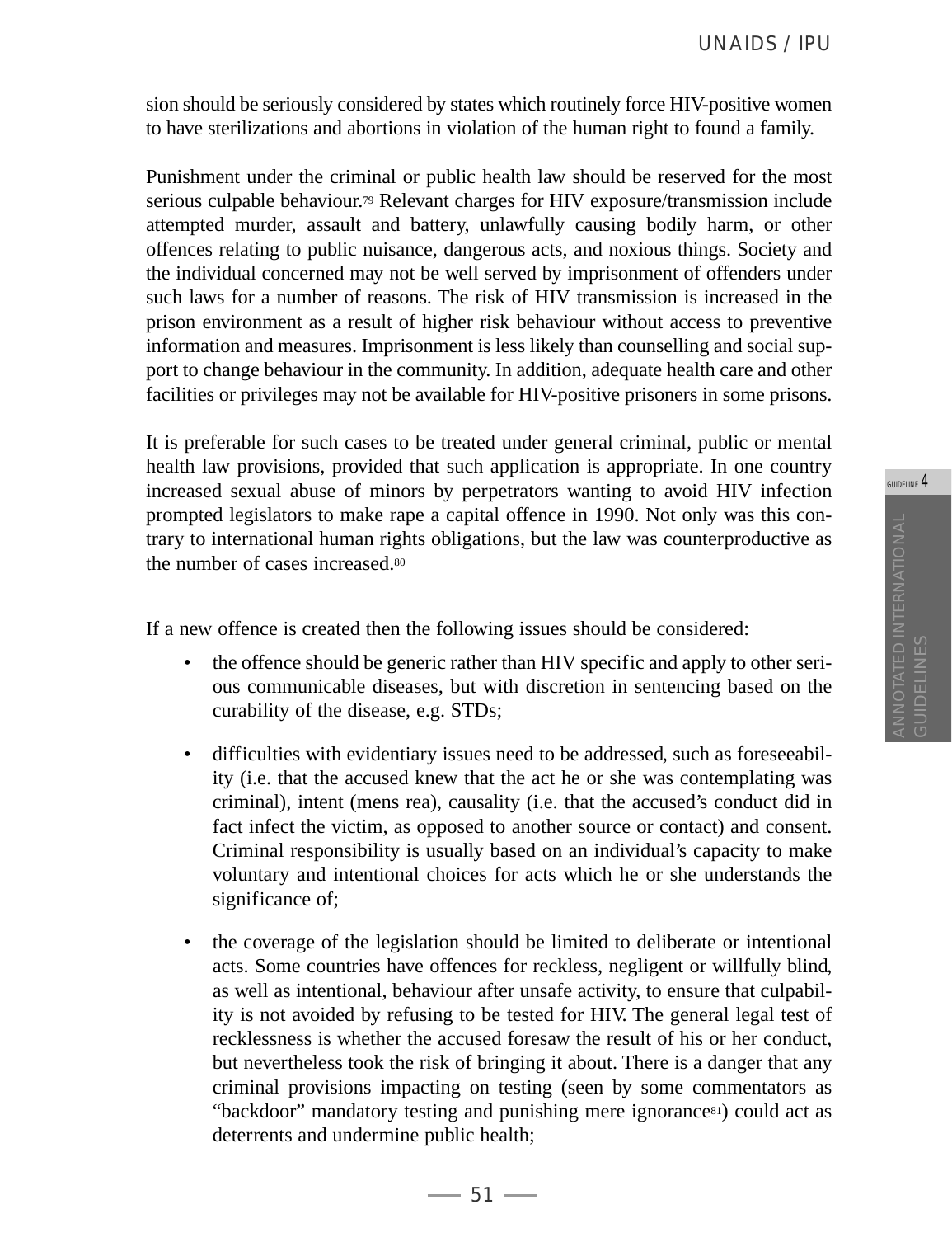- the consequences of the criminal behaviour should be specified. In some countries legislation punishes endangerment without actual infection, because of the deterrent nature of such laws and the avoidance of evidentiary problems in proving harm. The main argument in support of such legislation is that when public health measures aimed at changing behaviour fail, then the intervention of the criminal law as a last resort should not have to wait until infection occurs;
- it is important that objective criteria based on scientific evidence are used to measure the actual degree of risk involved in the behaviour concerned. For example, early cases brought against HIV-positive people for spitting are inappropriate as there is no real risk of transmission. A protocol should be developed between health and law enforcement authorities to ensure that only cases with a scientifically established risk of infection are brought before the courts;
- care should be taken in classifying a syringe filled with HIV-infected blood as a "deadly weapon", to ensure that it does not discourage the return of used equipment to needle and syringe exchanges; and
- the modes of transmission should be specified usually sexual acts, as other modes of transmission, such as sharing needles and syringes, may not be included because of public policy issues regarding consent to the use of illegal drugs.

Civil law which seeks to deter wrongdoing and compensate those who are injured by it, is sometimes used to provide remedies for aggrieved individuals. Although it has a lower standard of proof than criminal law, there are many practical obstacles to proving fault in civil litigation, such as legal expense and delay, which may not make it worthwhile to pursue an uninsured defendant.

#### *Defences*

Defences should be available to such offences. Many public health offences contain specific defences in the case of informed consent by a partner (this class should not be restricted to de jure or de facto couples, but any couple having sex). In some jurisdictions marriage is a complete defence, with or without consent.82 Such a provision unfairly discriminates between married and unmarried persons who have sex, and implies that there is no need for safer sex in the case of married couples. This puts married women at a disadvantage in negotiating safer sex generally, and being able to insist on the use of protective measures.

It has been argued that consent should not be available as a defence as infection results in a health and welfare burden on the community. This, however, ignores the signifi-

GUIDELINE<sup>4</sup>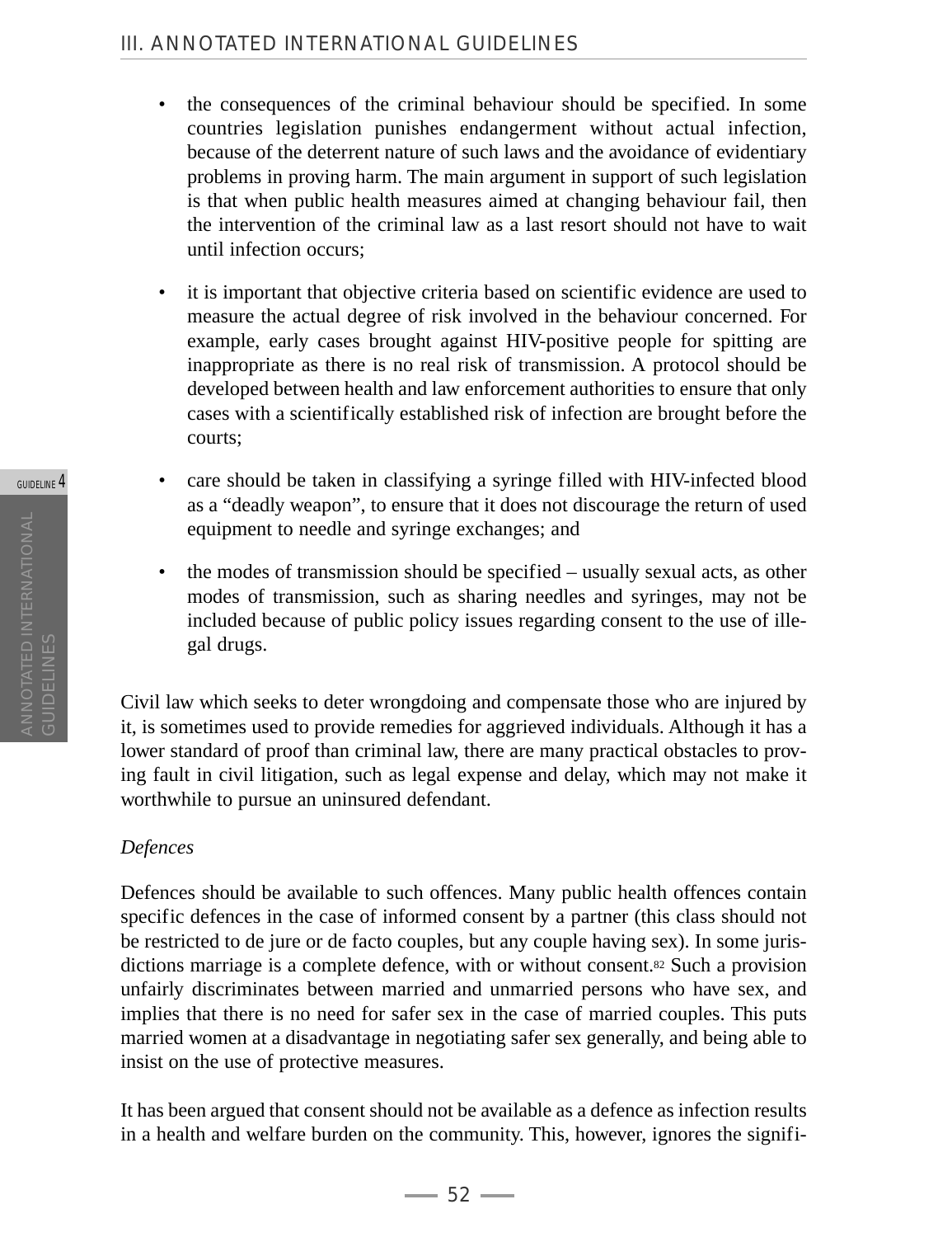ANNOTATED INTERNATIONAL

GUIDELINE<sup>4</sup>

GUIDELINES

**ANNOTATED IN**<br>GUIDELINES

cant privacy and autonomy interests of individuals being able to choose to engage in sexual activities without state intervention. Draconian measures that prohibit HIVpositive people from having sex, even with informed consent, are impossible to enforce and undermine public health campaigns designed to encourage people to present themselves early for counselling, testing, treatment and support. Use of preventive measures should be a full defence against charges relating to exposure without consent – either inherently, because there would be no intention to expose to infection where, for example, condoms are used, or explicitly. More problematic is the rare case where preventive measures are used but fail, e.g. a condom breaks, and infection occurs. Legal recognition should be given to the use of preventive measures, thus providing further incentive to use them. One possible solution is to create a partial defence to such offences, or to grade the offences in terms of their seriousness.

## **Needle and syringe exchanges**

Criminal law can impede efforts to reduce the very high risk of HIV transmission among injecting drug users, and the provision of HIV-related treatment and care. A harm-reduction approach accepts that illicit drug use is entrenched in many countries (an estimated 5 million injecting drug users in  $120$  countries<sup>83</sup>). It regards the lessening of health, social and economic costs as the paramount task, with the reduction of drug supply as only one of the means to achieve this result. Several countries (Nepal, Australia, New Zealand and parts of western Europe, such as Switzerland and the Netherlands) have introduced needle and syringe exchange programmes with legislative authorization, providing immunity against drug-related offences.

An example of an NGO outreach project is the Return Foundation in St Petersburg which ran a touring bus with a needle exchange, advice on drug use and medical assistance.84 NGOs can have successful links with private sector partners, for example, the Lindesmith Center of the New York Open Society Institute cooperated in the establishment of harm-reduction projects in Ukraine and the Republic of Moldova.85 Several jurisdictions have also decriminalized or removed legal impediments to the possession, distribution and dispensing of needles and syringes. A politically less controversial alternative has been to promote the use of bleach to clean used injecting equipment. One interpretation of harm-reduction has been the decriminalization of drug use, with trials in Switzerland and the Netherlands of lawful heroin provision to users who did not succeed in previous treatments.86

Countries which have a harm-reduction approach tend to have avoided the high incidence of HIV among injecting drug users in some other countries. This approach aims to educate users about the need for safe injecting behaviour, and facilitate safe behaviour by providing easy access to clean injecting equipment. The sensitivity in debate surrounding the introduction of such programmes relates to the continued illegal status of the drugs which are being injected in sterile equipment, and whether criminal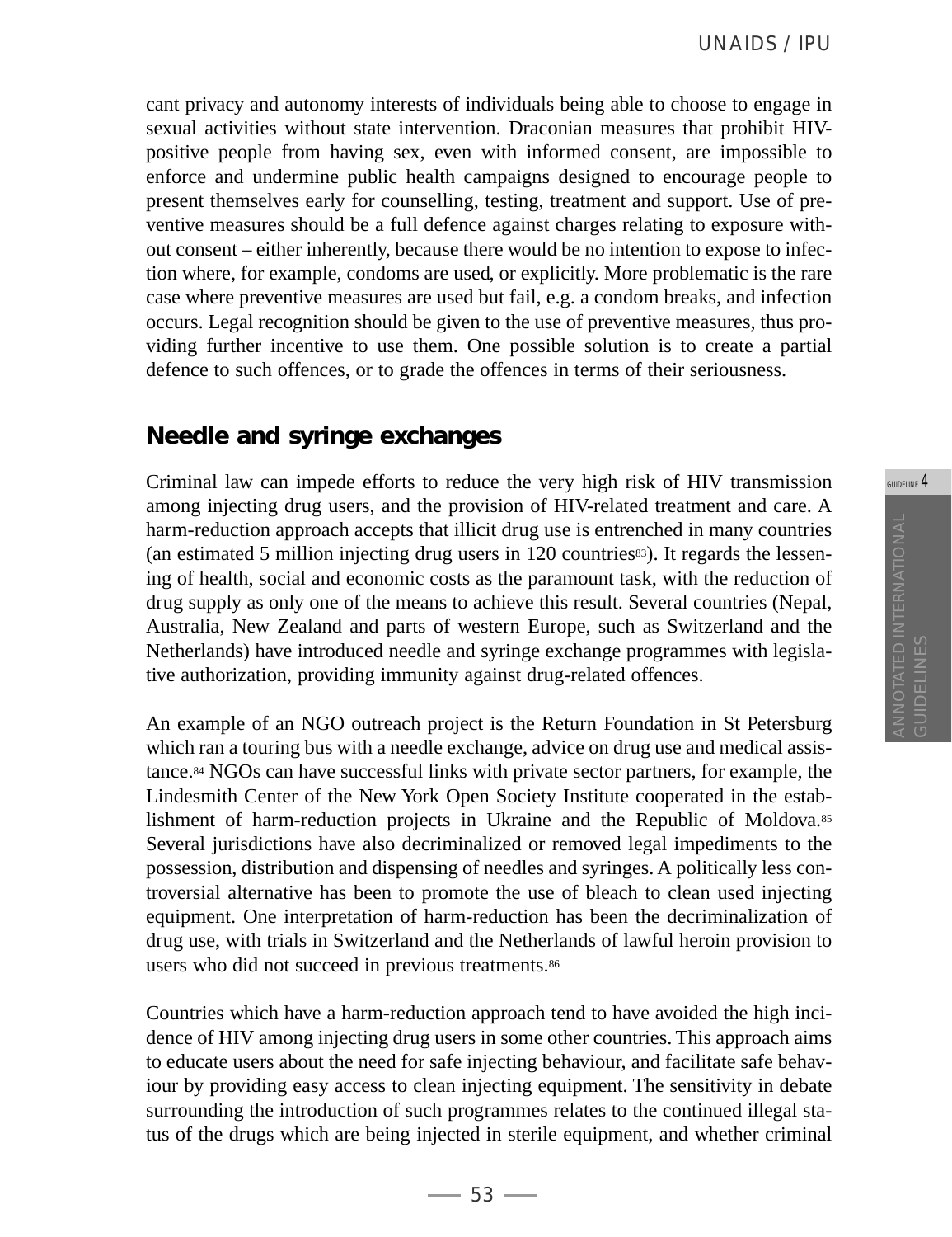acts are implicitly condoned or encouraged by the existence of such programmes. Evaluations of such programmes have shown that they have not encouraged greater use of drugs, but in fact have increased demand for drug treatment, decreased the number of unsafely disposed of used equipment, and helped contain the HIV/AIDS epidemic.87 A study in North America, Europe, Asia and the South Pacific of 29 cities with needle exchange programmes found a decline in incidence of HIV by 5.8%, while 52 cities without needle exchanges had an increase of 5.9%.<sup>88</sup> One successful example is the needle and syringe exchange programme established by an NGO in Nepal in 1992 which has contained HIV prevalence at under 2% while neighbouring countries' prevalence has soared to about 70% among injecting drug users (Yunnan Province in China and Manipur State in India).<sup>89</sup>

For needle and syringe exchanges to operate effectively, the law needs to address the following issues:

- the class of persons to whom they apply must be identified needle and syringe exchange workers, pharmacists, medical practitioners and possibly even intermediaries who are genuinely facilitating the programme (i.e. volunteer associates or fellow users, rather than suppliers);
- the range of activities should be broad enough to cover the actual exchange of needles and syringes, as well as related educational tasks, such as production and distribution of materials (pamphlets and videos) and relevant equipment (bleach, swabs and sterile water), publicizing the existence of the exchange (e.g. a roster where the service is mobile), and encouraging safer injecting practices;
- providing immunity against minor drugs charges (e.g. possession), where used needles and syringes are disposed of in approved containers, otherwise trace elements of illegal drugs found in them could be used as evidence;
- prohibiting the evidentiary use of information regarding the supply of sterile needles and syringes in drug-related criminal proceedings, which would prevent programme records or workers being subpoenaed by police;
- ensuring appropriate police liaison and training occurs so that health authorities can explain the importance of the programme, and clear management directives are given in support of the programme, so that users are not inhibited by fear of police harassment or surveillance of needle and syringe exchange sites; and
- the use of vending machines which take special tokens to avoid unauthorized use (e.g. by children), promote links with support services where the tokens would be available, and aid anonymity and ease of access, particularly out of business hours.

GUIDELINE<sup>4</sup>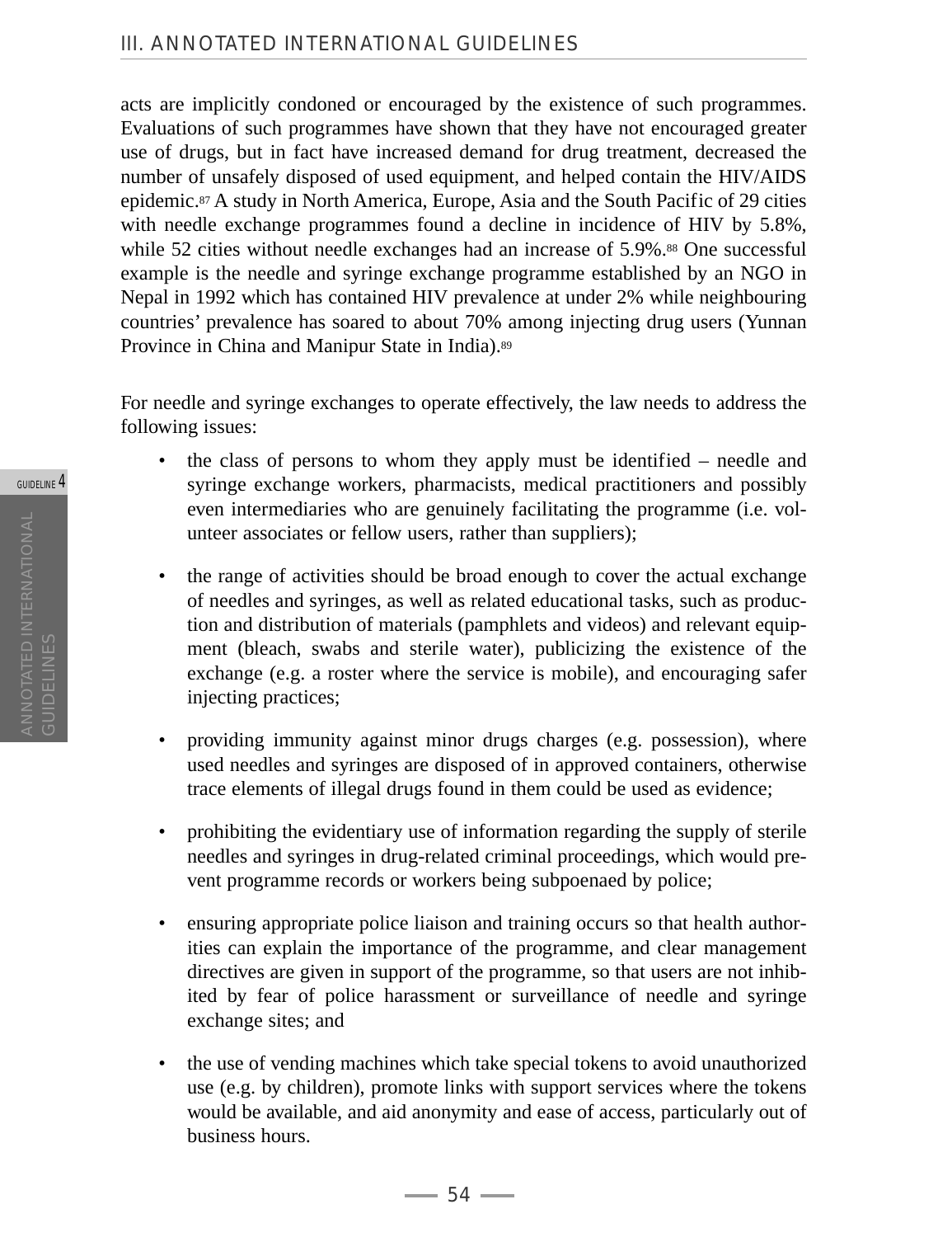Other issues needing review are offences for possession of non-injecting (e.g. smoking) equipment which drive users to injecting behaviour. Wider issues such as diversion of minor drug offenders from the prison system, because of the higher risk of unsafe injecting there, and use of non-custodial sentences are important but beyond the scope of this Handbook.

## **Sexual acts**

Criminal laws prohibiting specific sexual activity between consenting adults in private, such as adultery, sodomy, fornication or acts "against the order of nature" or social order or morality, can impede the provision of HIV/AIDS prevention and care programmes. Many jurisdictions have repealed these laws because they are ineffective and out-of-date, and more recently and urgently, on public health grounds. One example is the Russian Federation where a law criminalizing homosexuality (enacted over seventy years ago) was repealed in 1992. Protection of the human rights of privacy and equality also support repealing this legislation. In *Toonan v Australia,* the Human Rights Committee found that the right to privacy was breached by laws which criminalize private homosexual acts between consenting adults, noting that:

> **"...the criminalization of homosexual practices cannot be considered a reasonable means or proportionate measure to achieve the aim of preventing the spread of HIV/AIDS... by driving underground many of the people at risk of infection... [it] would appear to run counter to the implementation of effective education programmes in respect of HIV/AIDS prevention."90**

Some countries deny the existence of taboo homosexual practices or claim that they are a Western construct or import, despite studies finding evidence of the extent of men having sex with men.91 Criminalizing behaviour forces individuals to lead "double-lives" to hide it (particularly in isolated or rural communities where the threat of identification is very real), making access to educational programmes more difficult. Such laws place health workers and educators at the risk of aiding and abetting offences, because they can be accused of promoting or encouraging these sexual acts when in fact, they are merely advising how to carry them out safely. Such a situation tends to create suspicion and hostility between health workers, communities and authorities, rather than an atmosphere of trust and cooperation.

In industrialized countries in particular, laws criminalizing men having sex with men have been repealed because they impede educational programmes and drive those at risk of infection underground. In South Africa the rights of sexual minorities have been enshrined in the 1996 Constitution, and recently upheld in a challenge before the courts.92 There has been a positive correlation between homosexual men who identify with and are attached to the gay community with its safer sex culture and informal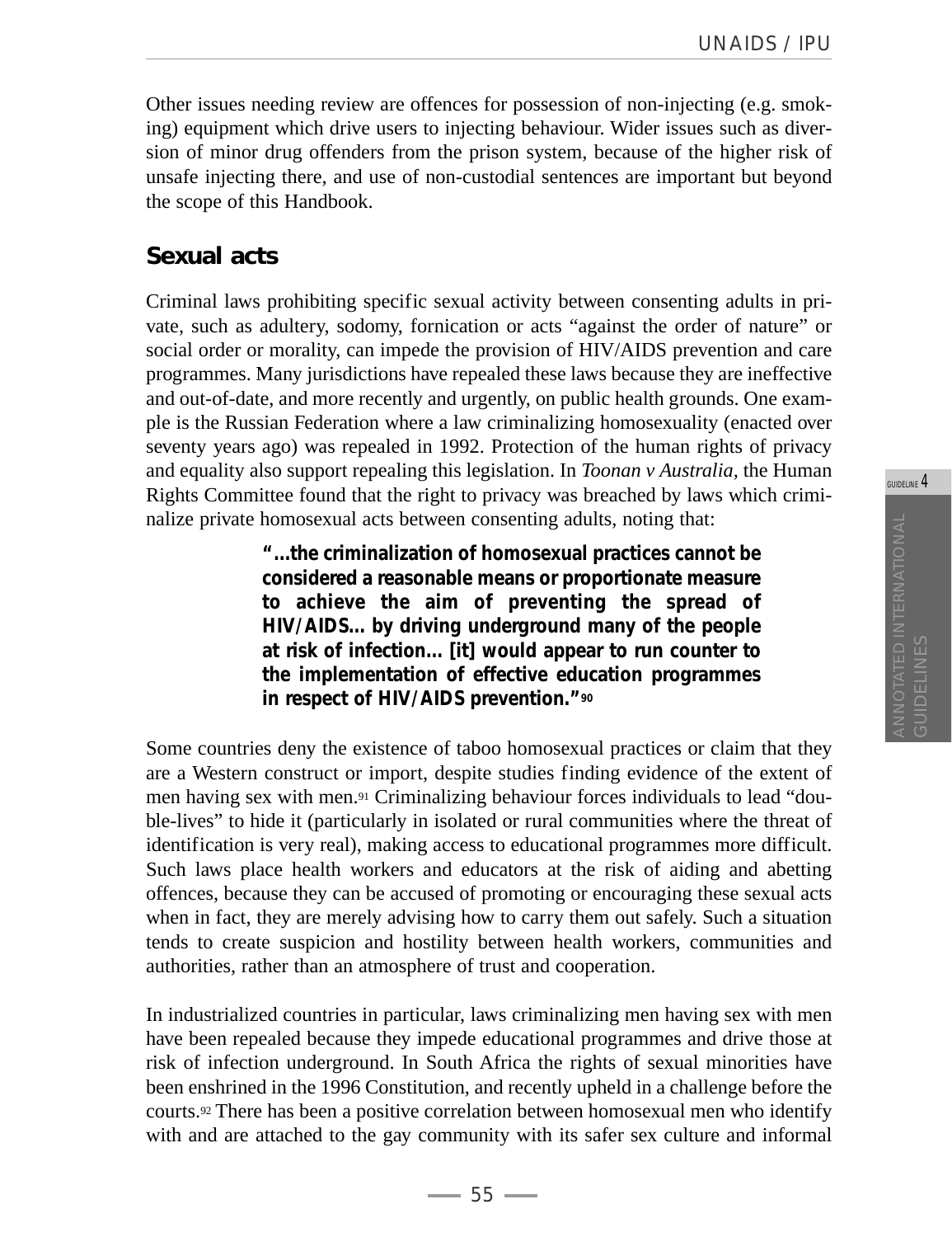peer education and support, and the sustained adoption of behavioural change.93 Religious leaders in some communities have accepted that support of individuals is a fundamental value of faith, regardless of their sexual orientation.

## **Sex work or prostitution**

Criminal law in the area of prostitution impedes the provision of HIV/AIDS prevention and care by driving people engaged in the industry underground. Such laws should be reviewed with the aim to decriminalize sex work where no victimization is involved, and regulate occupational health and safety conditions to protect sex workers and their clients.94 Criminalization is stigmatizing and may be reinforced by other laws, such as automatic reductions in penalties for rape of prostitutes.<sup>95</sup> In some countries the human rights of sex workers are violated when they are detained in rehabilitation centres or medical programmes against their will; forced to reside at their place of work or declare their residence in designated areas; unable to be married while registered; required to use special identity cards, or have their papers, such as passports, marked with their occupation.96

Victimization, including the use of children as sex workers, and adults who are trafficked or otherwise coerced into the industry should continue to be subject to criminal penalties. Victims should not be prosecuted for their participation, but removed from the industry and provided with medical and psychosocial support services, including those related to HIV. Most prostitution laws are founded on nineteenth century notions of morality and were ineffective then, as now, in suppressing the industry while there continues to be a demand-driven market. By treating sex work as a personal service industry which is neither condemned nor condoned, public health objectives are much more likely to be achieved than under the criminal law.

To be effective in preventing transmission, laws regulating business need to focus on management responsibilities. By removing the fear of prosecution and harassment by police for a range of offences (either engaging in the profession, or associated offences of living off the earning), a freer flow of information and education is encouraged, with workers more likely to present regularly for advice, counselling, testing and treatment. By recognizing the industry through regulation, some of the stigma associated with sex work would be removed. This would make access by health educators with targeted programmes easier, and alleviate the fear of public identification which ironically makes it more difficult to leave the profession. In improving working conditions, a culture of safer sex can be promoted in the industry and responsible behaviour by workers, clients and management can be encouraged. Features of legislation which have successfully regulated the sex industry in some jurisdictions include:

• controls on owners/operators should not be so onerous to comply with that a second illegal industry is created, which is inaccessible to health educators.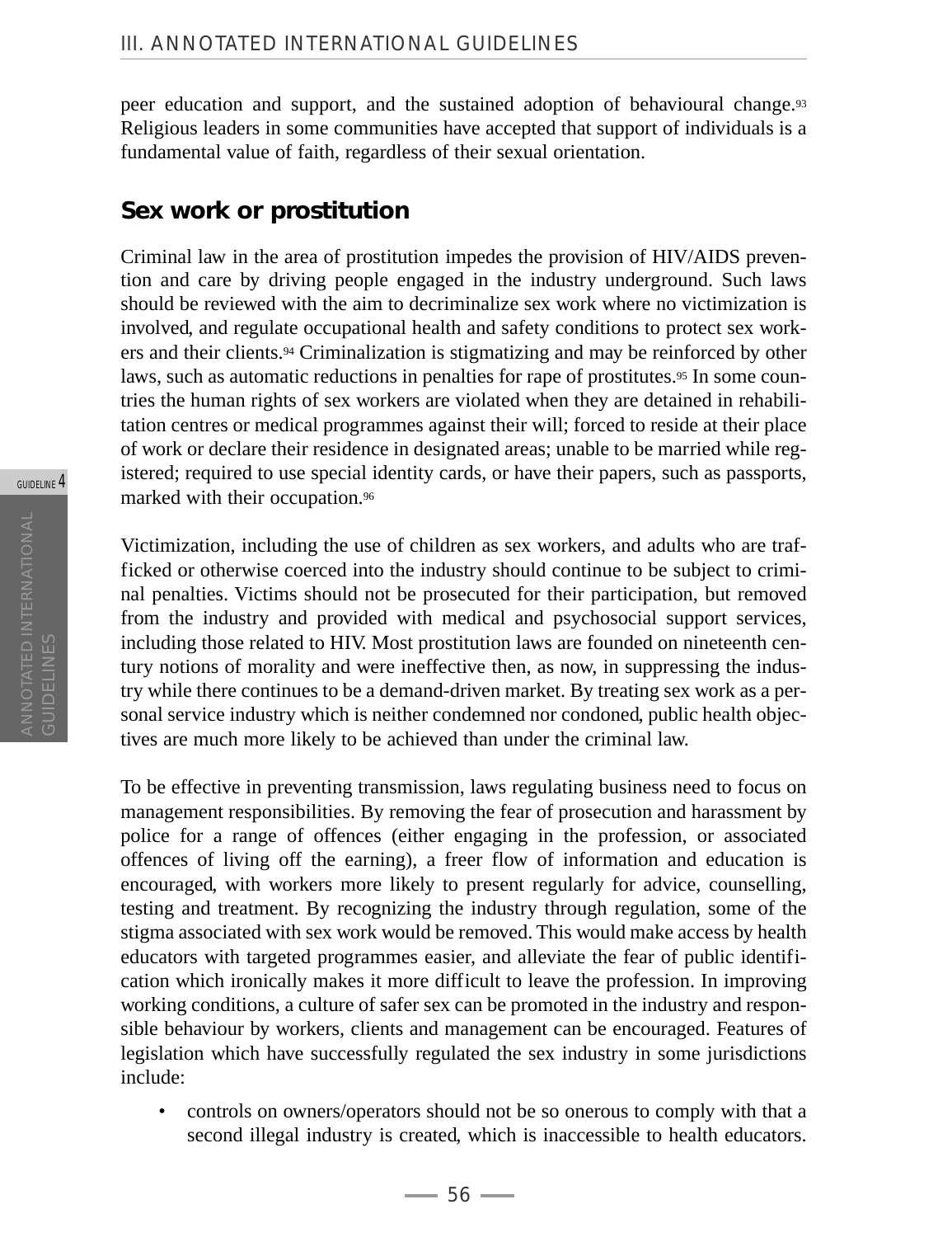Controls on land use by premises used for prostitution and on public nuisance protection (e.g. parking by clients, noise and hours of operation) should be analogous to other personal service businesses;

- individual identification or mandatory HIV testing of workers should be prohibited, and also the production or display of any medical certificates/evidence of attendance for HIV testing;
- managers or clients should be prohibited from requiring unsafe sex;
- there should be specific regulation of working conditions (e.g. Codes of Practice) requiring management to supply free condoms and sexual health educational material;97
- workers should be classified as employees rather than independent contractors, thus enabling them to obtain industrial benefits (e.g. holiday and sick leave, superannuation and workers' compensation) as well as to contribute through obligations (e.g. taxation);
- special offences should not apply to HIV-positive sex workers. General public health measures for exceptional cases of irresponsible behaviour, regardless of whether it occurs in a commercial context should apply. Targeted offences would criminalize the industry and justify mandatory testing of workers, and would undermine clients' sense of responsibility to use condoms.

In countries where decriminalization is not a realistic political option in the shortterm, softer options can be considered. Legislation in some jurisdictions prohibits use of the possession of condoms or of HIV/AIDS education and prevention materials as evidence of the commission of any prostitution-related offence.98 Without such protection, sex workers often fear carrying condoms on their person (e.g. handbags) or keeping supplies where they work, in case of police raids.

There have been several successful efforts to break the taboos surrounding sexuality, particularly its relationship to HIV/AIDS and the sex industry. Much research has been focussed on participants in the sex industry as "bridge populations," links between people with high-risk and those with low-risk behaviour. The World Bank cites the example of clients of sex workers who refuse to use condoms, and whose monogamous partners are thereby at risk of HIV infection, to which they otherwise would not be exposed.99

Parliamentarians can engage in a productive dialogue with the sex industry. In India the Forum of Sex Workers in Calcutta has lobbied parliamentarians on issues relating to HIV/AIDS and legal recognition of workers' rights. The November 1997 National Conference of Sex Workers was attended by the then Union Home Minister.

GUIDELINE<sup>4</sup>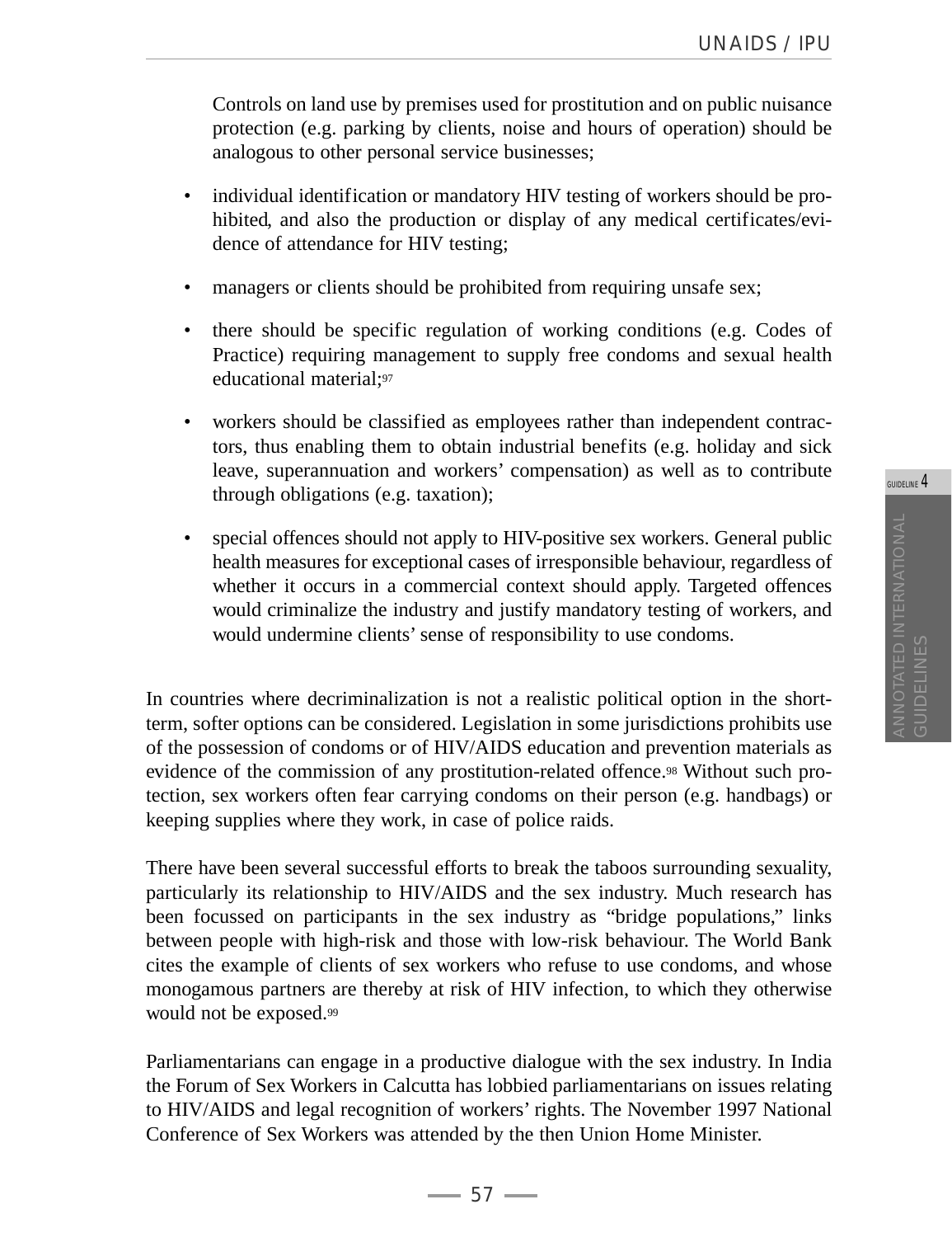#### *Case studies*

There are many successful programmes and projects for making sex work safe through improving conditions and/or diverting people away from the sex industry. Economic development programmes can assist sex workers or potential workers by giving them additional sources of income, so that they are in a better position to choose safer sex, improve opportunities, and/or have fewer clients. Alternative income-generation schemes can also enable women to leave or be diverted from the industry. These need not be labeled "rescue or rehabilitation" programmes which limit or control women who are not treated as equals. Self-organization of sex workers is a powerful mechanism to promote and sustain safe sex and working conditions by increasing th workers' control over their work environment.

- EMPOWER<sup>100</sup> is a successful Thai NGO established in 1985 working with sex workers. At its drop-in centres in Bangkok and Chiang Mai educational classes are offered in many areas such as English, creative expression and skills (e.g. sewing, typing), and a nonjudgemental atmosphere is provided for women to gather as a community to change their situation in the industry. HIV/AIDS awareness is incorporated into all projects, including a newspaper addressing workers' experiences and concerns, outreach work where condoms and information are distributed at workplaces, and projects to enforce workers' rights.101
- A project called TAMPEP spanning four European countries (the Netherlands, Italy, Germany and Austria) reaches 23 different migrants groups from Eastern Europe, South East Asia, Africa and Latin America.102 Migrant sex workers can be more isolated and less accessible to health information and education programmes. This project provides sex workers with culturally appropriate HIV and STD education, resources and materials, and educates medical and social service providers to respond better to workers' health needs. Two TAMPEP professionals are provided for each cultural target group. One peer educator is trained to pass on messages and empower her fellow workers. A cultural mediator or negotiator from the migrant community accompanies workers to clinics, providing translations and explanations of health care, as well as vouching for the confidentiality of the service.103 Language classes are offered for workers to enable them to speak with clients, including the negotiation of sexual practices.
- The STD/HIV Intervention Project in the red-light district of Sonagachi, Calcutta, in India highlights the link between empowerment of workers and prevention of disease. The project was initiated in 1992 by the National AIDS Control Organisation with sponsorship from WHO. Surveys were conducted of sexual practices and STD and HIV infections. Total usage of condoms by sex workers increased from 2.7% in 1992 to 69% in 1993, then 81% in 1995. A decline was found in prevalence of genital ulcers and STDs. Modification

GUIDELINE<sup>4</sup>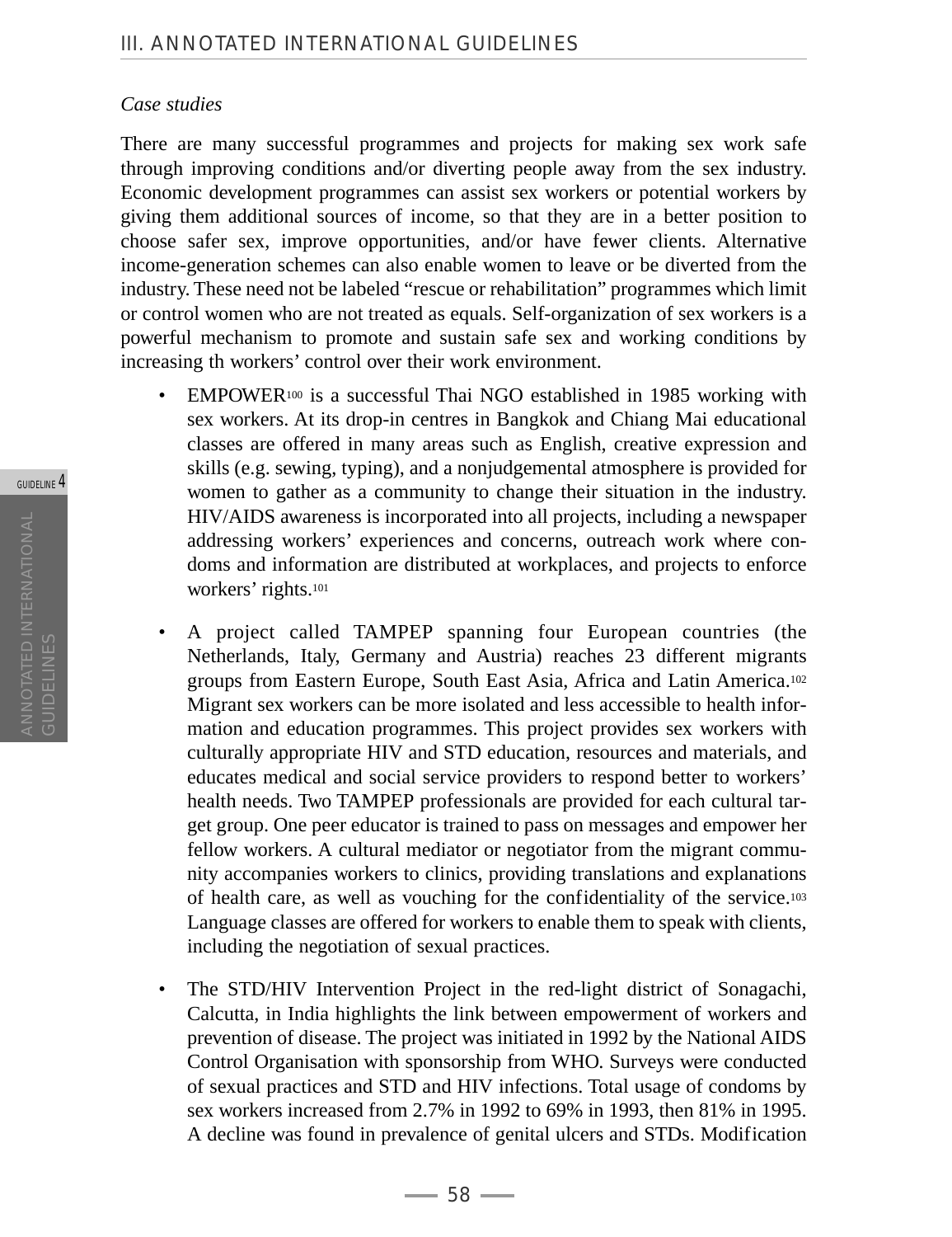of sexual behaviour could not be achieved merely from a medical intervention, and the project attempted to address wider socioeconomic issues. The basic approach of the project was called "reliance, respect and recognition" and those involved supported the principles of democracy, confidentiality and professionalism.104 A Health Service Centre was opened in the area to cater for sex workers and their families during the day, and clients in the evening, and free treatment for general as well as sexual health was offered. Peer educators were trained to provide information (e.g. using flipcharts) and communication fieldwork, including condom distribution. Education to promote literacy and legal skills was included after demand by peer educators. Improvement in status and self-esteem made sex workers better able to communicate with each other, their clients and outside contacts, such as law enforcement officers. The health educators became "community leaders, community mobilizers and agents of social change".105 A cooperative society was formed in 1995 in order to provide economic and social assistance to sex workers, in the form of savings and loans, social marketing of condoms and programmes for children, e.g. cultural and sporting events, and creches run by older former sex workers.

In Kenya KVOWRC offers training and loans to women to begin small enterprises, and participate in land purchasing cooperatives.106 The project also empowers women with knowledge, attitudes and skills to negotiate safer sex, and trains peer educators.

GUIDELINE<sup>4</sup>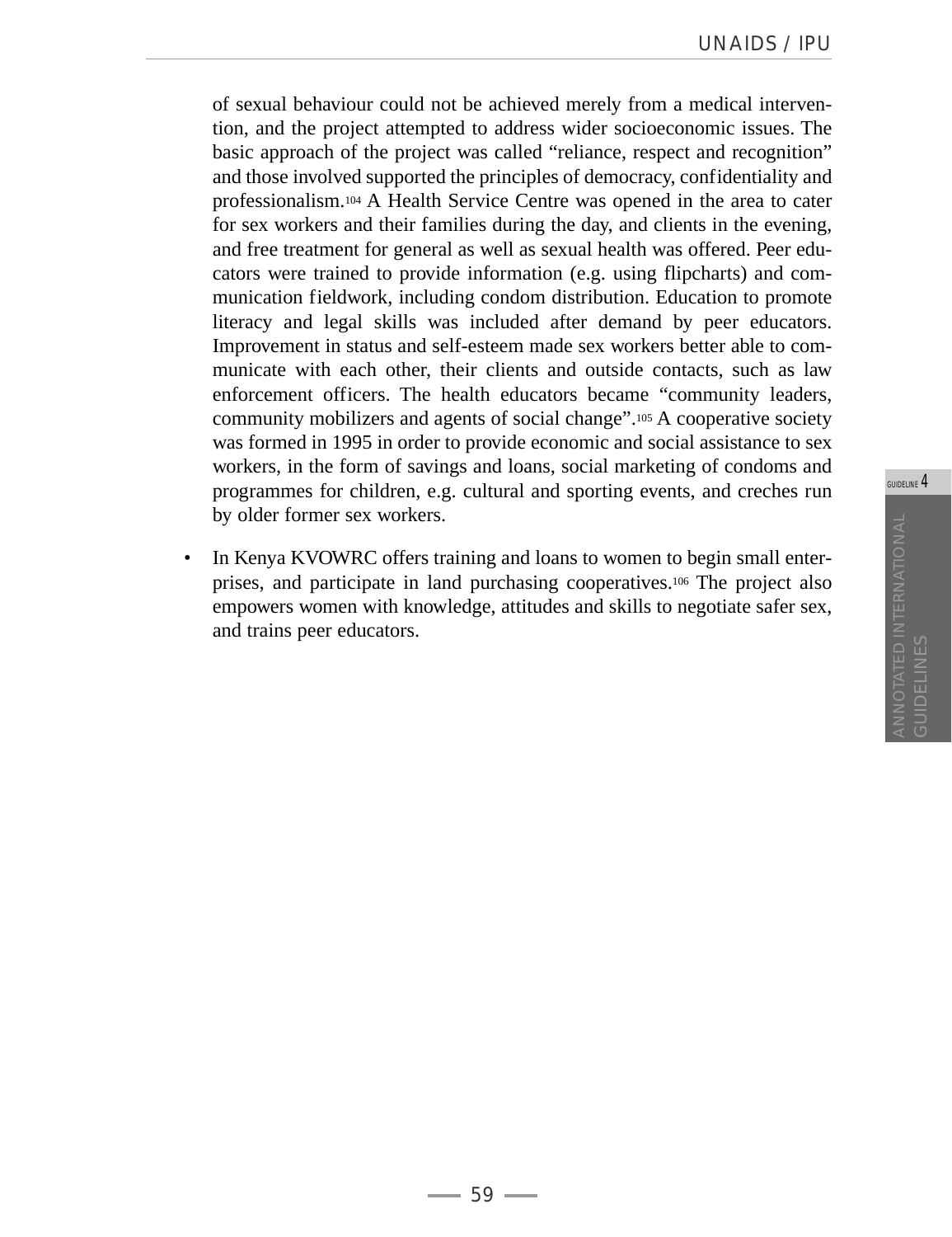# CHECKLIST – CRIMINAL LAW

- **1.** Does the law provide for the legal operation of needle and syringe exchanges? Are intermediaries (i.e. clients who distribute to third parties) covered by such protection, and is the evidentiary use of needles and syringes with trace amounts of illegal drugs restricted (e.g. immunity for contents of approved disposal containers)?
- **2.** Does the law allow the following sexual acts between consenting adults in private:
	- homosexual acts, e.g. sodomy;
	- fornication or adultery;
	- street sex work; and
	- brothel or escort sex work?
- **3.** If sex work is prohibited, or there are prostitution-related offences, is there any exception for HIV prevention and care services (e.g. evidentiary immunity for carrying condoms)?
- **4.** Does the legislation regulate occupational health and safety in the sex industry to require safer sex practices to be:
	- practised by clients;
	- practised by workers; and
	- promoted by owners/managers (including prohibiting the requirement of unsafe sex)?
- **5.** Does the legislation protect sex workers, including children, from coercion and trafficking? Is the object of such protection the removal and support of such workers, rather than criminalizing their behaviour as opposed to those responsible (i.e. owners or intermediaries)?
- **6.** Does the law provide for general, rather than specific, offences for the deliberate or intentional transmission of HIV?

#### GUIDELINE<sup>4</sup>

ANNOTATED INTERNATIONAL NNOTATED INTERNATIONAL<br>UIDELINES GUIDELINES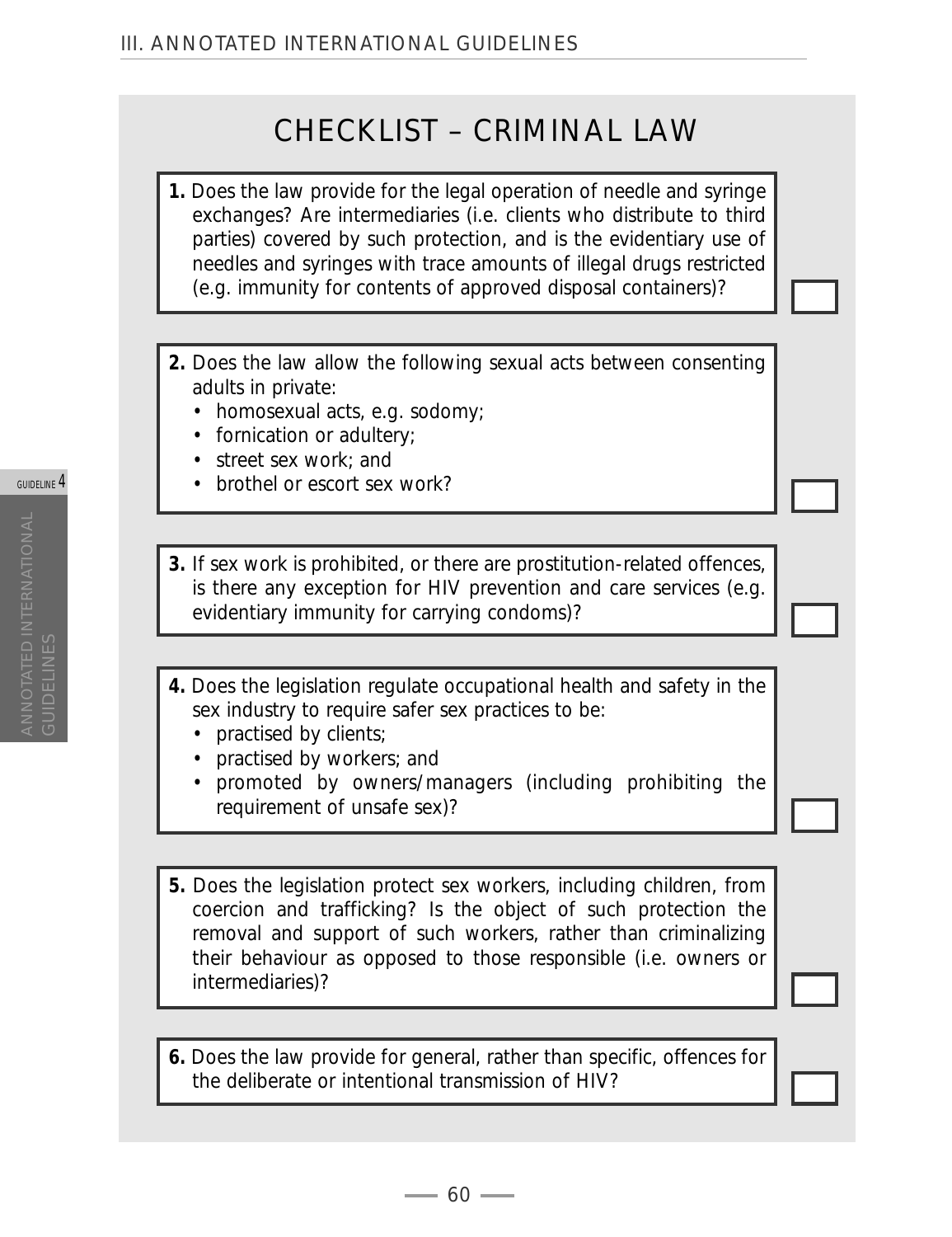## **Prisons**

HIV prevalence in prison is often much higher than that in the general community. The risk and actual incidence of transmission is greater because of potentially unsafe behaviour occurring during sex (consensual and coerced), tattooing and needle and syringe sharing, particularly given that a large number of convictions are drug-related. Although such activity is illegal in prisons, and despite attempts to repress it, such behaviour is a reality and should be recognized as such. Prisoners are condemned to imprisonment for their crimes, but they are not condemned to HIV transmission, and prison authorities have a legal duty of care to ensure that this does not occur.

Loss of liberty does not entail loss of human rights, including health. The often closed, overcrowded, violent and unsafe environment in prisons creates a special responsibility for prison authorities to protect the health of prisoners. Mandatory testing of prisoners is not a solution, as this violates their rights and merely creates stigma and lack of confidentiality for HIV-positive prisoners, without providing any protection for prisoners who are not infected. Adequate measures that are respectful of human rights include providing sufficient staffing resources to enable effective surveillance and appropriate disciplinary measures to protect prisoners from rape, sexual violence and coercion.

As stated by UNAIDS to the UN Commission on Human Rights:

#### **"Prisoners are the community. They come from the community, they return to it. Protection of prisoners is protection of our communities."107**

High turnovers mean that prisoners return to the community after sufficient time to have contracted HIV. They may infect their partners outside who may be unaware of the high-risk behaviour which has occurred in prison.

Services for prisoners as a captive population should be equivalent to the education, treatment, care and support received by the general population.108 This means providing access to HIV-related prevention information, education, particularly ongoing peer programmes, voluntary (including anonymous) testing and counselling, and the actual means to implement them (condoms, dental dams, water-based lubricant and bleach). Easy access to the means of prevention is critical, as merely making items like condoms available on request (particularly in a way which identifies prisoners, thereby revealing their engagement in illegal sexual behaviour) is not effective.

Consultation with prisoners, warders and their unions is essential to the success of any programme if it is to be acceptable to all parties – one strategy used by legislators in attempting to change the controversial prison environment has been to trial projects to secure support from potential opponents, such as staff. Initiatives around the world include: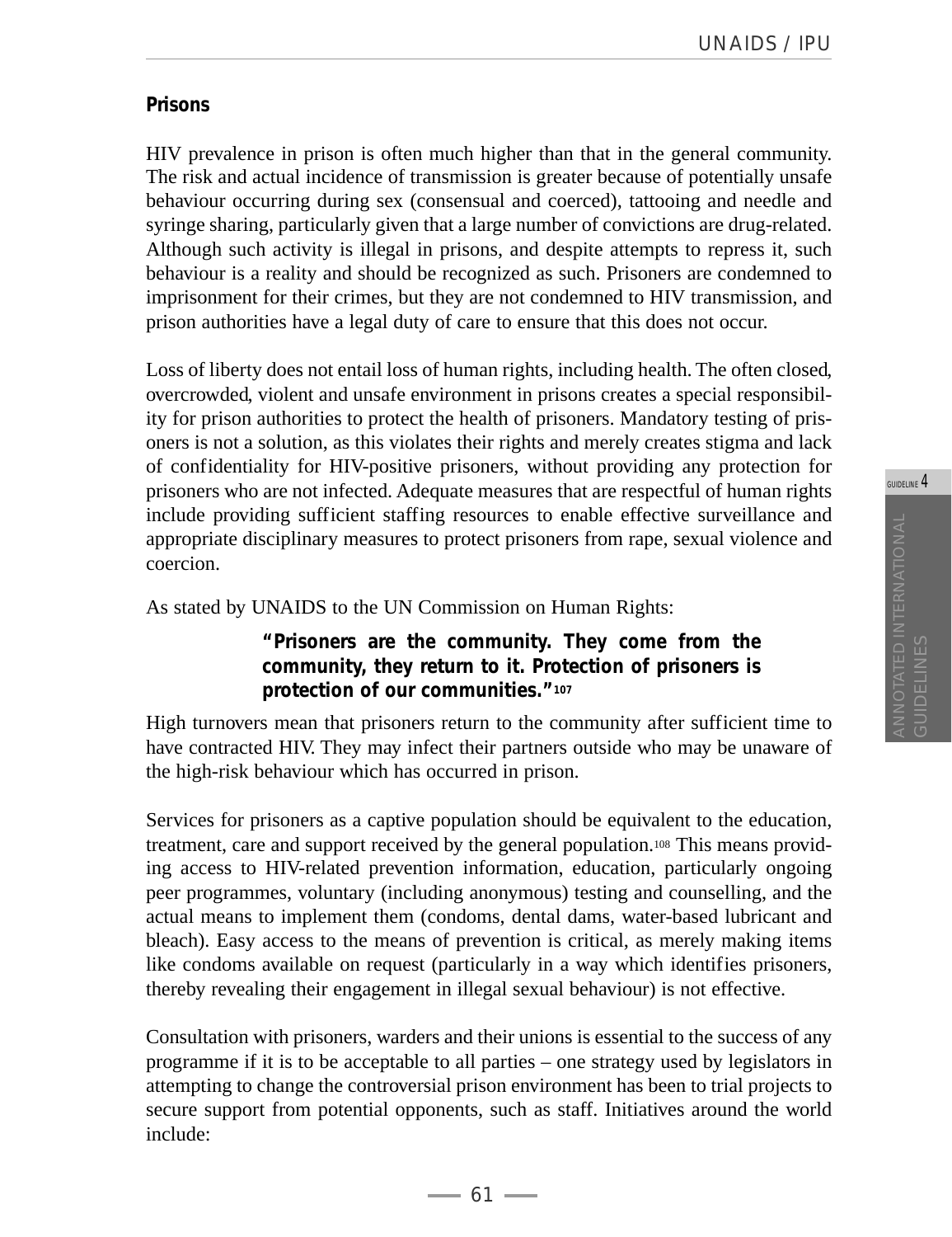- distribution of 100,000 condoms per month to prisoners by the state government of São Paulo in Brazil;
- a peer education project called "Tereza" by the Social Health and Orientation Nucleus in Rio de Janiero, Brazil; and
- development of prisoners' personal and social skills to enhance self-respect and non-recidivist lifestyles, such as the one developed by an NGO called ILPES in San Jose, Costa Rica.109

The 1993 WHO Guidelines on HIV Infection and AIDS in Prisons have been implemented sporadically around the world. They have been fully supported in the Netherlands by the National Committee on AIDS Control,110 and by the Canadian Joint Project on Legal and Ethical Issues,111 and partially by the Prison Service of England and Wales (it only recommended the distribution of condoms "on prescription").112 In Argentina a judge's critical report in 1987 to the National Court of Criminal and Correctional Appeals later lead to more humane conditions. Another judge ordered the cessation of the practice of chaining AIDS patients in prison hospitals, while the constitutional right of an HIV-infected prisoner to marry his pregnant HIV-infected partner was affirmed by a court in 1992.113

Denial of treatment, care, and voluntary participation in clinical research trials can be viewed as a form of inhuman or degrading treatment or punishment.114 So also can denial of privileges or facilities and segregation solely on the basis of HIV status, as opposed to recalcitrant behaviour, or for the protection of HIV-positive prisoners from harm. Segregation *per se* reveals HIV status to other prisoners and warders, providing an excuse for abuse and threats, which can enhance stigma and isolation even after release to the community. Mandatory testing and unauthorized disclosure of HIV status in prisons should be prohibited. Both mandatory testing and segregation lead to a false sense of security. Segregation is stigmatizing and implies that casual contact with people living with HIV is unsafe, as well as having no impact on violent or dangerous behaviour which is unrelated to HIV status. Segregation can result in the denial of work release and workshop activities, as well as requiring the mixing of maximum and minimum security prisoners in the same unit, for reasons of economy, simply because of its physical location.<sup>115</sup>

In sentencing prisoners for general offences, courts have sometimes viewed HIV as a mitigating factor. Compassionate early release of prisoners with AIDS has been recommended in a number of countries (e.g. Poland and Argentina), on the basis that it should be treated like other life-threatening illnesses.<sup>116</sup>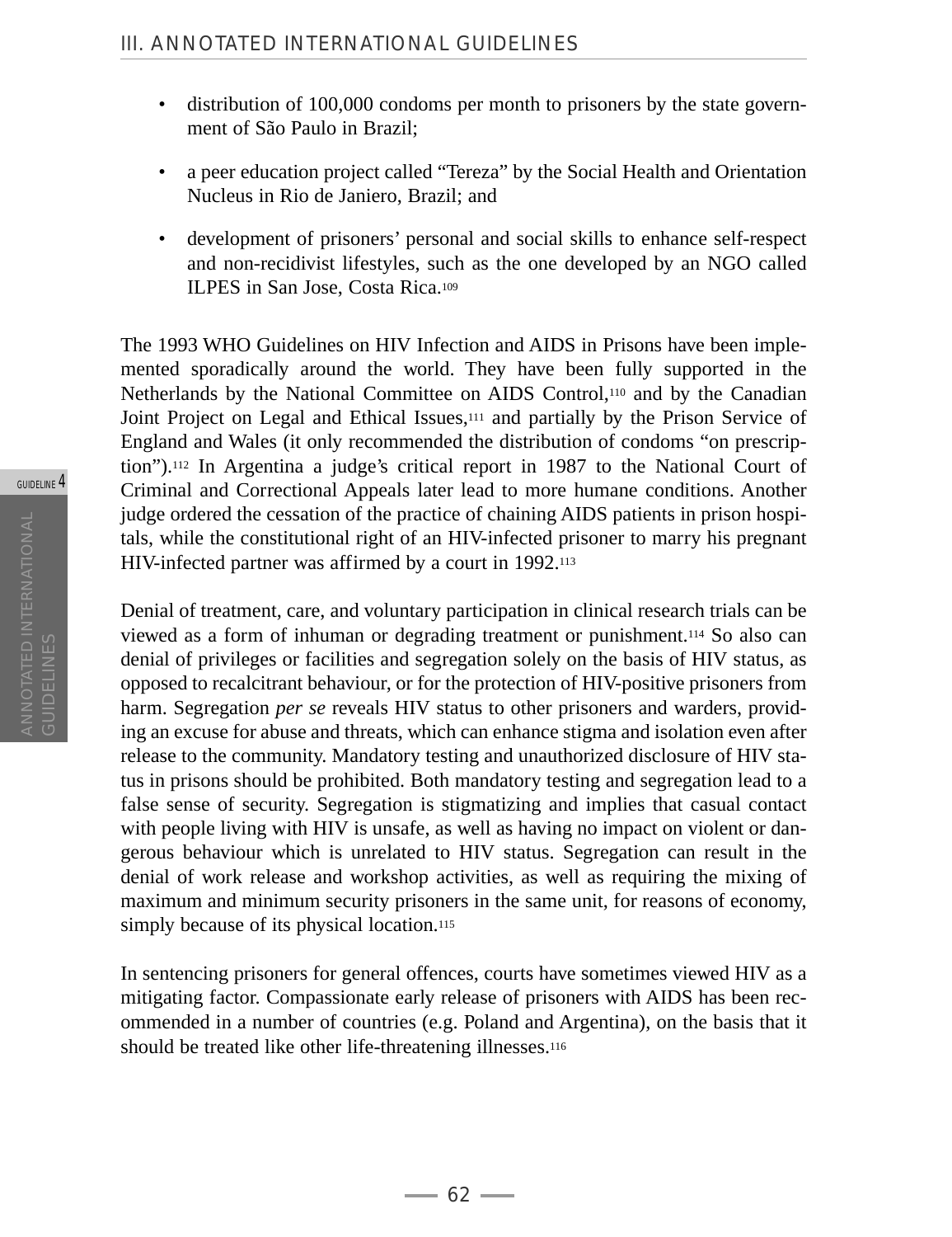# CHECKLIST – PRISONS/CORRECTIONAL LAWS

- **1.** Does the legislation provide for access equal to the outside community to the following HIV-related prevention and care services in prisons or correctional facilities:
	- information and education;
	- voluntary testing and counselling;
	- means of prevention, i.e. condoms, bleach and clean injecting equipment;
	- treatment, e.g. post-exposure prophylaxis;
	- participation in clinical trials (if available)?
- **2.** Does the legislation provide for protection of prisoners from involuntary acts that may transmit the virus, i.e. rape, sexual violence or coercion?
- **3.** Does the legislation provide for confidentiality of prisoners' medical and/or personal information, including HIV status?
- **4.** Does the legislation not require segregation of prisoners, merely on the basis of their HIV status, as opposed to behaviour?
- **5.** Does the legislation (e.g. sentencing) provide for medical conditions, such as AIDS, as grounds for compassionate early release or diversion to alternatives other than incarceration?
- **6.** Does the legislation provide for non-discriminatory access to facilities and privileges for HIV-positive prisoners?

GUIDELINE<sup>4</sup>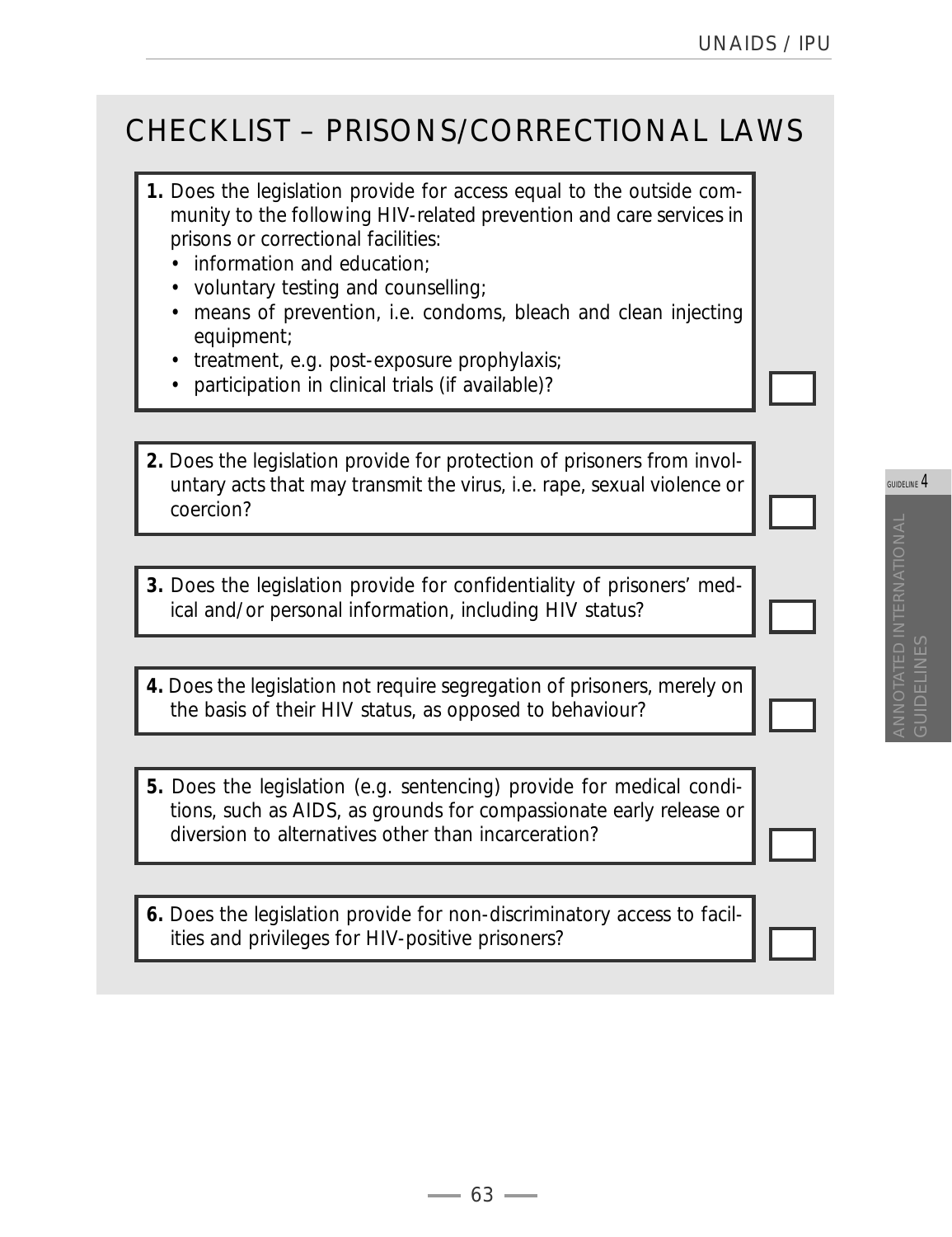# Guideline 5: Antidiscrimination and protective laws

**States should enact or strengthen antidiscrimination and other protective laws that protect vulnerable groups, people living with HIV/AIDS and people with disabilities from discrimination in both the public and private sectors, that will ensure privacy and confidentiality and ethics in research involving human subjects, emphasize education and conciliation and provide for speedy and effective administrative and civil remedies.** 

### **Antidiscrimination legislation**

Discrimination is one of the most significant human rights abuses in the area of HIV/AIDS. A recent chilling example is the killing of an NGO volunteer who had publicly acknowledged her HIV status on World AIDS Day 1998.117 Discrimination also impedes the full participation and integration of people living with HIV/AIDS (PLWHAs) in the community. The most effective legal remedy is the enactment of general antidiscrimination legislation which prohibits unfair and irrelevant distinctions being made on specified grounds, including disability. Such laws exist in Australia, Canada, Hong Kong (SAR), New Zealand, South Africa, the USA, and western Europe (e.g. France and the United Kingdom) in various forms, either constitutionally based or under special civil or criminal legislation. It is preferable for HIV/AIDS to be covered by generic legislation so that it is treated like other analogous diseases, and has the benefit of broad-based community lobbying.

The following examples highlight the process of enacting such legislation.

- In Argentina a Commission for Nondiscrimination Against AIDS-infected Persons was created in 1992 by the Under Secretariat of Human Rights of the Ministry of the Interior. This was done in consultation with NGOs, and followed several successful employment law discrimination cases before the courts.118
- The *Hong Kong Disability Discrimination Ordinance* was enacted in 1995. The Hong Kong AIDS Foundation worked with other AIDS organizations to form the Coalition of AIDS Organizations Against Discrimination. It lobbied through personal contacts with parliamentarians and public hearings, and developed community campaigns, e.g. presenting a quilt with signatures from supporters to the Legislative Council when the Bill was to be debated. Publicity was generated by PLWHAs writing anonymous personal testi-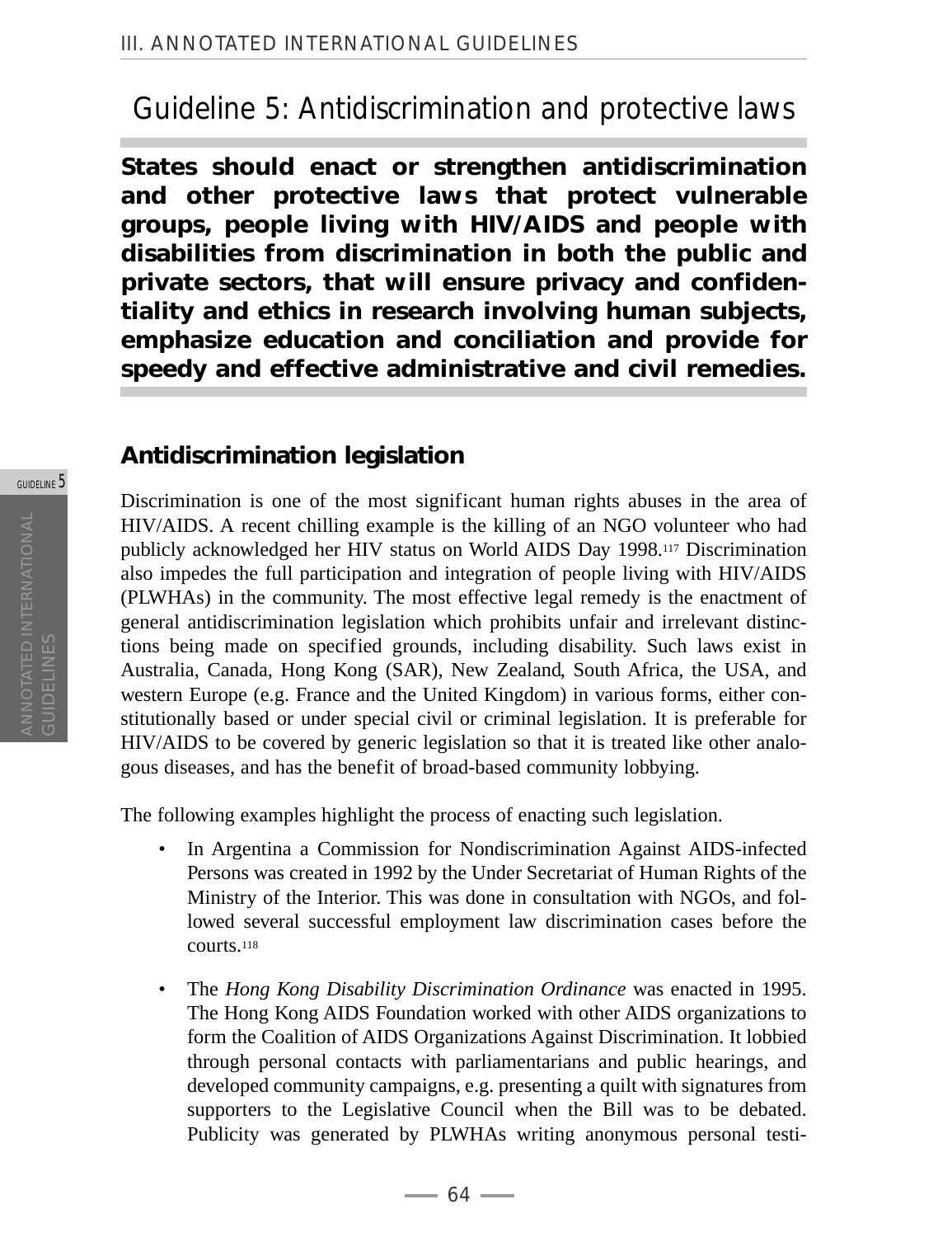monies directed to the public, supported by sympathetic and understanding media coverage. Staff in the Foundation conducted detailed research on the issue of discrimination, including looking at models of legislation from other countries.119

• In the USA a coalition to support the *Americans with Disabilities Act, 1990* (ADA) was built by bridging the disability and civil rights movements. Some of the reasons for success in enacting the law included the willingness for political compromises in its content (e.g. instead of banning HIV testing, a two-step process was maintained)120 and legal precedent – its substantive principles were based on existing case-law under the previous, but narrower, *Rehabilitation Act, 1973* and procedural requirements were drawn from the *Civil Rights Act, 1964*.

The focus of antidiscrimination laws is educative rather than punitive. Agencies which administer the legislation usually operate by investigating and conciliating complaints. Remedies from tribunals or boards which hold formal hearings are available as a last resort when conciliation has not resolved complaints. Jurisdiction is usually circumscribed by the extent of international human rights law. In undertaking to end discrimination on specified grounds, states are obliged to protect individuals from discrimination not only by public authorities, but also the private sector and private individuals in public activities. Although private acts, such as friendships, are not covered, such laws provide an environment to sensitize public opinion, expose stereotypes, and changes attitudes and behaviour.

The coverage of such legislation should be as wide as possible to cover people living with HIV/AIDS (particularly as HIV can be asymptomatic), $121$  those suspected or presumed to be infected, such as members of vulnerable populations, and their associates or family. The areas to be covered should include:

- health care:
- employment;
- welfare and social security benefits;
- education and training;
- sport;
- associations and clubs;
- accommodation;
- trade unions and qualifying bodies;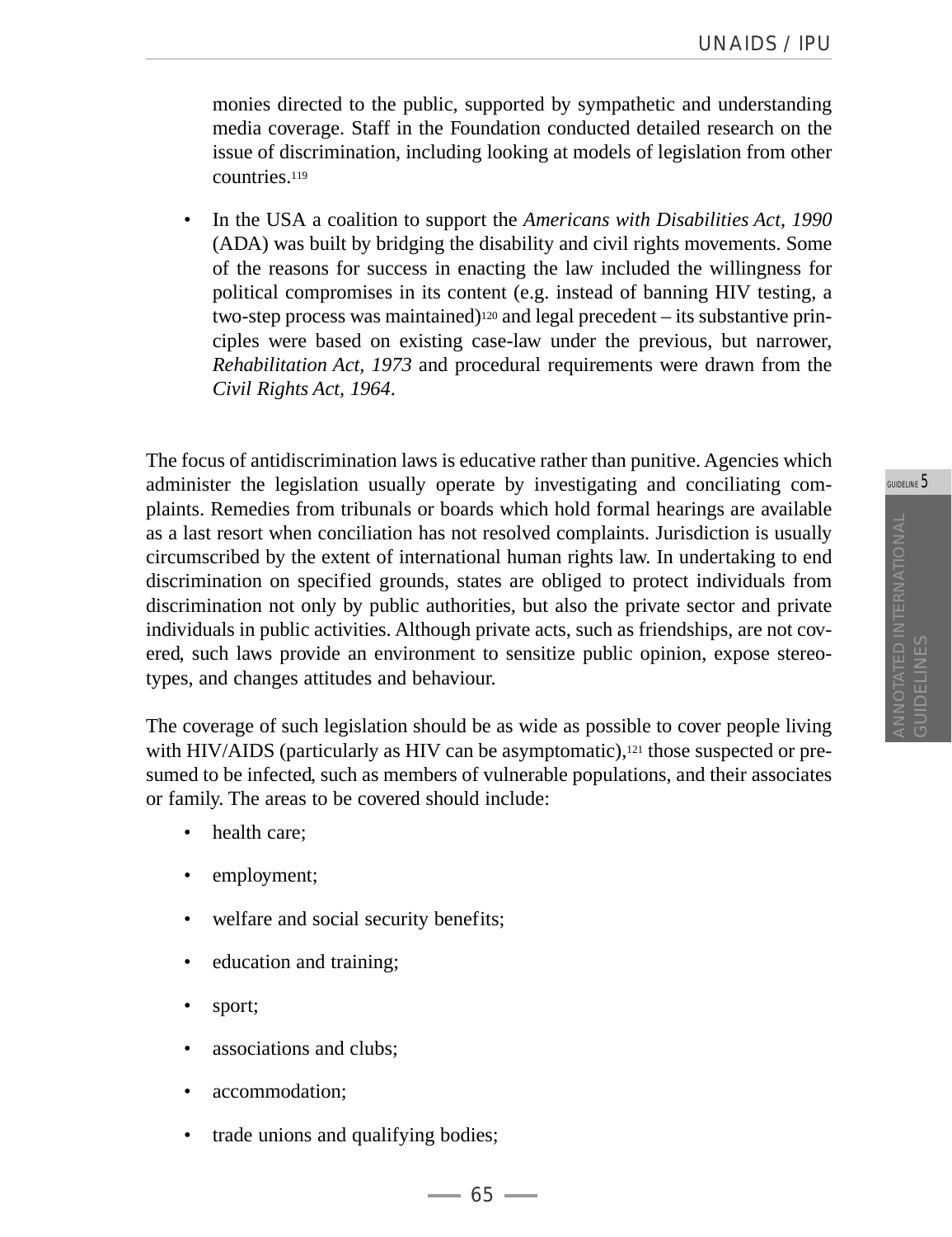- access to transport;
- superannuation and insurance; and
- provision of goods and services.

Both direct and indirect discrimination need to be covered by such legislation. Direct discrimination occurs where a person treats another person less favourably than a third person would have been treated in comparable circumstances, or attributes characteristics which are thought to relate generally or be generally imputed to people of a particular status, i.e.stereotypes. Indirect discrimination occurs where unreasonable conditions or requirements, such as mandatory HIV testing, are applied which a substantially higher proportion of persons of a different status must be able to comply with than persons of the same status as the person claiming to have been discriminated against.122 Loopholes in the employment area which must be guarded against include: the coverage of vicarious liability, so that employers, principals and partners are covered by the legislation; and the "comparability problem" through which discriminators can argue that the disability created a difference in the way a person performed a task123.

Some jurisdictions have outlawed HIV/AIDS vilification.124 Vilification is the making of statements based on stereotypes of a group that brings members of it into hatred, ridicule or contempt.

Another innovative feature of antidiscrimination legislation is enabling "affirmative action", so that, for example, a community group may give preference in employment to HIV-positive people because they are members of a protected class which has been subjected to general discrimination.

Evidentiary standards of proving discrimination should be addressed by legislation. Making HIV/AIDS disability only one of several reasons for doing a discriminatory act should be sufficient to ground a case. Also, making a causal connection, rather than proof of intent, between the discriminatory conduct and HIV/AIDS/disability should be a requirement to found a case under such legislation.

Effective administrative procedures for lodging complaints are essential. There should be independent, informal and quick avenues for redress, such as human rights commissions, which have special procedures for fast-tracking cases where the complainant is terminally ill; otherwise respondents can seek to delay proceedings until the complainant dies. Special protections should exist to allow representative complaints, so that the case does not lapse when the complainant dies, and also to enable community groups or unions to lodge complaints on behalf of their constituents. Remedies should exist for systemic discrimination by respondent agencies, rather than simply for individual cases which have limited application. Broader investigative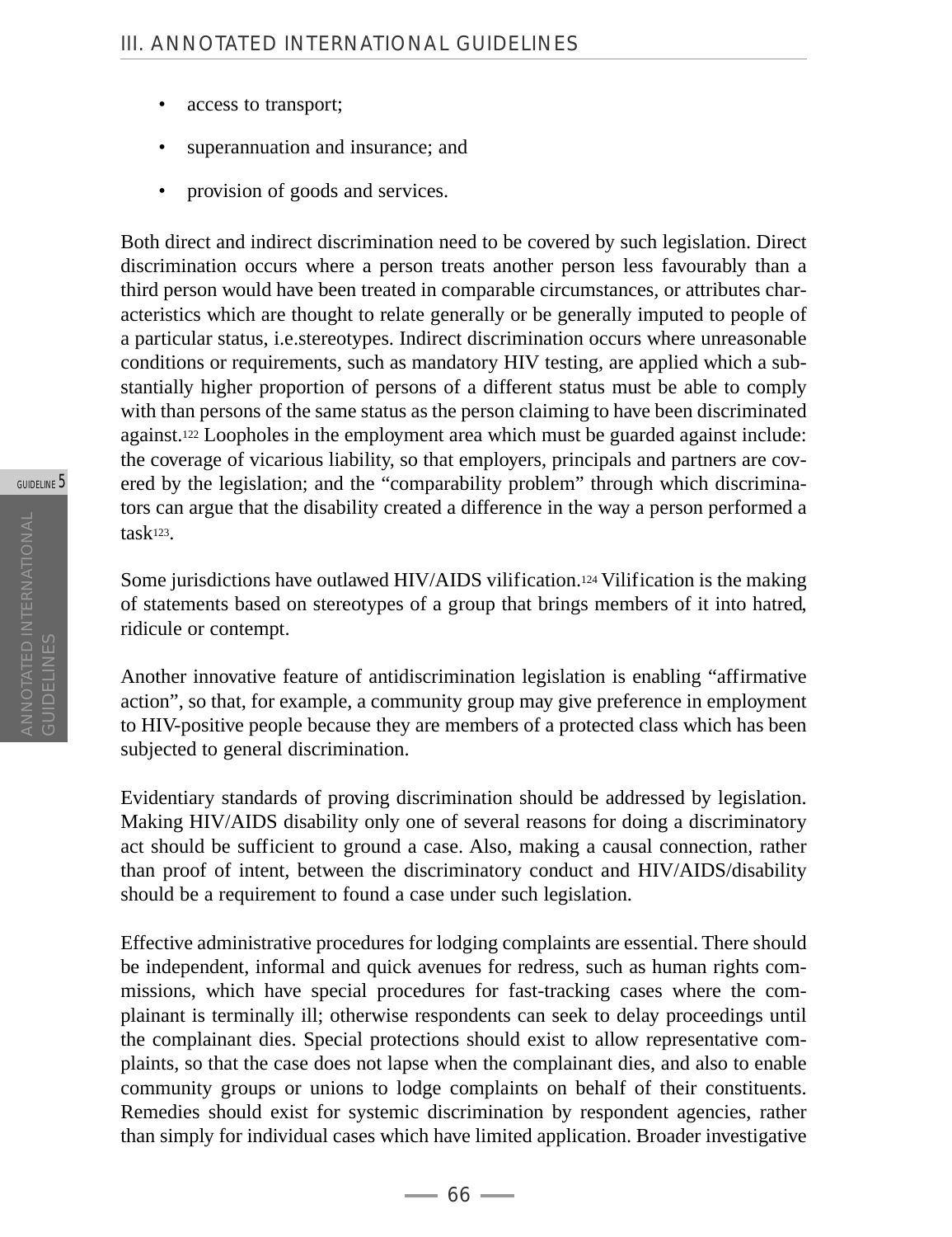powers by the agency administering the legislation (i.e. a national human rights institution) would be necessary to address these wider issues. As well as taking time and energy from complainants, proceedings can result in publicity and victimization, so legislation should make it possible for complaintants to use pseudonyms to protect their identity.

Most antidiscrimination legislation contains exceptions and exemptions, and it is important that these are narrowly framed to avoid the purpose of the legislation being thwarted. Employment is one main area of contention. A requirement should exist which states that the person be able to perform the inherent requirements of the job,<sup>125</sup> and an obligation should be placed on employers to provide reasonable accommodation, but not to the extent that unjustifiable hardship is caused. The use of the term "reasonable" requires an objective rather than subjective test. Very wide exceptions found in other legislation can be problematic, as this could authorize discriminatory measures such as premarital testing. In the area of superannuation and insurance, the only exception should be on the basis of reasonable actuarial data, so that HIV/AIDS is not treated differently from other analogous medical conditions.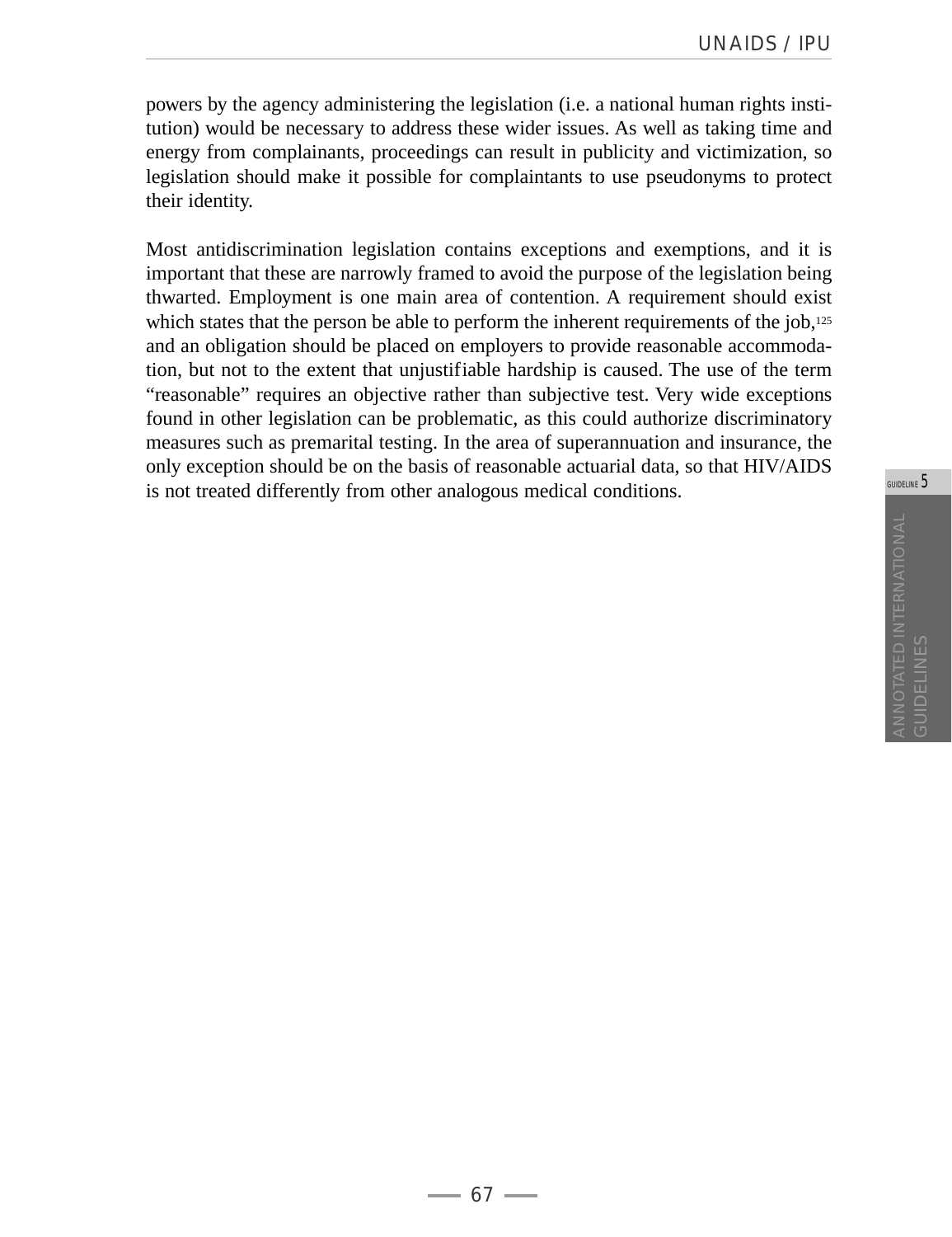# CHECKLIST – ANTIDISCRIMINATION LEGISLATION

- **1.** Does the legislation provide for protection against discrimination on the ground of disability, widely defined to include HIV/AIDS?
- **2.** Does the legislation provide for protection against discrimination on the ground of membership of a group made more vulnerable to HIV/AIDS, e.g. gender, homosexuality?
- **3.** Does the legislation contain the following substantive features:
	- coverage of direct and indirect discrimination;
	- coverage of those presumed to be infected, as well as carers, partners, family or associates;
	- coverage of vilification;
	- the ground complained of only needs to be one of several reasons for the discriminatory act;
	- narrow exemptions and exceptions (e.g. superannuation and life insurance on the basis of reasonable actuarial data);
	- wide jurisdiction in the public and private sectors (e.g. health care, employment, education, accommodation)?
- **4.** Does the legislation provide for the following administrative features:
	- independence of a complaint body;
	- representative complaints (e.g. public interest organizations on behalf of individuals);
	- speedy redress, e.g. guaranteed processing of cases within a reasonable period, or fast-tracking of cases where the complainant is terminally ill;
	- access to free legal assistance;
	- investigatory powers to address systemic discrimination;
	- confidentiality protections, e.g. use of pseudonyms in reporting of cases?
- **5.** Does the legislation provide for the institution administering the legislation (e.g. human rights commission, or ombudsperson) to have the following functions:
	- education and promotion of human rights;
	- advising government on human rights issues;
	- monitoring compliance with domestic legislation and international treaties and norms;
	- investigating, conciliating, resolving or arbitrating individual complaints;
	- keeping data/statistics of cases and reporting on its activities?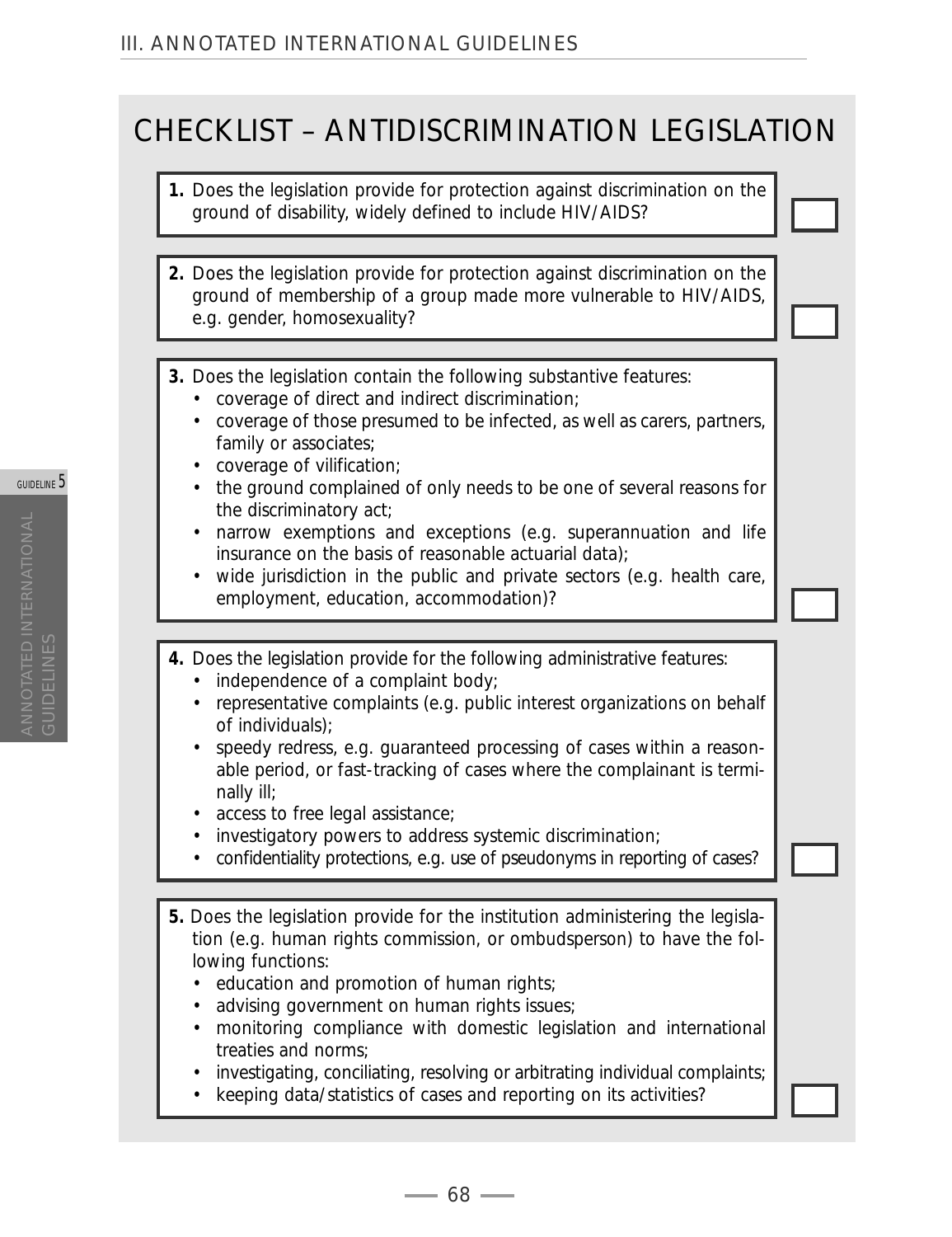# **Discriminatory impact of laws affecting vulnerable populations**

The disproportionate impact of HIV/AIDS on vulnerable populations makes the improvement of their legal status and realization of their human rights critical if an effective response to the epidemic is to be achieved. Vulnerable populations include women, children, indigenous populations, people with disabilities, and men who have sex with men. Without full respect for human rights, vulnerable populations are not in a position to avoid infection because they either do not receive prevention education and information, or cannot act on it, and when infected are disempowered to cope with the impact. Legal systems have served in some countries as the source and reflection of systematic discrimination. In some countries, holding of a national inquiry into the human rights of a particular population has been a useful sensitization or lobbying tool. Often these inquiries have been convened by an independent and well-respected public figure, such as a human rights commissioner. Guideline 8, which discusses the need for the promotion of a supportive and enabling environment for vulnerable groups beyond law reform, should also be referred to.

#### *Women*

In relation to women, laws need to be reviewed and reformed to ensure equality of treatment in respect of:

- property ownership, inheritance, entering into contracts, obtaining finance and credit;
- marital relations entering into marriage, initiating separation and divorce proceedings, equitable division of assets and retaining custody of children upon separation and divorce;
- equal remuneration of men and women for work of equal value;
- facilitating the fulfillment of family responsibilities by workers, e.g. provision of maternity and paternity leave, and quality childcare; and
- protection from sexual violence and harassment, including legal recognition of marital rape (e.g. Peru)<sup>126</sup> and prohibition of genital mutilation (e.g. Côte d'Ivoire).

Special protective laws may need to be enacted if administrative practice does not ensure:

- equal access to sustenance, education, employment and economic opportunity; and
- reproductive and sexual rights, including: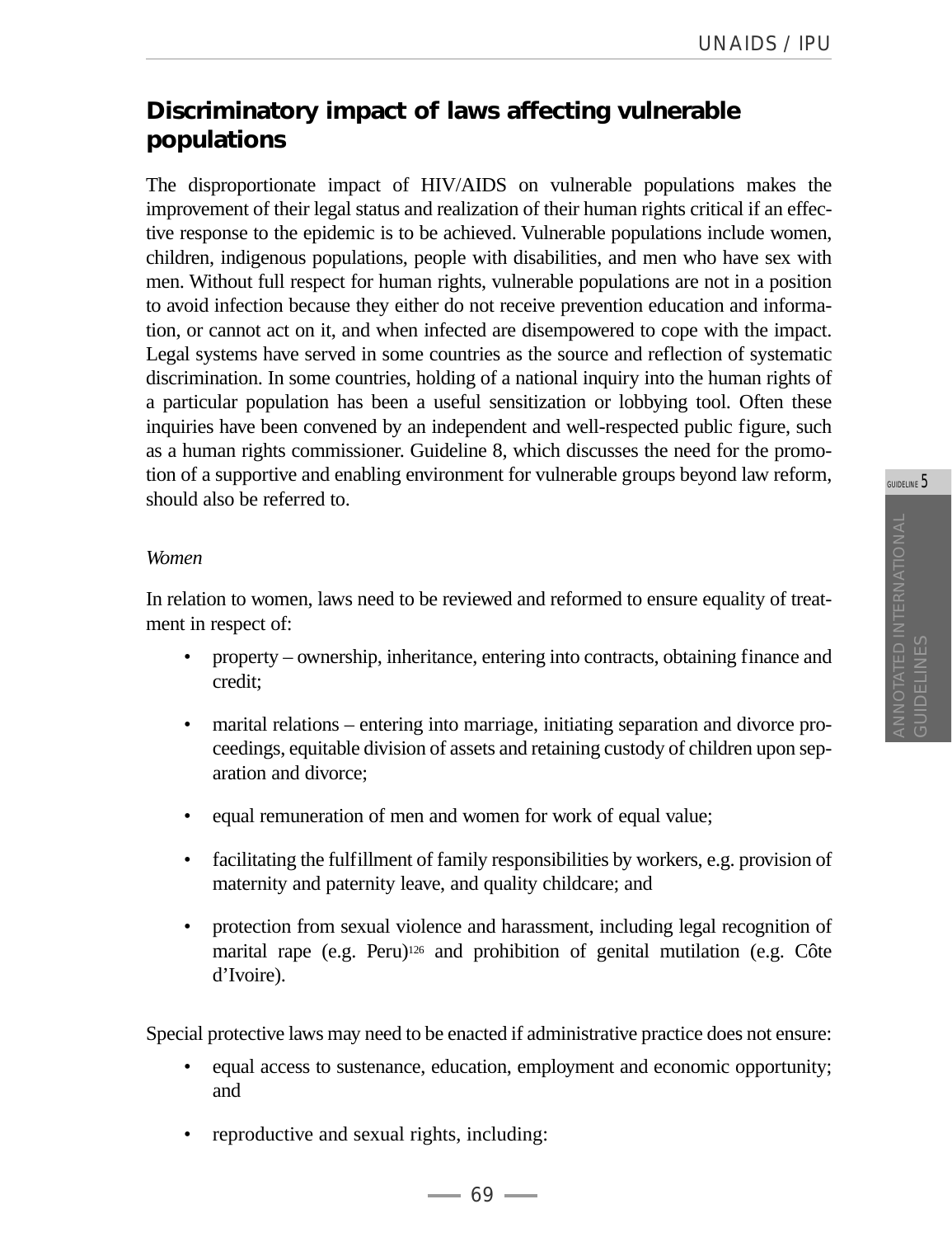- independent access to reproductive and STD health information and services
- free choice and means of birth control, such as abortion
- determining the number and spacing of children
- demanding safer sex practices, and
- refusing sexual relations.

Education of women about their legal rights in these areas is equally important for them to be able to protect themselves in sexual and other relationships, by asserting their rights in practice.

#### *Children*

Children in some countries are not only denied special protection guaranteed under international human rights law, but also basic rights exercised by adults. Laws should be reviewed and reformed if necessary to ensure adequate protection against HIV transmission in the following areas:

- freedom from trafficking, prostitution, sexual exploitation and abuse, with provision of rehabilitation, rather than penalization, of victims – some countries have given such legislation, relating to the exploitation of children for sexual purposes, extraterritorial operation to extend the reach of relevant provisions;
- the right to receive information and education targeted to children on avoidance of infection and how to cope if infected both inside and outside school;
- access to voluntary testing and counselling with the consent of the parent/guardian or child, in accordance with his or her evolving capacities;
- special protection and assistance if deprived of family environment, including alternative care, protection and adoption, particularly for those orphaned by AIDS; and
- involving and empowering children in the design and implementation of programmes for them.

The rights to nondiscrimination and privacy are important in decisions regarding custody, fostering or adoption – the best interests of the child are paramount in such cases, but should not be used as a pretext for mandatory testing. HIV status should be confidential, but if the HIV status of the child or parent is already known, it should be treated like other analogous medical conditions.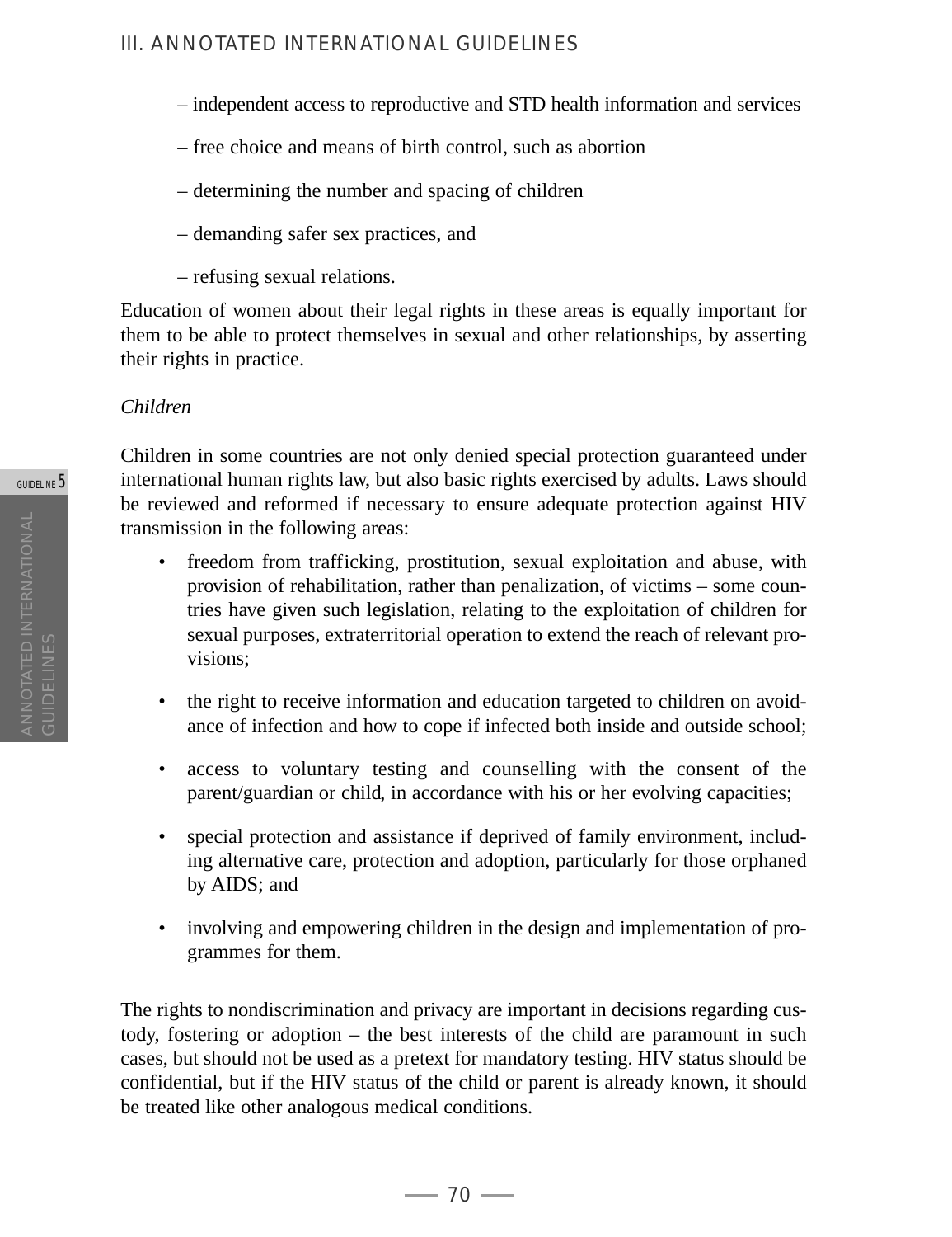#### *Sexuality*

There is no justification for the discriminatory difference in ages of consent for homosexual and heterosexual sex, or between males and females. The age of consent should be consistent, regardless of sexual orientation or gender.127 The age of consent to marriage is also important because early marriage of female children can be prejudicial to health.

Some jurisdictions<sup>128</sup> have given legal recognition to nontraditional domestic relationships, to include homosexual<sup>129</sup> as well as heterosexual de facto arrangements.<sup>130</sup> Such legislation can cover issues such as automatic rights of inheritance, superannuation and insurance rights, legal aid, possible tax and social security advantages and liabilities. The rationale, apart from equality of treatment to that of a married couple, is that raising self-esteem increases commitment to behavioural change, as well as lessening the financial burden of HIV/AIDS legal problems, e.g. intestacy, property settlements and superannuation/life insurance benefits. Married women in some countries are also denied these rights because of their subordinate legal status.

Policing practices in relation to assaults against gay men have been found to be discriminatory in some countries, i.e. complaints are not taken seriously or are ignored, and perpetrators are implicitly condoned for their violation of the law. As well as being a denial of the human right to security of the person, this discriminatory nonenforcement of the law increases the vulnerability of gay men to sexual violence and can contribute to undermining of self-esteem necessary to enable the negotiation of safer sex.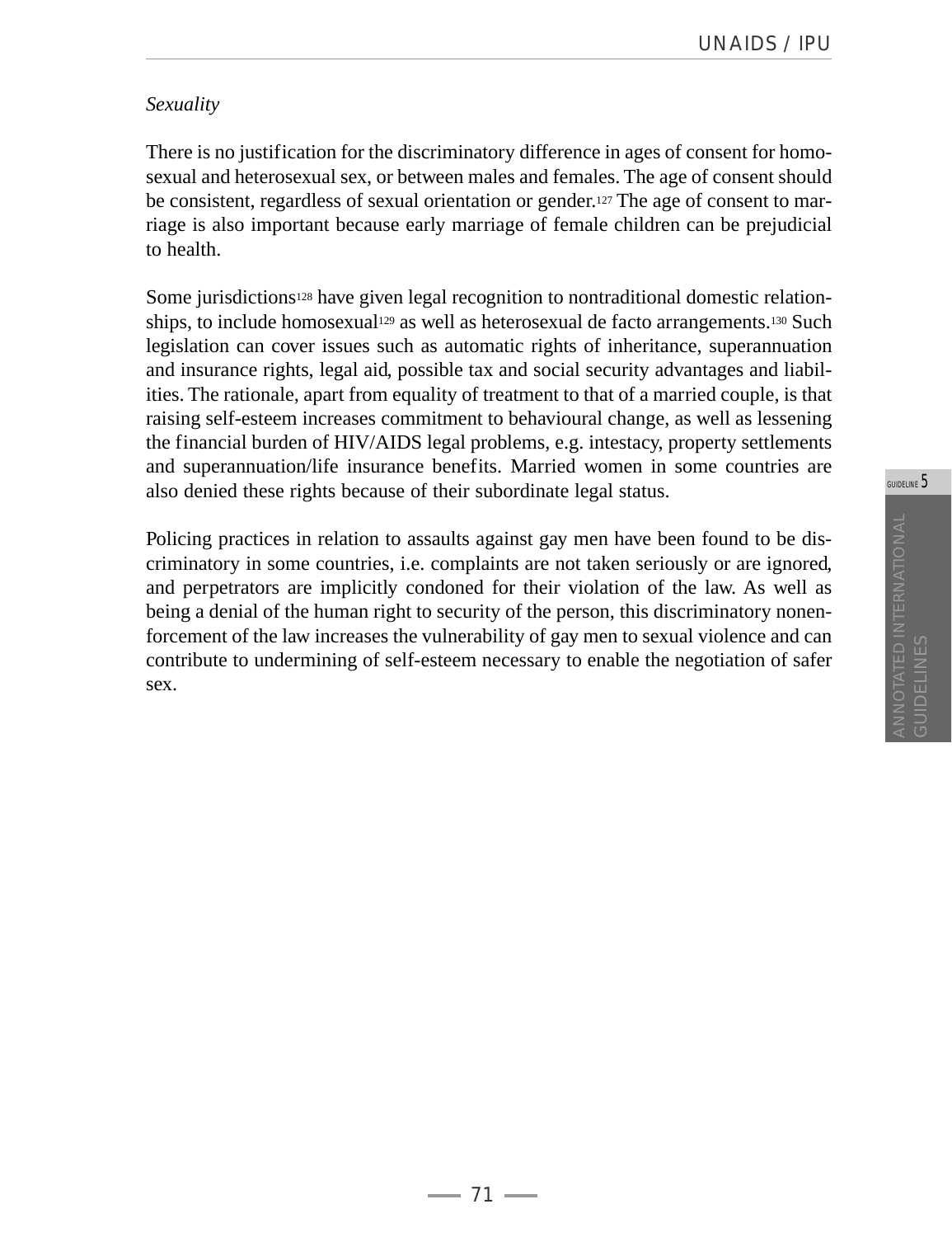# CHECKLIST – EQUALITY OF LEGAL STATUS VULNERABLE POPULATIONS

- **1.** Does the law ensure the equal legal status of men and women in the following areas:
	- ownership of property and inheritance;
	- marital relations, e.g. divorce and custody;
	- capacity to enter into contracts, mortgages, credit and finance;
	- access to reproductive and STD health information and services;
	- protection from sexual and other violence, including rape in marriage;
	- recognition of de facto relationships;
	- prohibition of harmful traditional practices, e.g. female genital mutilation?
- **2.** Does the legislation prohibit mandatory testing of targeted or vulnerable groups, such as orphans, the poor, sex workers, minorities, indigenous populations, migrants, refugees, internally displaced persons, people with disabilities, men who have sex with men, and injecting drug users?
- **3.** Does the law require children to be provided with age-appropriate information, education and means of prevention?
- **4.** Does the law enable children and adolescents to be involved in decision-making in line with their evolving capacities in regard to;
	- consenting to voluntary testing with pre- and post-test counselling;
	- access to confidential sexual and reproductive health services?
- **5.** Does the law provide protection for children against sexual abuse and exploitation? Is the object of such legislation the rehabilitation and support of survivors, rather than further victimizing them by subjecting them to penalties?
- **6.** Does the law provide an equal age of consent for heterosexual and homosexual acts? Does the law recognize same-sex marriages or domestic relationships?

GUIDELINE 5

ANNOTATED INTERNATIONAL (NNOTATED INTERNATIONAL<br>}UIDELINES GUIDELINES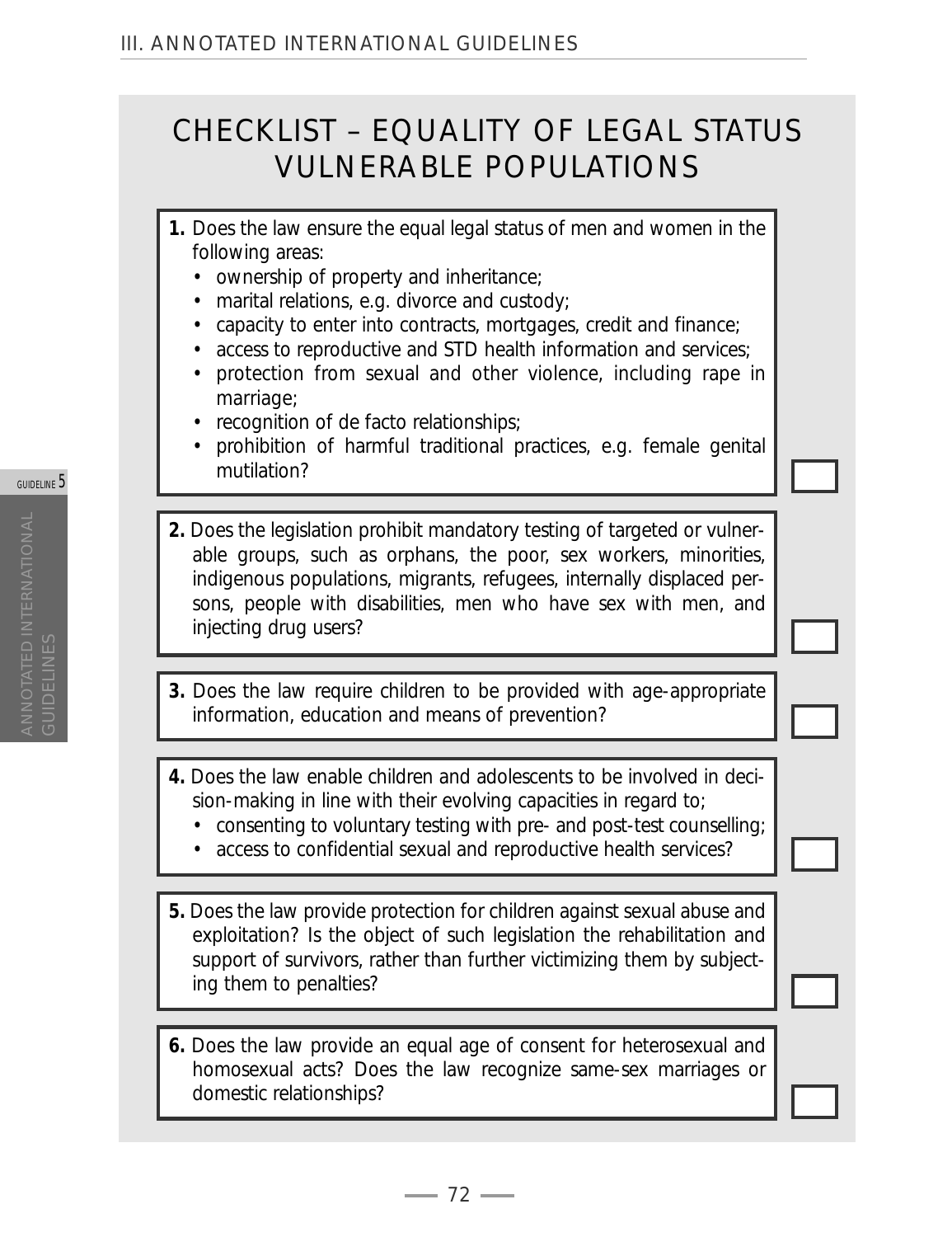## **Privacy**

Because of the existence of discrimination, the sensitivity surrounding HIV-related information is higher than for other medical data. The type of information includes: health records; personnel files; applications for benefits, e.g. social security; court and police records; and counselling files. HIV-related personal data should be widely defined to include information that identifies an individual or raises a suspicion that the person:

- is or may be infected with HIV, or have AIDS or any AIDS-related condition;
- has undergone an HIV test;
- is or has received therapy that suggests that the person may have HIV/AIDS;
- has been asked or advised to have an HIV test, or received counselling about testing;
- has engaged in behaviour that could put the person at risk of contracting HIV; or
- is or was an associate of another person with HIV/AIDS, e.g. a partner.

There is a need to enact general confidentiality and privacy laws that adequately cover HIV/AIDS. In some countries medical data are specifically regulated – e.g. in Hungary the *1997 Law of the Protection and Handling of Health-Related Data* includes HIV/AIDS in a category of infectious diseases where reporting to the public health authority is generally without personal data (although it may be required in certain circumstances). Data protection or privacy legislation exists in several countries, such as Australia, Canada, New Zealand and those in Western Europe. It is enforced by the setting up of independent agencies such as privacy commissioners, to receive and investigate complaints, with power to award compensation where conciliation fails. It is preferable that such laws cover the private sector as well as the public sector, because of the huge variety of records which are HIV-related.

The privacy principles covered under such laws include:

- when personal information should be collected by agencies covered by the legislation (i.e public and/or private, depending on the national law), such as when it is necessary to exercise a lawful function;
- the type of security measures required to protect personal data, particularly where it is computerized;
- when individuals are entitled to see their own records, and make amendments to ensure that they are accurate, relevant, complete and up-to-date;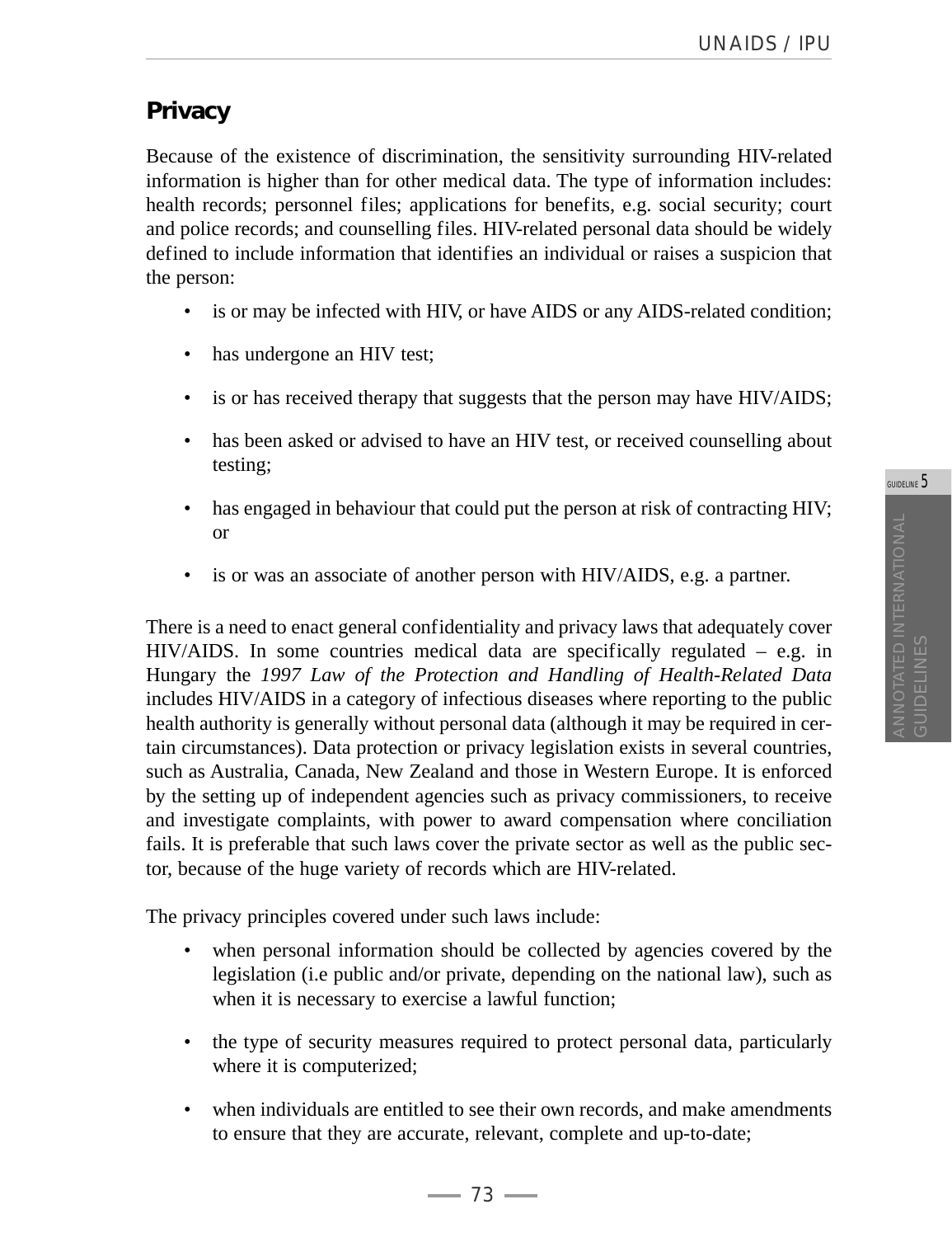- the use, with adequate protections, of information for medical or social research;
- the purpose to which this personal information can be used and disclosed, apart from the original reason for which it was obtained. The exceptions to this principle relating to original purpose are:
	- informed consent
	- special legal requirement or court order, e.g. criminal proceedings relating to HIV transmission (see above)
	- partner notification ( see above).

In either case (the original purpose or other purposes of use and disclosure), the benefits or potential benefits resulting from use or disclosure should be likely to outweigh the harms or potential harms.

In Canada the Privacy Commissioner published a report in 1989 with guidelines for the strict regulation of the collection, storage and use of HIV/AIDS-related personal information. This approach was also followed by Canada's largest province, Ontario, in 1990.131 Guidelines were also issued in Australia in 1992,132 but have only been legislatively implemented in one state (the *Tasmanian HIV/AIDS Preventative Measures Act 1993*).

In the Netherlands the Penal Code provides for proceedings (which may even be taken on behalf of a deceased patient) on the basis of violation of professional secrecy.133 A libel suit was won in 1987 by the parents of a woman who died of AIDS in Japan, in a case where the media had identified her with photos and reported that she had worked as a prostitute.134 The European Court of Human Rights has found that the publication of a person's identity and HIV status can violate the right to respect for private and family life.135 Other measures apart from legislation can help create a culture that is respectful of privacy. Professional bodies, e.g. those of health carers and journalists, should be enabled to discipline breaches of confidentiality136 or unreasonable invasion of privacy as professional misconduct under specially drafted codes (see Guideline 10). In the case of legal proceedings, it should be possible for any court to issue privacy or confidentiality orders protecting identity in cases where the HIV status of an individual is likely to be raised.137 In some countries evidence laws require rape victims to disclose their HIV status<sup>138</sup> to establish cases of aggravated assault.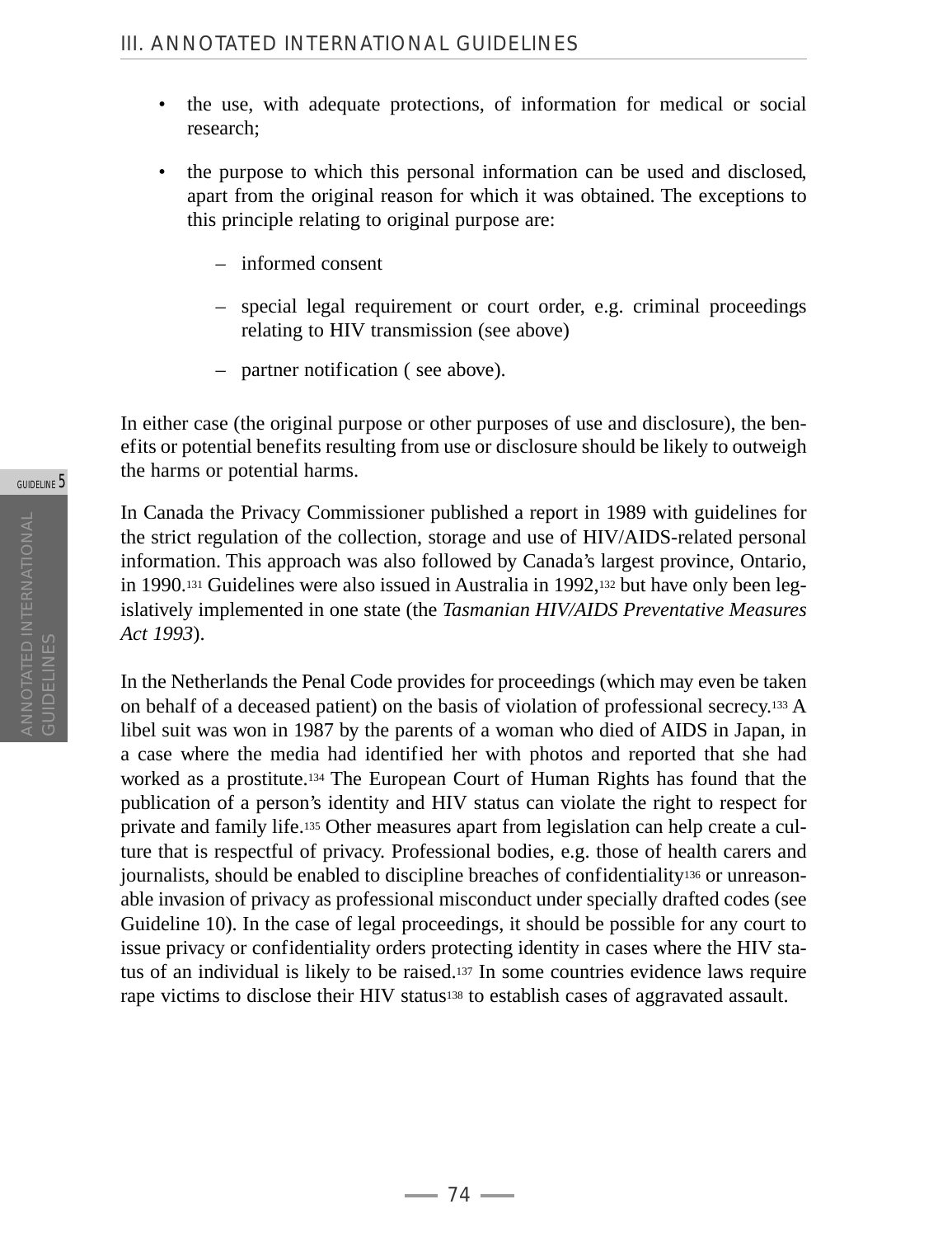# CHECKLIST – PRIVACY/CONFIDENTIALITY LAWS

- **1.** Does the legislation provide for general privacy or confidentiality protection for medical and/or personal information, widely defined to include HIV-related data?
- **2.** Does the legislation prohibit unauthorized use and disclosure of such data?
- **3.** Does the legislation provide for the subject of the information to have access to his or her own records and the right to require that the data are:
	- accurate:
	- relevant;
	- complete;
	- up-to-date?
- **4.** Does the legislation provide for the independent agency administering the legislation (e.g. privacy or data protection commissioner) to have the following functions:
	- education and promotion of privacy;
	- advising government on privacy issues;
	- monitoring compliance with domestic legislation and international treaties and norms;
	- investigating, conciliating, resolving or arbitrating individual complaints;
	- keeping data/statistics of cases and reporting on its activities?
- **5.** Does other general or public health legislation provide for the right of HIV-positive people to have their privacy and/or identity protected in legal proceedings (e.g. closed hearings and/or use of pseudonyms)?
- **6.** Does public health legislation provide for reporting of HIV/AIDS cases to public health authorities for epidemiological purposes with adequate privacy protections (e.g. use of coded rather than nominal data)?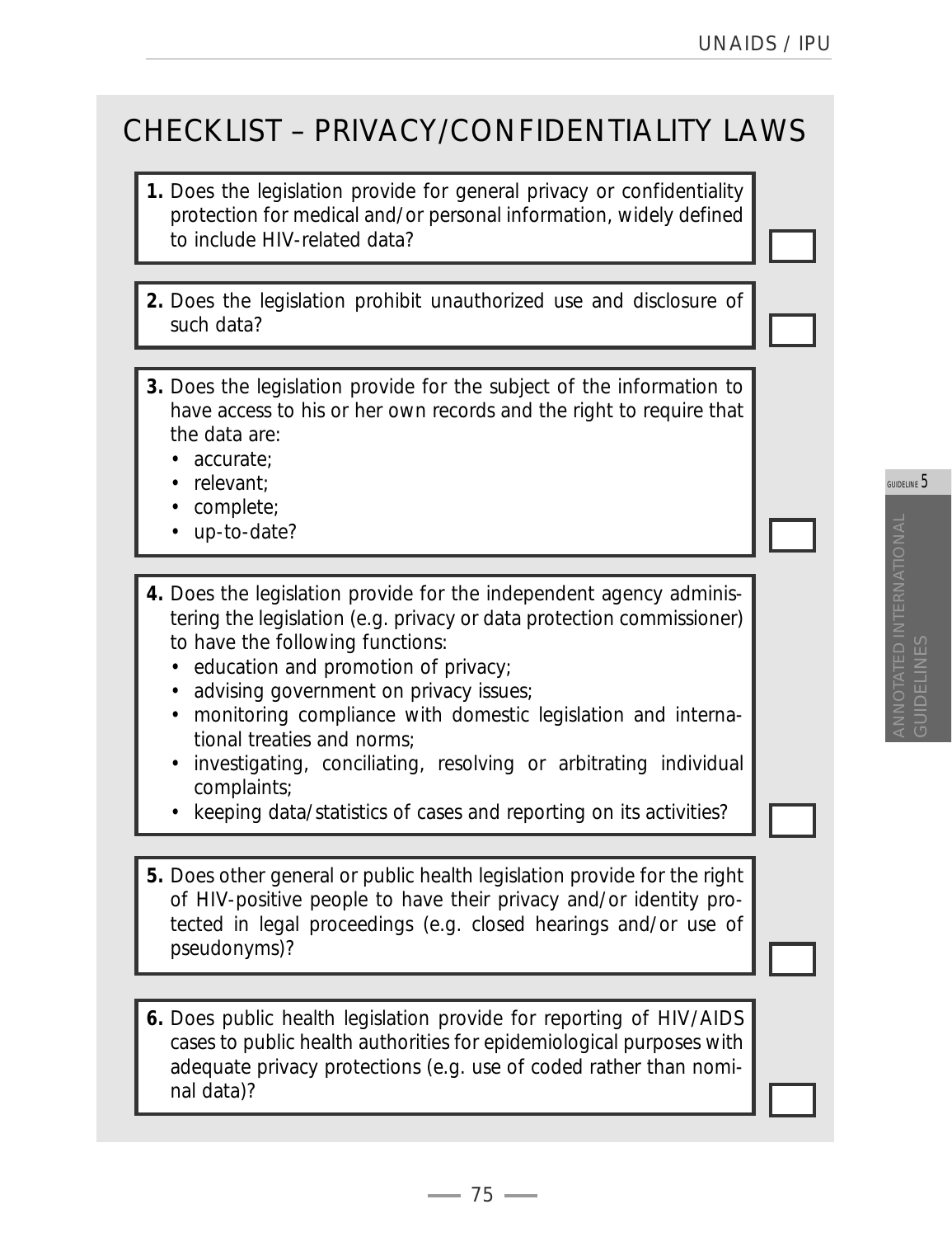### **Employment law**

Some areas of concern in employment law are: that workers with HIV/AIDS are not subjected to unfair discrimination; that appropriate prevention measures are available for occupational health and safety reasons; and that adequate compensation is available for workers who are occupationally infected. Employees with HIV/AIDS are able to lead reasonably long and productive lives, particularly with recent advances in antiretroviral treatments in industrialized countries. Attempts to prematurely exclude people living with HIV/AIDS from the workforce are unfair and a breach of human rights. They are also potentially uneconomic as they can arbitrarily exclude the most qualified person from a position and create an unnecessary burden on the social security system.

Risks to public safety by deterioration in the ability to perform certain tasks owing to AIDS dementia complex, e.g. among pilots, are best excluded by general practical tests for neurological and spatial functioning, to determine whether impairment is due to various causes (e.g. substance abuse, stress/fatigue, or brain tumour) other than HIV. There should be no legal obligation<sup>139</sup> on employees to disclose their HIV status to employers, although exceptional cases involving irresponsible behaviour can be dealt with under provisions in public health legislation. The performance of invasive procedures by HIV infected health-care workers is adequately regulated by their treating clinician, specially formed expert panels, or professional registration boards on an individual case-by-case basis. When HIV-positive employees are unable to work owing to illness, then policies applicable to analogous diseases should apply (e.g. the taking of sick leave).

Laws should be reviewed to ensure that they contain the following protections:

- prohibition of HIV screening for employment (i.e. recruitment or dismissal from continuing employment), promotion, or training purposes. Antidiscrimination laws and actions for unfair dismissal should be sufficient, but some jurisdictions have specifically prohibited HIV testing.<sup>140</sup> It may, however, be in an employee's interests to have baseline tests voluntarily performed immediately after a workplace exposure, e.g. a needlestick injury, to assist in the preparation of a possible compensation claim.
- protection from discrimination where the HIV status of a worker is known or questioned by coworkers, clients and unions (e.g. the duty to fairly represent all members, as enforced by legislation in the USA to prevent racial discrimination), as well as employers. This would be through antidiscrimination legislation, with the duty on employers to reasonably accommodate workers with disabilities or creation of a new discrimination ground of occupation, where workers are stigmatized because of the industry they work in – such as work which society may adversely associate with HIV because of the occupational risk of transmission, e.g. health care, sex work and possibly the funeral industry;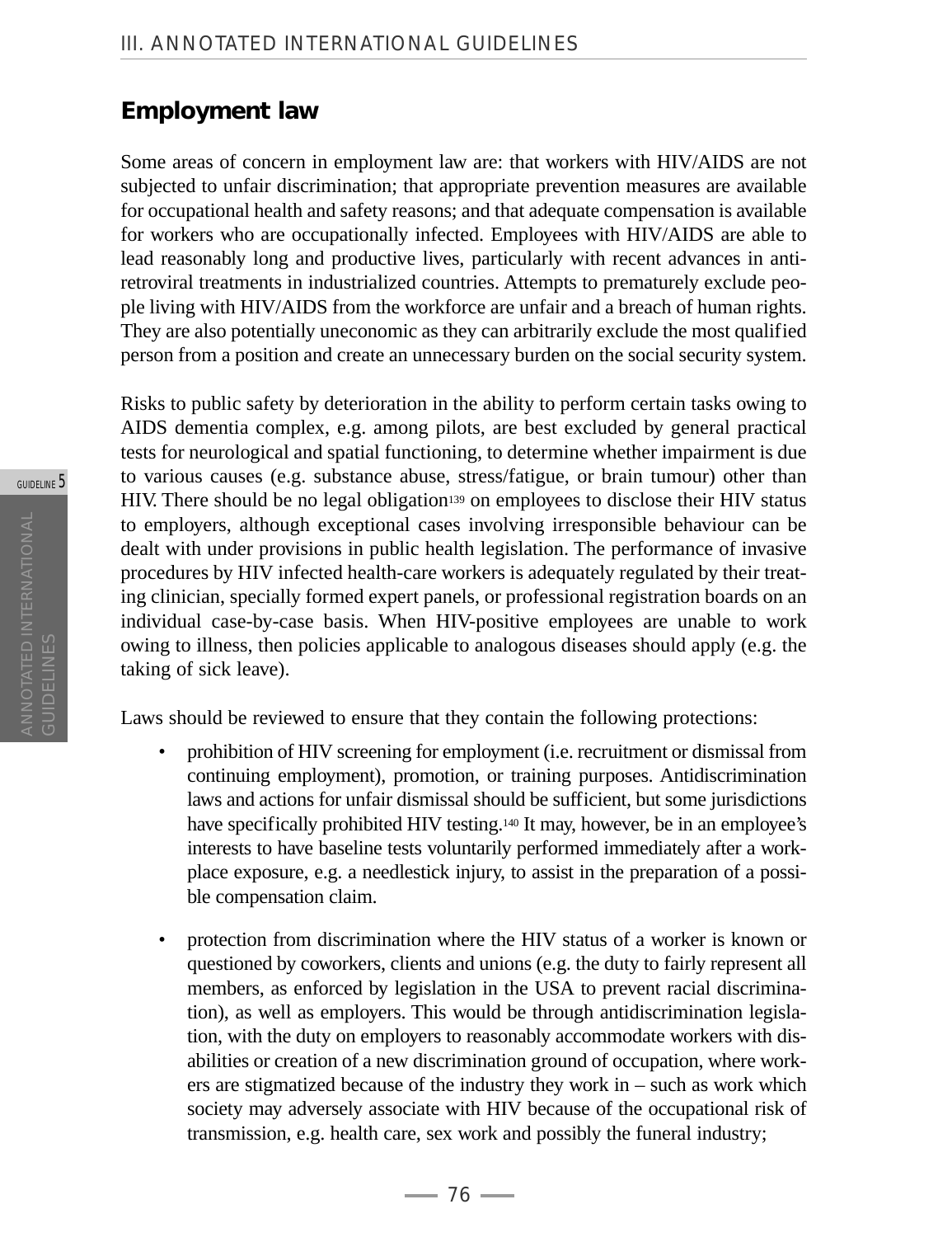ANNOTATED INTERNATIONAL

GUIDELINE 5

GUIDELINES

GUIDELINES

- confidentiality of medical information, including HIV status, particularly during the course of making a compensation claim (e.g. enabling protection of identity during court or tribunal proceedings);
- access to general information and education programmes, including provision of condoms, relevant counselling (e.g. recommending safer sex after a needlestick injury to prevent possible secondary infections, and explaining the benefits and risks, i.e. toxicity, of taking zidovudine as a prophylaxis)141 and referral services;
- adequate coverage for occupational transmission of HIV, including recognition of the long latency period of infection;
- adequate access to health care and other sources of income support when the employee is no longer able to work, e.g. social security, insurance, superannuation, termination, sickness and death benefits; and
- the clarification of employers' obligations in daily work practices to take reasonable care of the health and safety of employees by the development of legislative codes for industries where there is a specific risk of occupational infection, and generally, e.g. first aid practices.

A best practice example of the last point is the development by Worksafe Australia (the National Occupational Health and Safety Commission) of the Code of Practice on HIV/AIDS for Health Care Workers and Others at Risk in 1993. The Occupational Safety and Health Administration in the USA has developed similar regulations. They provide national, uniform standards on universal infection control precautions (i.e. avoiding recapping of used needles by hand, the proper disposal of used needles, and the covering of skin, especially where it is not intact). Workers and institutions must follow them to protect against HIV transmission. The existence of these standards can prevent the use of occupational health and safety grounds as a pretext for discriminatory HIV testing. Such codes or regulations should replace out-dated or inappropriate public health laws which ban HIV-positive people from working, or even being clients, in certain workplaces, e.g. those concerning food-handling, drug manufacture and skin penetration, i.e. tattooing, body piercing, acupuncture, depilation and hair restoration.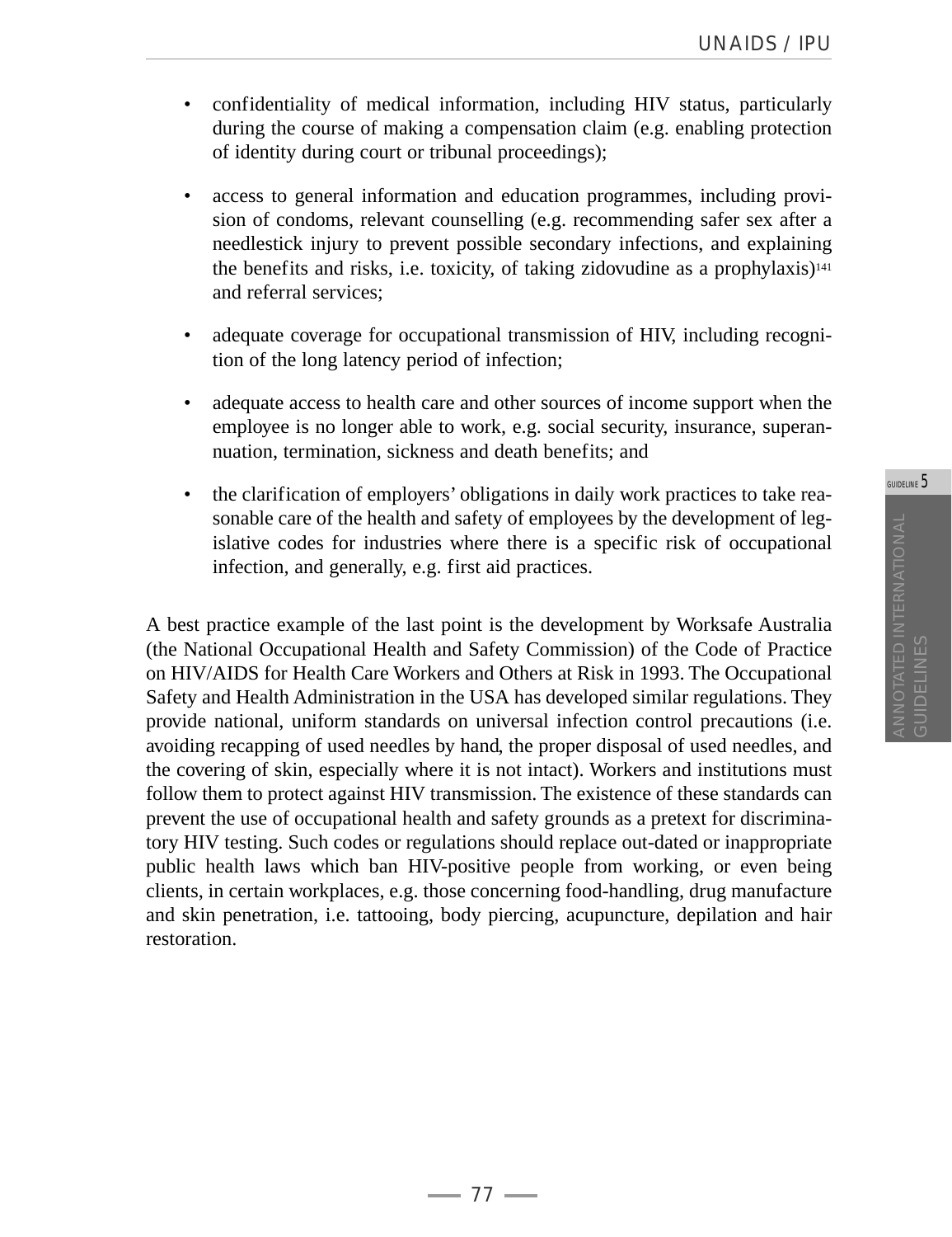# CHECKLIST – EMPLOYMENT LAW

- **1.** Does the legislation prohibit HIV screening for general employment purposes, i.e. appointment, promotion, training, and benefits?
- **2.** Does the legislation prohibit mandatory testing of specific employment groups, e.g. military, transport workers, hospitality/tourist industry workers, and sex workers?
- **3.** Does the legislation require implementation of universal infection control measures, including training and provision of equipment in all settings involving exposure to blood/body fluids, e.g. first aid, and health care work?
- **4.** Does the legislation require provision of access to information and education about HIV/AIDS for occupational health and safety reasons, e.g. workers travelling to areas of high incidence?
- **5.** Does the law provide for:
	- employment security while HIV-positive workers are able to work (e.g. unfair dismissal rules); and
	- social security and other benefits where workers are no longer able to work?
- **6.** Does the law provide for confidentiality of employees' medical and personal information, including HIV status?
- **7.** Does workers' compensation legislation recognize occupational transmission of HIV?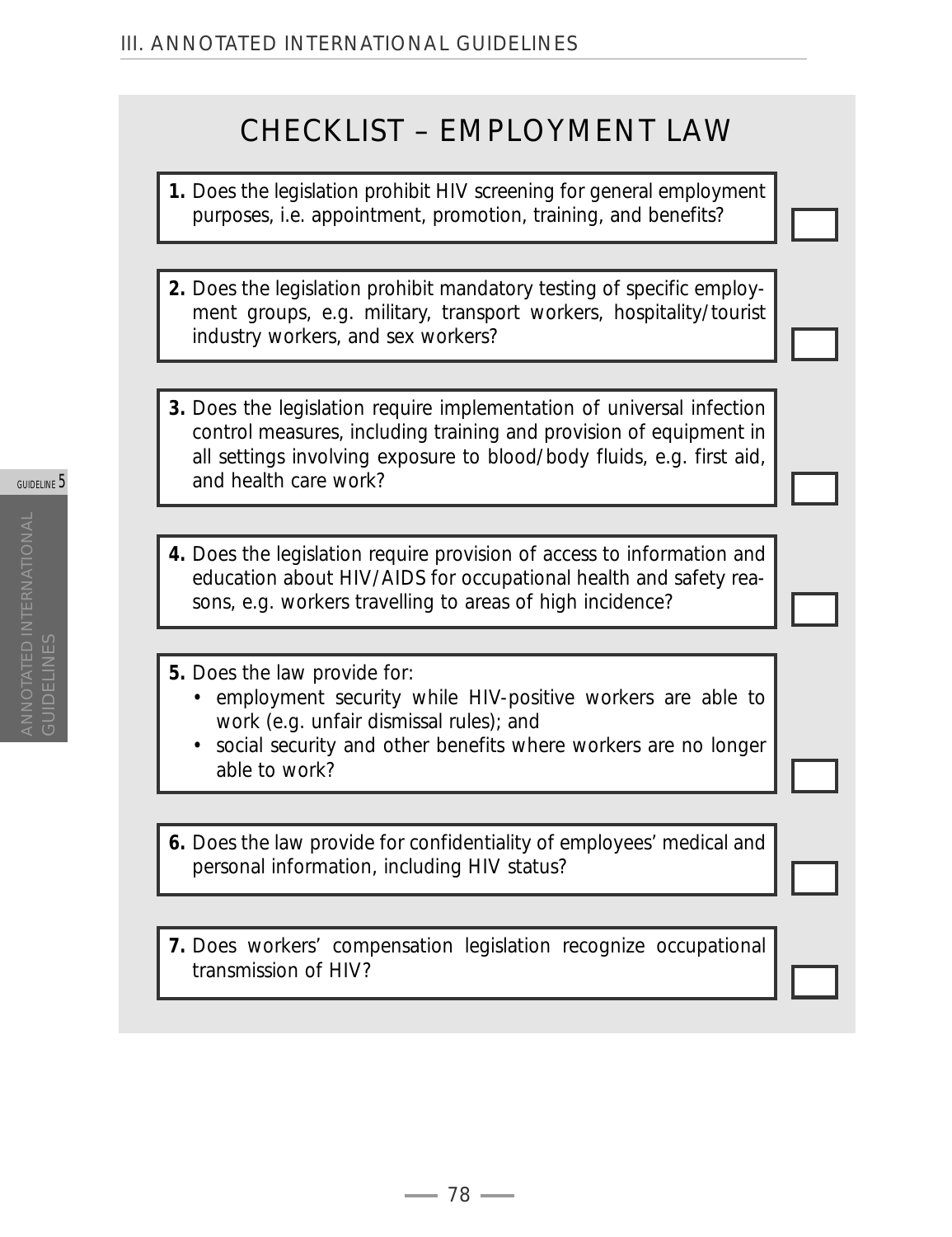# Guideline 6: Regulation of goods, services and information

**States should enact legislation to provide for the regulation of HIV-related goods, services and information, so as to ensure widespread availability of qualitative prevention measures and services, adequate HIV prevention and care information and safe and effective medication at an affordable price.** 

### **Regulation of therapeutic goods and services**

While there is no cure or vaccine for HIV, the most effective measure to control the epidemic is through education and information on the ways and means of preventing transmission. Legislation has been enacted in some countries to ensure the widespread availability and quality of HIV-related goods and services. Many countries, such as Canada and South Africa, have created fast-tracking mechanisms for obtaining approval by authorities for therapeutic goods applications in special situations, such as HIV/AIDS treatments.

While laws so far have had a limited impact on market pricing, there is scope for review of duties, customs and value-added taxes to make them more affordable. In the case of condoms, governments in some countries supply them for free, or merely charge a notional fee.

#### *Testing kits*

Laws and regulations in the area of therapeutic goods can safeguard the standard (i.e. accuracy and reliability) and use of HIV test kits (e.g. only by medical personnel in approved laboratories) by having an authorization process and health authority to enforce it. There are dangers in authorizing home and/or rapid HIV test kits because of: the loss of counselling opportunities, both in the areas of behaviour modification and to cope with the impact of a positive result; the potential for misinterpretation (e.g. need for confirmatory testing) of results; loss of valuable epidemiological data; and inappropriate and secret uses, e.g. by employers or insurers. If governments permit the use of home and/or rapid test kits on the market for reasons such as promoting anonymous testing, then these adverse consequences need to be addressed. The establishment of legal and social advice and support services (e.g. accessible from the home by telephone or computer) to protect individuals from abuses would be one method.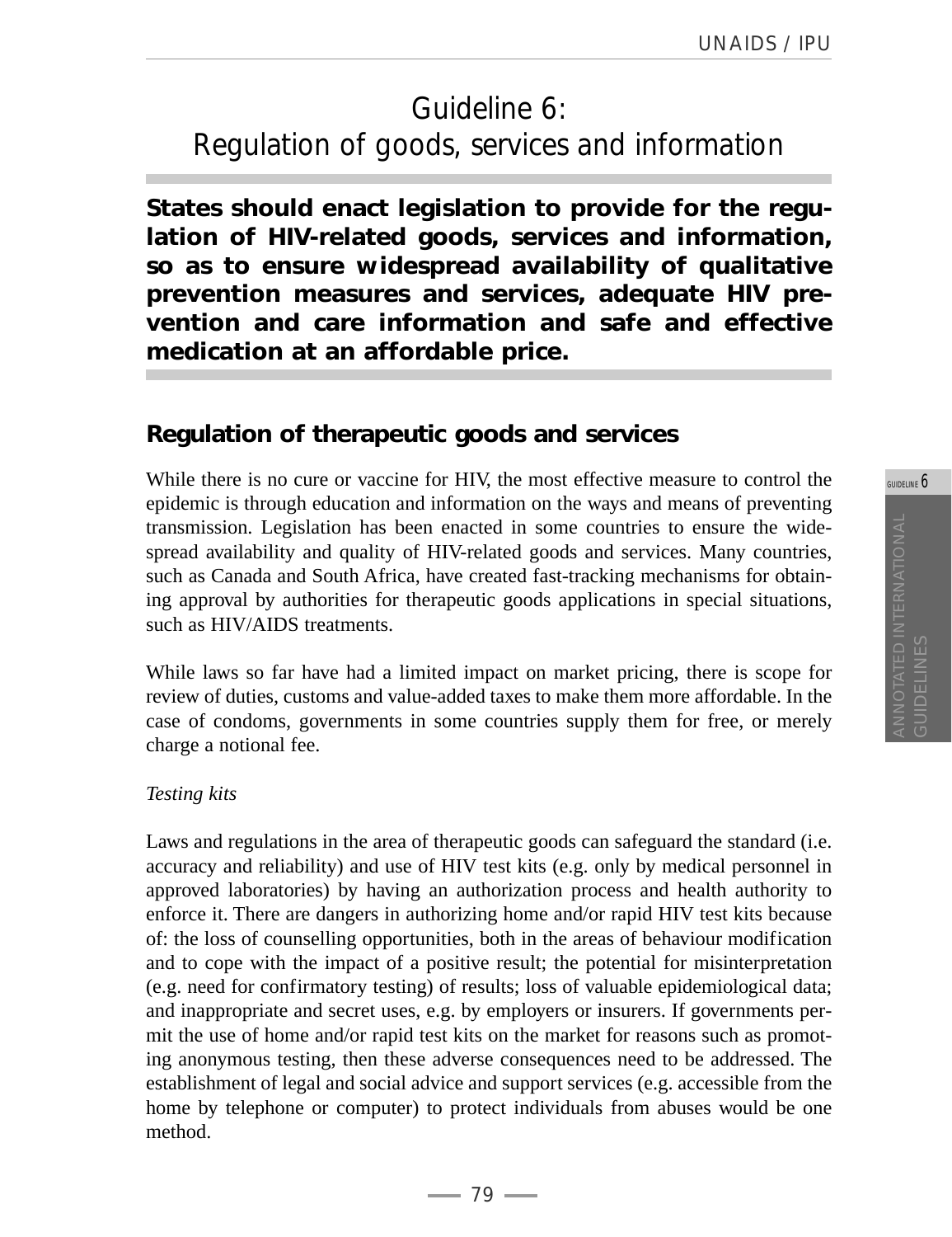#### *Condoms*

High quality and low cost condoms should be as widely available as possible because of their use as a barrier to HIV and STD infection, and their central role in safer sex education programmes. Social marketing of condoms is enhanced by wider accessibility in commonly used sites, such as night clubs, restaurants, airports and other transport stations, toilets, university or high-school dormitories, supermarkets, pharmacies and other shops such as newsagents. Other distribution methods, which have the additional value of protecting anonymity include mail order, Internet and vending machines. Such marketing can reach clients of sex workers, reinforcing intervention programmes, such as the 100% condom use programme in Thailand, targeting the commercial sex industry. Widespread marketing can complement integrated family planning and reproductive health programmes which do not usually reach young sexually active people. Religious leaders should be consulted in designing such programmes otherwise insensitivity can lead to bans on media advertising of condoms, as occurred in Uganda between 1991 and 1995.

Legislative barriers which restrict the distribution, promotion, advertising or sale of condoms should be reviewed, and if necessary, repealed (e.g. as occurred in 1987 in Belgium and France). A similar review of impediments to the availability of other products that prevent the transmission of HIV, such as sterile needles and syringes, and bleach has been recommended in relation to injecting drug use (see above).

Condom failure is usually due to noncompliance with instructions about proper use, which can be overcome with education and information campaigns, or product failure, i.e. breakage or leakage. Legal quality control should be assured by the enforcement of the International Condom Standard<sup>142</sup>, by monitoring authorities conducting ongoing inspection, product testing, collection of adverse reports and random sampling in the factory and market. Consumer protection legislation should be reviewed, and if necessary amended, to ensure that sub-quality products, e.g. those that are out of date, are compulsorily recalled throughout the supply chain. Warnings are necessary about the use of condoms with oil- or petroleum-based rather than silicone or water-based lubricants, and also the lack of protection from HIV with natural membrane condoms (e.g. made of lamb skin, for people who are allergic to latex) if they are not banned.

#### *Treatments*

Consumer protection, product liability or therapeutic goods legislation should also ensure that fraudulent claims regarding the quality, safety and efficacy of HIV-related drugs, vaccines and medical devices are prohibited and effectively enforced. This should not adversely impact on the availability of alternative, traditional and herbal remedies that make general claims about improving the functioning of the immune system.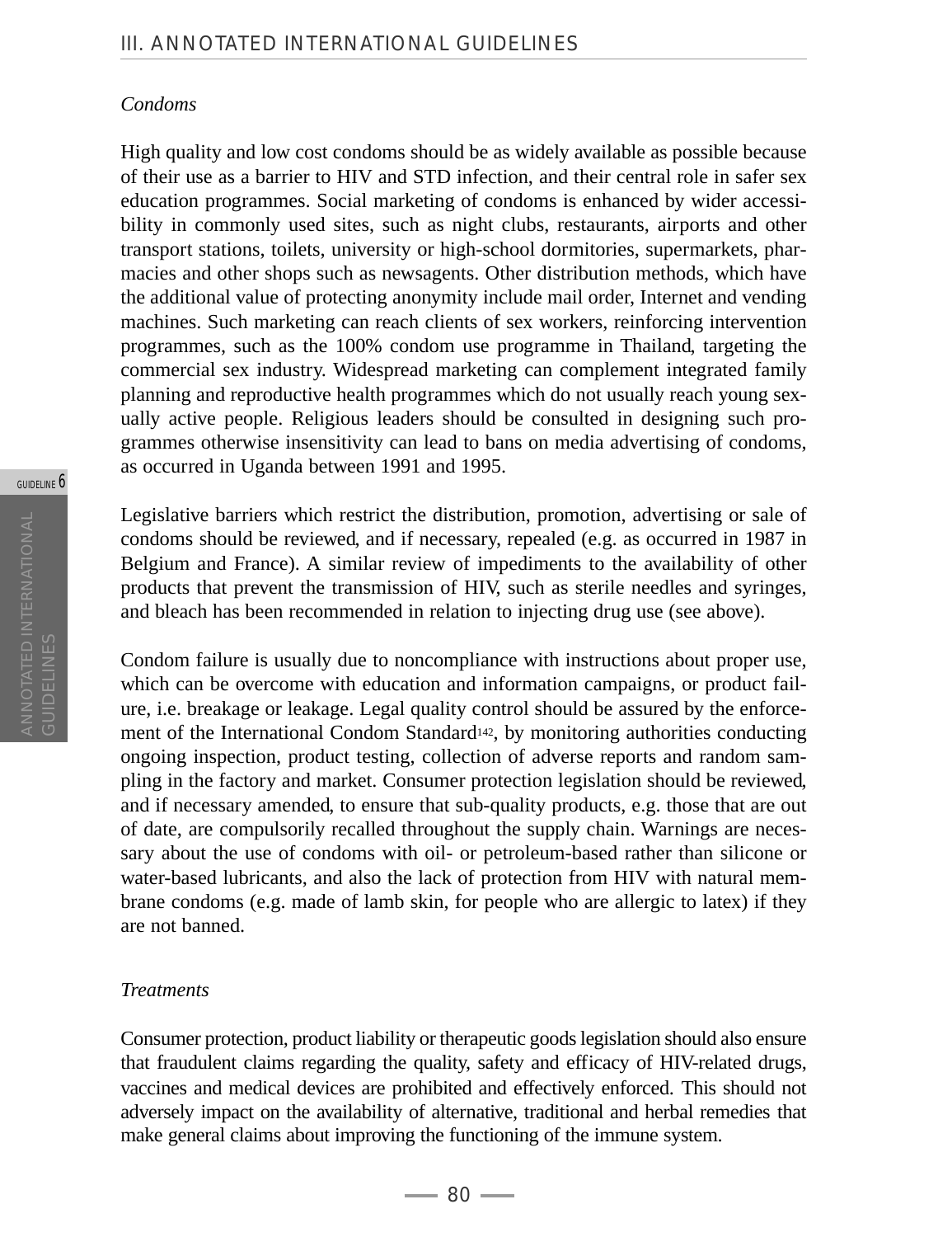The issue of price is particularly problematic in developing countries where the cost of safe and effective treatment drugs, particularly antiretroviral triple therapy, is a significant barrier to accessibility (see Annex A). This has recently been an area of great focus:

- In Costa Rica the government is obliged, through a Supreme Court ruling, to provide free HIV/AIDS treatment under its national health system.
- Similar rulings under the Constitution or by enactment of special laws have been made in Albania and Brazil143.
- In Spain an NGO called Fundación AntiSida de España (FASE) has been working for five years to have AIDS, and now HIV infection, to be considered a "chronic illness" under the law. This has enabled patients to buy nonantiretroviral medications for 10% of their cost since December 1995 (antiretroviral medications are currently free). FASE also campaigned to increase access to triple therapy, and in 1996, a resolution was passed in parliament encouraging the Ministry of Health to give treatment to anyone needing it.144
- In 1996 eight Argentine NGOs presented a petition for state protection under Article 43 of the Constitution against the Ministry of Health. The courts have consistently found that the Ministry is under a legal obligation to provide full treatment, including antiretroviral drugs, and care free of charge to people living with HIV/AIDS who are unable to pay for them and are not covered by social security.<sup>145</sup>

In some countries free treatment is available for HIV/AIDS, because it has been classified as an infectious disease, but this also entails being subject to coercive measures.146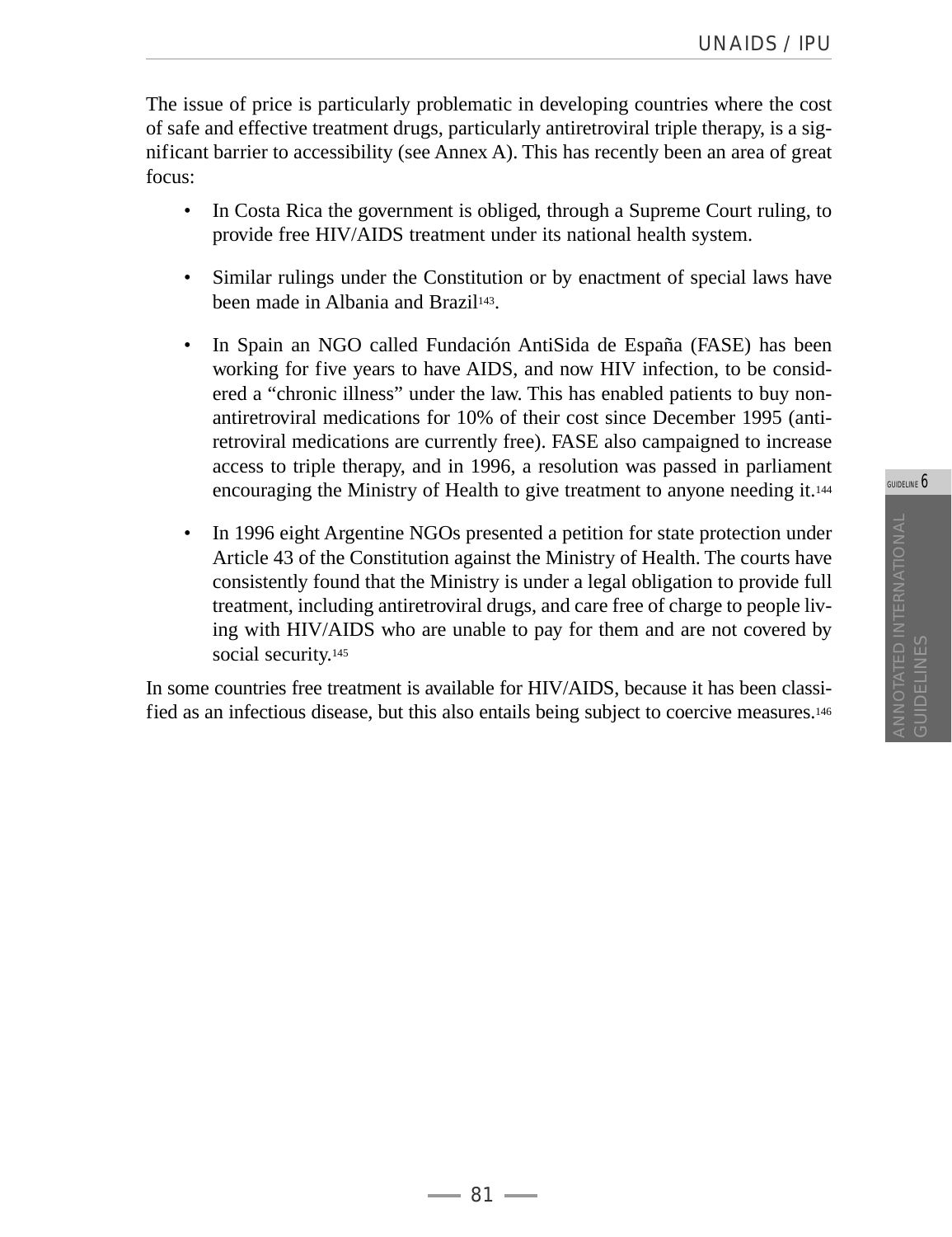# CHECKLIST – THERAPEUTIC GOODS, CONSUMER PROTECTION LAWS

- **1.** Does the legislation regulate the quality, accuracy and availability of HIV tests (including rapid or home testing, if approved)?
- **2.** Does the legislation provide for approval to only be given for sale, distribution and marketing of pharmaceuticals, vaccines and medical devices if they are:
	- safe; and
	- efficacious?
- **3.** Does the legislation provide consumers with protection against fraudulent claims regarding the safety and efficacy of drugs, vaccines and medical devices?
- **4.** Does the legislation regulate the quality of condoms? Does such regulation include monitoring compliance with the International Condom Standard?
- **5.** Does the legislation ensure the accessibility and free availability of the following prevention measures:
	- condoms;
	- bleach:
	- needles and syringes?
- **6.** Does legislation make HIV/AIDS-related medication affordable, i.e. inclusion in subsidization schemes for certain pharmaceuticals, and lack of duties/customs or tax?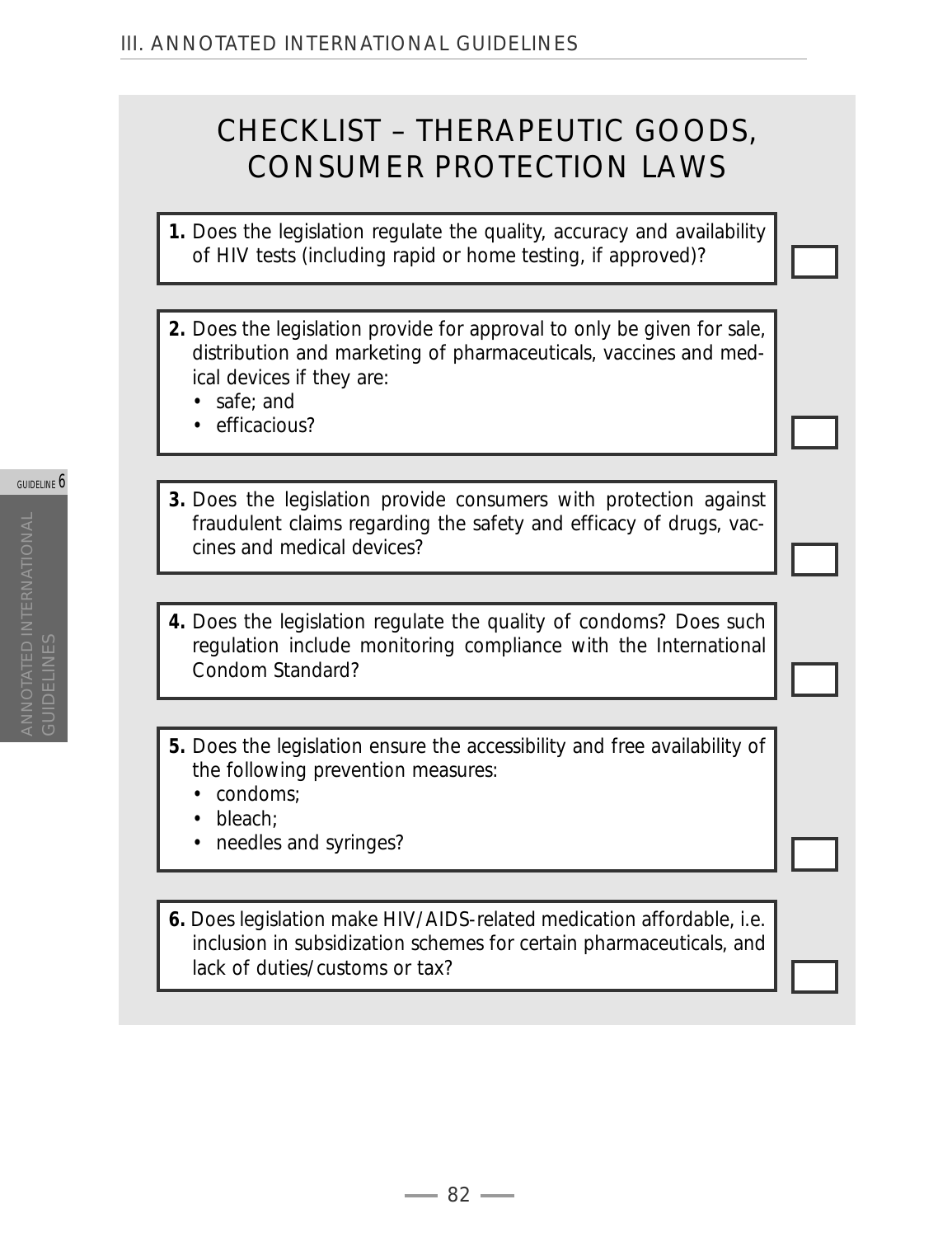ANNOTATED INTERNATIONAL

 $G$ UIDELINE  $6$ 

GUIDELINES

**ANNOTATED IN**<br>GUIDELINES

## **Ethical research**

Protective laws are necessary for the legal and ethical protection of human participants in HIV-related research, such as in the development of safe and efficacious pharmaceuticals, vaccines and medical devices. General and independent local, as well as international, ethical review committees need to be established and their capacities strengthened in order to follow relevant principles, such as:

- the 1947 Nuremberg Code;<sup>147</sup>
- the 1964 Declaration of Helsinki;<sup>148</sup>
- the 1993 Council for International Organizations of Medical Sciences' International Ethical Guidelines for Biomedical Research Involving Human Subjects;
- the 1995 World Health Organization Guidelines for Good Clinical Practice for Trials on Pharmaceutical Products149 ; and
- the 1997 Council of Europe's Convention on Human Rights and Biomedicine.

The principles of particular relevance to HIV-related research are:

- community consultation in research design, implementation and evaluation, as well as publication and use of research results;
- nondiscriminatory selection of participants, e.g. women, children and minorities;
- informed consent:
- confidentiality;
- equitable access to information and benefits emanating from research; and
- protection from discrimination.

WHO and UNAIDS offer technical assistance in the setting up and continued operation of effective ethical review committees at country level.

The selection of Brazil, Thailand and Uganda as vaccine trial sites (see Annex A) has involved community participation in research programmes. UNAIDS recently held regional community workshops using hypothetical research proposals in each of these countries to develop consensus on ethical guidelines for the conduct of vaccine trials, later agreed at a meeting in Geneva in June 1998. National committees on vaccines in the ministries of health have produced national plans which recognize the need to address ethical issues in Brazil, Thailand and Uganda. In São Paulo, researchers worked with volunteers to facilitate community-building through regular workshops on current gay issues, e.g. gay pride day, and screening films.150 A particular concern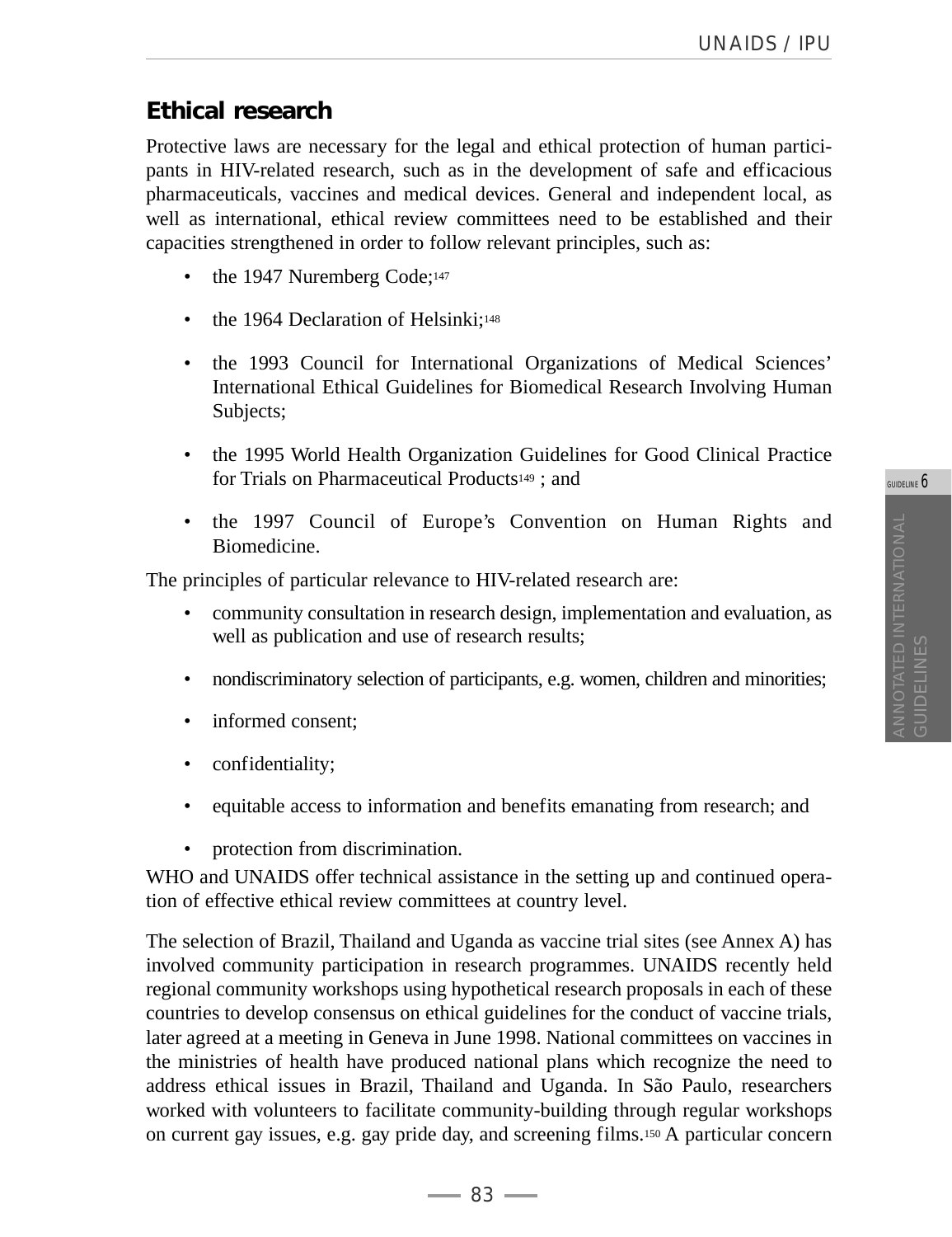has been the potential for increased discrimination against minority populations participating in trials.

# CHECKLIST – ETHICAL HUMAN RESEARCH

**1.** Does the law provide for legal protection for human subjects in HIV/AIDS research? Does the legislation require the establishment of ethical review committees to ensure independent, ongoing evaluation of research?

Do the criteria used in such evaluation include the scientific validity and ethical conduct of research?

- **2.** Does the legislation require subjects to be provided before, during and after participation with:
	- counselling;
	- protection from discrimination;
	- health and support services?
- **3.** Does the legislation provide for informed consent to be obtained from the subjects?
- **4.** Does the legislation provide for confidentiality of personal information obtained in the process of research?
- **5.** Does the legislation provide for subjects to be guaranteed equitable access to the information and benefits of research?
- **6.** Does the legislation provide for nondiscriminatory selection of subjects?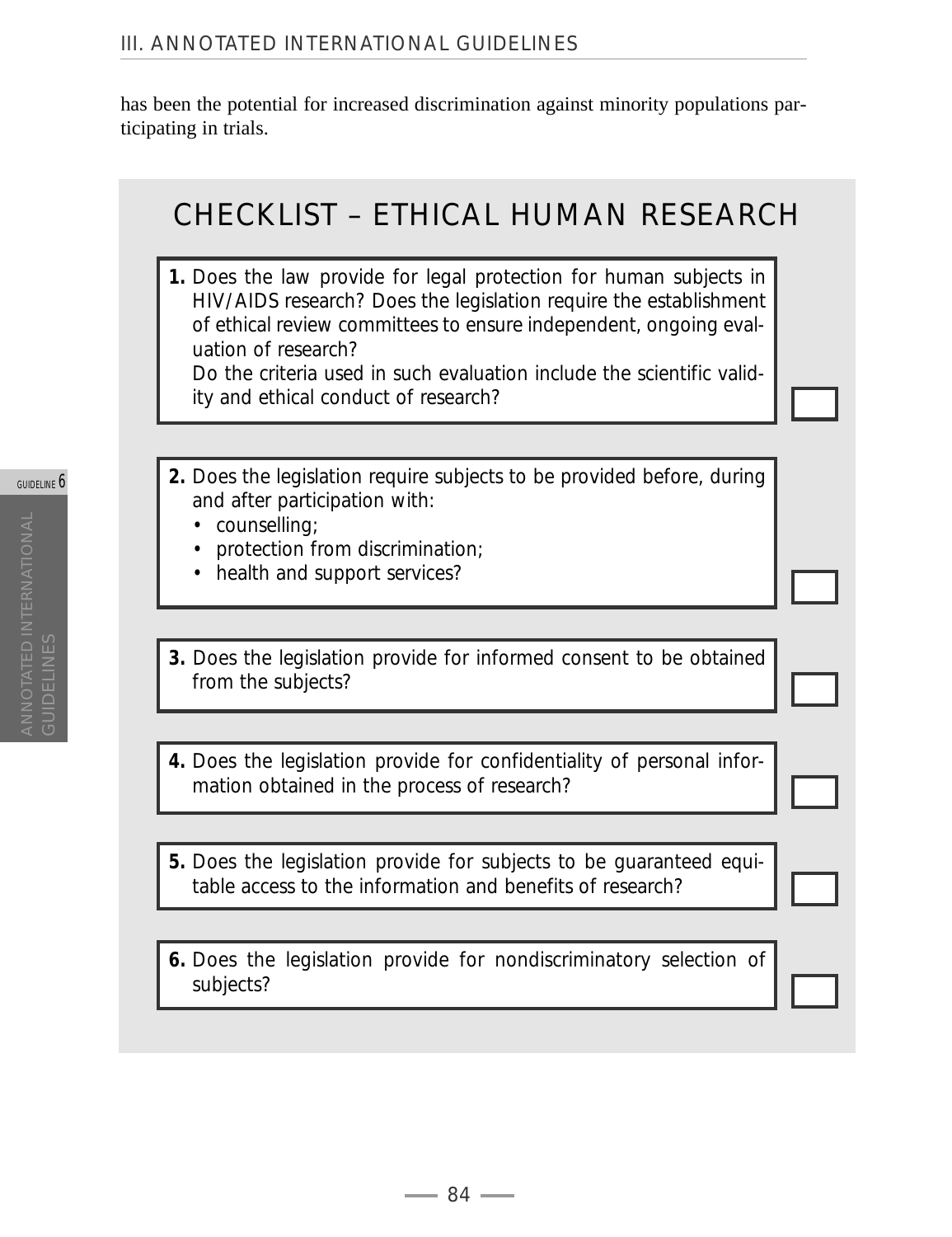## **Rights of education and information**

As prevention is a main objective of HIV/AIDS programmes, people need information and need to be educated about the virus and disease, modes of transmission and means of protection. Information about sensitive and private topics such as sex and injecting drug use must be explicit, rather than unhelpfully euphemistic, before people can be in a position to change their behaviour. Widespread use of the mass media is essential. Information can be provided through pamphlets, posters, newspapers, magazines, books, instructions on condom packaging, advertisements, radio, television, films, videos, plays, the Internet, group meetings and assemblies.

Laws in the area of censorship and broadcasting standards may place impediments on such programmes whether directed at the general public or targeted to specific groups whose behaviour makes them vulnerable to infection. Many of these laws originated in the nineteenth century and were aimed at banning "depraved and corrupt" advertisements for contraceptives and cures for venereal diseases, with the underlying judgement that those who broke the moral standard deserved to be punished with unmentionable diseases. Societies must consider the moral or religious values underpinning such laws and decide whether these values outweigh the need to protect members from the transmission of the HIV. Guarantees of the rights to information/education and freedom of expression/association are in international human rights instruments, as well as some national constitutions.

Judgment of what is considered obscene varies according to prevailing social and moral values.151 Censorship laws should contain a specific exemption for genuine educational or scientific material. In considering community standards it is important that the material is judged according to the audience it is intended for, such as gay men, sex workers or injecting drug users, as opposed to the general public. Effective communication itself requires that an audience is not gratuitously offended or unnecessarily alienated by material, but instead that campaigns be formulated by reference to the groups' values and attitudes.

Classification of material into different categories of restricted or unrestricted availability occurs in most countries, principally to protect children from inappropriate sexual content. Community representation in the regulatory process, e.g. licensing and registration or formulation of industry codes of practice, can ensure that appropriate standards are reflected in censorship and broadcasting decisionmaking. The potential for using public broadcasting systems to disseminate HIV/AIDS information and education has not been fully utilized in some countries e.g. the requirement for the free screening of community service announcements in a variety of times, including prime time. Self-regulation of the media industry in the area of advertising can present problems for HIV/AIDS materials that are judged to be offensive or distasteful. It is important that independent and expert HIV/AIDS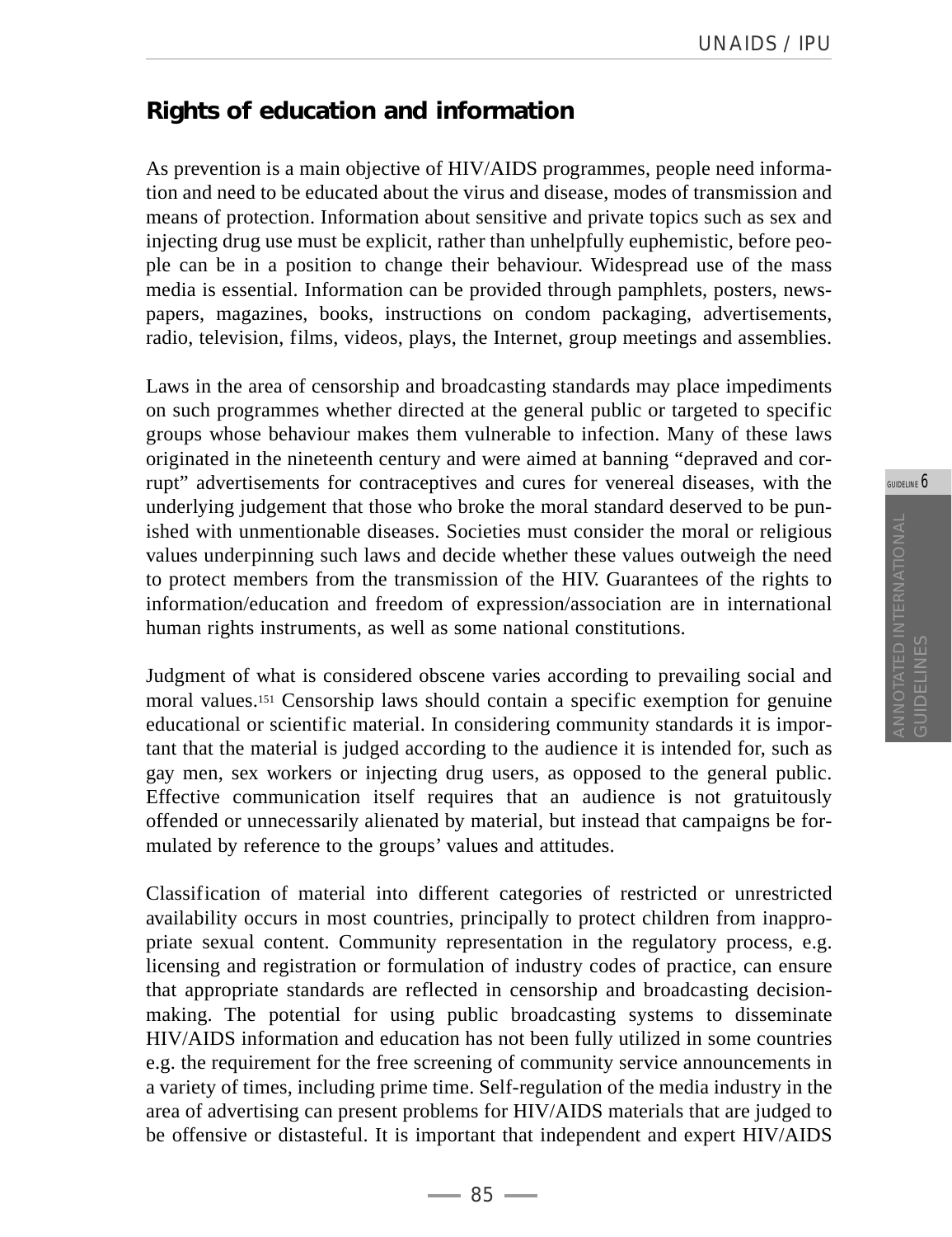advice is sought by the industry to prevent advertisers inappropriately refusing to broadcast such messages.

Other laws can restrict effective HIV/AIDS campaigns targeted at immigrant and indigenous populations, for example laws which require the use of majority languages in schools. Such laws should be reviewed to ensure that they do not place an impediment to HIV/AIDS campaigns. If necessary they should be repealed, or at least revised to exempt HIV/AIDS educational material.

### **Freedoms of expression and association**

The illegal nature of activities such as prostitution, homosexuality and drug use can impede the formation of community organizations based on this shared activity. Some governments refuse registration of all nongovernmental organizations, or specifically those which may be critical of government. Such a bar on peer education and support is a significant barrier to an effective response to the epidemic, as well as interfering with human rights. Community acceptance, mobilization and involvement is critical, especially in areas where governments cannot or will not reach owing to lack of trust or understanding by either party. Removal of legal and administrative impediments to associations of communities working in the HIV/AIDS area should be an urgent priority for governments. If wholesale reform is not achievable in the short term, exceptions should be contained in legislative or administrative restrictions on association for health and educational activities.

HIV/AIDS prevention sometimes requires educators to provide information on how to avoid contracting HIV while engaging in illegal behaviour. Educators could be consequently charged with aiding and abetting illegal activities. If reform of the criminal law is not achievable in the short term, exemptions should apply to educators in these circumstances.

Irresponsible and sensationalized portrayal by the media of HIV/AIDS issues has contributed to public hysteria and stigma in many instances. The media needs to be encouraged through education and regulation to be sensitive to HIV/AIDS and human rights issues, including the use of appropriate language and avoidance of stereotypes in the depiction of members of vulnerable groups. Many countries have Press Councils where individuals may make complaints against the media's portrayal of their story. Similarly, there are boards which regulate the conduct of professionals such as journalists. Guideline 10 discusses the need for private sector codes in areas such as the media. The legislative checklist below refers both to Guideline 6 and part of Guideline 10.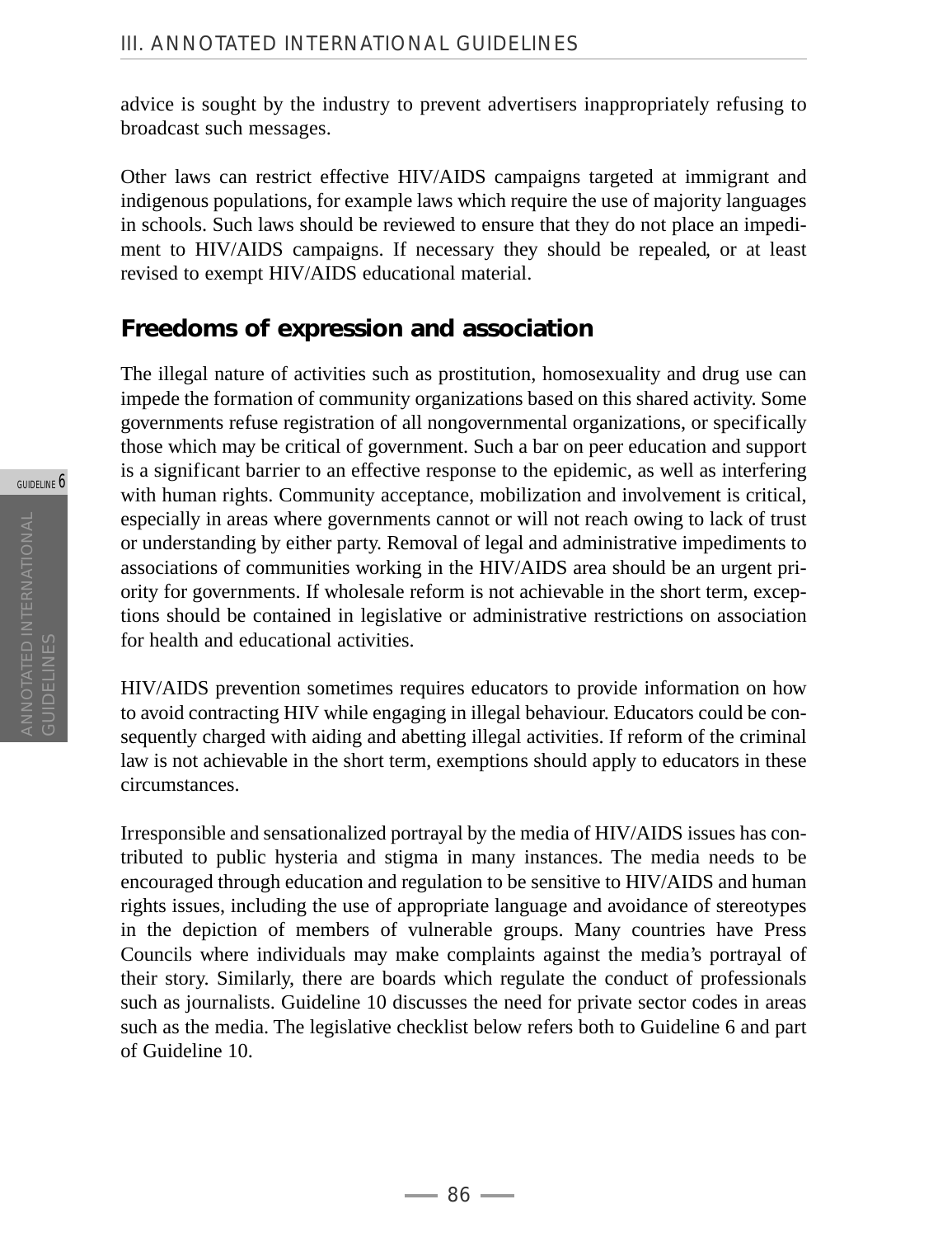# CHECKLIST – ASSOCIATION, INFORMATION, CODES OF PRACTICE

**1.** Does the law enable the unrestricted movement of people because of their membership of vulnerable groups, e.g. sex workers?

**2.** Does the legislation enable the unrestricted association of members of vulnerable groups, e.g. gay men?

**3.** Does censorship legislation contain exceptions for general and targeted HIV/AIDS education and information?

**4.** Do broadcasting standards contain exceptions for general and targeted HIV/AIDS education and information?

- **5.** Does the law require the following professional groups to develop and enforce appropriate HIV/AIDS Codes of Practice:
	- health-care workers:
	- other industries where there may be a risk of transmission, e.g. sex or funeral workers;
	- media;
	- superannuation and insurance; and
	- employers (in a tripartite forum involving unions and government)?

**6.** Are such Codes of Practice required to contain the following elements:

- confidentiality/privacy protections;
- informed consent to HIV testing;
- duty not to unfairly discriminate; and
- duty to minimize risk of transmission, e.g. occupational health and safety standards including universal infection control precautions?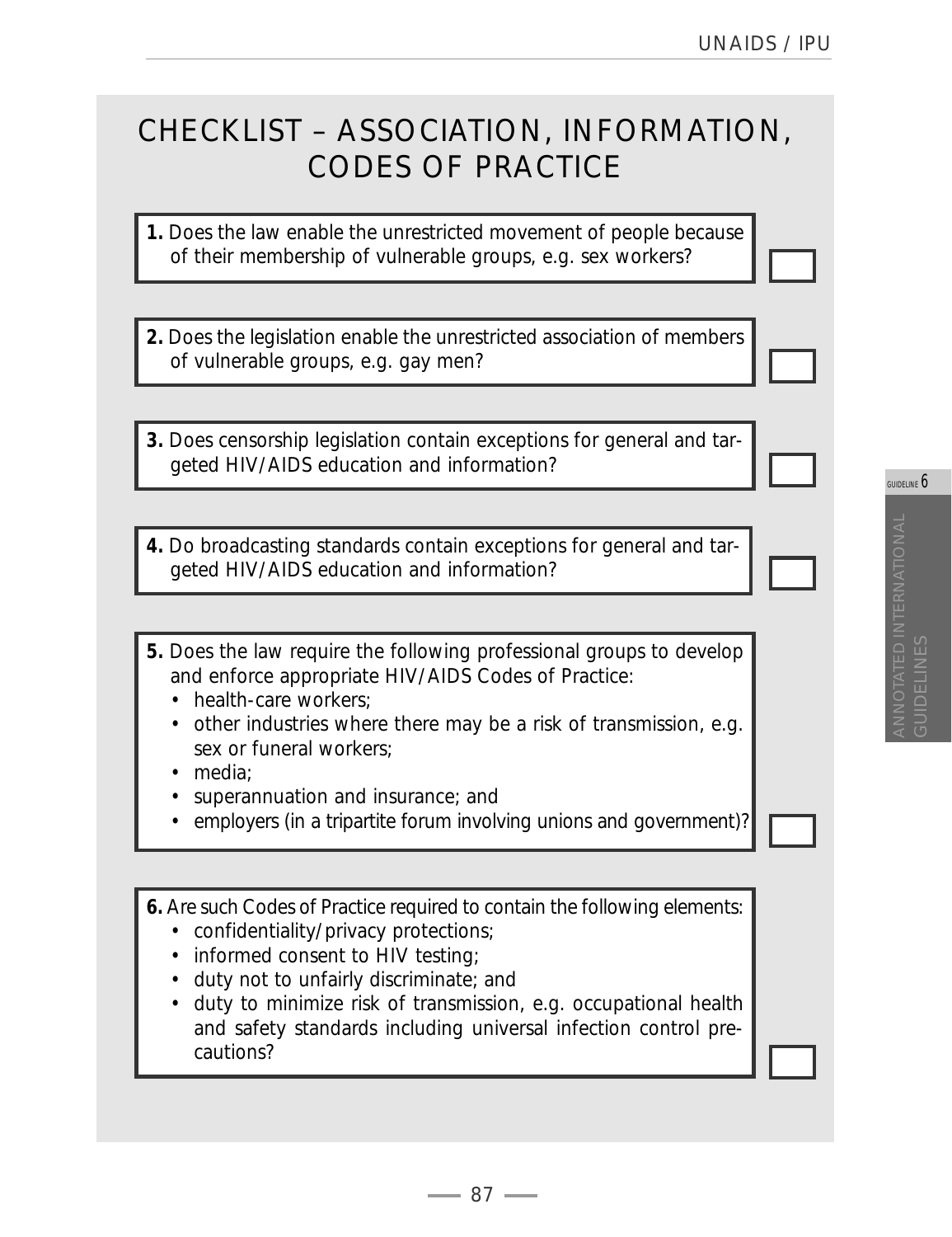## Guideline 7: Legal support services

**States should implement and support legal support services that will educate people affected by HIV/AIDS about their rights, provide free legal services to enforce those rights, develop expertise on HIV-related legal issues and utilize means of protection in addition to the courts, such as offices of Ministries of Justice, ombudspersons, health complaint units and human rights commissions.**

Law reform alone cannot achieve realization of human rights – helping individuals to enforce their rights in practice is critical. There are many examples of successful legal services in the HIV/AIDS area. Many are privately, rather than governmentally, funded in both developing and developed countries.

- In Venezuela the Citizen's Action Against AIDS (ACCSI) has been operating since 1987 to provide free legal assistance to people living with HIV/AIDS, their families and associates. It has three lawyers who act in cases and appeals such as in the areas of employment discrimination, medical malpractice or social service problems. One example of public interest litigation is a challenge to the government's requirement of HIV testing for permanent residence applicants. ACCSI works closely with all relevant sectors of society, including government departments (health, finance, justice, prisons, education), AIDS community groups, human rights organizations and private sector corporations.152
- The Lawyers Collective, India, is largely self-funded and has been in operation since 1981 to provide legal aid to marginalized groups in public interest litigation. Since the advent of HIV/AIDS it has successfully taken on several high-profile cases, including a constitutional challenge to the *Goa Public Health Act* under which a man was detained because of his HIV status, and an unfair dismissal case (*X v. Y*) in Mumbai. Members of the collective also lobby politicians for reform and have trained a national network of lawyers on HIV/AIDS issues.153 The Collective recently established a HIV/AIDS unit in Mumbai with the support of the European Commission. It provides legal aid, advice and allied services to people living with HIV/AIDS.
- In the USA there is a very wide array of legal services for PLWHAs, partly because of a strong tradition of pro bono services, many of which have been used as models in other countries. Some are partly government funded under the *Ryan White Care Act*. They include AIDS-specific and non-specific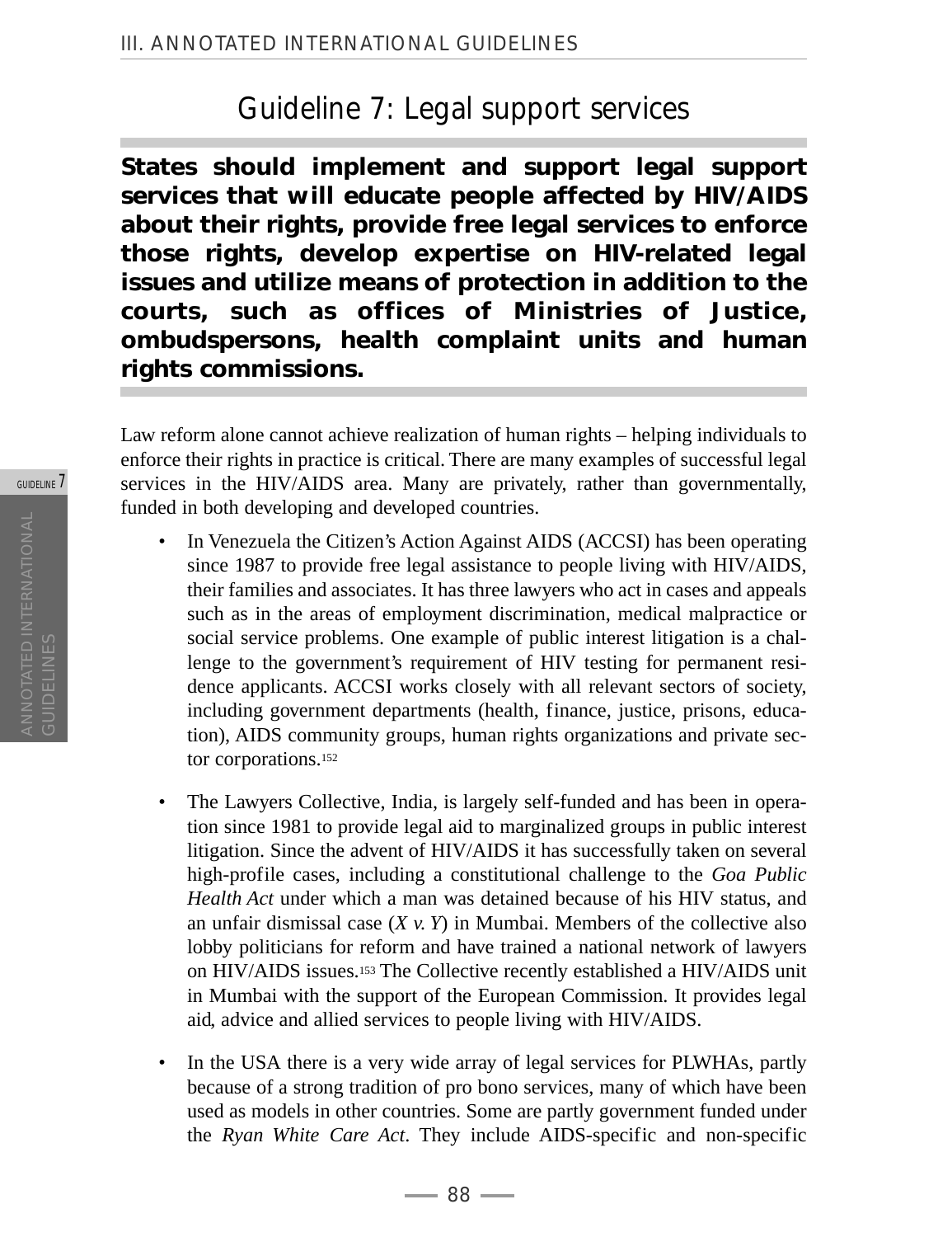organizations, general civil liberties, impact litigation (public interest test cases) bodies, and services targeted to vulnerable groups, such as men who have sex with men:

- the Gay Men's Health Crisis in New York;
- the Whitman-Walker Clinic in Washington;
- the AIDS Project, Legal Service in Los Angeles;
- the Gay and Lesbian Advocates and Defenders in Boston;
- Lambda Legal Defense and Education Fund, Inc. in several cities;
- National Lawyers Guild, AIDS Network in San Francisco (a referral service);
- State AIDS Legal Services Organization, AIDS Legal Referral Panel in San Francisco; and
- the American Civil Liberties Union in various locations.
- In the UK similar AIDS service organizations exist such as the Terrence Higgins Trust (THT). The THT is the UK's largest AIDS charitable organization and is partially funded by the Department of Health. It has a small fulltime Legal Centre assisted by part-time volunteer lawyers and welfare rights advisers. Advice is given in person, in writing or through a telephone Legal Line operating an evening clinic. Immunity's Legal Centre, funded by the London Borough Grants Scheme, conducts legal services, including outreach sessions at locations such as the London Lighthouse, Landmark and Body Positive Centre.

To increase the number of cases that can be handled many of these services have devised mechanisms, such as do-it-yourself legal documents (e.g. wills), pamphlets on specific issues (e.g. employment, housing, superannuation, immigration, debt, etc.), legal services directories,154 advocacy training handbooks for volunteer lawyers<sup>155</sup> and paralegals,<sup>156</sup> benchbooks for judicial officers<sup>157</sup> and general texts.<sup>158</sup>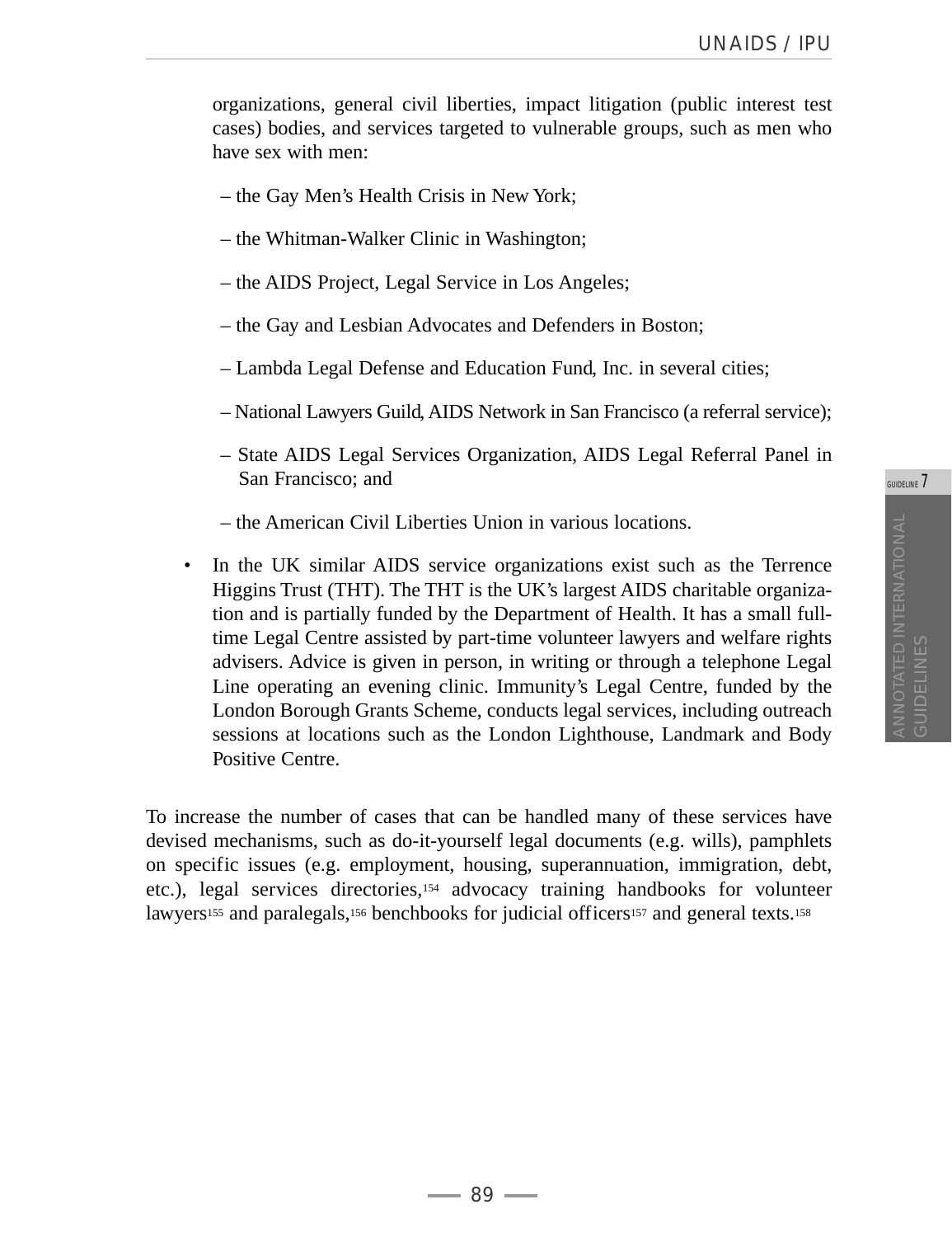# (C) Promotion of a Supportive and Enabling Environment

Guideline 8:

Women, children and other vulnerable groups

**States should, in collaboration with and through the community, promote a supportive and enabling environment for women, children and other vulnerable groups by addressing underlying prejudices and inequalities through community dialogue, specially designed social and health services and support to community groups.** 

This Guideline is the most difficult to implement because its impact is so far-reaching. Empowering vulnerable populations to deal with HIV/AIDS by improving their social and legal status is a huge but necessary undertaking, requiring administrative and legislative measures in most facets of life. Vulnerability depends on the legal, social and economic conditions, as well as the nature of the epidemic in each country. However, the groups most commonly affected are women, children, religious or ethnic minorities, indigenous people, migrants, refugees, internally displaced persons, people with disabilities, economically disadvantaged groups, itinerant workers, gay men, injecting drug users and sex workers. In order to develop targeted programmes, there is value in governments and communities identifying these groups at national level, as long as protections are guaranteed to allay fears of stigmatization and possible coercive measures. Involvement of vulnerable communities is important for many reasons, including the fact that active involvement in prevention, care and support programmes helps ensure their relevance and effectiveness, as members have greater understanding of changing needs and factors influencing risk and vulnerability.

An expanded response to HIV/AIDS focuses on more than individual risk-taking behaviour. The complex interaction of the following factors may create or reinforce individual, and therefore collective, vulnerability: personal, e.g. sexual history; the quality and coverage (i.e. accessibility, appropriateness, and cost) of services and programmes aimed at prevention, care, social support and impact-alleviation; and society, e.g. cultural norms, laws, beliefs or social practices. There is a danger in over-simplifying the vulnerability paradigm,159 e.g. in some developing countries higher infec-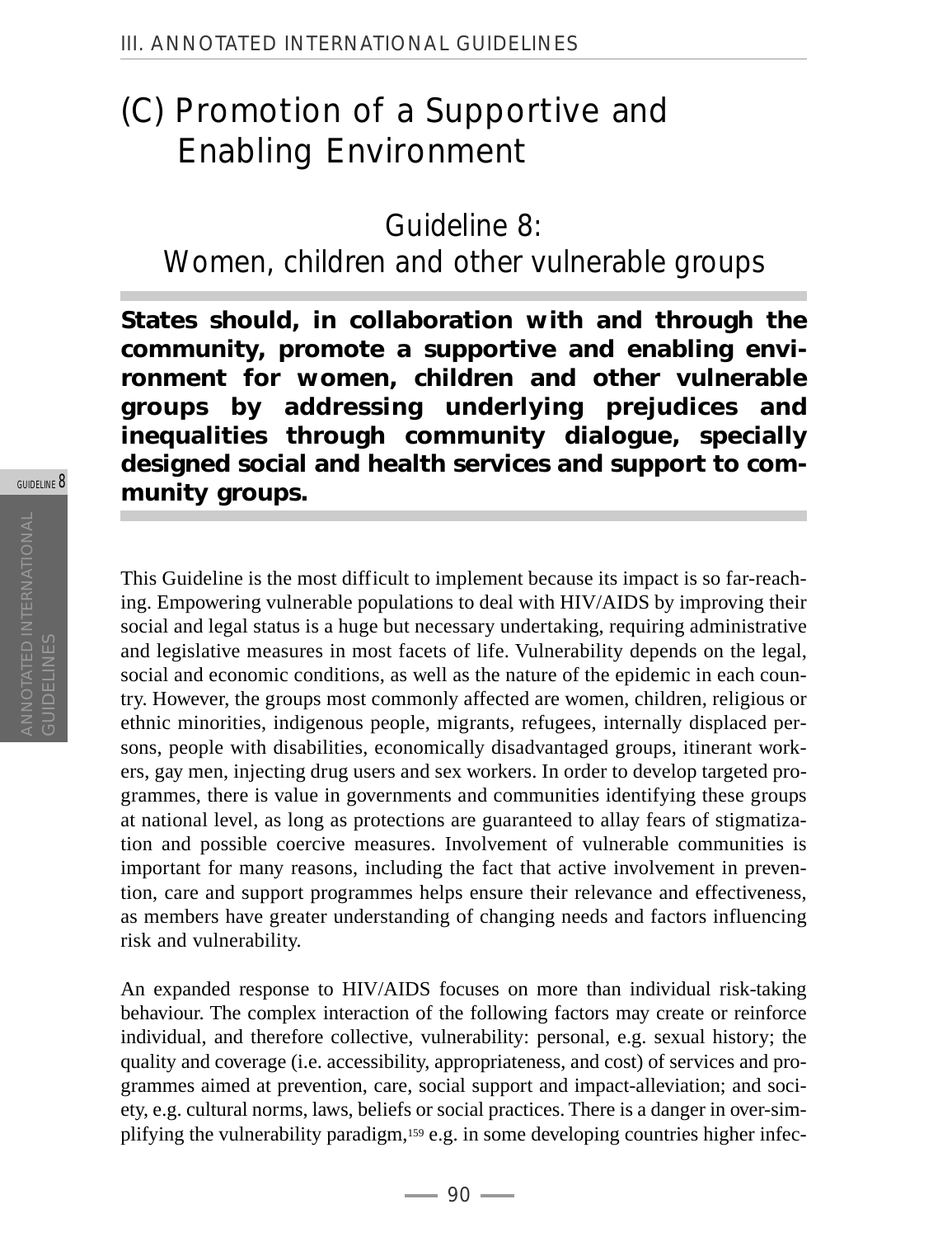tion rates have been found in higher educated groups, especially men whereas, educating young women has usually improved prevention programmes.

### **Gender and reproductive rights**

Apart from increased biological susceptibility to infection, women's subordinate status in many countries limits opportunities to be informed about HIV/AIDS making them more vulnerable to infection and impairing their ability to deal with possible consequences of infection which require care and support (e.g. violence and abandonment by family). Systematic discrimination in all facets of life, but particularly, education, health care and employment, disproportionately increases the risk of women becoming infected. Education and prevention programmes are hindered where women lack the skills to understand, or the capacity to act upon, the information contained in them. Women sometimes cannot negotiate safer sex or leave their partners because of social and legal norms, and economic dependency. Norms that promote motherhood as the ideal form of self-worth and identity for women increase vulnerability to HIV, and constrain reproductive choices for HIV-positive women. Double standards about chastity and fidelity means that many monogamous married women have been powerless to avoid infection by their husbands.

Sexual and other violence directed at women (including within marriage), as well as traditional practices such as female circumcision and infibulation, are not legally prohibited in some countries. Such acts, or even fear of the threat of violence, cause increased risks of HIV infection, as well as physical and emotional harm to women. Guideline 6 discussed the discriminatory impact of laws, such as those which prevent women from owning land or property, or which perpetuate inequity by failing to provide equal remuneration for work of equal value.

#### *Improving women's status*

The disproportionate rates of illiteracy and poverty in women that fuel the epidemic have been targeted by several empowering projects.

- In Nepal a three-year AIDS community-based prevention programme was funded by the American Foundation for AIDS Research.160 Education and income-generating projects have been successful interventions in the Badi, Danuwar, Tamang and Tharu communities, which have traditionally been highly discriminated against. The projects attempt to address the low status of women by leadership training, rights advocacy and literacy, integrating HIV information in general health classes. Innovative methods have been used such as street drama, and non-formal education.
- In Zambia women fish traders have been supported by a UNAIDS project to form a cooperative for obtaining interest-free loans. This will lessen the need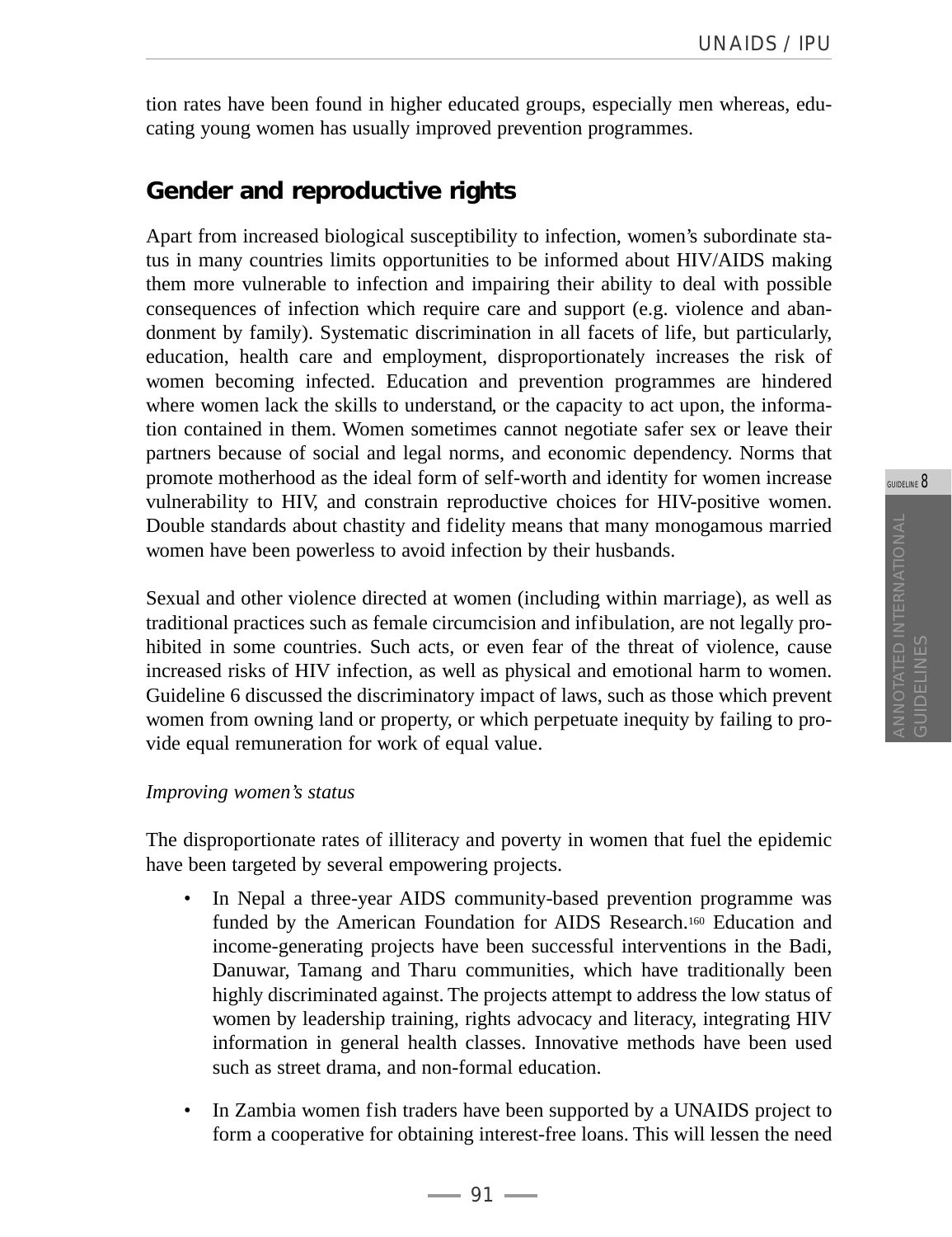to exchange sex with fishermen and truck drivers who control their access to fish and transport.<sup>161</sup>

Similar education and microfinance projects can be found around the world, but often the aim is simply to improve women's access to economic resources, rather than being specifically concerned with HIV/AIDS prevention or impact alleviation (although it is possible that they do have an impact).

Setting up institutional organizations to address gender-related issues has also proved successful. The three main components to a successful organization are: political commitment publicly stated by the organization's leaders; a participatory approach to developing mechanisms to address gender; and incorporating gender across programmes, rather than in separate units, to avoid marginalization.162 Some countries have established institutions to promote the rights of women, such as:

- Brazil the National Council on Women's Rights;
- South Africa the Office of State for Women;
- Colombia the Directorate for Gender Equity;
- Haiti the Ministry of Women's Affairs and Women's Rights;
- Jamaica the Commission on Gender and Social Equity;
- Peru the Women's Rights Commission; and
- the Philippines National Commission on the Role of Filipino Women.

In South Africa gender units have also been established in several Ministries, as well as an independent gender commission to monitor progress of the national gender framework. Having gender as a cross-cutting theme has been an element of successful national AIDS programmes. In Uganda gender has been central to the multisectoral approach of the AIDS Commission. In Malawi the UN Gender Working Group issued a UN Joint Gender Policy Statement to support the National Policy Framework for Poverty Alleviation programme.163

#### *Legislative reform*

Legal reform is a key component of campaigns to improve the status of women. National inquiries into the impact of current laws on women have been held in countries such as Kenya (a task force established in 1993 and headed by Judge Effie Owuor)164 and Malawi. Reproductive rights are explicitly guaranteed in some countries' constitutions such as Chile, Mexico and South Africa. In Sri Lanka a Women's Charter approved by the government recognizes women's' rights to control their reproductive lives. Legal reform in the area of inheritance has had some success in Malawi, Tanzania and Zambia. In Uganda an NGO called ACORD works with the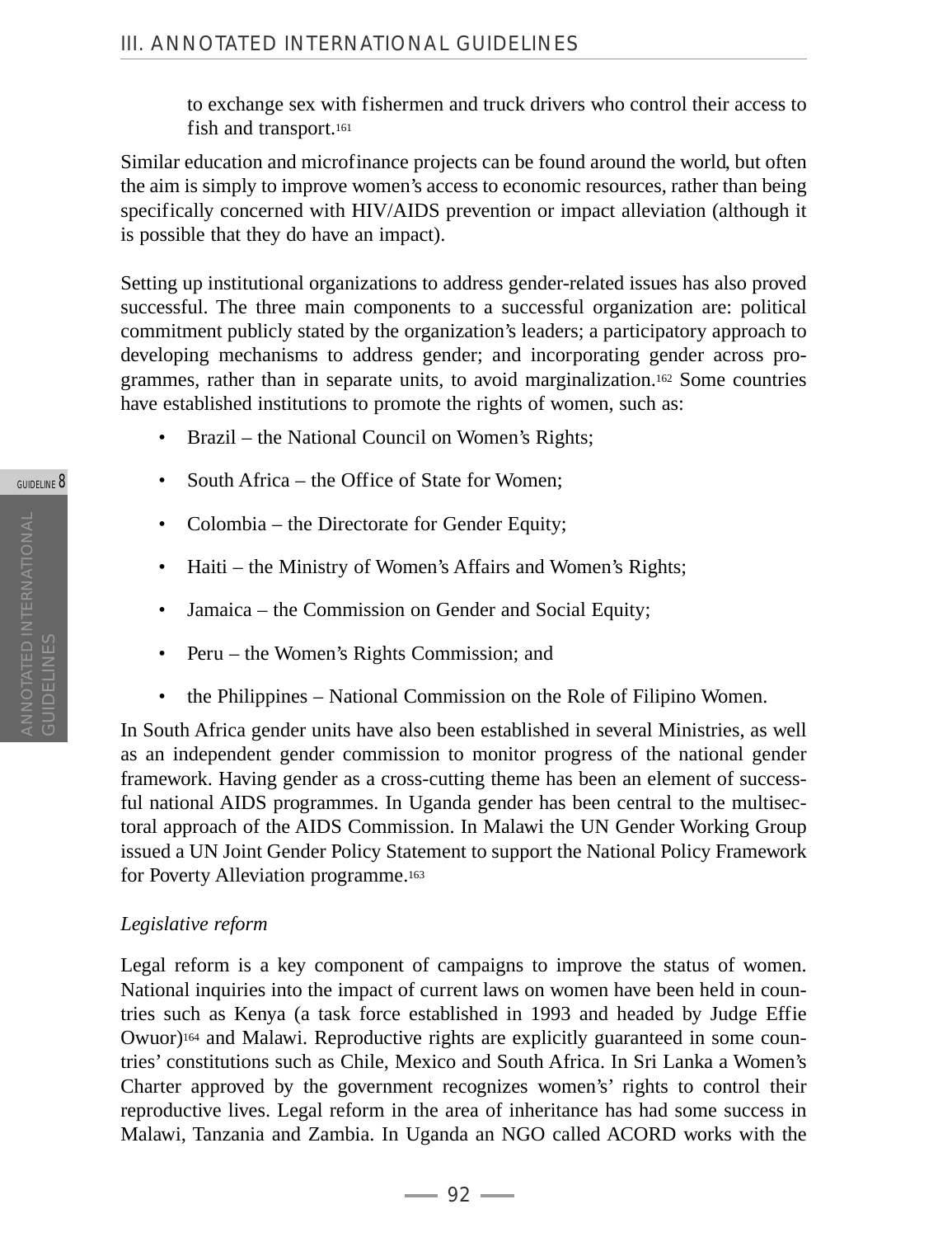Ugandan Women Lawyers Association on the issues of land rights and inheritance, so that women can retain property after the death of their spouse from AIDS.165 An NGO called Women in the Law and Development in Africa is translating such laws and training paralegals to teach women about their rights.166 In India, the Asian Centre ran a training course on the contribution of women in the development process for Organization Research (ACORD) to sensitize people working with grassroots organizations in low-income areas. Evaluation of the project showed increased knowledge, confidence and self-esteem of participants, with the module on legal rights having the greatest impact on changing attitudes and perceptions.167

The United Nations Population Fund (UNFPA) has estimated that there are 130 million women living with the consequences of female genital mutilation (FGM).<sup>168</sup> The International Conference on Population and Development (ICPD) in Cairo declared that female genital mutilation was a violation of human rights and a lifelong threat to women's health. Apart from the risk of using unsterilized instruments, scarification from female genital mutilation improves the efficacy of HIV transmission through increased trauma and tearing during sex and childbirth. Some countries have responded by prohibiting the practice, such as Côte d'Ivoire. The campaign to eliminate female genital mutilation, which 2 million girls are subjected to yearly, has been sensitively handled by some NGOs:

- in Kenya the women's organization Maendeleo ya Wanawake has developed community-based programmes;
- in Uganda the Reproductive, Educative and Community Health programme has shown that practices can change without compromising values;<sup>169</sup>
- in 1995 the Ghanaian Association on Women's Welfare succeeded in its campaign to criminalize female genital mutilation, and continues to conduct community education to end such practices;
- in Nigeria a multisectoral working group including representatives from NGOs, the Ministries of Health and Justice, and international agencies developed a national policy and plan of action to end female genital mutilation.170

As well as enactment of law, enforcement is an important issue. Many countries are attempting to reduce domestic violence through public education campaigns (e.g. Brazil), legislation (e.g. Bolivia, Costa Rica, Ecuador and Panama), and forging links between police and women's NGOs (e.g. Nicaragua). In some countries (e.g. India) women police officers work in domestic violence and sexual assault units to make the units more sensitive and accessible to victims.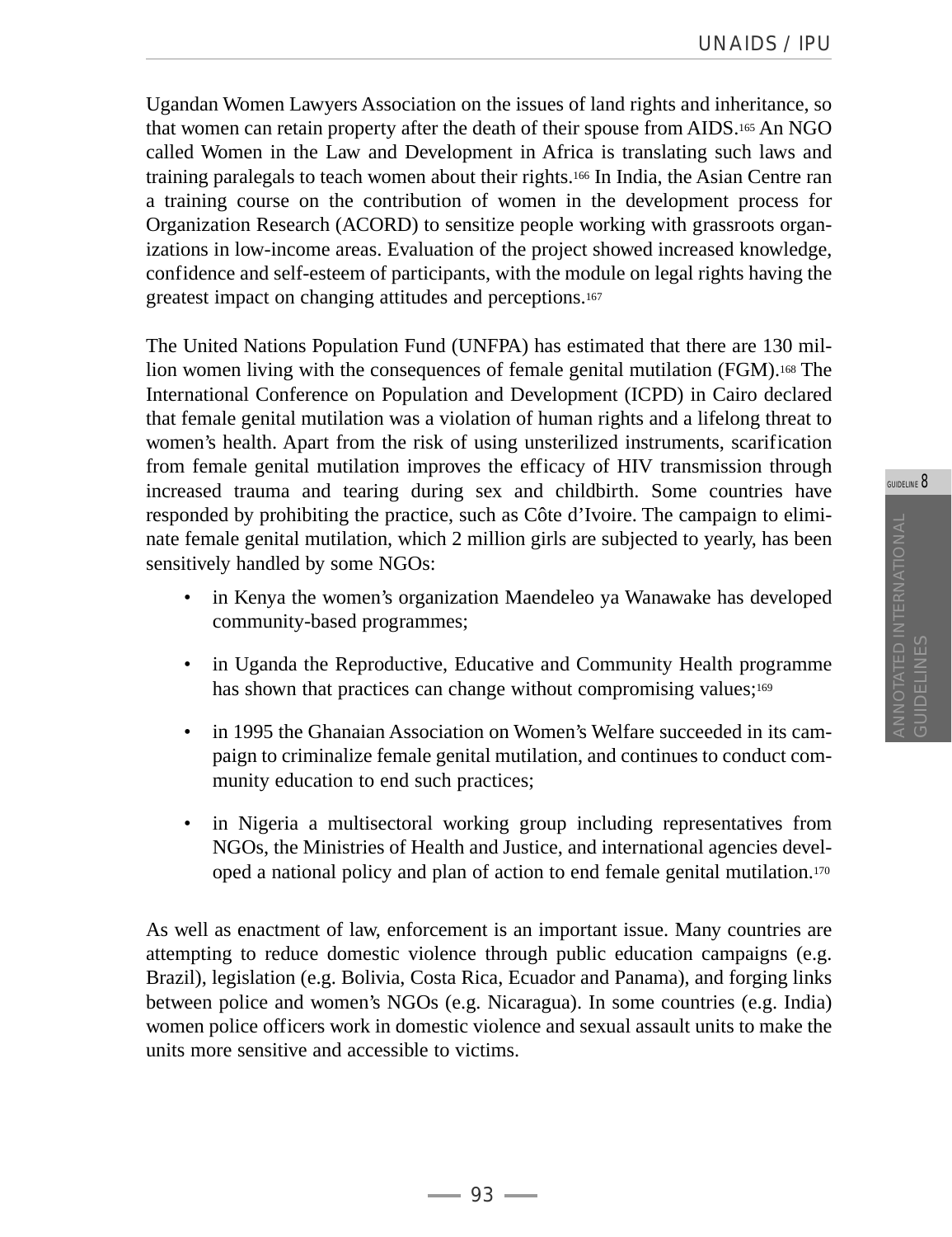#### *Health care*

Service integration of HIV/AIDS prevention and STD diagnosis and treatment within reproductive and family planning services is an important issue. Norms such as body modesty and preferential health care for men are barriers to women's access to health services. Undiagnosed STDs with consequent genital inflammation and lesions increase the efficacy of HIV transmission.171 A best practice example of a gender-sensitive service is Sociedade Civil Bem-estar Familiar do Brasil (BEMFAM) which approaches clients with a holistic perspective of overall health and well-being.172 Two similar clinics operate in Bolivia. The Casa de la Mujer clinic offers reproductive health services, legal advice, psychological care, education, nutrition, preventive health, citizenship and labour training. The Centro de Informacion y Desarrollo de la Mujer (CIDEM)/Kumar Warmi clinic offers integrated free or low-cost services addressing biological, legal, psychological and sociocultural aspects of women's health.173

#### *Men as partners*

There has been increasing recognition that in order to influence gender relations, men must also be targeted. The Panos AIDS Programme is of the view that men drive the global epidemic:

> **"...because men have more sexual partners than women, because men tend to control the frequency and form of intercourse and because women are physiologically more susceptible to the virus, it is men's behaviour which determines how quickly, and to whom, the virus is spread... Such behaviour does not mean that men are 'responsible' for the AIDS epidemic. Men are also at risk, since they cannot transmit the virus to others unless they contract it first themselves."**<sup>174</sup>

The focus of the seventh international conference of the Society of Women Against AIDS in Africa held in Dakar, Senegal, in December 1998 was the enhancement of men's participation. The Dakar Declaration from the Conference called for commitment and increased dialogue between men and women, and urged political leaders to "tirelessly broadcast messages on the seriousness and urgency of the AIDS problem". In Jaipur, India, a pilot project involving truck drivers and their spouses has used the dialogue approach to communication between men and women – its positive results have facilitated the project's expansion to other sites.175 An example of an innovative project can be seen in Jamaica where an alliance called Fathers Inc. has been established to counter negative stereotypes of men and provide counselling to teenage youths about parenting, HIV/AIDS and STDs.176

GUIDELINE<sup>8</sup>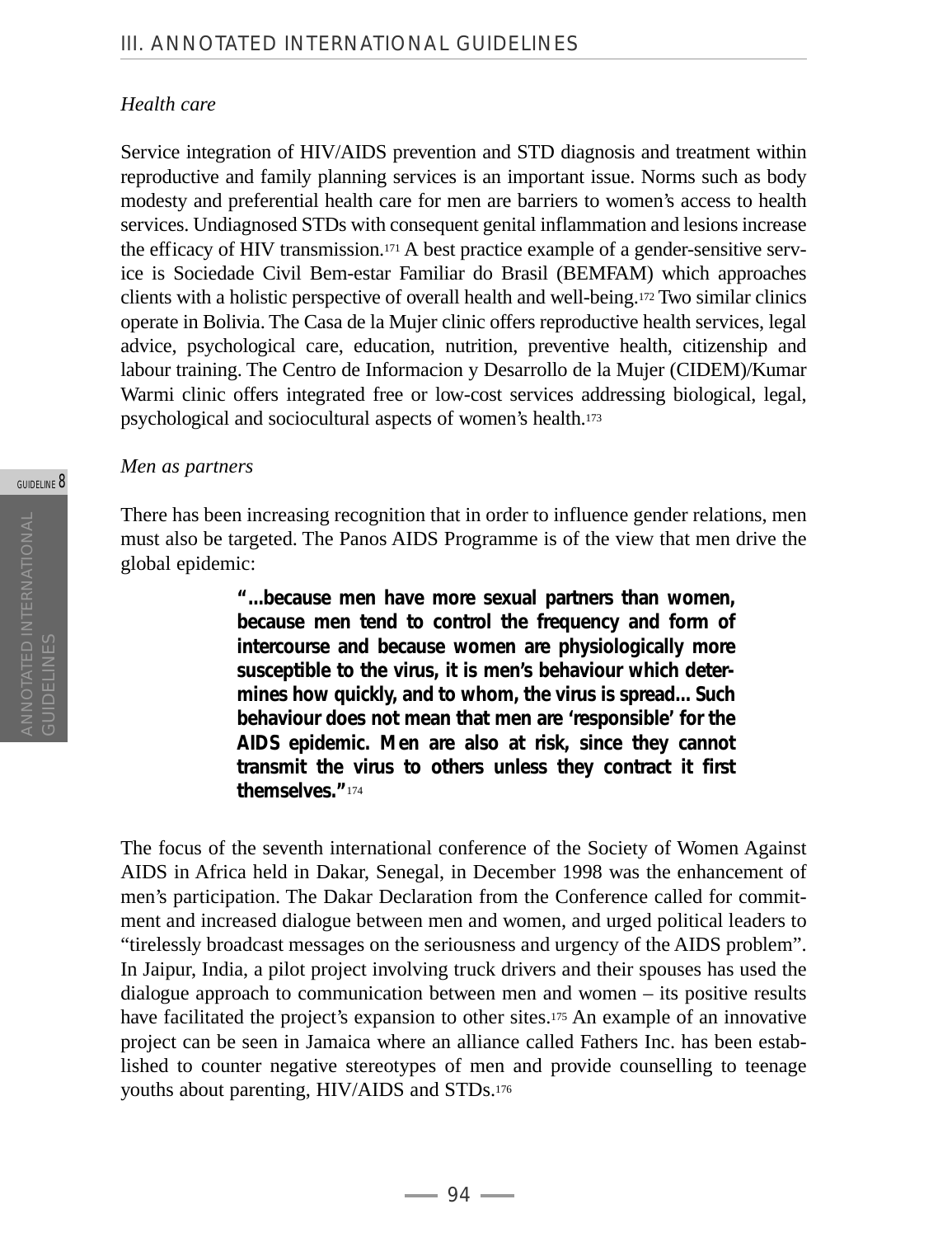## **Children and young people**

Working in partnership with young people is the best hope of containing the epidemic. As well as being a resource to tap into for idealism and energy, young people's ideas and values are not always set, and they can be more willing to question and change social norms and behaviour than adults.177 Their vulnerability is underlined by the fact that more than half of people living with HIV/AIDS were infected before they were 25 years old. Factors increasing vulnerability include poverty, violence, lack of skills, and harmful social norms such as machismo and early sexual debut (often forced, exploited and dangerous).178 High rates of teenage pregnancy and sexually transmitted diseases indicate the existing levels of unsafe sex. Vulnerability is much more complex than the obvious and tragic cases of street children and orphans, of whom UNAIDS estimates there will be 40 million in 2010.

In February 1999 the current World AIDS Campaign with Children and Young People, *Listen, Learn, Live!* was launched by UNAIDS and the Brazilian President, Fernando Henrique Cardoso. It builds on the 1997 campaign *Children Living in a World with AIDS* and the 1998 *Force for Change: World AIDS Day Campaign with Young People*. Partners in the Campaign include Music Television International (MTV), International Save the Children Alliance, the World Association of Girl Guides and Girl Scouts, and the World Organization of the Scout Movement. The seven critical elements identified in a global strategy are:

- establishing/reviewing national policies to reduce vulnerability and ensure human rights;
- promoting genuine participation of young people in expanding national responses;
- supporting peer and youth groups to contribute to this response;
- mobilizing parents, media, religious leaders and decision-makers to influence public opinion and policy;
- improving the quality and coverage of school programmes which include HIV/AIDS in appropriate contexts;
- expanding access to youth-friendly and nonjudgmental health services; and
- ensuring care and support of orphans and young people living with HIV/AIDS.

Young people need to be equipped with the necessary knowledge, life skills and services to adopt protective behaviour. Open communication, including the use of modern marketing techniques, is a key feature of working successfully with young people. GUIDELINE<sup>8</sup>

UNAIDS / IPU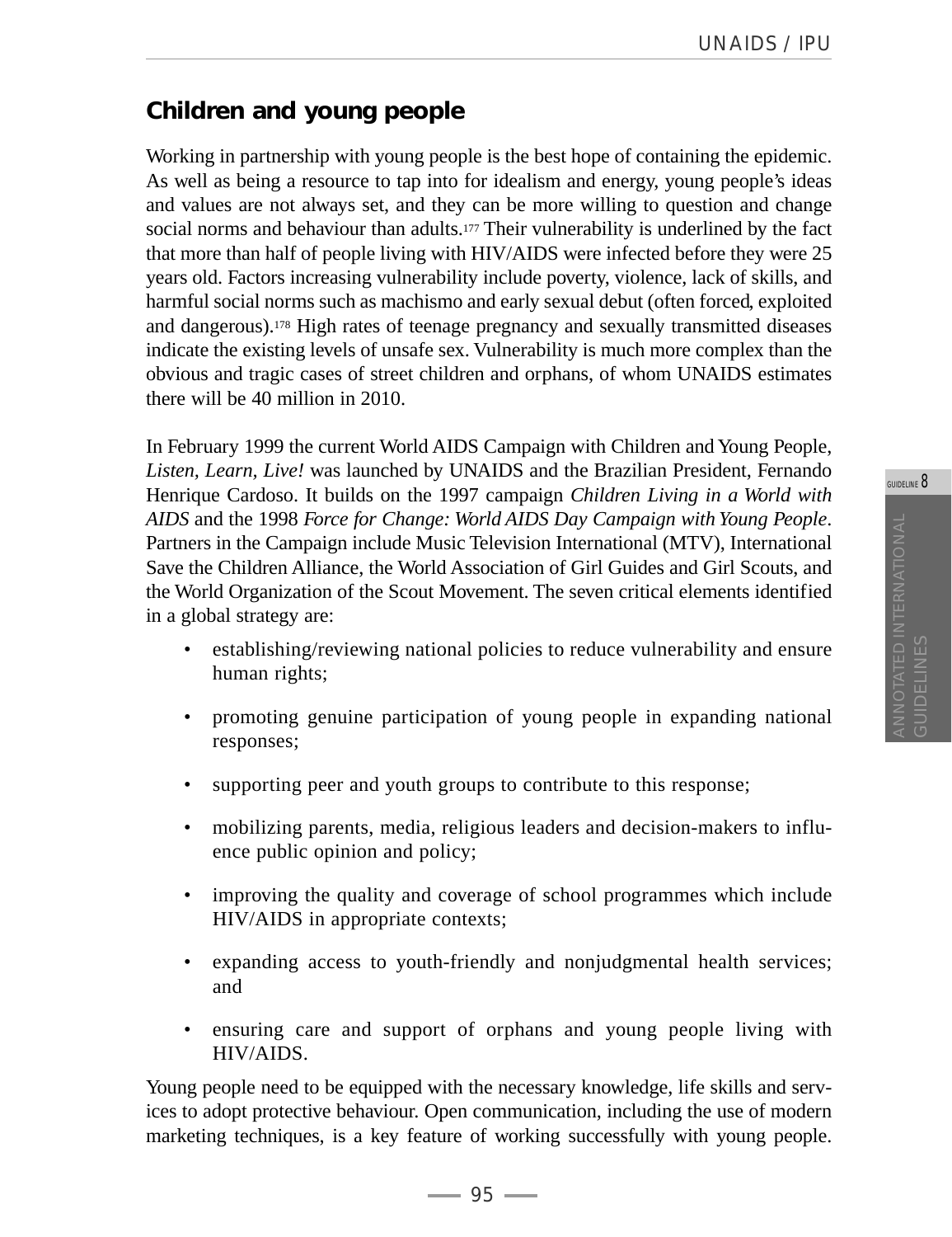Programmes include the UNAIDS/UNICEF *Play Safe* Initiative which is headed by Ronaldo, the Brazilian football player. Schools are a prime site for reaching children and young people. In Kampala, Uganda, the independent radio station Capitol Radio provides a popular forum for adolescents to openly discuss sex and HIV/AIDS problems with experts. The CARICOM multi-agency Family Health and Life Education project in Latin America provides integrated health classes on sexual health, drug prevention and HIV/AIDS education.

Peer education is an effective communication strategy, particularly for vulnerable populations such as young people. Peer educators speak the same language, share the same values and are effective in reaching young people. In Lusaka, Zambia, 52 young people were trained as peer counsellors within primary health care clinics to provide support services, and link staff with young clients. The programme has enhanced mutual respect between adults and young people in the community, and helped break down the taboo on discussing sex.<sup>179</sup>

Best practice in protecting the human rights of children and reducing vulnerability to HIV has been demonstrated in several Brazilian projects. The Brazilian Centre for the Rights of Children and Adolescents in Rio de Janiero operates in a high HIV prevalence area with street children. It provides basic assistance with matters such as obtaining a birth certificate – an important concern because lack of a birth certificate creates difficulties in enrolling for school, and adversely impacts on employment.180 The Woman Life Collective in Brazil works with survivors of childhood sexual abuse to build girls' self-esteem and stop them entering into sex work or street gangs. In Recife safe houses, such as Casa de Passagen, for girls relieve them from the pressure of the street and enable them to regain feelings of security and control of their lives.181

Placing HIV/AIDS on the agenda of existing ministerial forums is a practical means of highlighting problems. The first World Conference of Ministers Responsible for Youth in Lisbon, Portugal, in August 1998 was attended by delegations from over 100 countries.

A dramatic impact was made in Australia by the National Inquiry into Homeless Children conducted by the Human Rights and Equal Opportunity Commission (HREOC) in 1989. The Inquiry commissioned studies, visited facilities, held hearings with witnesses in many locations, and received a large number of submissions. The Inquiry was able to convince governments that basic human rights were being denied to these children and that a comprehensive and urgent response was required. One finding referred to the increased risk of HIV infection because many street children were involved in prostitution, unsafe sex and injecting drug use. Governments accepted most of the Inquiry's recommendations after sustained pressure from many fronts, including the media, community groups and NGOs.<sup>182</sup>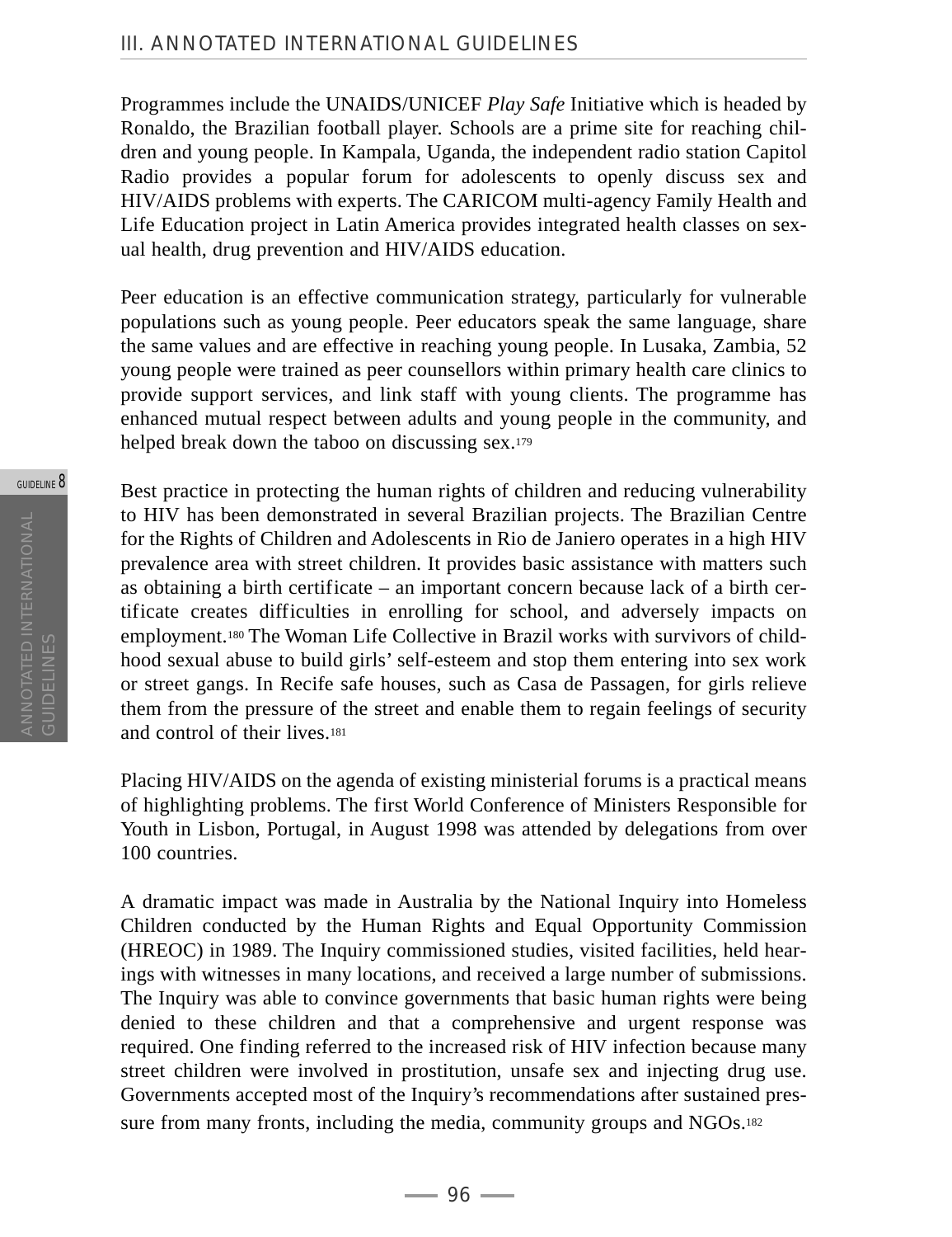## **Religious minorities**

Many minority groups who are vulnerable to HIV infection lack targeted programmes. The factors influencing vulnerability usually vary between minority populations. General programmes can fail to reach minorities because of communication barriers such as language and social norms, which can make people think that the education or prevention messages are not relevant to them.

A case study of best practice in relation to religious minorities, which also has beneficial effects for women and children, is the Family AIDS Education and Prevention through Imams project which targets the Muslim population in Uganda (16% of a total population of 20 million).183 In 1992 the Islamic Medical Association started the project, which is funded by international donors,184 and has trained and supervised more than 8000 religious leaders and volunteers (equal numbers of males and females), reaching over 100,000 families in 11 districts. Condoms were included as a training workshop topic in the second year of the project following dialogue with leaders about the need for education on their responsible use. Fears that discussion of condoms would promote sex outside marriage, which is against Islamic law, were eventually allayed.185

Each Imam (mosque leader) receives a bike for himself and his team of volunteers to facilitate visits, as well as the means to start an income generating-activity to support participants, like small businesses selling food. A major impact of the latter has been the empowerment of women, by increasing self-respect, financial independence and encouraging avoidance of high-risk behaviour. This facilitates the making of important decisions to protect the health of families, e.g. not looking for extramarital partners to contribute to household income, and educating children, thus maximizing their chances of employment and ability to understand HIV/AIDS messages.

This innovative project helps Imams incorporate accurate information about HIV/AIDS into their spiritual teachings. The teams of volunteers are able to make individual home visits providing education, basic counselling and motivation for behaviour change. Certain traditional practices have the potential to increase the risk of HIV transmission in some circumstances, such as male circumcision (e.g. unsterilized instruments), ablution of the dead (e.g. failure to use protective gloves when cleaning bodily orifices) and possibly polygamy. Using trusted members of the community as models for behaviour allows social norms to be considered in a personal context e.g. the responsibility not to harm others.

An allied project exists in Madarasa schools (informal weekend schools attached to mosques, where Islamic culture and behaviour is taught). An age-appropriate AIDS curriculum has been developed for classes of mixed age groups under which 20,000 Muslim children have been educated since 1995.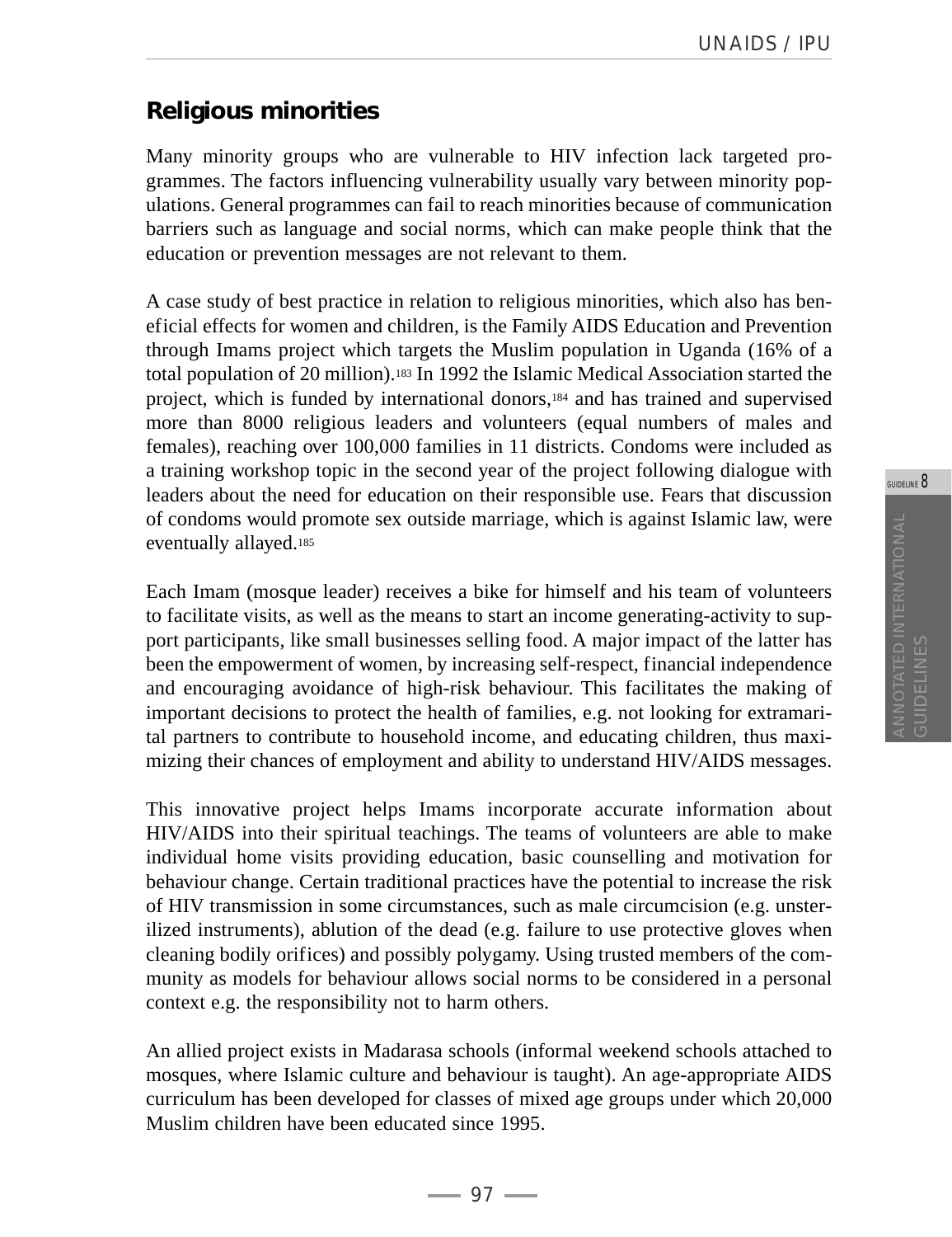Guideline 9: Changing discriminatory attitudes through education, training and the media

### **States should promote the wide and ongoing distribution of creative education, training and media programmes explicitly designed to change attitudes of discrimination and stigmatization associated with HIV/AIDS to understanding and acceptance.**

Education programmes designed to change discriminatory attitudes are an essential complement to the reform of antidiscrimination legislation. Reducing prejudice against PLWHAs is important and practical, as it removes barriers to early diagnosis and treatment.

Harnessing existing expertise is a powerful way to change attitudes, as shown by the MTV video *Staying Alive* that was broadcast globally on World AIDS Day 1998 and targeted young people. Another effective example was the late Princess Diana of Wales who publicly made physical contact with people living with HIV/AIDS, by hugging, shaking hands or kissing them.

#### *Targeted projects*

Workshops for parliamentarians have been held in Honduras, Kyrgyzstan, Mozambique and Panama to raise awareness of HIV/AIDS issues and sensitize politicians to human rights issues. These workshops recognize HIV/AIDS as an internal as well as an external issue, and have been successful in creating a climate of nondiscrimination and openness in parliaments. In Zambia the then President, the Honourable Kenneth Kaunda, publicly acknowledged that his son had died of AIDS. In Britain, a member of parliament spoke of his brother's death from AIDS. In October 1996 a member of the Japanese House of Representatives was elected on the basis of his participation, as a haemophiliac, in litigation against the government and pharmaceutical firms after he became HIV-infected through the blood supply.186

The judiciary have also been targeted in some countries – e.g. a two-day workshop on HIV/AIDS Law and Ethics was held by the Lawyers Collective, India, in Mumbai during January 1999.187 The objective was to sensitize judges and create awareness of HIV/AIDS issues that might emerge in the courts. The topics covered included: discrimination; vulnerable groups; public health (testing, counselling and confidentiality); blood safety; media; and the ethics of research. Keynote speakers included judges with long-standing interest and expertise in HIV/AIDS and human rights issues, namely Justice Edwin Cameron of South Africa and Justice Michael Kirby of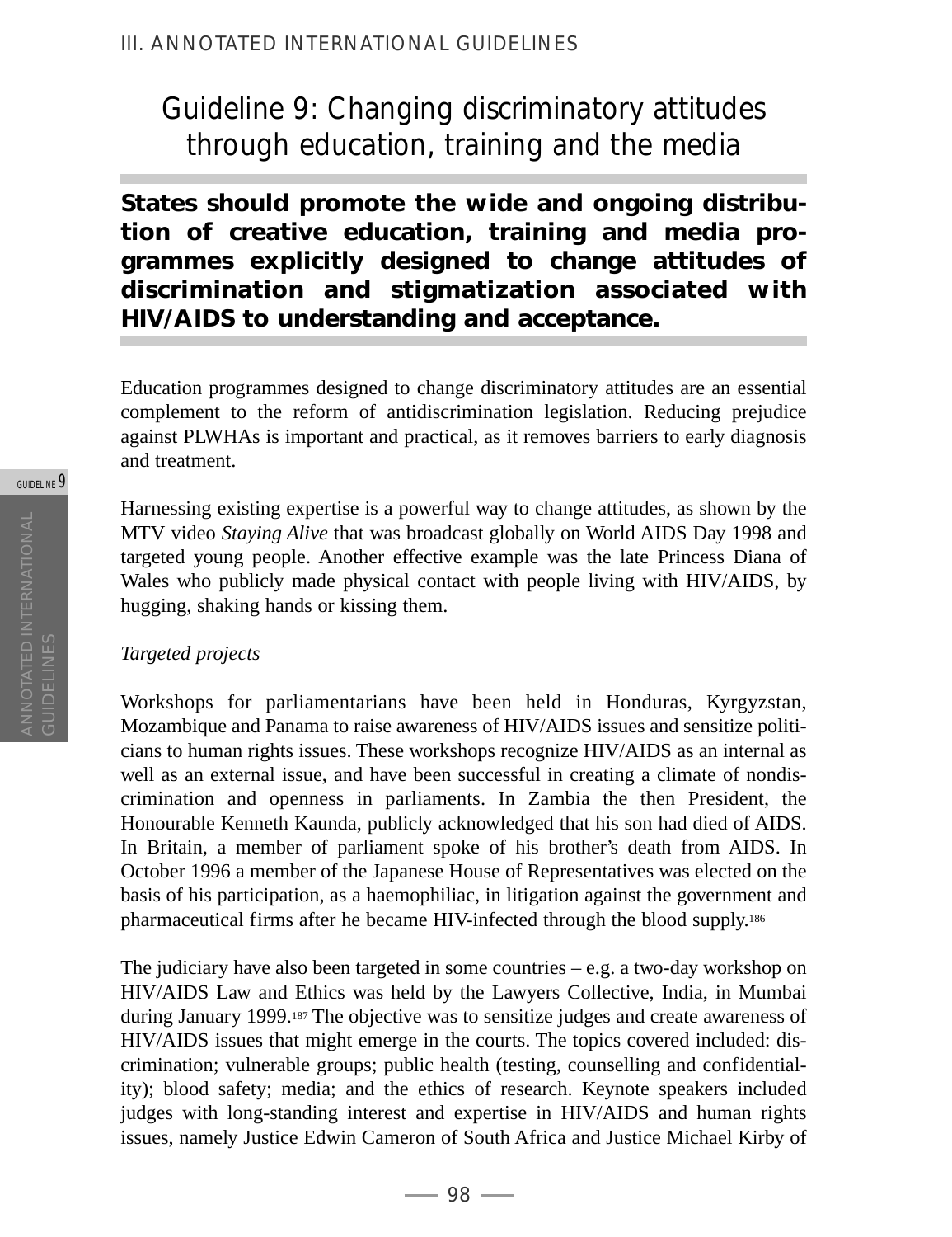Australia. On 20 April 1999 Justice Cameron publicly disclosed before the South African Judicial Service Commission that he was living with AIDS.

An Australian project targets health-care workers by systematically reviewing institutional and professional matters that may be linked with discrimination (such as universal infection control, informed consent and confidentiality). This project in two city hospitals and two rural hospitals de-emphasized antidiscrimination, but incorporated this goal into wider issues of improving service delivery and integrating recommended practices into institutional routine activities, making them ultimately more sustainable. Health-care professionals were involved in the review, thereby increasing their commitment, and identifying problems and solutions at a level deeper than that which could have been achieved using outsiders.<sup>188</sup>

#### *General media campaigns*

Generic antidiscrimination campaigns that include HIV/AIDS as examples can be effective, as was demonstrated in Spain by a campaign based on generalized respect for people. The government in Australia during 1992 ran public education campaigns and 1994 called *HIV Doesn't Discriminate, People Do* and *Don't judge what I can do by what you think I can't*. The first challenged attitudes and stereotypes by pointing out that it was safe to have everyday social contact with PLWHAs. It used real people (with informed consent), rather than actors, to give sympathetic testimonials of their lives, to show that they had normal relationships as friends, relatives, work colleagues, neighbours and partners. Where people had died since the making of the prime time television advertisements, the dates of birth and death were shown. The second campaign supported the *Disability Discrimination Act 1992.* The campaign was preceded by a conceptual mapping of the underlying causes of discrimination which were found to be fears associated with contagion, drug use, sexuality and homophobia. Healthcare workers were identified as setting the parameters of community understanding of the epidemic.189

Other projects supported these public education campaigns, aiming to minimize HIVrelated discrimination. One project informed PLWHAs about their rights through workshops, enhancing advocacy skills, educating service providers about the needs of PLWHAs and assisting mainstream agencies and communities (e.g. in the workplace and public housing) to create and develop a supportive environment. Resources used included booklets and pamphlets on superannuation, confidentiality, civil rights and estate planning. There was a focus on the development of PLWHAs as educators. Speakers Bureaux were established to give a human face to HIV/AIDS and increase the legitimacy and impact of antidiscrimination messages. Volunteer PLWHAs were available to talk to interested groups such as schools and other institutions and were thus able to undermine stereotypes. Barriers identified by the projects included literacy, fluency in language, ethnicity, class, gender, assertiveness, other factors leading to marginalization (such as drug use), access to and availability of services, and rural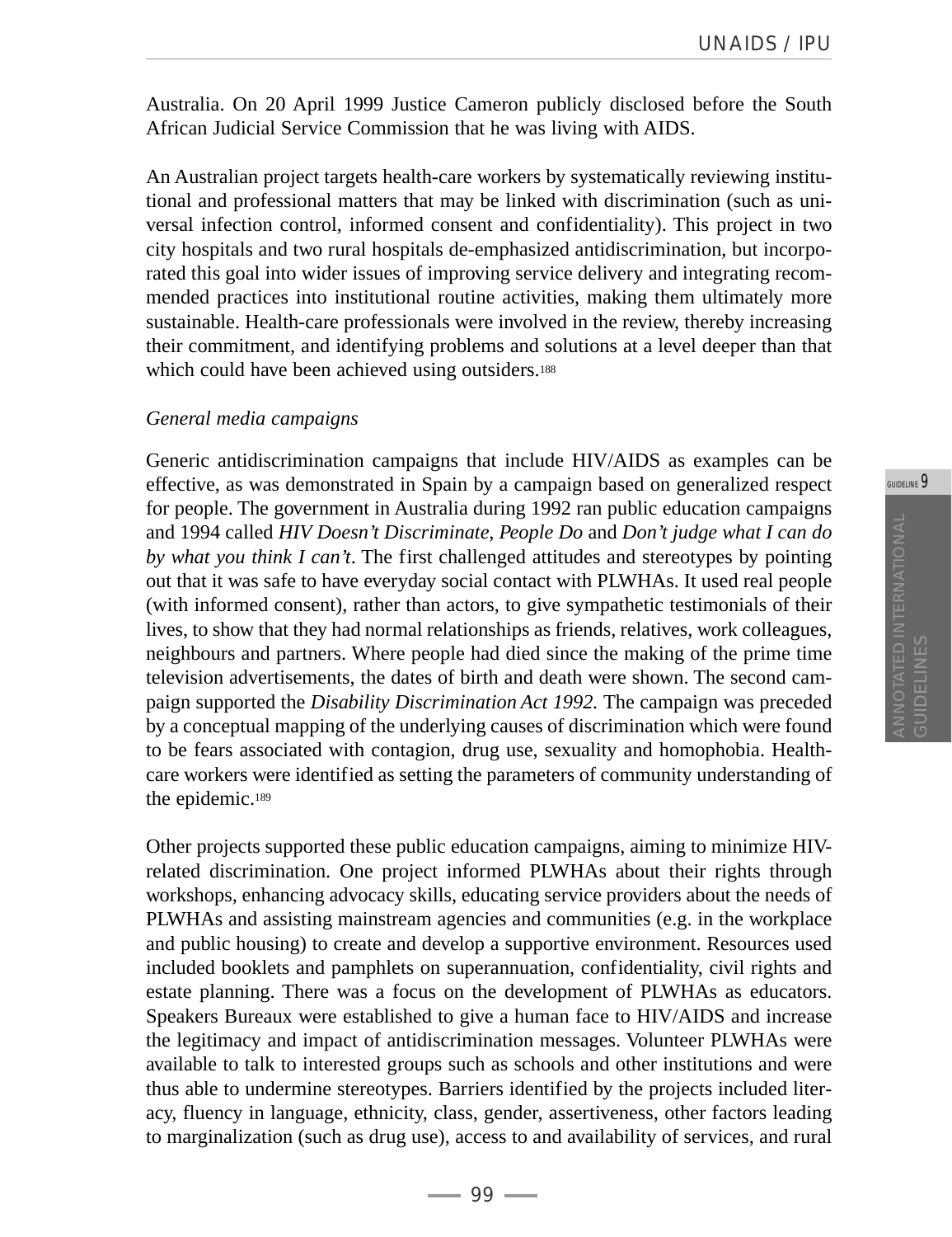isolation.190 These broad-ranging strategies revealed the complex nature of discrimination and the lack of simple solutions to address it. They highlighted the need take into account the diverse personal and social factors influencing the experience of being positive, such as the existence of other stigmatizing factors, and the priority HIV-related discrimination took in a person's life compared with other issues, such as employment and housing.191

Four quantitative tracking surveys were conducted to monitor changes in knowledge and attitudes to HIV/AIDS. They found a gradual decrease in discriminatory attitudes towards PLWHAs and vulnerable groups, particularly homosexuals, but with the exception of injecting drug users.192 A complementary project during this period was the development of an HIV/AIDS Media Guide in 1995, which promotes a responsible rather than sensational approach, using appropriate rather than stigmatizing language.

Guideline 10:

Development of public and private sector standards and mechanisms for implementing these standards

**States should ensure that Government and the private sector develop codes of conduct regarding HIV/AIDS issues that translate human rights principles into codes of professional responsibility and practice, with accompanying mechanisms to implement and enforce these codes.** 

Innovation is a key theme in the development of public-private sector partnerships to respond effectively to the epidemic.193 An obvious area for collaboration in developing codes of conduct is the medical profession where much work has been done around the world, e.g. the South African Medical and Dental Council Guidelines on HIV/AIDS, and the British Medical Association's Statement on AIDS.

Another important area is employment. In order to guarantee rights to a safe, healthy and nondiscriminatory workplace, national policies on HIV/AIDS and employment need to be developed by tripartite bodies, i.e. government, employers and unions. A regional example is the Southern African Development Community (SADC) HIV/AIDS Employment Code of Conduct.194 The fundamental principle underpinning the Code is that HIV/AIDS should be treated like other comparable life-threatening diseases. It covers issues such as discrimination, informed consent to testing, confidentiality, access to benefits, sick leave, compensation, dispute resolution, grievance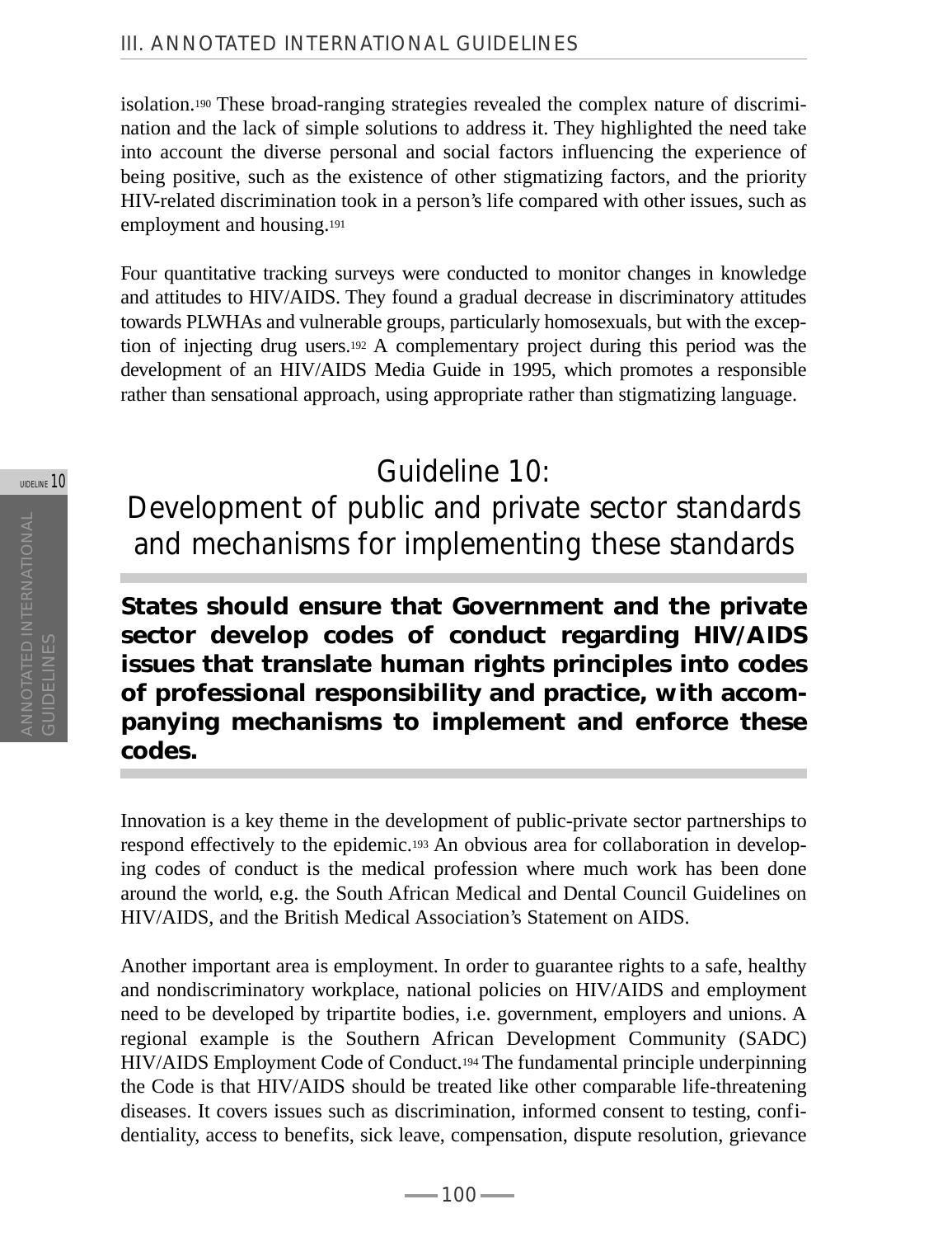ANNOTATED INTERNATIONAL

GUIDELINE 11

GUIDELINES

**GUIDELINES** 

and disciplinary procedures. The Code was drafted by the AIDS Law Project and Consortium on Legal Rights and AIDS in a process that included input from trade unions, employers and government, in an intensive advocacy and lobbying campaign. In September 1997 the Code was formally endorsed by the 15 heads of government from SADC countries, who are now in the process of national implementation. Countries such as Namibia have adopted the Code, in the light of their Constitution.195 It has also been adopted by a number of local councils and private companies, some of which have adapted it as their own policy document.

National level examples exist in many countries:

- The Tokyo Chamber of Commerce and Industry prepared a Handbook for members. The Auto Industry Employers Association adopted guidelines on HIV/AIDS education, privacy and nondiscrimination in 1993. The Japanese Ministry of Labour drafted guidelines in 1995 which emphasize privacy, confidentiality, and ensuring that being HIV-positive is not a cause for dismissal.196
- An AIDS in the Workplace policy and information package was developed by the Confederation of Indian Industry.197
- The Thailand Business Coalition on AIDS formed in 1994 has, among other actitvities, produced a Manual on HIV/AIDS in the workplace.198

A further area of possible collaboration is the media. At the 1998 African Media Congress on HIV/AIDS and Reproductive Health/Rights a Code of Ethics was drafted which covers issues such as: the need for basic understanding of HIV/AIDS issues; privacy; use of correct and nonstigmatizing terminologies; ethics and responsibility.

# Guideline 11:

## State monitoring and enforcement of human rights

## **States should ensure monitoring and enforcement mechanisms to guarantee HIV-related human rights, including those of people living with HIV/AIDS, their families and communities.**

Principles relating to the establishment of national human rights institutions were resolved by the UN Commission on Human Rights in Paris in 1992. These Principles recognize the role of strong and effectively operating national infrastructures in prac-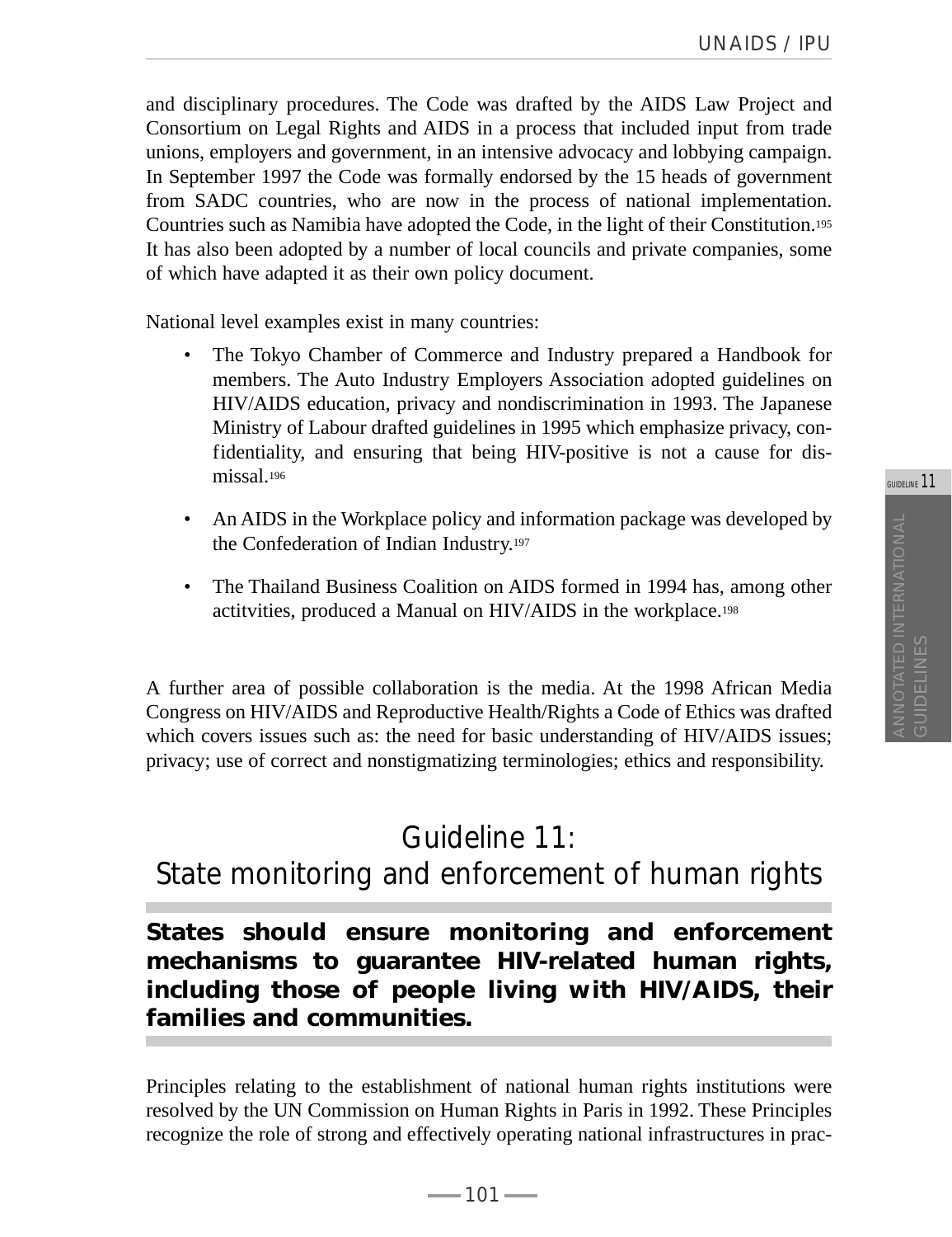tical realization of human rights at country level. There are about 30 such institutions with varying structures appropriate to the national political, cultural and economic situation, but common purposes and goals around the world including, Australia, Canada, Malawi, New Zealand, Philippines, South Africa, Sri Lanka, the UK, and the USA. These institutions are best enshrined in legislation, rather than mere administrative arrangements. The common functions they perform are:

- educational and promotional activities;
- provision of advice to government on human rights issues;
- investigation, conciliation and/or resolution/arbitration of individual complaints, usually about discrimination on enumerated grounds such as disability, gender and race, against public (and sometimes private) agencies; and
- monitoring compliance domestic legislation with international human rights treaties and norms.

Most legislations creating effective national institutions have the following features, based on the Paris Principles:199

- independence from other organs of government;
- defined jurisdiction, such as being based on a constitutional charter of rights or international human rights instruments;
- accessibility physical (e.g. decentralized) and visible, in terms of awareness of the institution's existence among potential clients from vulnerable groups;
- cooperation with NGOs and community groups, other national institutions and intergovernmental organizations, such as the UN; and
- accountability direct reporting obligations to Parliament with details of frequency, issues to be covered and procedure for submitting and examining reports.

UNAIDS, the Office of the High Commissioner for Human Rights and UNDP have commenced two-year projects in Uganda and India to assist national human rights institutions in those countries to integrate HIV/AIDS issues. The expected outcome is to increase compliance with international human rights treaty obligations at national level and to build capacity to report accurately on such compliance to the UN treaty monitoring bodies.

The Ugandan Human Rights Commission was established in 1997 under sections 51- 58 of the 1995 Constitution. The President, with the approval of Parliament, appoints the Chairperson and three other members. The Commission has a broad jurisdiction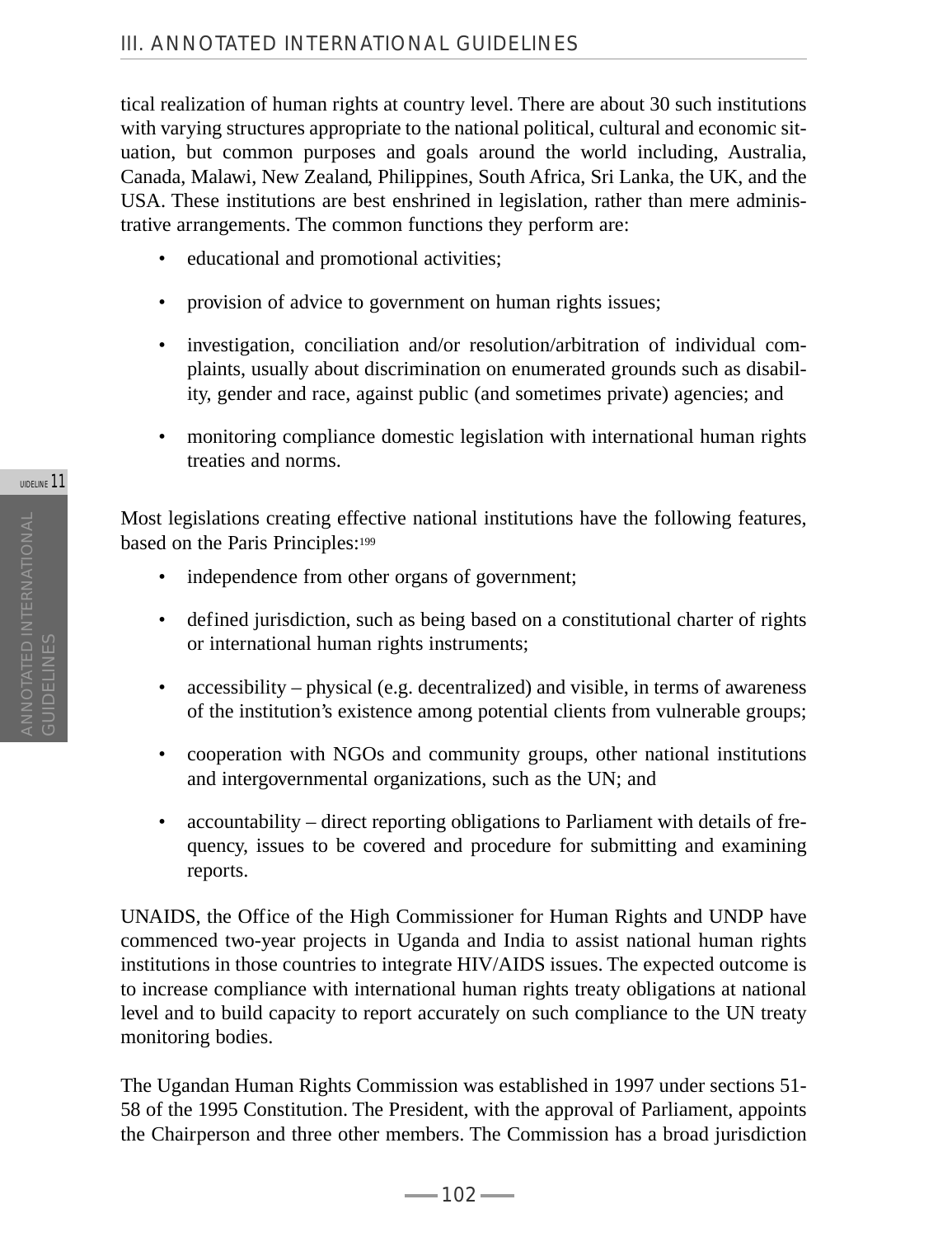to deal with any human rights issue. Although it is empowered to investigate in response to complaints and on its own initiative, the Commission has tended to investigate alleged violations reported in the media. It works collaboratively with NGOs in areas such as monitoring compliance with international human rights obligations and performing civil education. It also works collaboratively with the Judicial Commission, the Law Society, trade unions and other groups. The first inquiry into systemic violations of human rights has commenced in relation to street children.

The National Human Rights Commission of India was established in 1993. As well as a Chairperson and four other members, there are three ex officio members – the Chairpersons of the National Commissions for Minorities, Scheduled Castes and Tribes, and Women. Its mandate includes civil, political, economic, social and cultural rights. It too can investigate individual complaints or on its own initiative. One major area of systematic human rights violation that the Commission has dealt with is custodial violence. Other significant areas of work include women, children and people with disabilities. The Commission chairs the International Coordinating Committee of National Institutions, which was established at the 1993 World Conference on Human Rights.

Another method for promoting observance of human rights at national level has been the preparation by governments of National Action Plans on Human Rights that describe current policies, analyse future challenges and propose national action. Such plans have been recommended at the Beijing and Vienna Conferences and are promoted by the UN High Commissioner for Human Rights.

## Guideline 12: International cooperation

**States should cooperate through all relevant programmes and agencies of the United Nations system, including UNAIDS, to share knowledge and experience concerning HIV-related human rights issues, and should ensure effective mechanisms to protect human rights in the context of HIV/AIDS at the international level.** 

UN Theme Groups on HIV/AIDS at country level provide a structure to enable agencies to coordinate and jointly plan action and support for national AIDS programmes. They are responsible for policy making, advocacy, mobilizing resources, providing financial and technical support, collecting, analysing and sharing information. UN agencies can assist in attaining commitment from the highest levels of national government in order to achieve immediate and significant action. In Mozambique, meetings of the UN Theme Group with the President and Prime Minister led to the inclusion of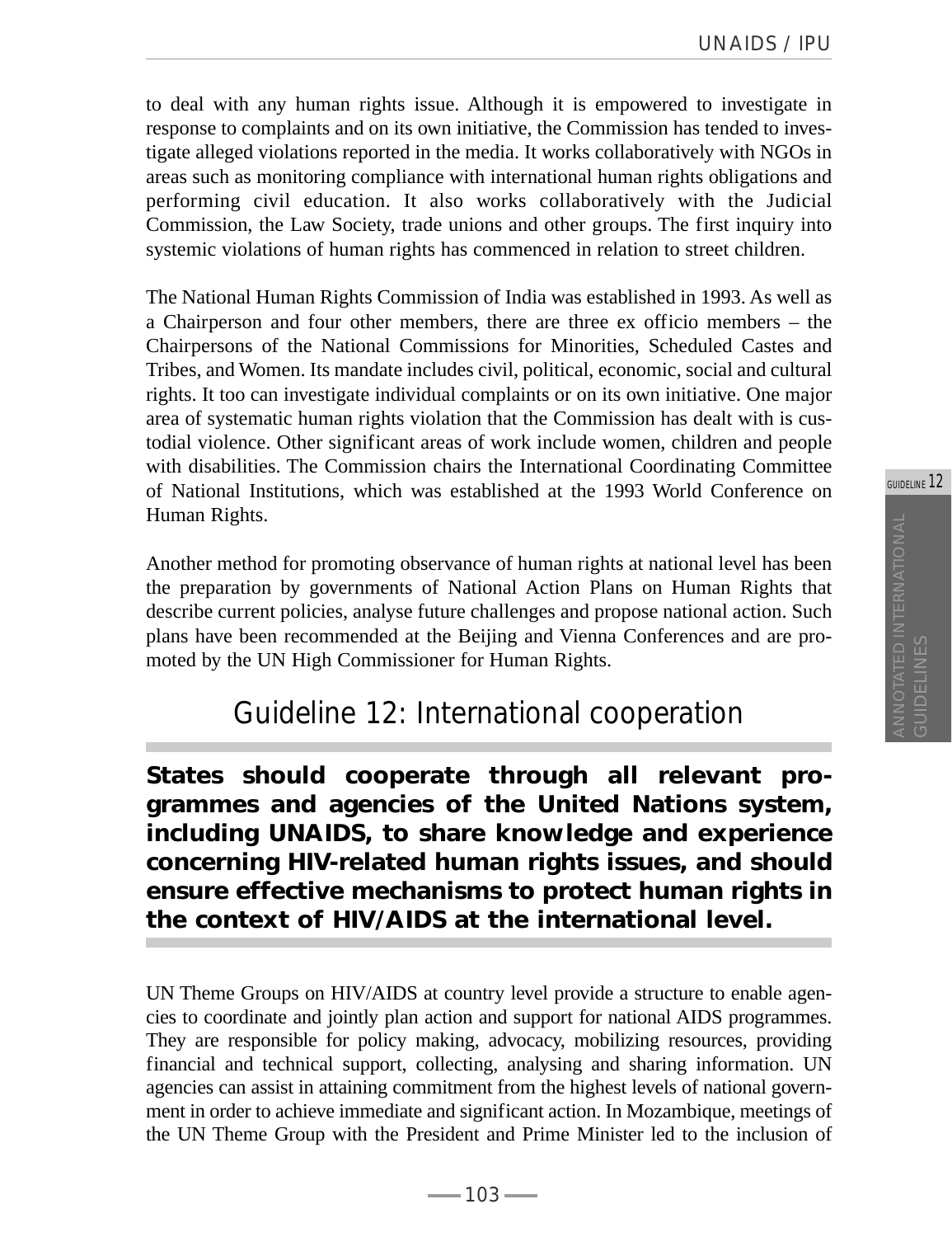HIV/AIDS human rights issues into new labour legislation and mitigation actions in new investment planning.200 Regular meetings between politicians and UN Theme Groups in other countries have also been important, such as meetings with the Deputy Prime Minister in Viet Nam and the Vice-Premier in the Dominican Republic.201

An innovative suggestion was made, in the interests of globalization and burden sharing in the international community, at the UNAIDS and IPU Working Group meeting that considered a draft of this Handbook in February 1999. It recommended that development assistance programmes should provide short-term scholarships for lawyers to be trained and sensitized to HIV/AIDS and human rights issues. In 1995 UNDP conducted training workshops in Beijing (China), Nadi (Fiji), and Colombo (Sri Lanka) on HIV Law and Law Reform. They were designed as capacity-building exercises that could have a catalytic effect at national level.202 UNAIDS and the Office of the High Commissioner for Human Rights are already working on integrating HIV/AIDS issues into general human rights training and technical assistance projects.

### **International compliance monitoring mechanisms**

It is well recognized that there is a need to improve human rights monitoring mechanisms at national and international levels. UN agencies, national governments, international and national NGOs all have a role to play in this area. The six UN treaty-monitoring bodies established to monitor compliance with the main human rights treaties need to be better utilized to ensure appropriate rights-based responses to the epidemic by States Parties. Under these existing accountability mechanisms, governments that are signatories to the treaties are required to submit periodic reports on their progress in implementing its provisions. NGOs are also able to submit shadow reports at special sessions of the Committees before these Committees dialogue with the government.

A study of these Concluding Observations of four Committees (covering women, children, economic, social and cultural rights and civil and political rights) revealed that HIV/AIDS was mentioned in 24% of the total 211 reports produced between 1993 and 1998. Of these, 43% consisted of comments, 22% of questions and 35% of directive recommendations. The most common recommendations were the need to: strengthen or adopt prevention programmes, i.e. information, education and services; adopt measures for PLWHAs, mainly to address discrimination, or; address sex tourism, involve women political leaders in information and education campaigns, or gather data on incidence or its impact on vulnerable populations.203

Work has commenced on improving the depth of consideration of HIV/AIDS issues by the treaty bodies.

• In December 1996 a meeting in Glen Cove, New York, was jointly convened by UNFPA, United Nations Division for the Advancement of Women (UNDAW) and the UN High Commissioner for Human Rights to explore

UIDELINE 12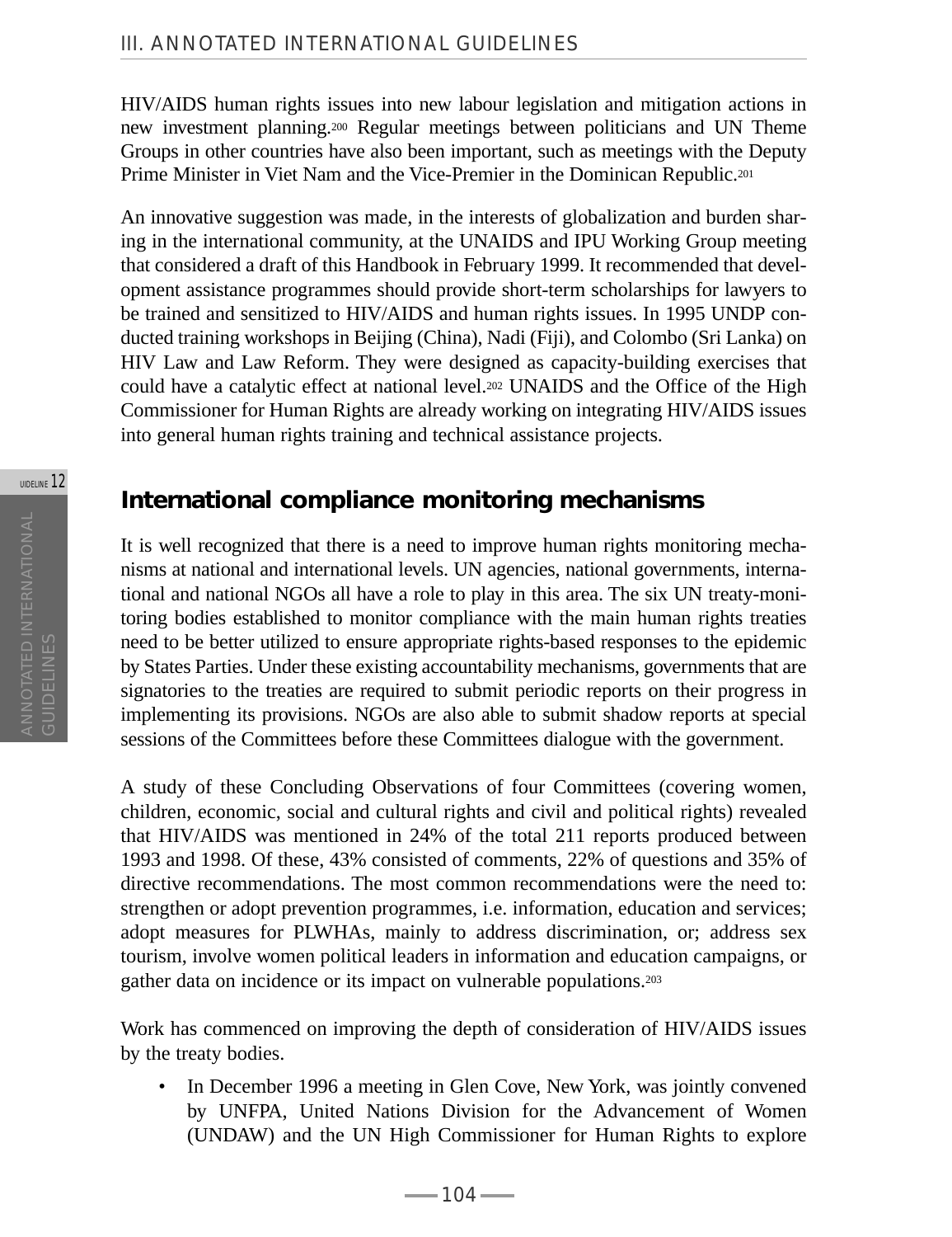human rights approaches to women's health, focusing on reproductive and sexual health and rights.

- UNFPA and UNAIDS addressed the annual meeting of the treaty bodies chairpersons in Geneva in September 1997. UNAIDS encouraged the treaty bodies to deepen their understanding of the relationship between human rights and HIV/AIDS, to integrate these issues in their work, particularly in drafting Reporting Guidelines, General Comments and Recommendations, and country-specific Concluding Observations. Cooperation and technical assistance was offered by UNAIDS and NGOs (with ICASO, the International Council of AIDS Service Organizations, as a focal point) to provide the treaty bodies with HIV-related information on national situations, and input during the report-back procedure.
- UNAIDS has produced a *Guide to the UN Human Rights Machinery* for AIDS service organizations, PLWHAs and others working in the area of HIV/AIDS and human rights. The UNAIDS Guide is designed to assist organizations in understanding the workings of the UN machinery to enable them to participate in it, by documenting practices and advocating for and with PLWHAs in respect of their human rights.
- In October 1998 UNAIDS coordinated the general theme day for the Committee on the Rights of the Child entitled *Children Living in a World with AIDS*.

As governments are the responsible States Parties for complying with international human rights norms at national level, the role of existing mechanisms of accountability to monitor their performance needs to be fully respected by them. Improving the quality of country reports submitted to the UN human rights treaty bodies in respect of HIV/AIDS issues requires effort by at least three sectors: the government preparing the report; national and international NGOs; and the treaty bodies examining it. All these parties also need to follow up on implementation of recommendations made in regard to the report.

The UN *Manual on Human Rights Reporting*<sup>204</sup> assists countries in providing timely and comprehensive information on measures taken to fulfil substantive treaty obligations and facilitates compliance with the reporting process. The Manual is based on experiences in regional training courses run by the UN for national officials responsible for preparing and submitting periodic reports to the treaty bodies. It recognizes that reporting "is at the heart of the international supervision of the domestic implementation of treaty obligations".

The reporting process should be seen as an opportunity for constructive dialogue between the State Party and the independent international group of experts, rather than a burden imposed for the sake of undermining national sovereignty. Investment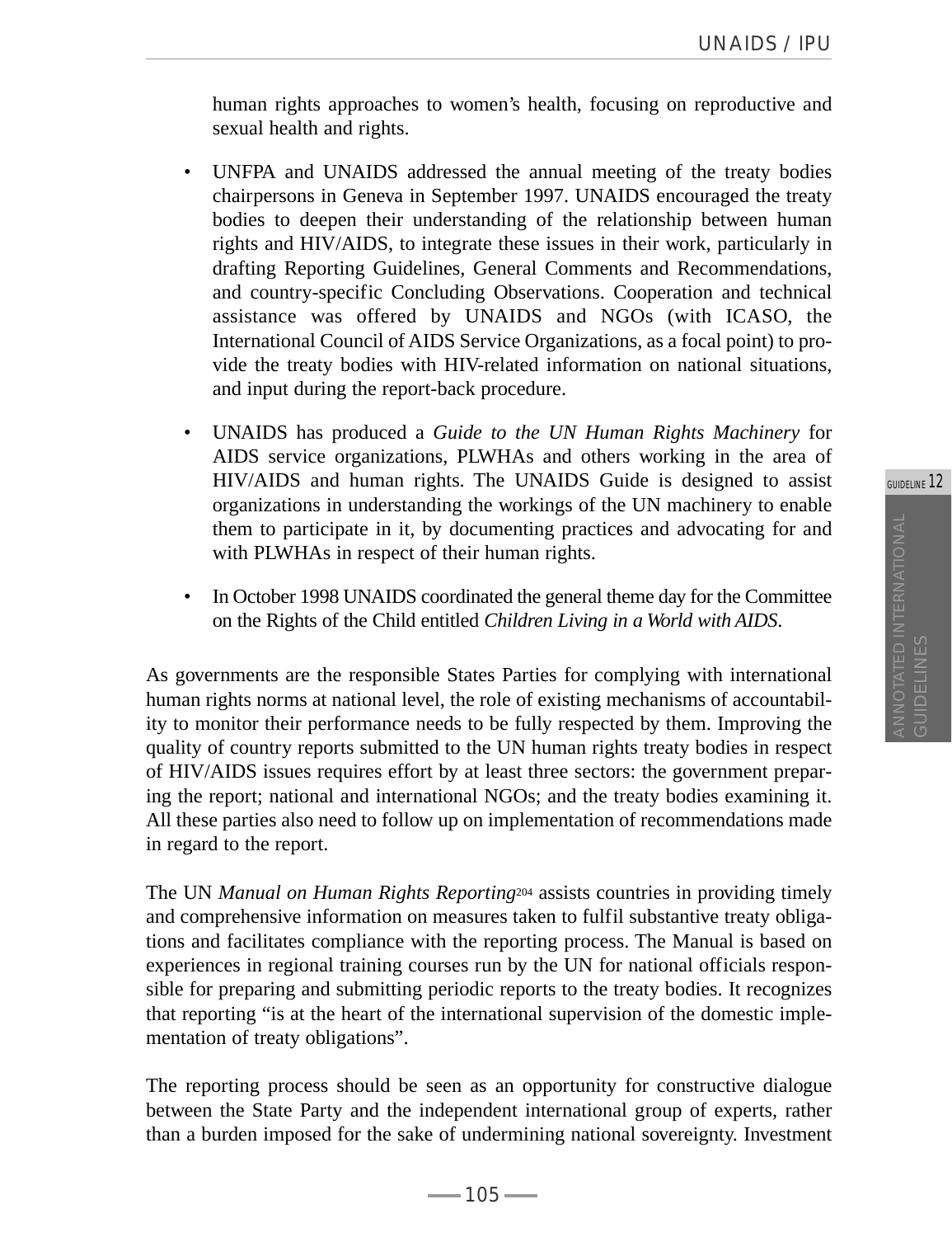in resources to produce a quality report that is part of a continuing process of realizing human rights at national level can assist in governments' accountability to its citizens.205 UNAIDS is committed to assisting countries in addressing HIV/AIDS issues in their reports, particularly by use of the Theme Groups supported by Country Programme Advisers and InterCountry Technical Teams. UNAIDS plans to develop model reports that adequately address HIV/AIDS in a human rights framework relating to women and children.

### **NGO mobilization**

ICASO developed a Plan on Human Rights, Social Equity and HIV/AIDS in June 1998 following an inter-regional consultation in March 1998. The Plan uses the International Guidelines as a platform for the development of educational and advocacy activities and initiatives. Several regions of ICASO have already developed specific workplans showing how human rights issues will be incorporated into their work. A major difficulty has been attempting to improve linkages between HIV/AIDS Organizations and human rights NGOs. Several workshops and meetings at the 12th World AIDS Conference in Geneva in June-July 1998 were focused on this issue of improving links between the human rights and HIV/AIDS communities.

#### **Religious leaders**

The need to strengthen links with religious leaders in the expanded response to HIV/AIDS has been a challenge worth pursuing for many reasons. Most religious organizations have been involved in treatment and care issues since the early days of the pandemic. The deeply embedded connection that religious leaders have with the community also makes them a great source and support for HIV/AIDS and human rights education and information activities. Opposition to sexually explicit educational materials and promotion of condoms has been an actual and potential problem requiring forums for constructive dialogue between religious and public health groups in many countries.206 The successful Imams project conducted in the Islamic community of Uganda has already been described (page 97). Another successful project has been undertaken with the majority Christian communities in Kenya by MAP International, a nonprofit relief and development NGO, with funding from AIDS Control and Prevention (AIDSCAP) Project.207

A significant breakthrough was the holding of the first International Conference on Religion and AIDS in Dakar, Senegal, in 1997 which made a Declaration of People Living with HIV/AIDS. A recent development in this area has been the signing of a Memorandum of Understanding between UNAIDS and Caritas Internationalis (CI), one of the world's largest NGO networks. CI is an international Catholic confederation of 146 members with a broad national-level network of charities involved in relief, development and social work in 194 countries and territories. Under the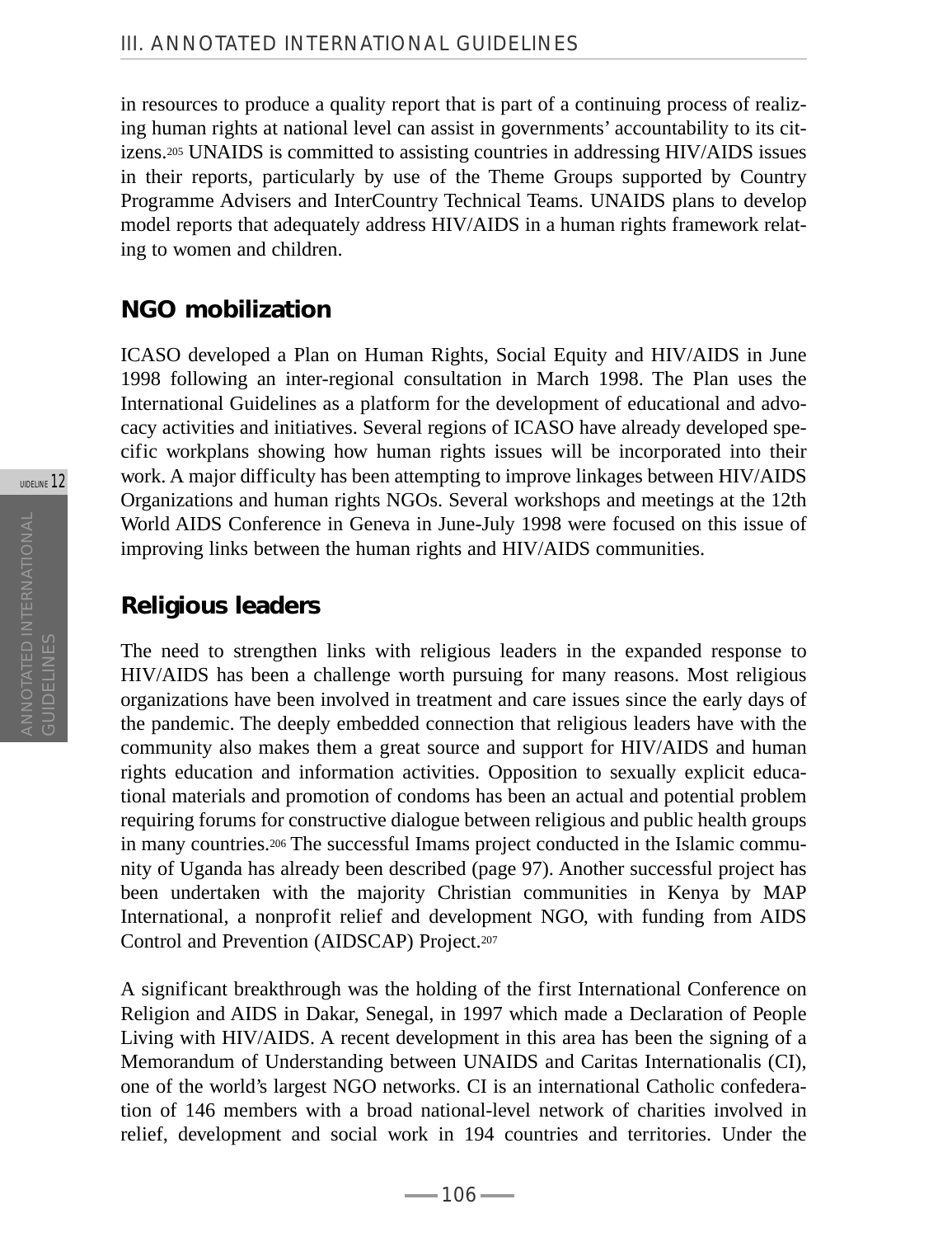Memorandum of Understanding both parties agree to work together where possible to: promote HIV/AIDS awareness; address wider development issues highlighted by the pandemic; and promote advocacy work.208 Cooperation will further assist with issues such as access to care and policy development, as well as obtaining accurate information and addressing the impact of the epidemic particularly on vulnerable members of society.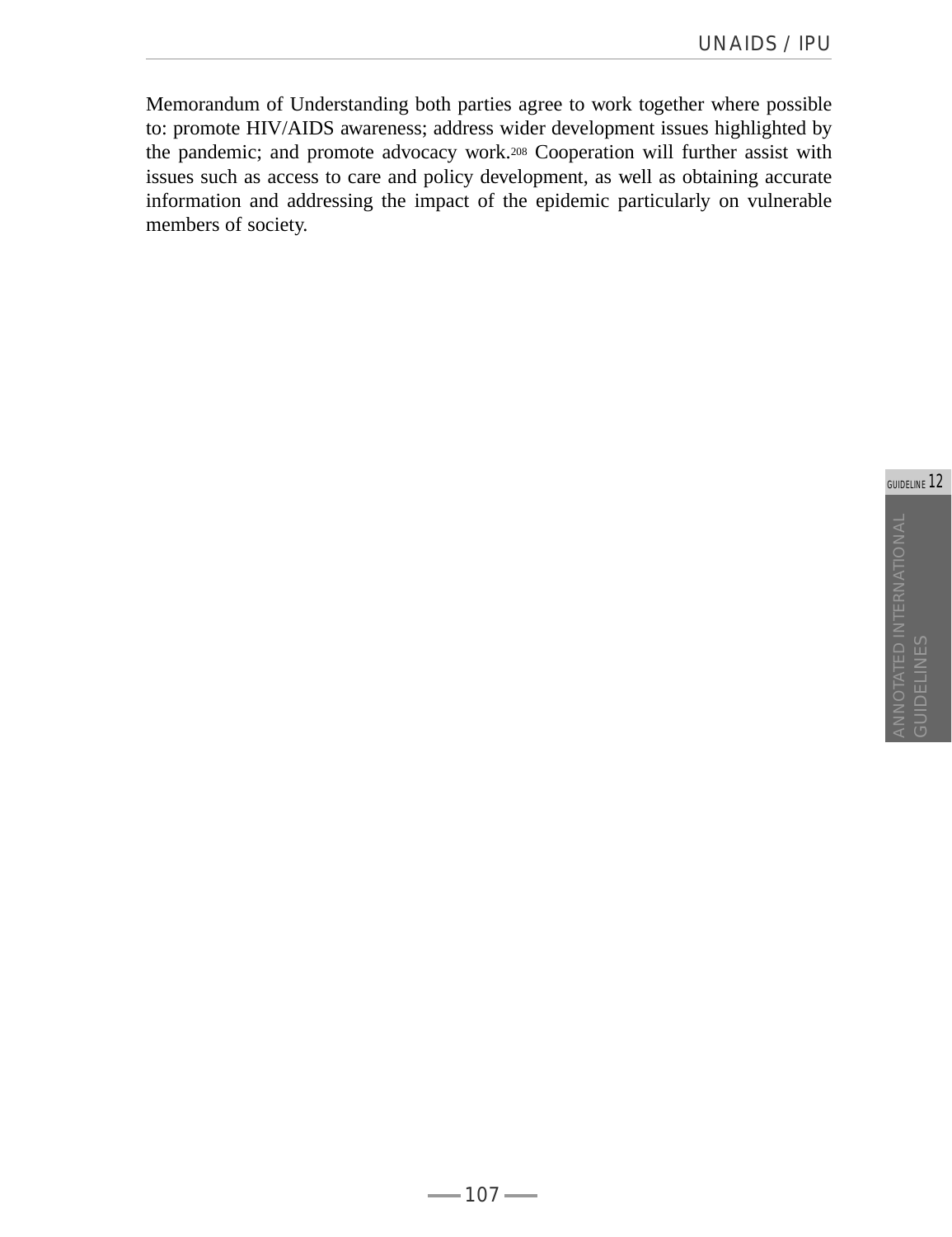# IV. CONCLUSION

The aim of this Handbook has been to assist legislators to integrate HIV/AIDS and human rights into their parliamentary mandates by providing information on the links between these two areas in a practical way. This should enable implementation of the IPU Resolution and the International Guidelines at national level, where laws and budgets are debated and drafted. The role of the IPU in this partnership with UNAIDS has been critical, and will continue to be so in promoting the use of this Handbook.

Without a rights-based response the impact of and vulnerability to infection will increase, and the community's ability to respond will be hampered. As often highlighted by the late Jonathan Mann, the protection of the uninfected majority is inextricably bound to upholding the rights of people living with HIV/AIDS.

The existing human rights framework contains binding and international agreed norms that are comprehensive and coherent, as well as institutions to promote accountability. It provides a solid and powerful basis for measuring whether responses have been effective in reducing the vulnerability of disempowered and stigmatized populations. For example, it can measure whether these groups are being reached by targeted prevention information and education, and the impact on those already infected or affected.

The controversial and complex issues raised by HIV/AIDS may have differing relevance in diverse countries. National and community consultative processes are necessary to achieve a workable consensus, in order to assess priority areas requiring action. Issues of public health should not be clouded with morality.

Lacks of political commitment, denial and disengagement with affected communities have been features of inadequate responses to the epidemic in some countries. Without the intensive and long-term involvement of parliamentarians who can make a difference the epidemic will continue to grow unabated. Already the number of people infected with HIV has exceeded 33 million – the question is how many more lives are needed for AIDS to be treated urgently and efficiently in expanded responses by governments?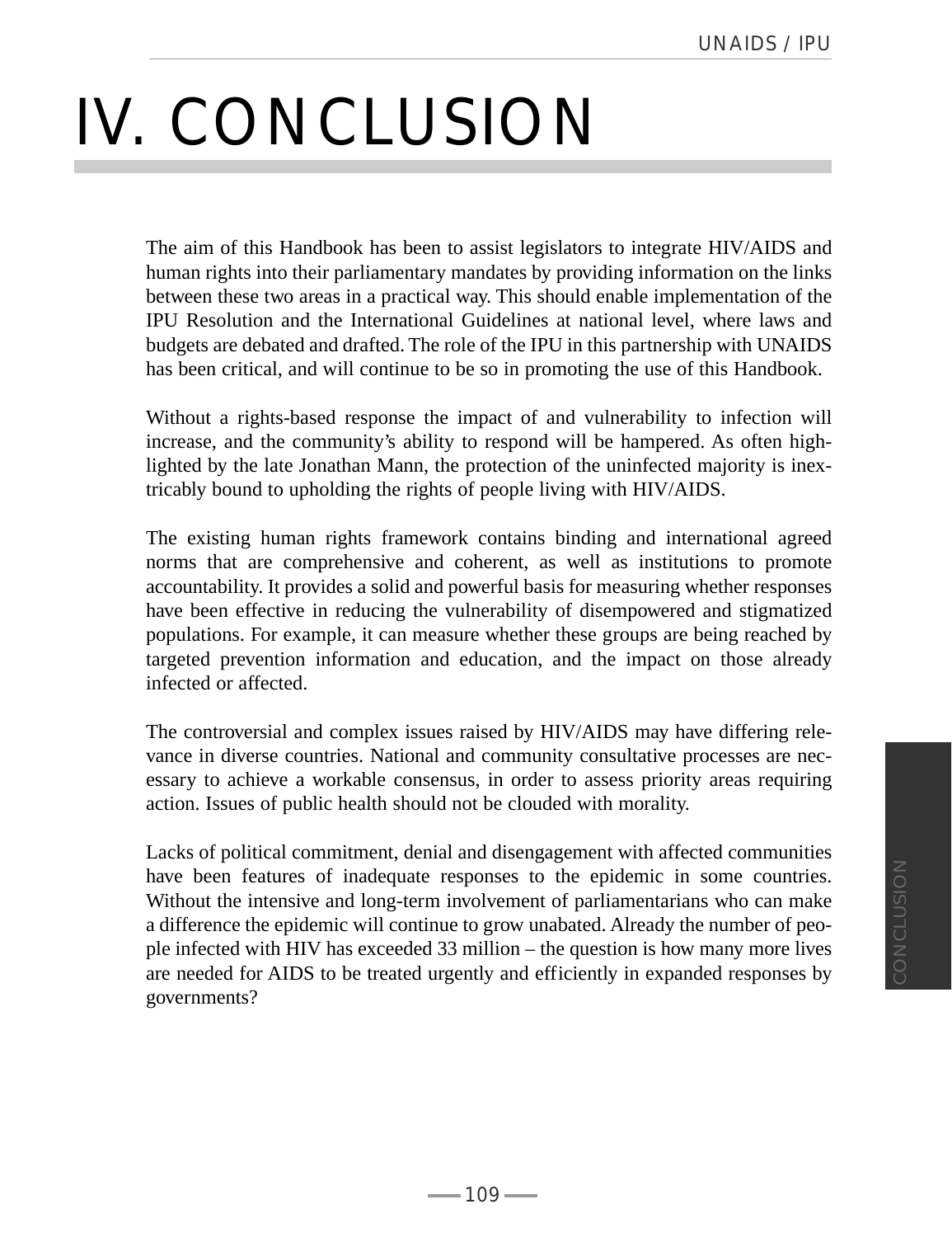# ANNEX A

#### **Medical facts**

AIDS is the end stage of infection with the human immunodeficiency virus (HIV-1 and, less commonly, HIV-2). The virus was first isolated in 1983 and since 1985 HIV tests have been available. These generally test for antibodies to the virus, rather than the virus itself. The virus cannot be transmitted by casual contact. The virus is transmitted through:

- sexual intercourse:
- re-use of contaminated needles and syringes, whether through medical procedures or injecting drug use;
- breast-feeding from mother to child or perinatally; and
- transfusion of contaminated blood or blood products.

Peaks of infectivity are thought to coincide with periods of high viral loads, during the initial acute stage of infection and the very end of the asymptomatic period.

Worldwide, sexual transmission accounts for about 75% of cases, and three-quarters of those are through heterosexual sex and one quarter through sex between men. The main barrier method to prevent transmission of HIV during penetrative sex is the traditional "male" condom, and the recently developed "female" condom. Work is still continuing on the development of an effective microbicide for vaginal and/or rectal administration to decrease the risk of HIV and STD transmission.209 It is critically important to develop prevention methods that are controlled by the receptive sexual partner to overcome barriers of negotiating safer sex where there is an imbalance of power. The presence of untreated symptomatic sexually transmitted diseases (e.g. herpes and syphilis) is a significant co-factor, as genital ulcers are thought to enhance the risk of transmission per exposure. An estimated 340 million new cases of infection with STDs occurred around the world in 1995 according to WHO estimates.<sup>210</sup>

After transmission, which is accompanied by a week or two of flu-like symptoms (the primary or acute stage), there is a "window period" of about 6 to 12 weeks when antibodies to the virus have not yet been produced. HIV infection is asymptomatic for 10 years on average, although this period may be as short as five to seven years in some developing countries because of generally poorer health and nutritional status, as well as lack of treatment for opportunistic infections like tuberculosis (which causes around 30% of all AIDS deaths). <sup>211</sup> The disease then destroys the immune system in the vast majority of cases, leaving people vulnerable to opportunistic diseases (such as pneumonia and AIDS-associated cancers) which are usually fatal within 6 to 24 months, depending on availability of treatment. Although antiretroviral combination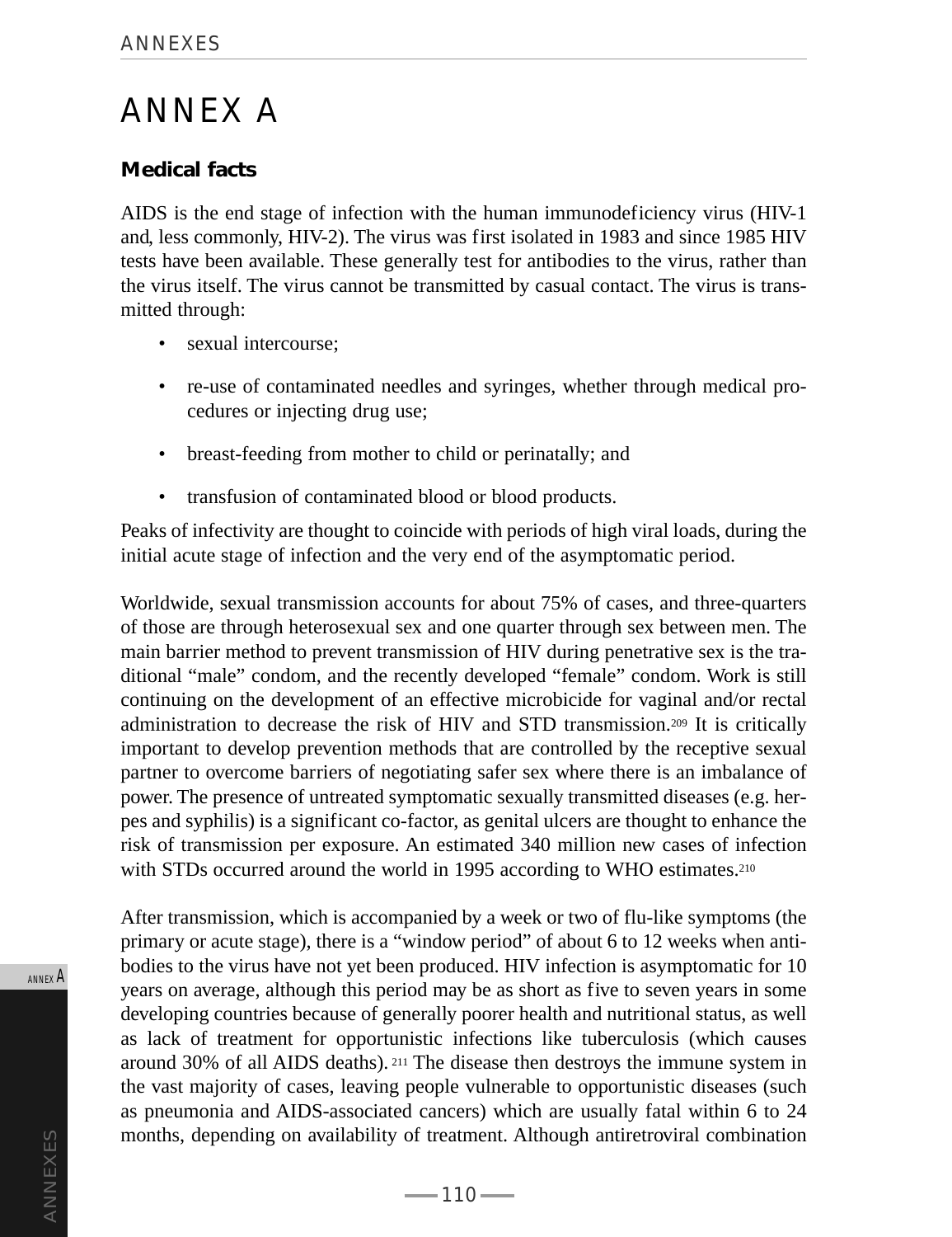therapy212 has had promising results in industrialized countries, it is far from affordable in most of the developing world at present.213

#### **Recent initiatives in vaccine development and access to treatment**

The IPU Windhoek Resolution identified major concerns with delays in the development of a vaccine, and the gap between access to treatments between developed and developing countries. This section describes recent initiatives taken by UNAIDS and others to begin addressing these issues.

#### *Vaccine development*

In developing countries, where 95% of HIV/AIDS cases have occurred, antiretroviral treatment is too expensive to be widely implemented, although some improvements in accessibility have been made (see below). The development of a vaccine to prevent acquisition of HIV, or progression of disease in those already infected, is the most realistic means to stem the pandemic in the long term (with information, education, prevention and care programmes continuing in the meantime).

The development of a safe, effective and affordable vaccine is one of five global UNAIDS objectives, and several of the programme's activities are directed towards achieving this urgent goal. UNAIDS advocates for the rapid development of vaccines appropriate for developing countries, and promotes their clinical evaluation, with the highest scientific and ethical standards. UNAIDS provides independent and authoritative scientific and ethical advice to countries considering the conduct of human trials.

As part of its normative role, UNAIDS has recently developed, through a nine-month process of broad consultation and consensus building involving 200 people from over 30 countries, ethical guidelines for the conduct of these trials which complement the 1993 CIOMS214 and WHO International Ethical Guidelines for Biomedical Research Involving Human Subjects. Dr Peter Piot, Executive Director of UNAIDS, said that the guidelines heralded a new era of cooperation and capacity-building between countries:

> **"We have come to a new era in which paternalism and resource imbalance is being replaced by empowerment in decision-making and equality in partnership between sponsors and hosts of scientific research."**

UNAIDS also assists selected developing countries to build their capacity to conduct vaccine research activities. UNAIDS-sponsored National AIDS Vaccine Plans are being implemented in Brazil, Thailand and Uganda, and other countries are initiating the same process. These plans provide guidance on policy, procedures and specific recommendations for vaccine-related research. In addition to several Phase I/II vaccine trials that have been conducted in the USA and Europe, several small-scale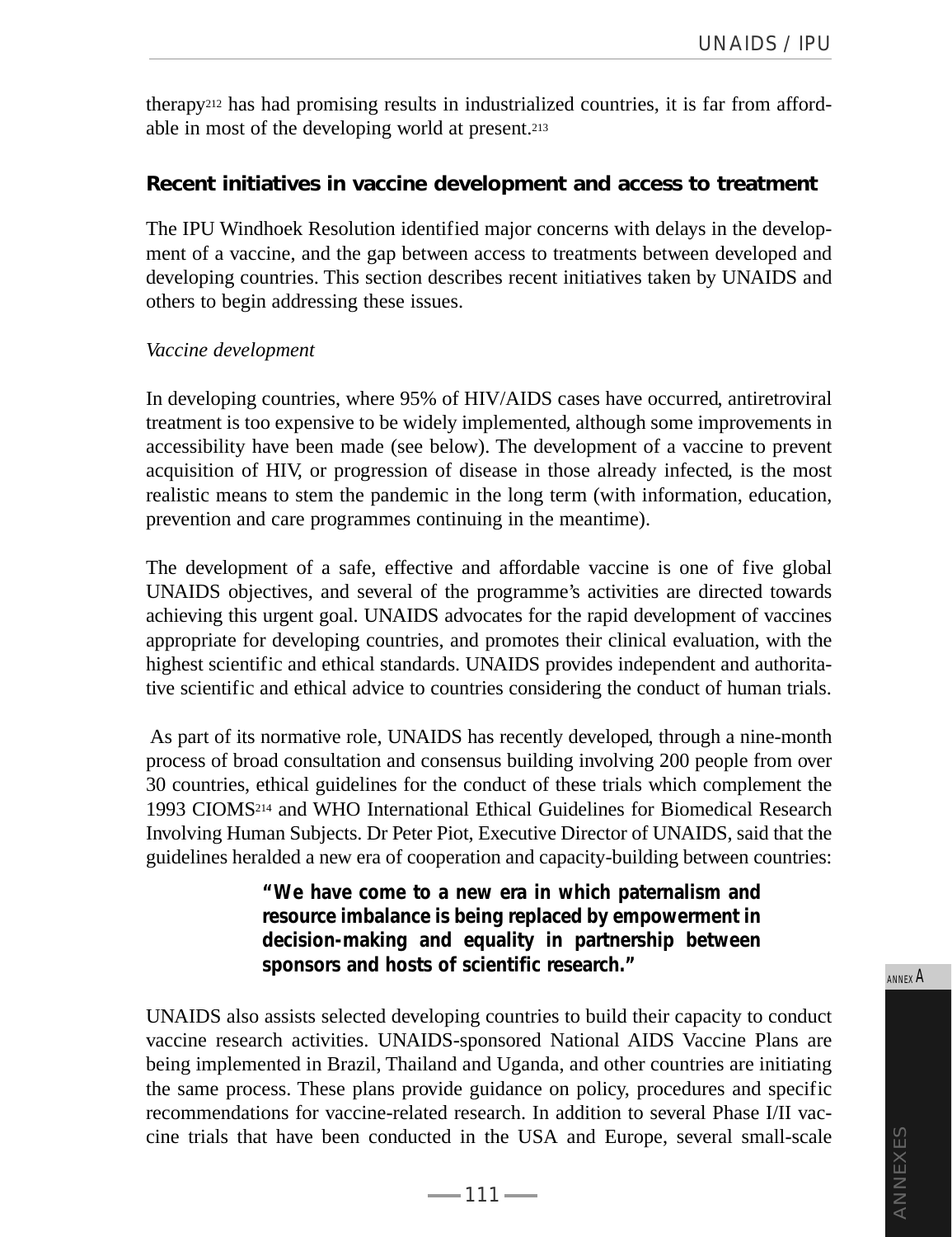(Phase I/II) HIV vaccine trials have also been conducted in Brazil and Thailand, and will start shortly in Uganda. The first large-scale Phase III efficacy trial has started in Thailand, and is expected to start soon in the USA. All these activities are done in close collaboration and partnership with national authorities and scientists in developing countries, international AIDS-research bodies, the pharmaceutical industry, and NGOs such as the International AIDS Vaccine Initiative (IAVI).

At the Denver Summit of G8 nations there was agreement to act urgently in response to the challenge by the US President to develop a vaccine within a decade.215 Similarly the Birmingham Summit of G8 nations pledged international effort to reduce the pandemic through vaccine development, preventative programmes, appropriate therapy and support for UNAIDS. IAVI has recently launched a campaign for the creation of a Global HIV Vaccine Purchase Fund and the World Bank is currently exploring different potential models.216

#### *Drug access initiatives*

UNAIDS launched the pilot phase of the HIV Drug Access Initiative in November 1997 in four developing countries – Chile, Côte d'Ivoire, Uganda, and Viet Nam. Distribution in the first two countries was announced at the 12th World AIDS Conference on 30 June 1998 where the conference theme was *Bridging the Gap*. The Initiative is a public-private collaborative effort whereby the pilot countries will adapt their health-care infrastructures and drug-distribution systems to the HIV context to ensure effective use and distribution of treatment drugs, and participating pharmaceutical and diagnostic companies will subsidize purchase of the drugs. Although the pilot is limited to two years, ongoing evaluation will monitor its efficiency, the improvement in overall health-care delivery, the increased number of people receiving drugs, and the impact on HIV/AIDS illnesses and death rates. Once information is obtained about ways to address obstacles to ensure effective distribution of HIV/AIDS-related drugs in developing countries, countries will be in a better position to mobilize resources for treatment. The intention is that the collective experience will provide the basis for an action plan to widen access to HIV-related drugs in the developing world.

In 1997 550,000 infants acquired HIV infection perinatally or through breast-feeding. The rate of transmission is about 25%, but the ACTG 076 clinical trial of 1994 found that, where zidovudine was given to HIV-positive women in developed countries, the risk of transmission drops to about 8%.217 This regimen is costly as it requires several months of treatment for the mother and infant, including intravenous doses during labour. In February 1998 the US Centers for Disease Control and Prevention (CDC) announced that a short oral course of zidovudine given late in pregnancy and during delivery reduced the rate of HIV transmission to infants of infected mothers by half and is safe for use in the developing world. The study was conducted in Thailand from 1996 and was one of two CDC collaborative perinatal HIV prevention studies. The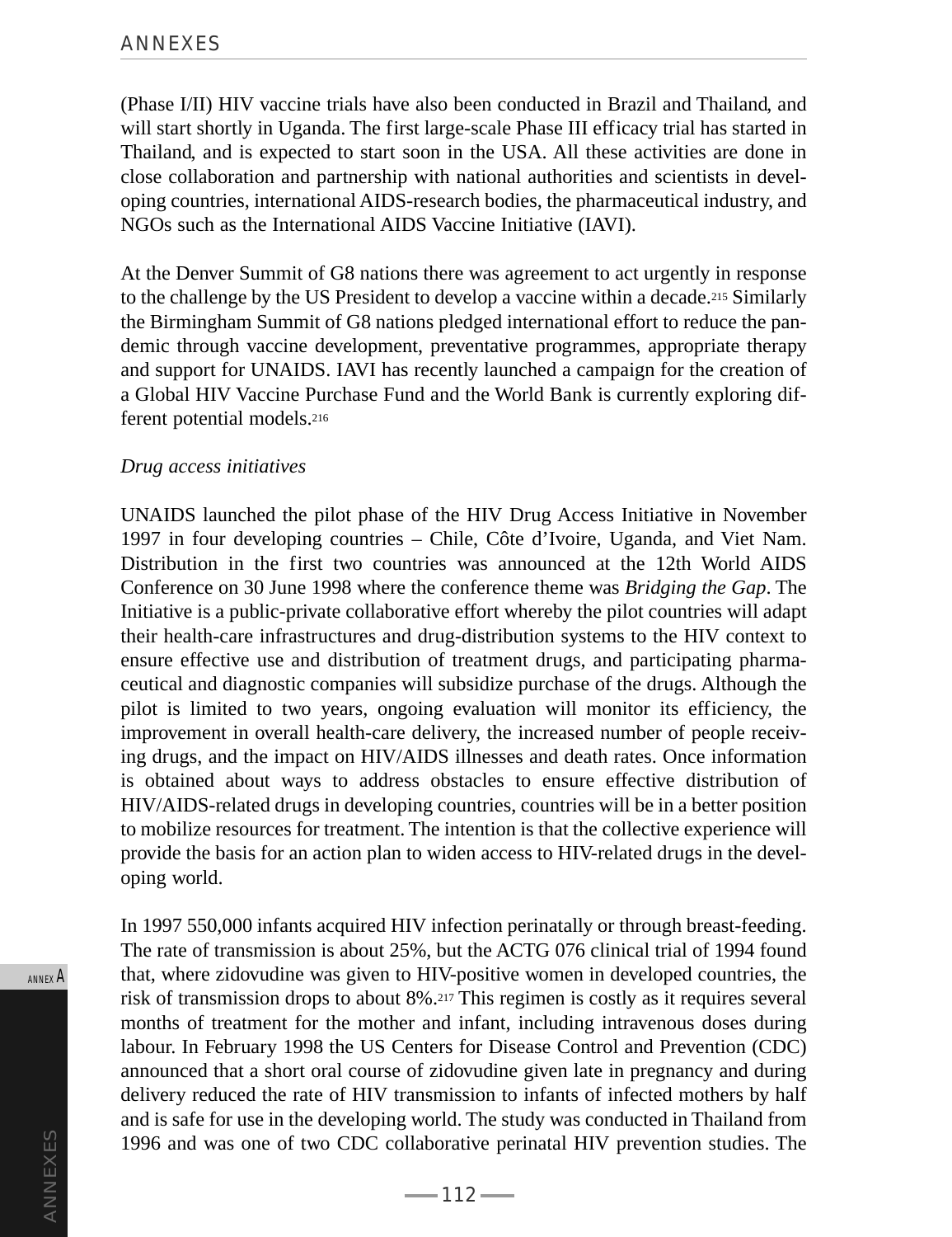other study in Abidjan (Côte d'Ivoire) is continuing, but the placebo-control arm is no longer necessary and all women in the study are now offered the short-course zidovudine regimen.

At the 12th International AIDS Conference UNAIDS and two of its Cosponsors, UNICEF and WHO, announced their support for pilot projects to reduce mother-tochild transmission in 11 low-income countries in Africa, Asia and Latin America where women have high rates of HIV infection. The initiative will aim to provide voluntary and confidential counselling and testing for pregnant women, antiretroviral drugs for those who learn that they are infected, better birth care, counselling about choice and provision of safe infant feeding methods. It will also provide support for HIV-positive mothers who decide not to breastfeed, which may result in stigmatization (because of the visibility of such an act in developing countries, inferences can be drawn about the mother's HIV status). Glaxo Wellcome will provide the initial supply of zidovudine in the pilot projects that will seek to support approximately 30,000 HIV-infected women in about 30 different sites over the next 12-18 months. As the initiative expands, the company will offer preferential pricing to the UN agency partners and others for use in developing countries.218

ANNEX<sub>A</sub>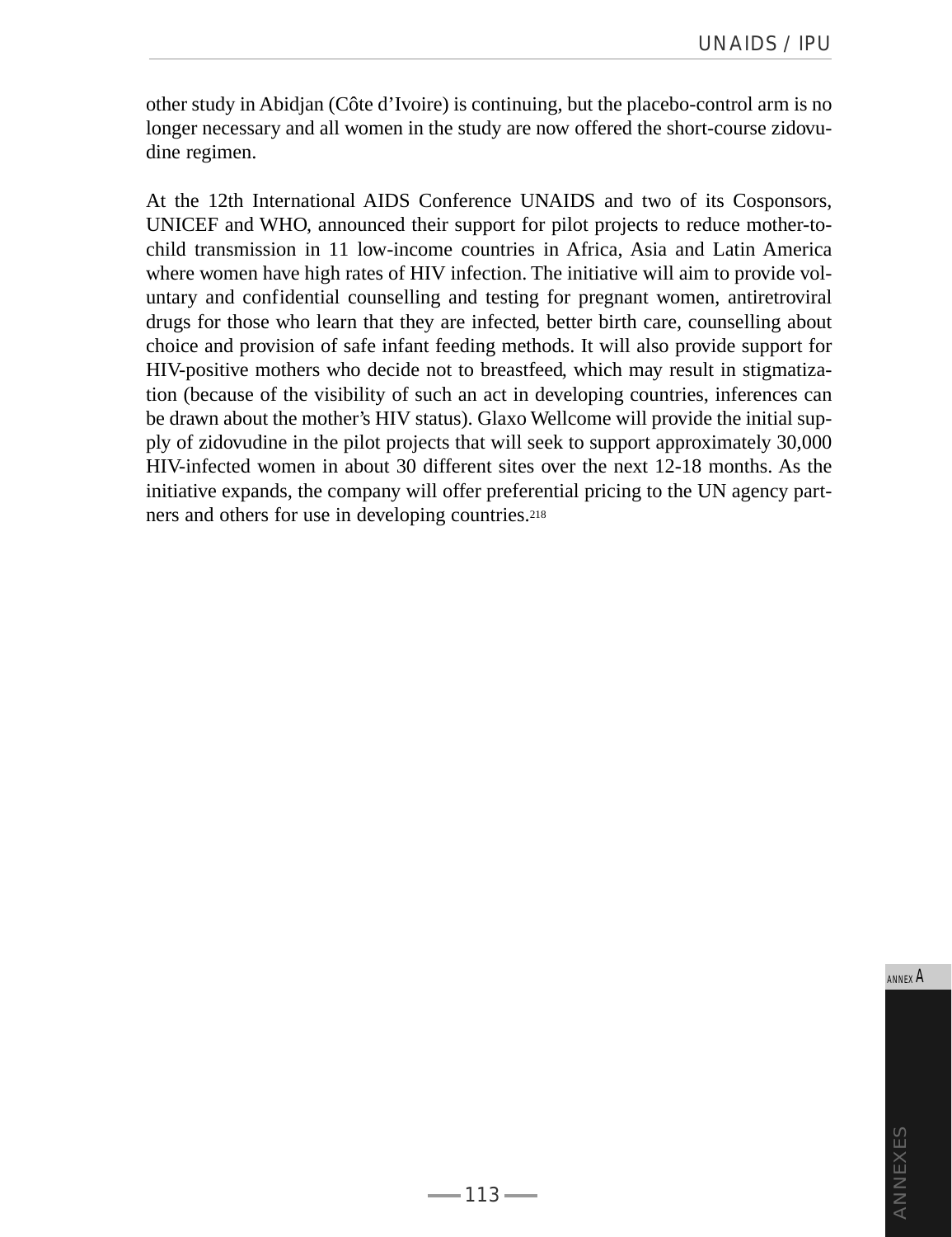# ANNEX B

#### **Resolution unanimously adopted by the 99th Inter-Parliamentary Union Conference (Windhoek, 10 April 1998)**

**ACTION TO COMBAT HIV/AIDS IN VIEW OF ITS DEVASTATING HUMAN, ECONOMIC AND SOCIAL IMPACT**

**INTER-PARLIAMENTARY UNION PLACE DU PETIT-SACONNEX 1211 GENEVA 19, SWITZERLAND**

The 99th Inter-Parliamentary Conference,

*Recalling* the previous resolutions of the Inter-Parliamentary Union concerning HIV/AIDS, particularly that of the 87th Conference (Yaoundé, April 1992),

*Concerned* by the speed at which the HIV/AIDS epidemic is spreading throughout the world, particularly among women and children,

*Noting* the growing awareness of the seriousness of AIDS as a disease to which anyone can be exposed, regardless of ethnic origin, age group, geographical situation and level of economic or social well-being,

*Emphasising* the harmful impact of AIDS on society, economies and development, which jeopardises world economic growth and threatens political and social stability,

*Acknowledging* that balancing the rights and responsibilities of a broad spectrum of people is a formidable but necessary legislative task of parliaments,

*Mindful* that women and children as well as groups which are underprivileged socially and economically or in terms of the law, and those with no legal status, are less aware and therefore more vulnerable to the risks of infection from HIV/AIDS because they may be barred from full access to education, health care, social services and other means of prevention and control, and *acknowledging* that they suffer disproportionately from the economic and social consequences of the HIV/AIDS epidemic,

*Convinced* that both authorities and society as a whole must spare no effort to prevent and contain the spread of HIV/AIDS and ease the impact of this pandemic on respect for human rights and civil liberties,

*Deeply concerned* by the ever-widening gap between developed and developing countries in terms of possibilities for screening, identifying, monitoring, treating and ensuring the social integration of people with AIDS, which is the more serious as the great majority of those affected live in developing countries,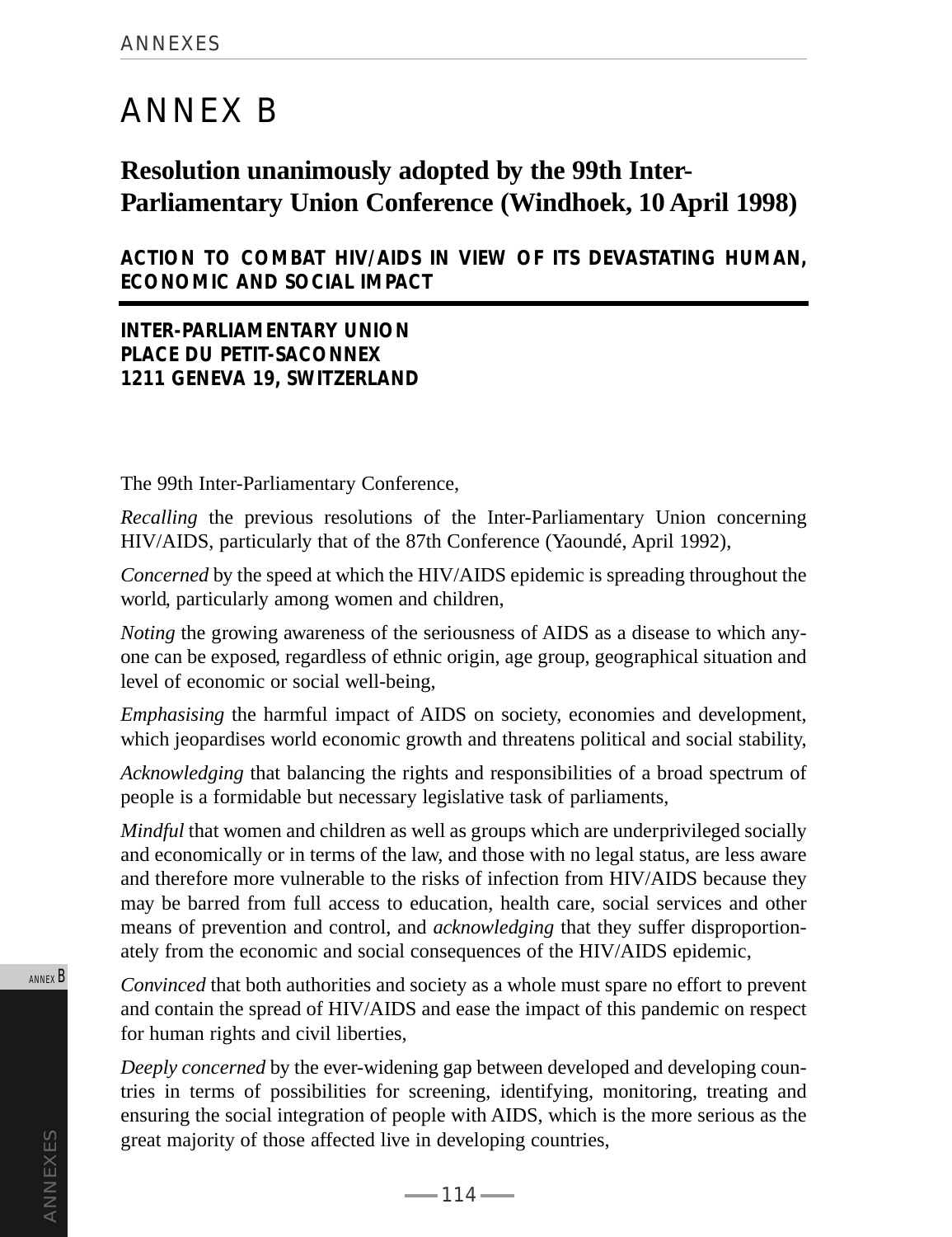*Reminding* States of the commitments they have undertaken to promote and encourage respect for human rights in instruments such as the Universal Declaration of Human Rights, the United Nations Charter, the International Covenant on Economic, Social and Cultural Rights, the International Covenant on Civil and Political Rights, the International Convention on the Elimination of All Forms of Racial Discrimination, the Convention on the Elimination of All Forms of Discrimination against Women, the Convention Against Torture and other Cruel, Inhuman or Degrading Treatment or Punishment and the Convention on the Rights of the Child, as well as the conventions of the International Labour Organisation, the Vienna Declaration and Programme of Action, the Beijing Declaration, resolutions 1994/24 and 1997/52 of the UN Economic and Social Council, the Cairo Programme of Action, the Declaration of the Paris Summit of 1 December 1994, the G-7 Development Ministers, Joint Declaration of 1 December 1997 and the resolution of the ASEAN Inter-Parliamentary Organisation (AIPO) on the Maintenance of Health and Prevention of the Spread of HIV/AIDS adopted at the 18 General Assembly of AIPO in Bali, Indonesia, in September 1997,

*Recognising* that HIV/AIDS spreads beyond borders and must accordingly be fought through joint action by the international community and international organisations, especially UNAIDS and its co-sponsors (UNICEF, UNDP, UNFPA, UNESCO, WHO, World Bank),

*Reaffirming* the principles set out in the World AIDS Strategy adopted by WHO and endorsed by the UN General Assembly, the main goals of which are as follows:

- (a) Preventing HIV infection;
- (b) Reducing the effects of infection on individuals and society;
- (c) Mobilising and combining national and international efforts to combat AIDS,

*Convinced* of the need to act on a global scale to ensure that despite overstretched public budgets, no effort is spared to reduce the number of new cases of HIV/AIDS,

*Recalling* that adopting legislation on the rights and obligations of persons is one of the primary duties of parliaments,

- 1. *Urges* parliamentarians to evaluate properly the growing impact of the HIV/AIDS epidemic on world economic development and on social and political stability, and to become aware of the resulting daily violations of the inalienable rights of individuals;
- 2. *Urges* governments and NGOs to adopt a long-term, timely, coherent and integrated AIDS prevention policy with public information and education programmes which are specifically tailored to the needs of the various target groups and take account of cultural and religious sensitivities, and thus provide universally accessible information about the various routes of HIV transmission and highlight ways of avoiding or at least reducing the risk of infection;
- 3. *Calls on* the more prosperous countries, in accordance with the principle of inter-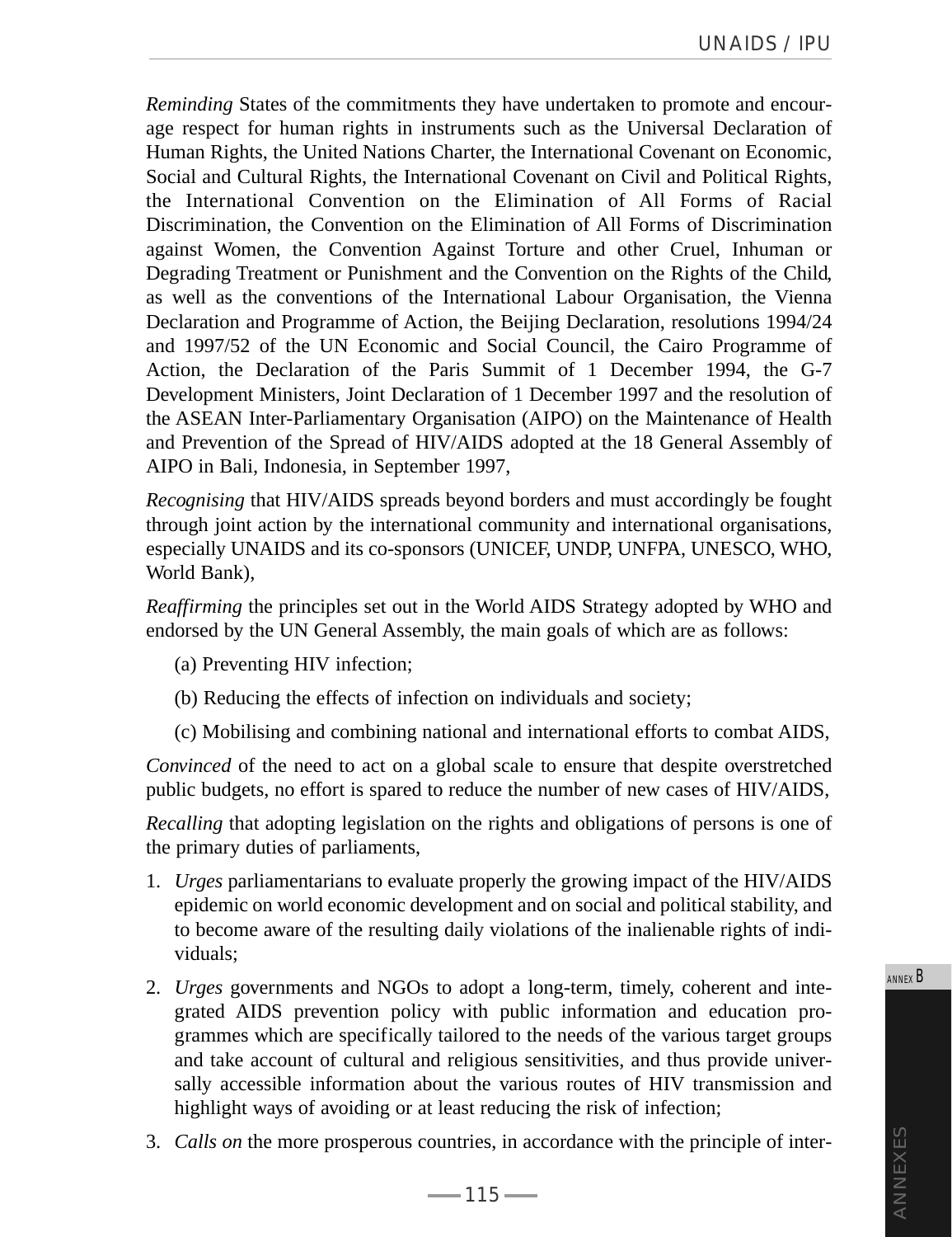national solidarity, to help less developed countries, to take on appropriate additional burdens and to offer financial assistance and technical and social support;

- 4. *Also calls on* governments, scientific organisations and the pharmaceutical industry to co-operate in funding and reinforcing AIDS vaccine research, as proposed by the International AIDS Vaccine Initiative, and *invites* the pharmaceutical industry in particular to invest massively in such research;
- 5. *Calls for* negotiations between wealthy and poorer countries to devise ways of enabling every person living with HIV/AIDS to benefit from the best treatments possible in light of current medical knowledge;
- 6. *Calls on* developed countries, as well as international organisations and financial institutions, to earmark part of their development assistance to support national AIDS programmes in the developing world;
- 7. *Urges* governments to ensure the protection of human rights by putting into practice the guidelines adopted by the Second International Consultation on HIV/AIDS and Human Rights (September 1996). Special consideration should be given to the following:
	- (a) Review and reform existing public health laws so as to ensure that they address the issues raised by HIV/AIDS and comply with international human rights obligations (protection of privacy, confidentiality, liberty and security of the person), and that the provisions applicable to other transmissible diseases are not implemented in an inappropriate manner;
	- (b) Review and reform penal legislation and prison systems so as to ensure that they comply with international obligations for the protection of human rights, especially as regards HIV/AIDS;
	- (c) Adopt legislation ensuring that the human rights of persons infected or affected by HIV/AIDS are respected, banning all forms of discrimination against them, and establishing their right to education, work, housing and social services;
	- (d) Ensure respect for privacy, confidentiality and ethics in scientific research on human beings (informed consent, education and respect of subjects);
	- (e) See to it that public institutions and the private sector establish rules concerning HIV/AIDS which translate human rights principles into codes of professional responsibility and practice, and introduce monitoring mechanisms to ensure that they are properly applied;
- 8. *Calls on* parliamentarians to encourage the involvement of all sectors of society by promoting inter-agency and multisectoral co-operation, including public-private sector partnerships as an effective means to respond to the pandemic;
- 9. *Urges* parliamentarians to intensify their legislative, budgetary and oversight functions in all areas of activity relevant to HIV/AIDS prevention and control;

ANNEX B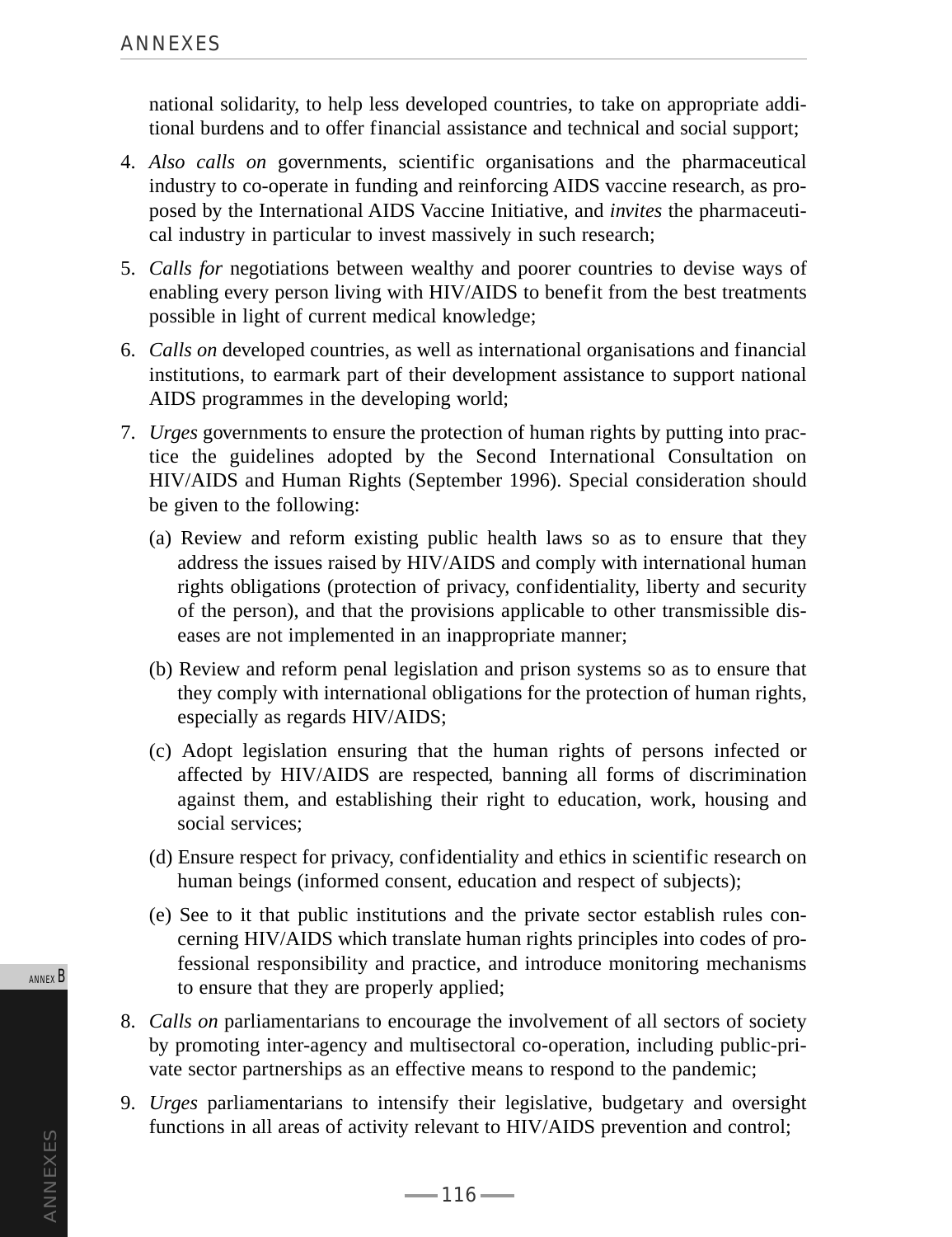- 10. *Requests* UNAIDS, in co-operation with the IPU Secretariat, to consult IPU member parliaments in finalising the draft Handbook on HIV/AIDS, law and human rights, and to disseminate it as a reference tool for the establishment of legal standards, with progress to be reported at the next IPU Conference in Moscow;
- 11. *Urges* legislators to ensure that HIV/AIDS is addressed at all times through a partnership approach which involves the widest possible range of concerned stakeholders, including people living with AIDS, as well as the community, in decisionmaking processes and which provides for the sharing and dissemination of all relevant information on policies and medical and social issues;
- 12. *Calls on* governments to remove possible routes of transmission within health services, by using only blood and blood products which are guaranteed free of infection, utilising disposable hypodermic needles and ensuring strict compliance with all other hygiene regulations, including establishing needle and syringe exchange programmes, and *urges* the developed countries to provide material and technical support to the developing countries in this respect;
- 13. *Calls for* the establishment, in IPU member parliaments, of non-partisan parliamentary groups on HIV/AIDS to ensure ongoing dialogue, briefings and debate as well as training activities in order to deepen the understanding of the pandemic and to promote a consensus on national AIDS policy.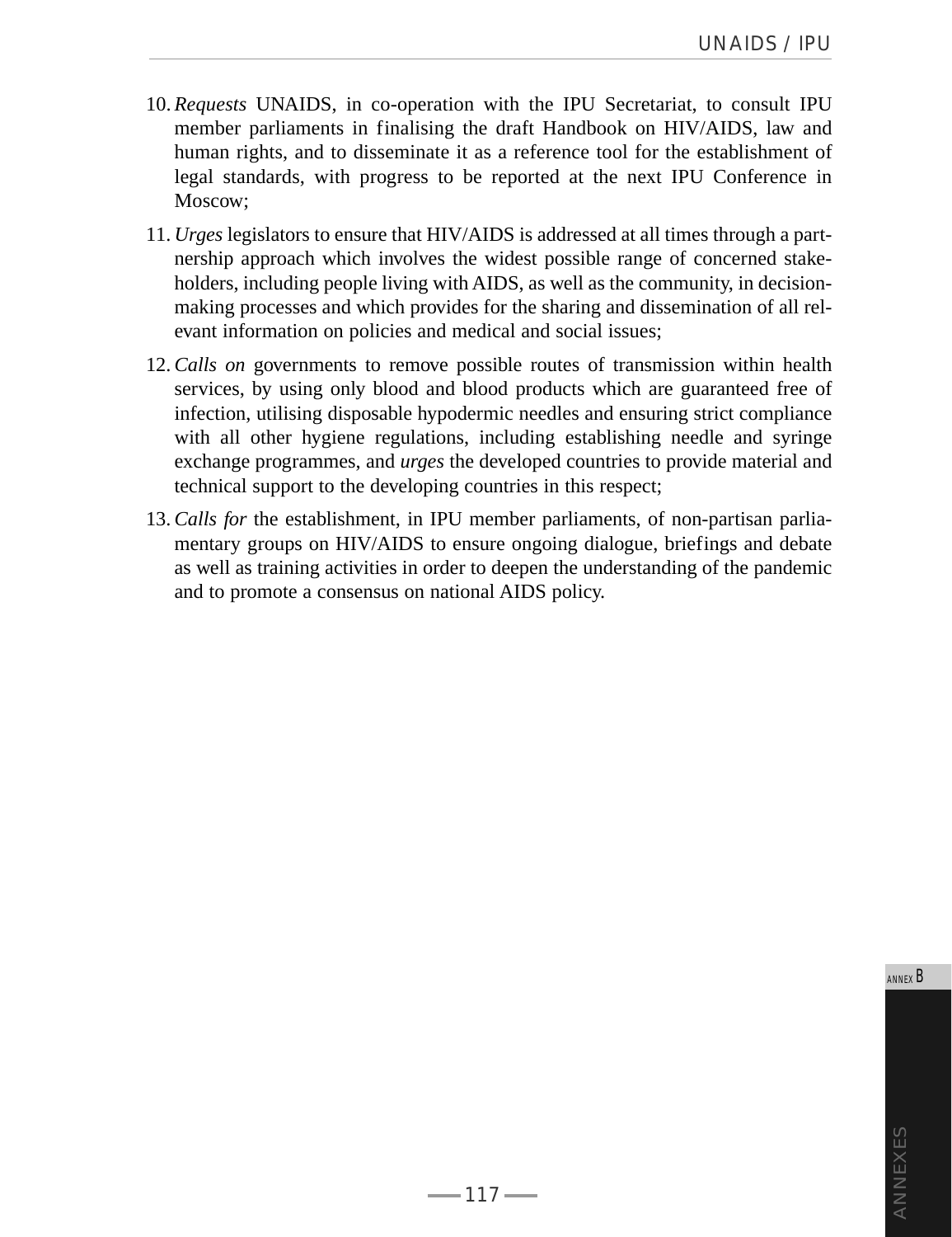# ANNEX C

**International Guidelines on HIV/AIDS and Human Rights**

# (A) Institutional responsibilities and processes

Guideline 1: National framework

#### **States should establish an effective national framework for their response to HIV/AIDS which ensures a coordinated, participatory, transparent and accountable approach, integrating HIV/AIDS policy and programme responsibilities, across all branches of Government.**

Depending upon existing institutions, the level of the epidemic and institutional cultures, as well as the need to avoid overlapping of responsibilities, the following responses should be considered:

- (a) Formation of an interministerial committee to ensure integrated development and high-level coordination of individual ministerial national action plans and to monitor and implement the further HIV/AIDS strategies, as set out below. In federal systems, an intergovernmental committee should also be established with provincial/state, as well as national representation. Each ministry should ensure that HIV/AIDS and human rights are integrated into all its relevant plans and activities, including:
	- education
	- law and justice, including police and corrective services
	- science and research
- employment and public service
- welfare, social security and housing
- immigration, indigenous populations, foreign affairs and development cooperation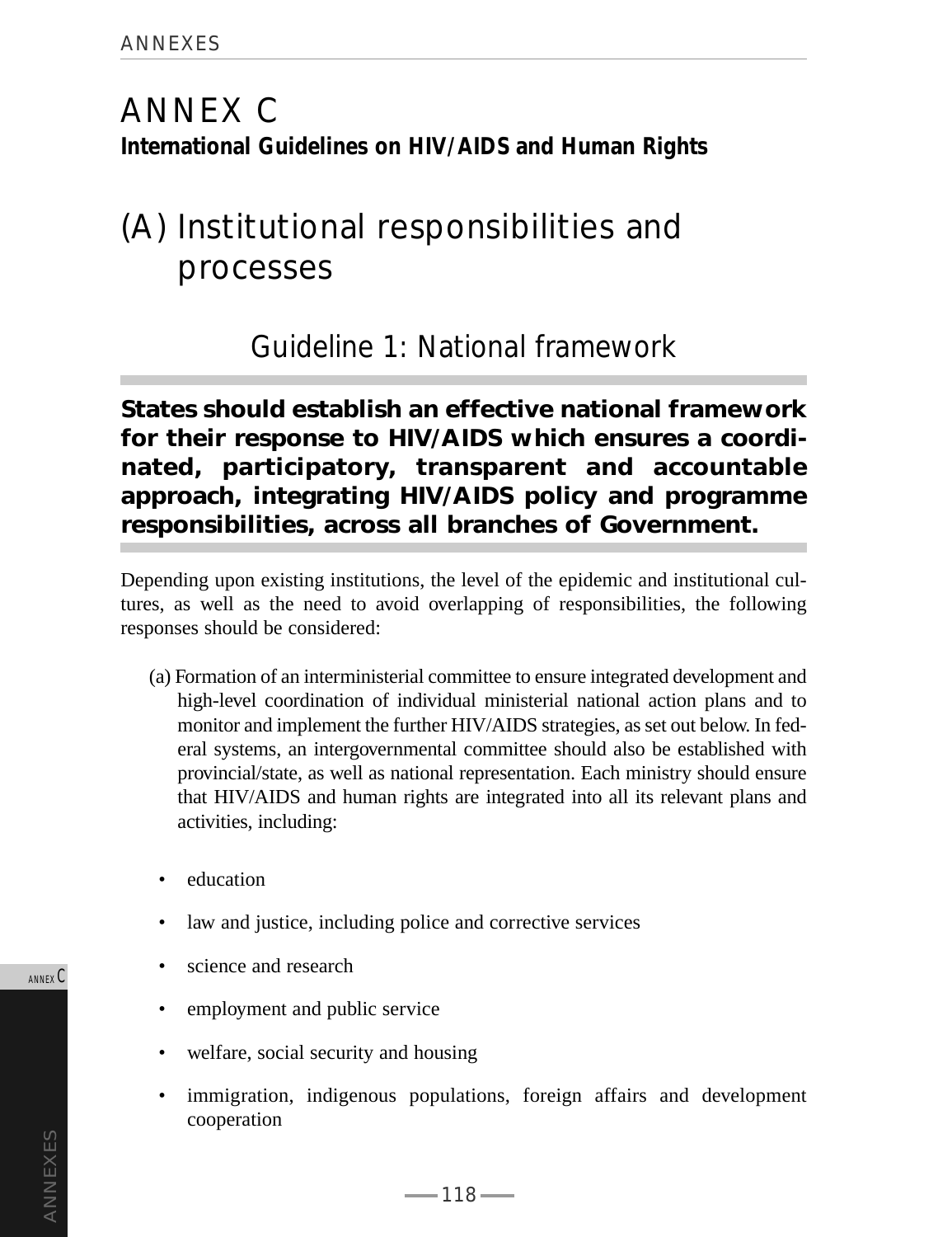- health
- treasury and finance
- defence, including armed services
- (b) Ensuring that an informed and ongoing forum exists for briefing, policy discussion and law reform to deepen the level of understanding of the epidemic, in which all political viewpoints can participate at national and subnational levels, e.g. by establishing parliamentary or legislative committees with representation from major and minor political parties.
- (c) Formation or strengthening of advisory bodies to advise Government on legal and ethical issues, such as a legal and ethical subcommittee of the interministerial committee. Representation should consist of professional (public health, legal and educational, scientific, biomedical and social), religious and community groups, employers' and workers' organizations, NGOs and ASOs, nominees/experts and people living with HIV/AIDS.
- (d) Sensitization of the judicial branch of Government, in ways consistent with judicial independence, on the legal, ethical and human rights issues related to HIV/AIDS, including through judicial education and the development of judicial materials.
- (e) Ongoing interaction of government branches with United Nations Theme Groups on HIV/AIDS and other concerned international and bilateral actors to ensure that governmental responses to the HIV/AIDS epidemic will continue to make the best use of assistance available from the international community. Such interaction should, inter alia, reinforce cooperation and assistance to areas related to HIV/AIDS and human rights.

## Guideline 2: Supporting community partnership

**States should ensure, through political and financial support, that community consultation occurs in all phases of HIV/AIDS policy design, programme implementation and evaluation and that community organizations are enabled to carry out their activities, including in the fields of ethics, law and human rights, effectively.**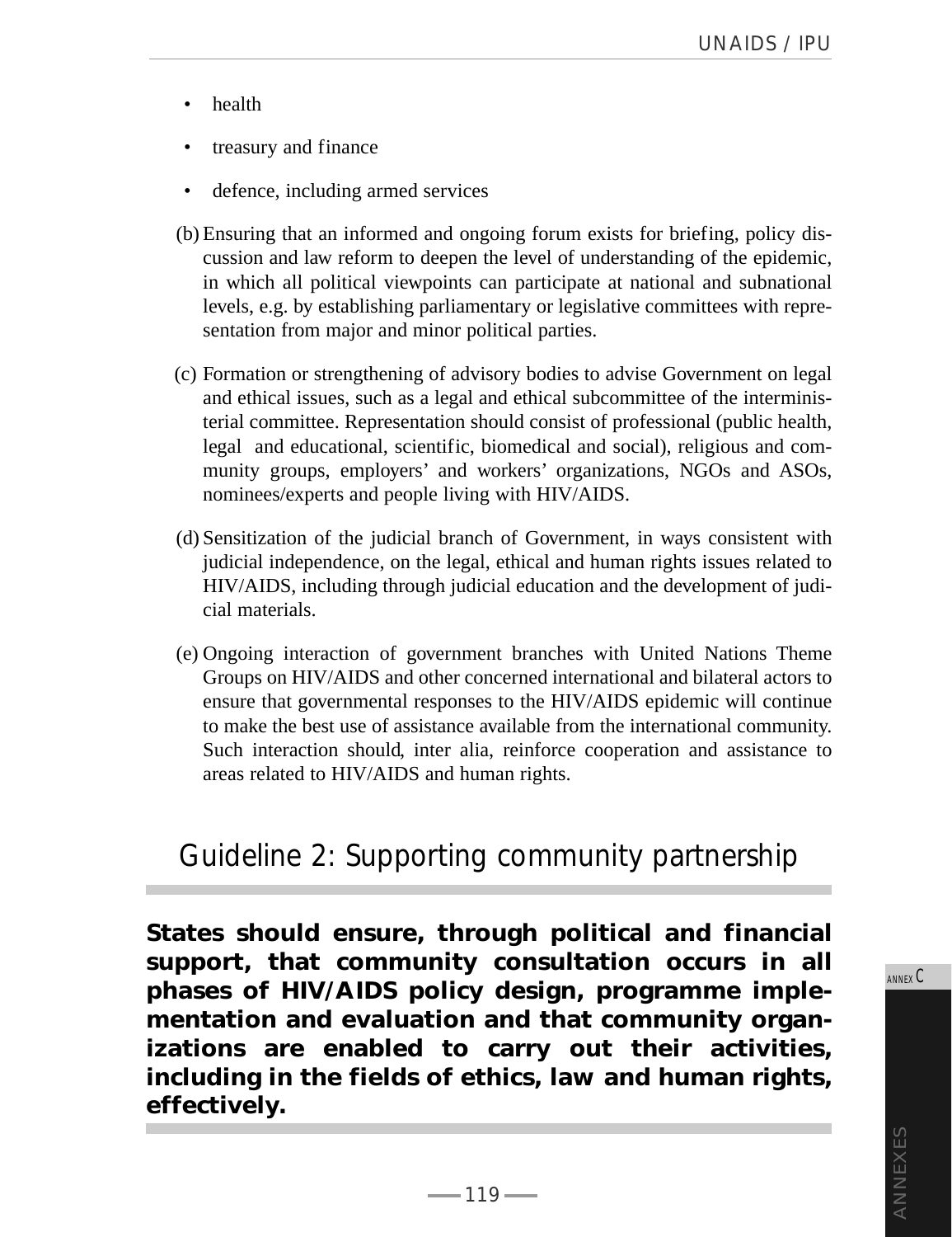- (a) Community representation should comprise PLWHAs, CBOs, ASOs, human rights NGOs and representatives of vulnerable groups. Formal and regular mechanisms should be established to facilitate ongoing dialogue with and input from such community representatives into HIV-related government policies and programmes. This could be established through regular reporting by community representatives to the various government, parliamentary and judicial branches described in Guideline 1, joint workshops with community representatives on policy, planning and evaluation of State responses and through mechanisms for receiving written submissions from the community.
- (b) Sufficient government funding should be allocated in order to support, sustain and enhance community organizations in areas of core support, capacitybuilding and implementation of activities, including in areas concerning HIVrelated ethics, human rights and law. Such activities might involve training seminars, workshops, networking, developing promotional and educational materials, advising clients of their human and legal rights, referring clients to relevant grievance bodies, collecting data on human rights issues and human rights advocacy.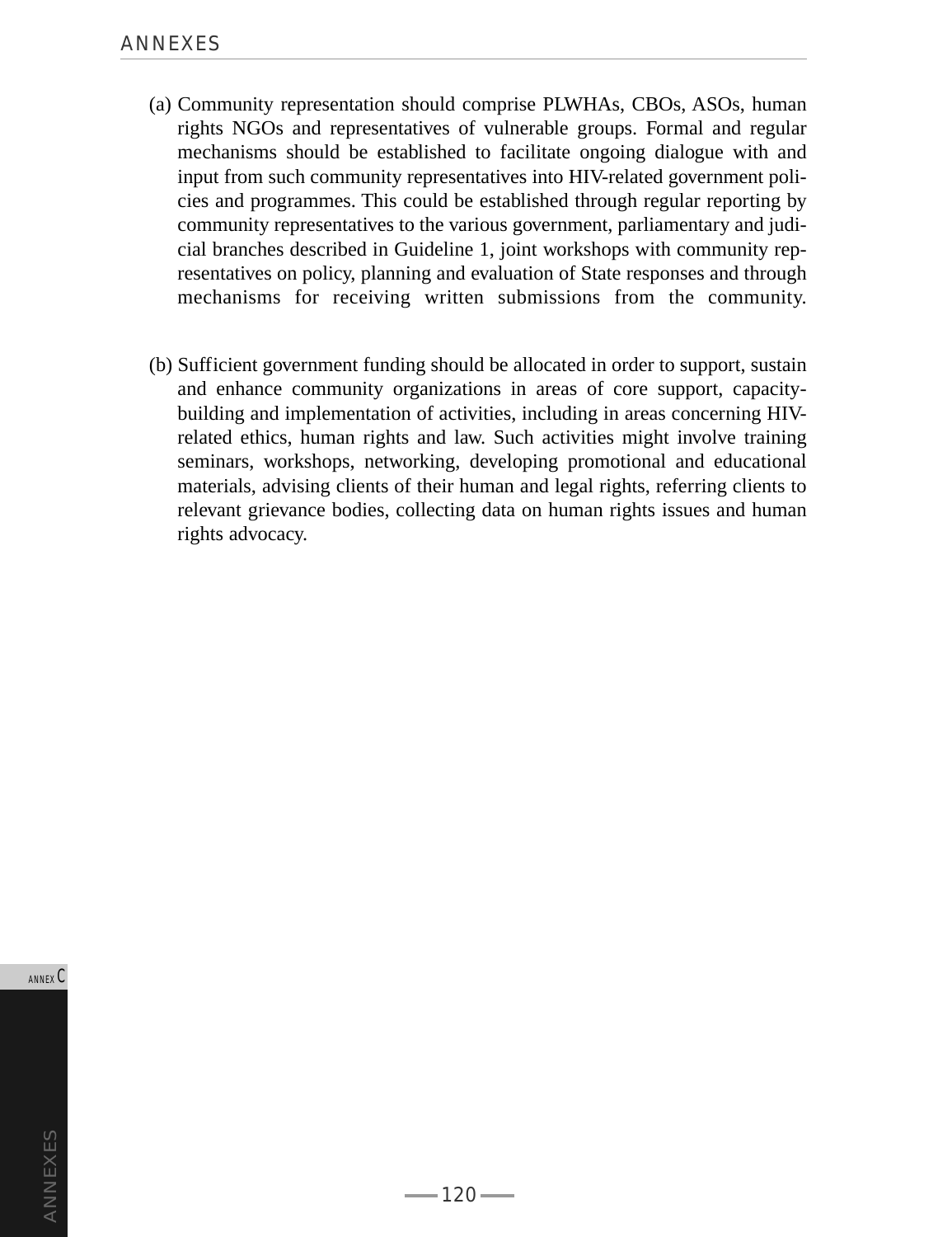# (B) Law review, reform and support services

## Guideline 3: Public health legislation

**States should review and reform public health legislation to ensure that they adequately address the public health issues raised by HIV/AIDS, that their provisions applicable to casually transmitted diseases are not inappropriately applied to HIV/AIDS and that they are consistent with international human rights obligations.**

Public health legislation should contain the following components:

- (a) Public health law should fund and empower public health authorities to provide a comprehensive range of services for the prevention and treatment of HIV/AIDS, including relevant information and education, access to voluntary testing and counselling, STD and sexual and reproductive health services for men and women, condoms and drug treatment, services and clean injection materials, as well as adequate treatment for HIV/AIDS-related illnesses, including pain prophylaxis.
- (b) Apart from surveillance testing and other unlinked testing done for epidemiological purposes, public health legislation should ensure that HIV testing of individuals should only be performed with the specific informed consent of that individual. Exceptions to voluntary testing would need specific judicial authorization, granted only after due evaluation of the important privacy and liberty considerations involved.
- (c) In view of the serious nature of HIV testing and in order to maximize prevention and care, public health legislation should ensure, whenever possible, that pre- and post-test counselling is provided in all cases. With the introduction of home-testing, States should ensure quality control, maximize counselling and referral services for those who use such tests and establish legal and support services for those who are the victims of misuse of such tests by others.
- (d) Public health legislation should ensure that people are not subjected to coercive measures such as isolation, detention or quarantine on the basis of their HIV status. Where the liberty of persons living with HIV is restricted due to their illegal behaviour, due process protections (e.g. notice, rights of review/appeal, fixed rather than indeterminate periods of orders and rights of representation) should be guaranteed.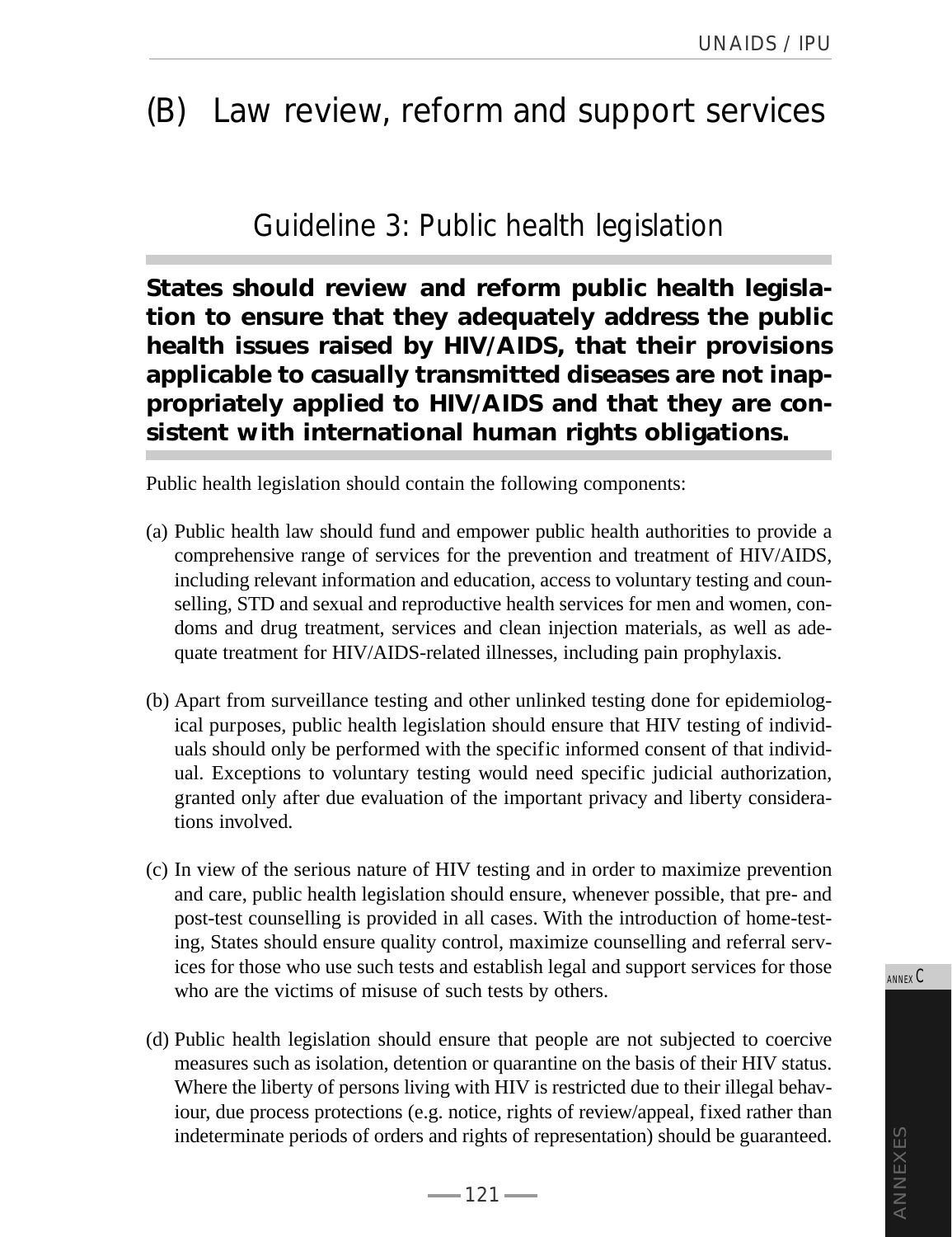- (e) Public health legislation should ensure that HIV and AIDS cases reported to public health authorities for epidemiological purposes are subject to strict rules of data protection and confidentiality.
- (f) Public health legislation should ensure that information related to the HIV status of an individual is protected from unauthorized collection, use or disclosure in the health-care and other settings, and that the use of HIV-related information requires informed consent.
- (g) Public health legislation should authorize, but not require, that health-care professionals decide, on the basis of each individual case and ethical considerations, to inform their patients' sexual partners of the HIV status of their patient. Such a decision should only be made in accordance with the following criteria:
	- the HIV-positive person in question has been thoroughly counselled
	- counselling of the HIV-positive person has failed to achieve appropriate behavioural changes
	- the HIV-positive person has refused to notify, or consent to the notification of his/her partner(s)
	- a real risk of HIV transmission to the partner(s) exists
	- the HIV-positive person is given reasonable advance notice
	- the identity of the HIV-positive person is concealed from the partner(s), if this is practically possible
	- follow-up is provided to ensure support to those involved, as necessary
- (h) Public health legislation should ensure that the blood/tissue/organ supply is free of HIV and other blood-borne pathogens.
- (i) Public health law should require the implementation of universal infection control precautions in health-care and other setting involving exposure to blood and other bodily fluids; persons working in these settings must be provided with the appropriate equipment and training to implement such precautions.
- (j) Public health legislation should require that health-care workers undergo a minimum of ethics and/or human rights training in order to be licensed to practice and should encourage professional societies of health-care workers to develop and enforce codes of conduct based on human rights and ethics, including HIV-related issues such as confidentiality and the duty to provide treatment.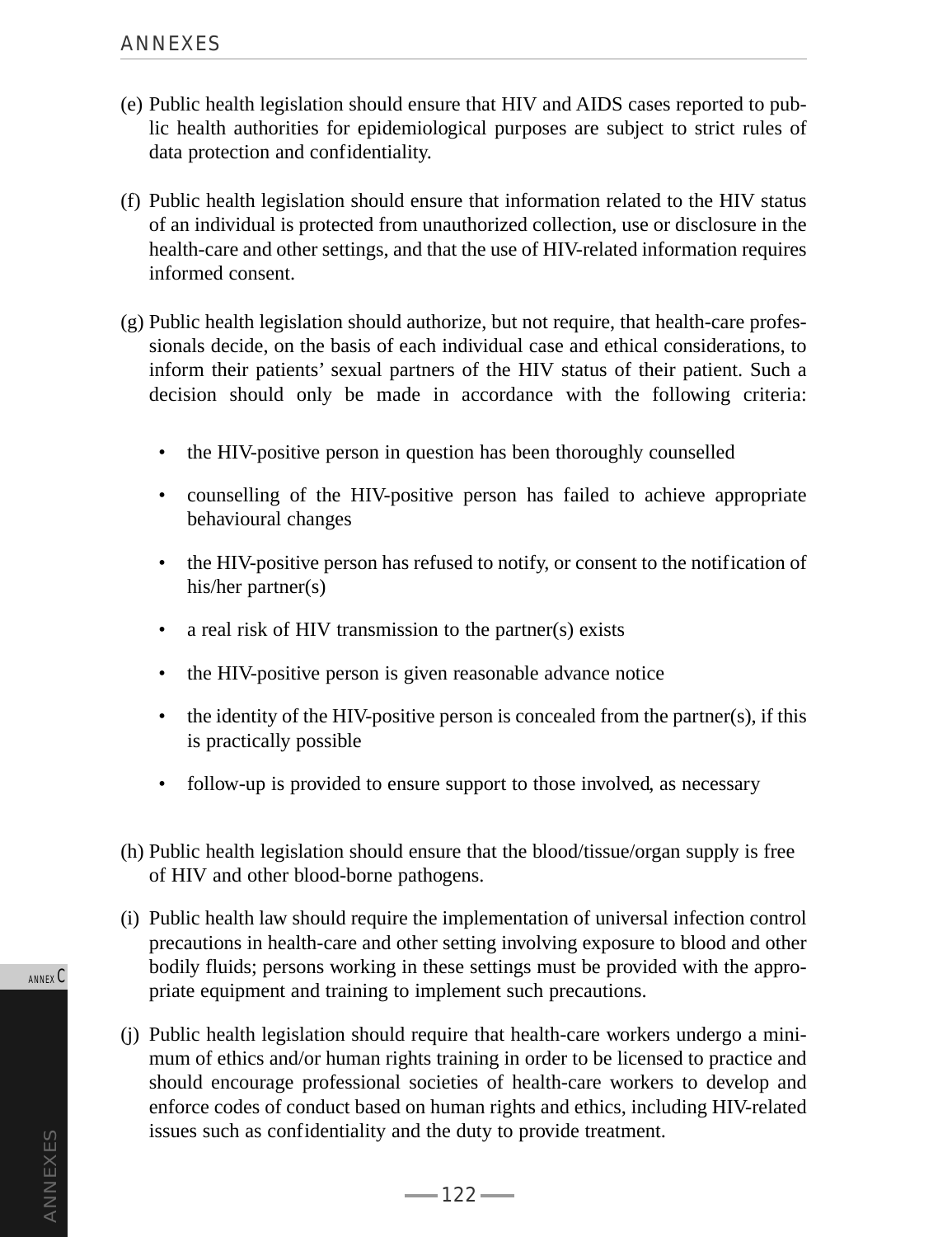## Guideline 4: Criminal laws and correctional systems

#### **States should review and reform criminal laws and correctional systems to ensure that they are consistent with international human rights obligations and are not misused in the context of HIV/AIDS or targeted against vulnerable groups.**

- (a) Criminal and/or public health legislation should not include specific offences against the deliberate and intentional transmission of HIV but rather should apply general criminal offences to these exceptional cases. Such application should ensure that the elements of foreseeability, intent, causality and consent are clearly and legally established to support a guilty verdict and/or harsher penalties.
- (b) Criminal law prohibiting sexual acts (including adultery, sodomy, fornication and commercial sexual encounters) between consenting adults in private should be reviewed, with the aim of repeal. In any event, they should not be allowed to impede provision of HIV/AIDS prevention and care services.
- (c) With regard to adult sex work that involves no victimization, criminal law should be reviewed with the aim to decriminalize, then legally regulate occupational health and safety conditions to protect sex workers and their clients, including support for safe sex during sex work. Criminal law should not impede provision of HIV/AIDS prevention and care services to sex workers and their clients. Criminal law should ensure that children and adult sex workers who have been trafficked or otherwise coerced into sex work are protected from participation in the sex industry and are not prosecuted for such participation but rather are removed from sex work and provided with medical and psychosocial support services, including those related to HIV.
- (d) Criminal law should not be an impediment to measures taken by States to reduce the risk of HIV transmission among injecting drug users and to provide HIVrelated care and treatment for injecting drug users. Criminal law should be reviewed to consider:
	- The authorization or legalization and promotion of needle and syringe exchange programmes;
	- The repeal of laws criminalizing the possession, distribution and dispensing of needles and syringes.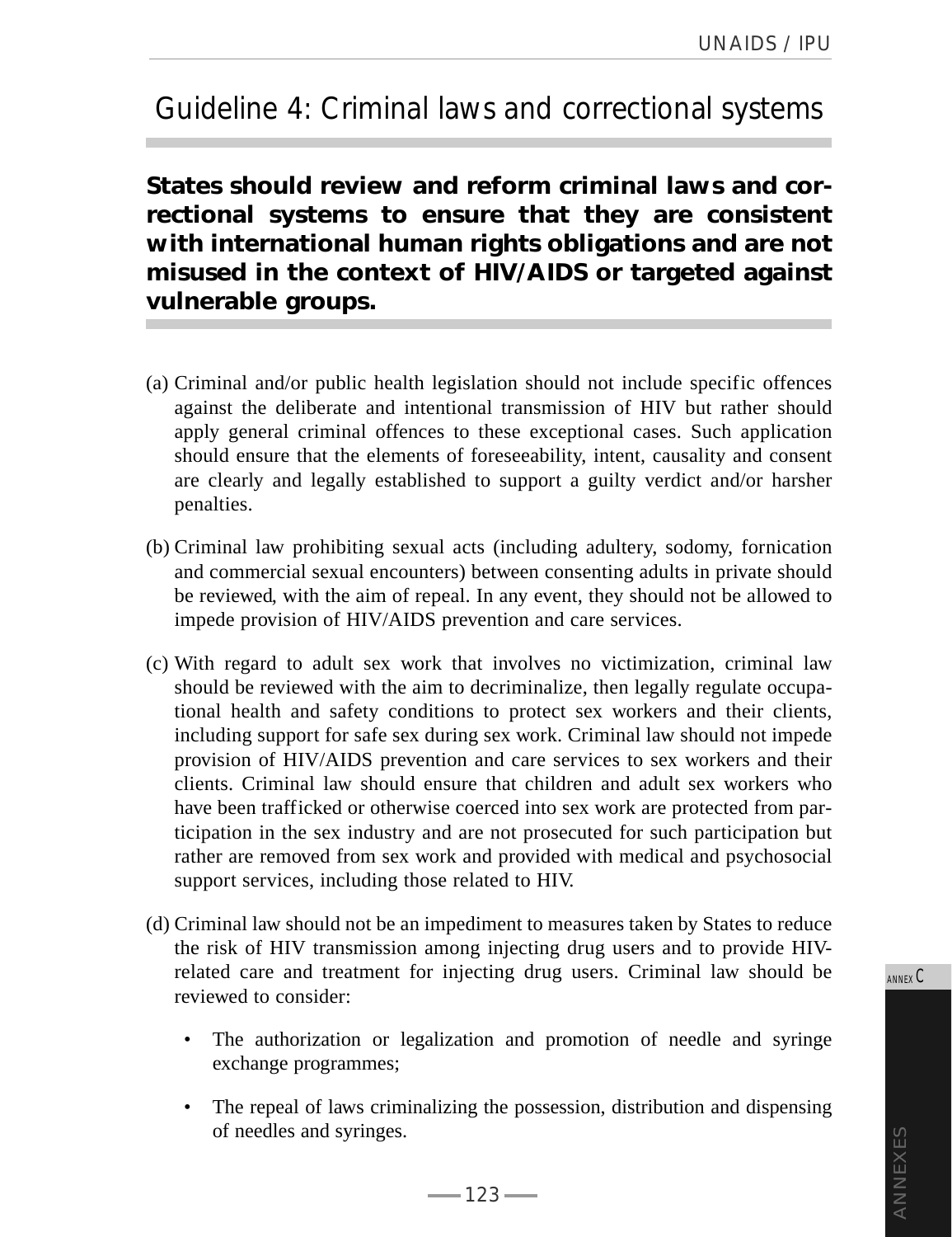(e) Prison authorities should take all necessary measures, including adequate staffing, effective surveillance and appropriate disciplinary measures, to protect prisoners from rape, sexual violence and coercion. Prison authorities should also provide prisoners (and prison staff, as appropriate), with access to HIV-related prevention information, education, voluntary testing and counselling, means of prevention (condoms, bleach and clean injection equipment), treatment and care and voluntary participation in HIV-related clinical trials, as well as should ensure confidentiality, and should prohibit mandatory testing, segregation and denial of access to prison facilities, privileges and release programmes for HIV positive prisoners. Compassionate early release of prisoners living with AIDS should be considered.

#### Guideline 5: Antidiscrimination and protective laws

**States should enact or strengthen antidiscrimination and other protective laws that protect vulnerable groups, people living with HIV/AIDS and people with disabilities from discrimination in both the public and private sectors, that will ensure privacy and confidentiality and ethics in research involving human subjects, emphasize education and conciliation and provide for speedy and effective administrative and civil remedies.**

- (a) General antidiscrimination laws should be enacted or revised to cover people living with asymptomatic HIV infection, people living with AIDS and those merely suspected of HIV or AIDS. Such laws should also protect groups made more vulnerable to HIV/AIDS due to the discrimination they face. Disability laws should also be enacted or revised to include HIV/AIDS in their definition of disability. Such legislation should include the following:
	- The areas covered should be as broad as possible, including health care, social security, welfare benefits, employment, education, sport, accommodation, clubs, trade unions, qualifying bodies, access to transport and other services;
	- Direct and indirect discrimination should be covered, as should cases where HIV/AIDS is only one of several reasons for a discriminatory act, and prohibiting HIV/AIDS vilification should also be considered;
	- Independent, speedy and effective legal and/or administrative procedures for seeking redress, containing such features as fast-tracking for cases where the complainant is terminally ill, investigatory powers to address systemic cases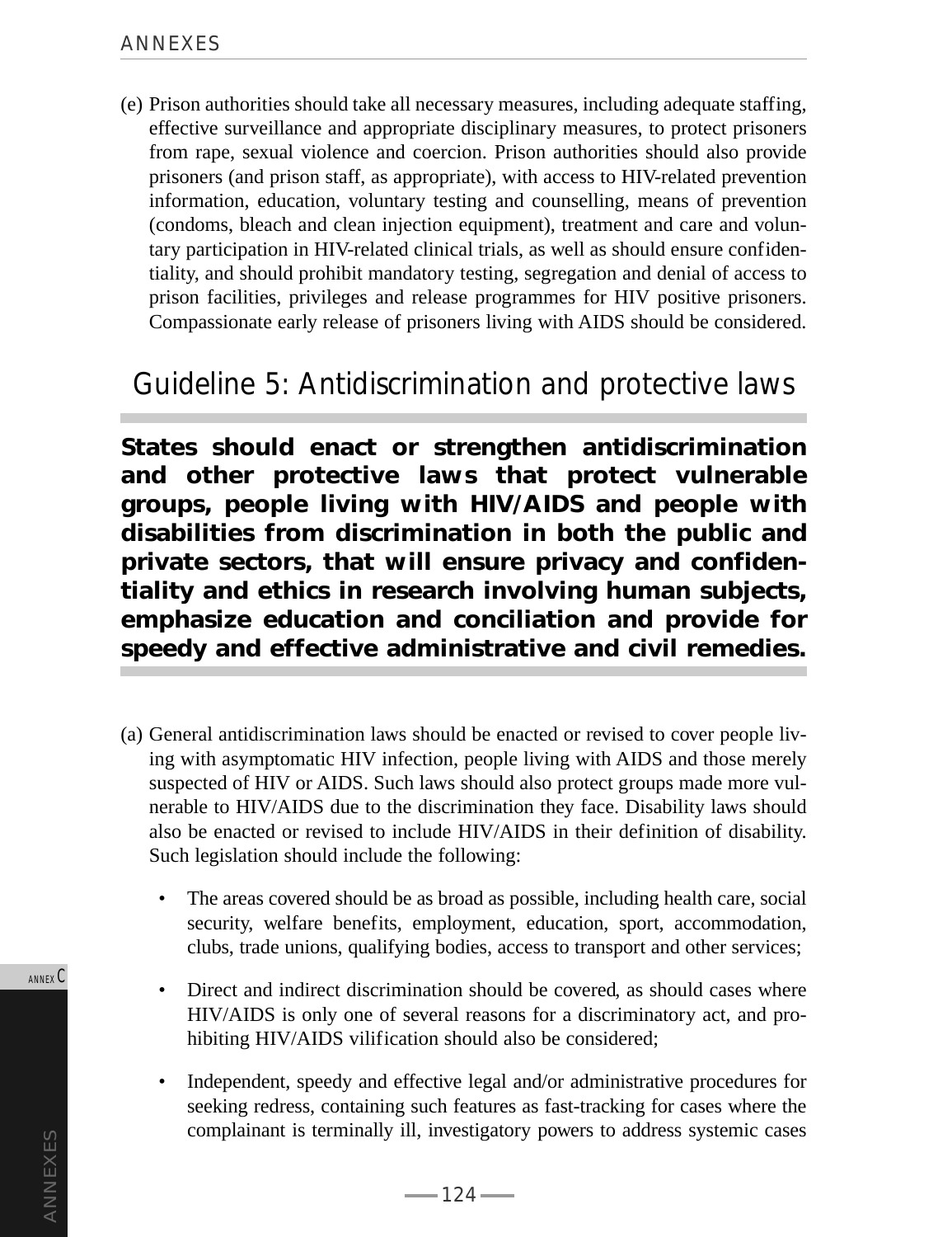of discrimination in policies and procedures, ability to bring cases under pseudonym and representative complaints, including the possibility of public interest organizations bringing cases on behalf of people living with HIV/AIDS;

- Exemptions for superannuation and life insurance should only relate to reasonable actuarial data, so that HIV/AIDS is not treated differently from analogous medical conditions.
- (b) Traditional and customary laws which affect the status and treatment of various groups of society should be reviewed in the light of antidiscrimination laws. If necessary, these should be reformed to promote and protect human rights, so that legal remedies are made available, if such laws are misused, and information, education and community mobilization campaigns are conducted to change these laws and attitudes associated with them.
- (c) General confidentiality and privacy laws should be enacted. HIV-related information on individuals should be included within definitions of personal/medical data subject to protection and should prohibit the unauthorized use and/or publication of HIV-related information on individuals. Privacy legislation should enable an individual to see his or her own records and to request amendments to ensure that such information is accurate, relevant, complete and up-to-date. An independent agency should be established to redress breaches of confidentiality. Provision should be made for professional bodies to discipline cases of breaches of confidentiality as professional misconduct under codes of conduct discussed below. Unreasonable invasion of privacy by the media could also be included as a component of professional codes governing journalists. People living with HIV/AIDS should be authorized to demand that their identity and privacy are protected in legal proceedings in which information on these matters will be raised.
- (d) Laws, regulations and collective agreements should be enacted or reached so as to guarantee the following workplace rights:
	- a national policy on HIV/AIDS and the workplace agreed upon in a tripartite body
	- freedom from HIV screening for employment, promotion, training or benefits
	- confidentiality regarding all medical information, including HIV/AIDS status
	- employment security for workers living with HIV until they are no longer able to work, including reasonable alternative working arrangements
	- defined safe practices for first aid and adequately equipped first-aid kits
	- protection for social security and other benefits for workers living with HIV, including life insurance, pension, health insurance, termination and death benefits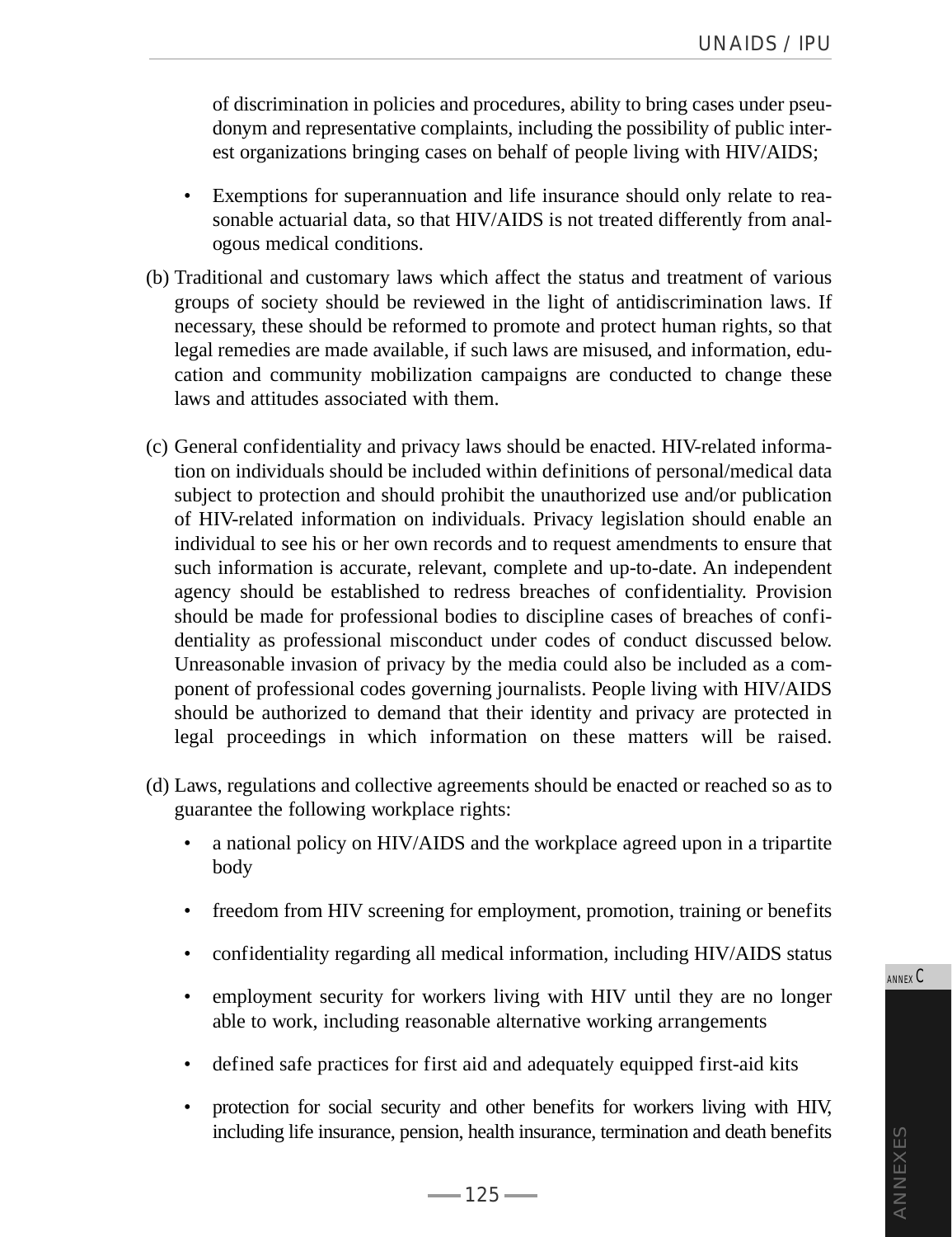- adequate health care accessible in or near the workplace
- adequate supplies of condoms available free to workers at the workplace
- workers' participation in decision-making on workplace issues related to HIV/AIDS
- access to information and education programmes on HIV/AIDS, as well as to relevant counselling and appropriate referral
- protection from stigmatization and discrimination by colleagues, unions, employers and clients
- appropriate inclusion in workers' compensation legislation of the occupational transmission of HIV (e.g. needle-stick injuries), addressing such matters as the long latency period of infection, testing, counselling and confidentiality.
- (e) Protective laws governing the legal and ethical protection of human participation in research, including HIV-related research, should be enacted or strengthened in relation to:
	- non-discriminatory selection of participants, e.g. women, children, minorities
	- informed consent
	- confidentiality of personal information
	- equitable access to information and benefits emanating from research
	- counselling, protection from discrimination, health and support services provided during and after participation
	- the establishment of local and/or national ethical review committees to ensure independent and ongoing ethical review, with participation by members of the community affected, of the research project
	- approval for use of safe and efficacious pharmaceuticals, vaccines and medical devices.

(f) Antidiscrimination and protective laws should be enacted to reduce human rights

violations against women in the context of HIV/AIDS, so as to reduce vulnerability of women to infection by HIV and to the impact of HIV/AIDS. In particular, laws should be reviewed and reformed to ensure equality of women regarding property and marital relations and access to employment and economic opportu-

ANNEXES

ANNEXES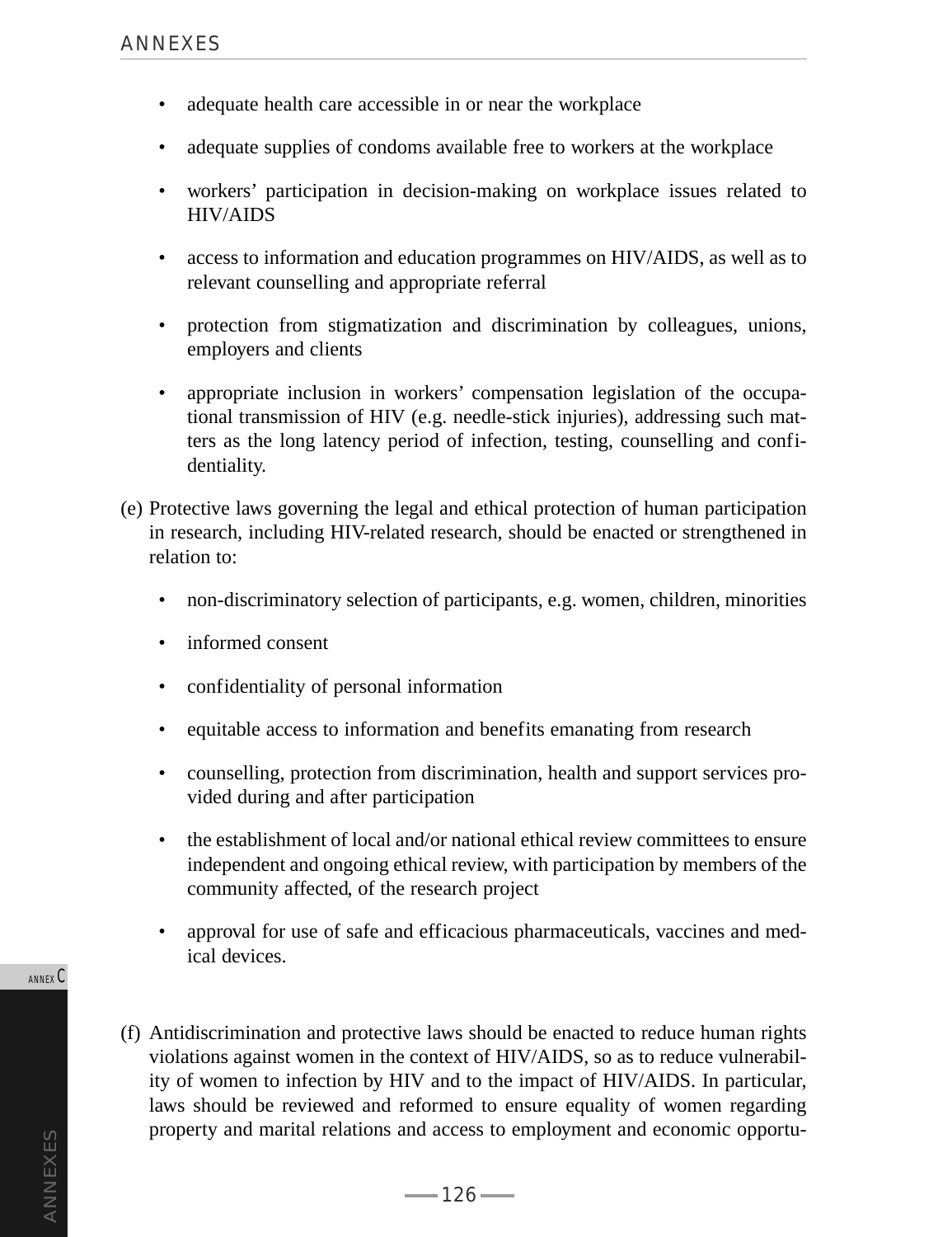nity, so that discriminatory limitations are removed on rights to own and inherit property, enter into contracts and marriage, obtain credit and finance, initiate separation or divorce, equitably share assets upon divorce or separation, and retain custody of children. Laws should also be enacted to ensure women's reproductive and sexual rights, including the right of independent access to reproductive and STD health information and services and means of birth control, including safe and legal abortion and the freedom to choose among these, the right to determine number and spacing of children, the right to demand safer sex practices and the right to legal protection from sexual violence, outside and inside marriage, including legal provisions for marital rape. The age of consent to sex and marriage should be consistent for males and females and the right of women and girls to refuse marriage and sexual relations should be protected by law. The HIV status of a parent or child should not be treated any differently from any other analogous medical condition in making decisions regarding custody, fostering or adoption.

- (g) Antidiscrimination and protective laws should be enacted to reduce human rights violations against children in the context of HIV/AIDS, so as to reduce the vulnerability of children to infection by HIV and to the impact of HIV/AIDS. Such laws should provide for children's access to HIV-related information, education and means of prevention inside and outside school, govern children's access to voluntary testing with consent by the child or by the parent or appointed guardian, as appropriate, should protect children against mandatory testing, particularly if orphaned by HIV/AIDS, and provide for other protections in the context of orphans, including inheritance and/or support. Such legislation should also protect children against sexual abuse, provide for their rehabilitation if abused and ensure that they are considered victims of wrongful behaviour, not subject to penalties themselves. Protection in the context of disability laws should also be ensured for children.
- (h) Antidiscrimination and protective laws should be enacted to reduce human rights violations against men having sex with men, including in the context of HIV/AIDS, in order, inter alia, to reduce the vulnerability of men who have sex with men to infection by HIV and to the impact of HIV/AIDS. These measures should include providing penalties for vilification of people who engage in samesex relationships, giving legal recognition to same-sex marriages and/or relationships and governing such relationships with consistent property, divorce and inheritance provisions. The age of consent to sex and marriage should be consistent for heterosexual and homosexual relationships. Laws and police practices relating to assaults against men who have sex with men should be reviewed to ensure that adequate legal protection is given in these situations.
- (i) Laws and regulations that provide for restrictions on the movement or association of members of vulnerable groups in the context of HIV/AIDS should be removed in both law (decriminalized) and law enforcement.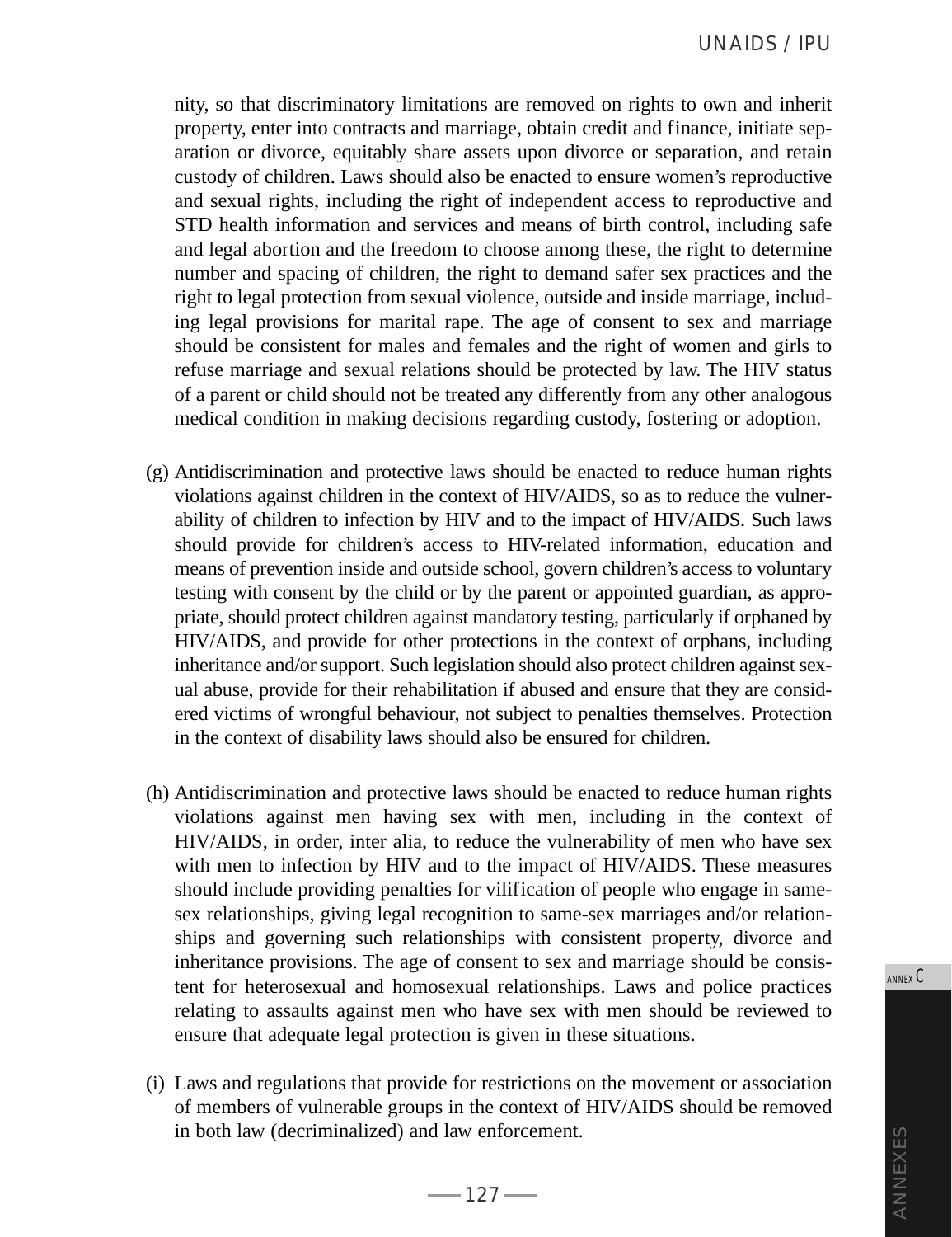(j) Public health, criminal and antidiscrimination legislation should prohibit mandatory HIV testing of targeted groups, including vulnerable groups.

## Guideline 6:

## Regulation of goods, services and information

**States should enact legislation to provide for the regulation of HIV-related goods, services and information, so as to ensure widespread availability of qualitative prevention measures and services, adequate HIV prevention and care information and safe and effective medication at an affordable price.** 

- (a) Laws and/or regulations should be enacted to enable implementation of a policy of widespread provision of information about HIV/AIDS through the mass media. This information should be aimed at the general public, as well as at various vulnerable groups that may have difficulties in accessing such information. HIV/AIDS information should be effective for its designated audience and not be inappropriately subject to censorship or other broadcasting standards.
- (b) Laws and/or regulations should be enacted to ensure the quality and availability of HIV tests and counselling. If home tests and/or rapid HIV test kits are permitted on the market, they should be strictly regulated to ensure quality and accuracy. The consequences of loss of epidemiological information, the lack of accompanying counselling and the risk of unauthorized uses, such as for employment or immigration, should also be addressed. Legal and social support services should be established to protect individuals from abuses arising from such testing.
- (c) Legal quality control of condoms should be enforced and compliance with the International Condom Standard should be monitored in practice. Restrictions on the availability of preventive measures, such as condoms, bleach, clean needles and syringes, should be repealed and the provision of these through vending machines in appropriate locations should be considered, in the light of the increased accessibility and anonymity afforded to clients by this method of distribution.
- (d) Duties, customs laws and value-added taxes should be revised so as to maximize access to safe and effective medication at an affordable price.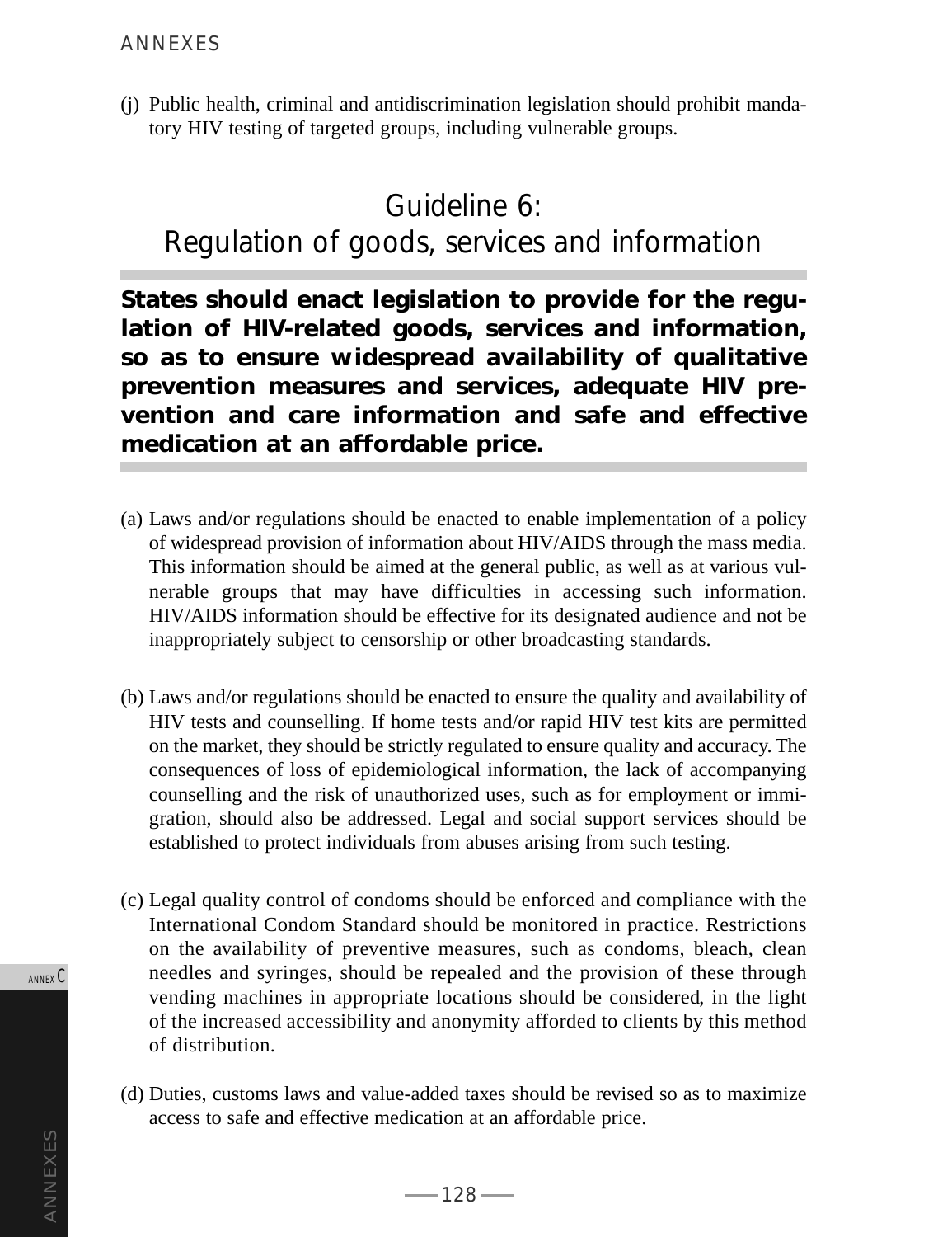(e) Consumer protection laws or other relevant legislation should be enacted or strengthened to prevent fraudulent claims regarding the safety and efficacy of drugs, vaccines and medical devices, including those relating to HIV/AIDS.

Guideline 7: Legal support services

**States should implement and support legal support services that will educate people affected by HIV/AIDS about their rights, provide free legal services to enforce those rights, develop expertise on HIV-related legal issues and utilize means of protection in addition to the courts, such as offices of Ministries of Justice, ombudspersons, health complaint units and human rights commissions.** 

States should consider the following features in establishing such services:

- (a) State support for legal aid systems specializing in HIV/AIDS casework, possibly involving community legal aid centres and/or legal service services based in ASOs;
- (b) State support or inducements (e.g. tax reduction) to private sector law firms to provide free pro bono services to PLWHAs in areas such as antidiscrimination and disability, health care rights (informed consent and confidentiality), property (wills, inheritance) and employment law;
- (c) State support for programmes to educate, raise awareness and build self-esteem among PLWHAs concerning their rights and/or to empower them to draft and disseminate their own charters/declarations of legal and human rights; State support for production and dissemination of HIV/AIDS legal rights brochures, resource personnel directories, handbooks, practice manuals, student texts, model curricula for law courses and continuing legal education, and newsletters to encourage information exchange and networking should also be provided. Such publications could report on case law, legislative reforms, national enforcement and monitoring systems for human rights abuses;
- (d) State support for HIV legal services and protection through a variety of offices, such as Ministries of Justice, procurator and other legal offices, health complaint units, ombudspersons and human rights commissions.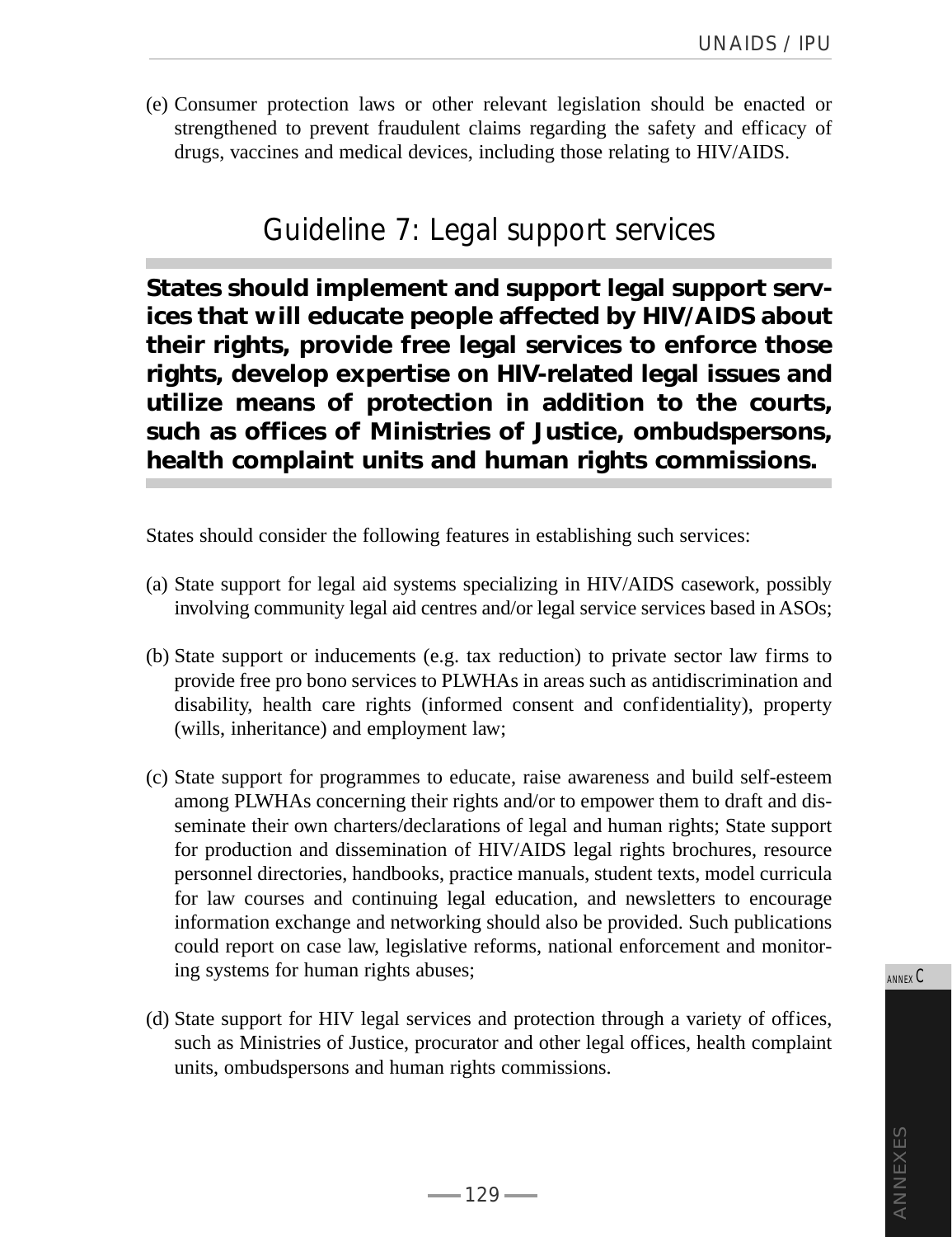# (C) Promotion of a Supportive and Enabling Environment

Guideline 8:

Women, children and other vulnerable groups

**States should, in collaboration with and through the community, promote a supportive and enabling environment for women, children and other vulnerable groups by addressing underlying prejudices and inequalities through community dialogue, specially designed social and health services and support to community groups.** 

- (a) States should support the establishment and sustainability of community associations comprised of members of different vulnerable groups for peer education, empowerment, positive behaviour change and social support.
- (b) States should support the development of adequate, accessible and effective HIVrelated prevention and care education, information and services by and for vulnerable communities and should actively involve these communities in the design and implementation of these programmes.
- (c) States should support the establishment of national and local forums to examine the impact of the HIV/AIDS epidemic on women. They should be multisectoral to include government, professional, religious and community representation and leadership and examine issues such as:
	- the role of women at home and in public life
	- the sexual and reproductive rights of women and men, including women's ability to negotiate safer sex and make reproductive choices
	- strategies for increasing educational and economic opportunities for women
	- sensitizing service deliverers and improving health care and social support services for women
	- the impact of religious and cultural traditions on women.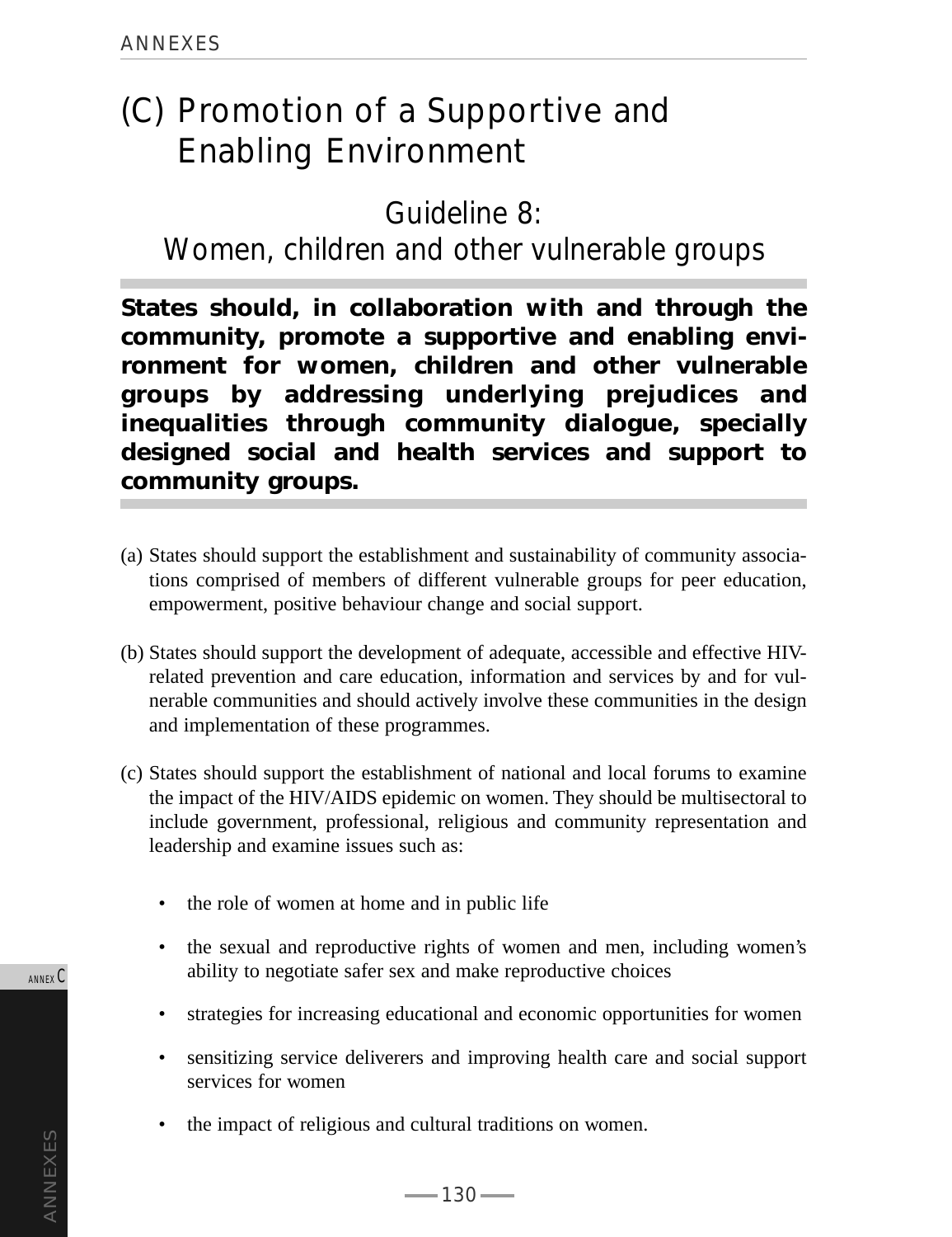- (d) States should implement the Cairo Programme of Action of the International Conference on Population and Development and the Beijing Declaration and Platform for Action of the Fourth World Conference on Women. In particular, primary health services, programmes and information campaigns should contain a gender perspective. Harmful traditional practices, including violence against women, sexual abuse, exploitation, early marriage and female genital mutilation, should be eliminated. Positive measures, including formal and informal education programmes, increased work opportunities and support services, should be established.
- (e) States should support women's organizations to incorporate HIV/AIDS and human rights issues into their programming.
- (f) States should ensure that all women and girls of child-bearing age have access to accurate and comprehensive information and counselling about the prevention of HIV transmission and the risk of vertical transmission of HIV, as well as access to the available resources to minimize that risk, or to proceed with childbirth, if they so choose.
- (g) States should ensure the access of children and adolescents to adequate health information and education, including information related to HIV/AIDS prevention and care, inside and outside school, which is tailored appropriately to age level and capacity and enables them to deal positively and responsibly with their sexuality. Such information should take into account the rights of the child to access to information, privacy, confidentiality, respect and informed consent and means of prevention, as well as the responsibilities, rights and duties of parents. Efforts to educate children about their rights should include the rights of persons, including children, living with HIV/AIDS.
- (h) States should ensure that children and adolescents have adequate access to confidential sexual and reproductive health services, including HIV/AIDS information, counselling, testing and prevention measures such as condoms, and to social support services if affected by HIV/AIDS. The provision of these services to children/adolescents should reflect the appropriate balance between the rights of the child/adolescent to be involved in decision-making according to his or her evolving capabilities and the rights and duties of parents/guardians for the health and well-being of the child.
- (i) States should ensure that child care agencies, including adoption and foster care homes, are trained with regard to HIV-related children's issues in order to be able to take into account the special needs of HIV-affected children and protect them from mandatory testing, discrimination and abandonment.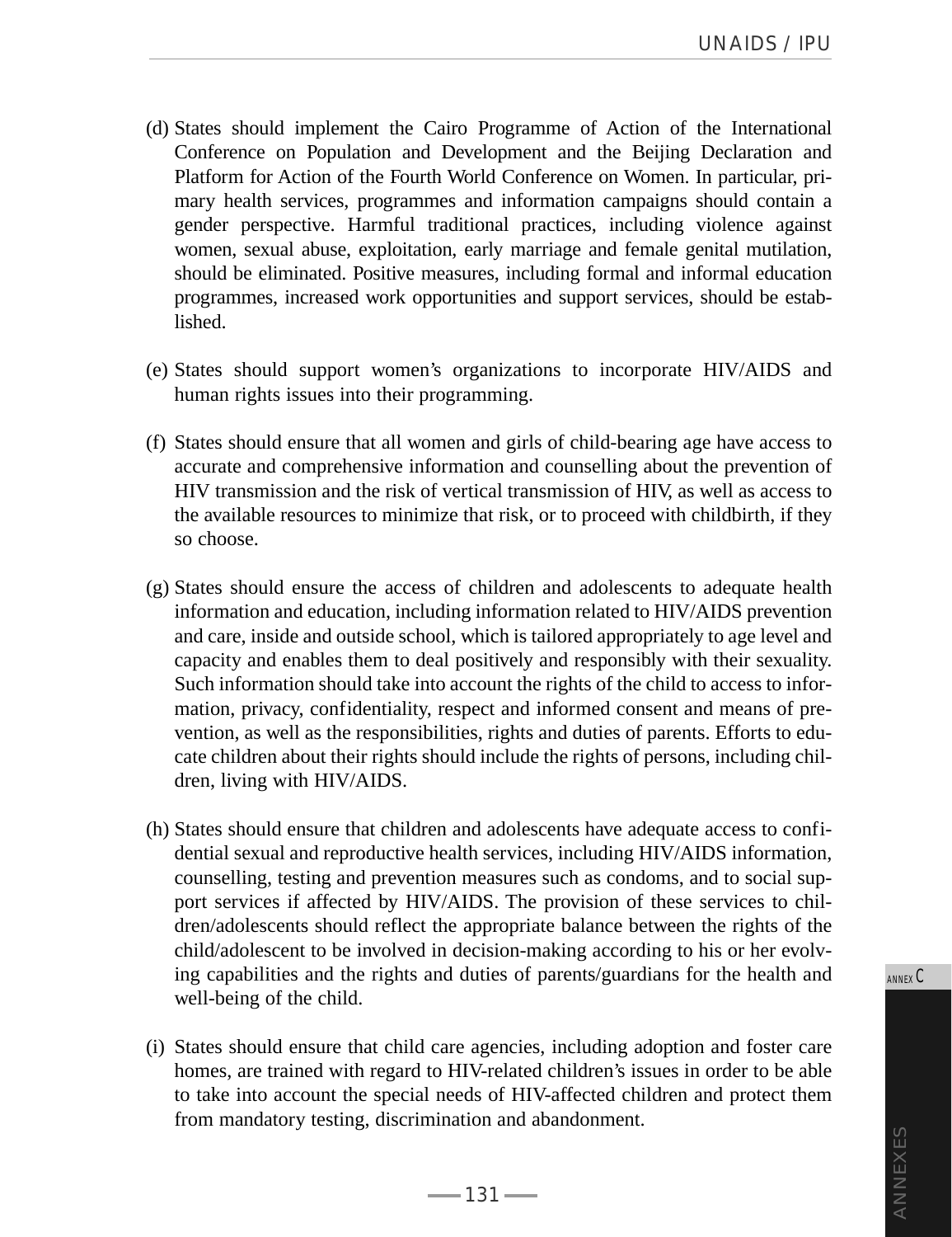(j) States should support the implementation of specially designed and targeted HIV prevention and care programmes for those who have less access to mainstream programmes due to language, poverty, social or legal or physical marginalization, e.g. minorities, migrants, indigenous peoples, refugees and internally displaced persons, people with disabilities, prisoners, sex workers, men having sex with men and injecting drug users.

Guideline 9: Changing discriminatory attitudes through education, training and the media

#### **States should promote the wide and ongoing distribution of creative education, training and media programmes explicitly designed to change attitudes of discrimination and stigmatization associated with HIV/AIDS to understanding and acceptance.**

- (a) States should support appropriate entities, such as media groups, NGOs and networks of PLWHAs, to devise and distribute programming to promote respect for the rights and dignity of PLWHAs and members of vulnerable groups, using a broad range of media (film, theatre, television, radio, print, dramatic presentations, personal testimonies, Internet, pictures, bus posters). Such programming should not compound stereotypes about these groups but instead dispel myths and assumptions about them by depicting them as friends, relatives, colleagues, neighbours and partners. Reassurance concerning the modes of transmission of the virus and the safety of everyday social contact should be reinforced.
- (b) States should encourage educational institutions (primary and secondary schools, universities and other technical or tertiary colleges, adult and continuing education), as well as trade unions and workplaces to include HIV/AIDS and human rights/non-discrimination issues in relevant curricula, such as human relationships, citizenship/social studies, legal studies, health care, law enforcement, family life and/or sex education, and welfare/counselling courses.
- (c) States should support HIV-related human rights/ethics training/workshops for government officials, police, prison staff, politicians, as well as village, community and religious leaders and professionals.
- (d) States should encourage the media and advertising industries to be sensitive to HIV/AIDS and human rights issues and to reduce sensationalism in reporting and inappropriate use of stereotypes, especially in relation to disadvantaged and vul-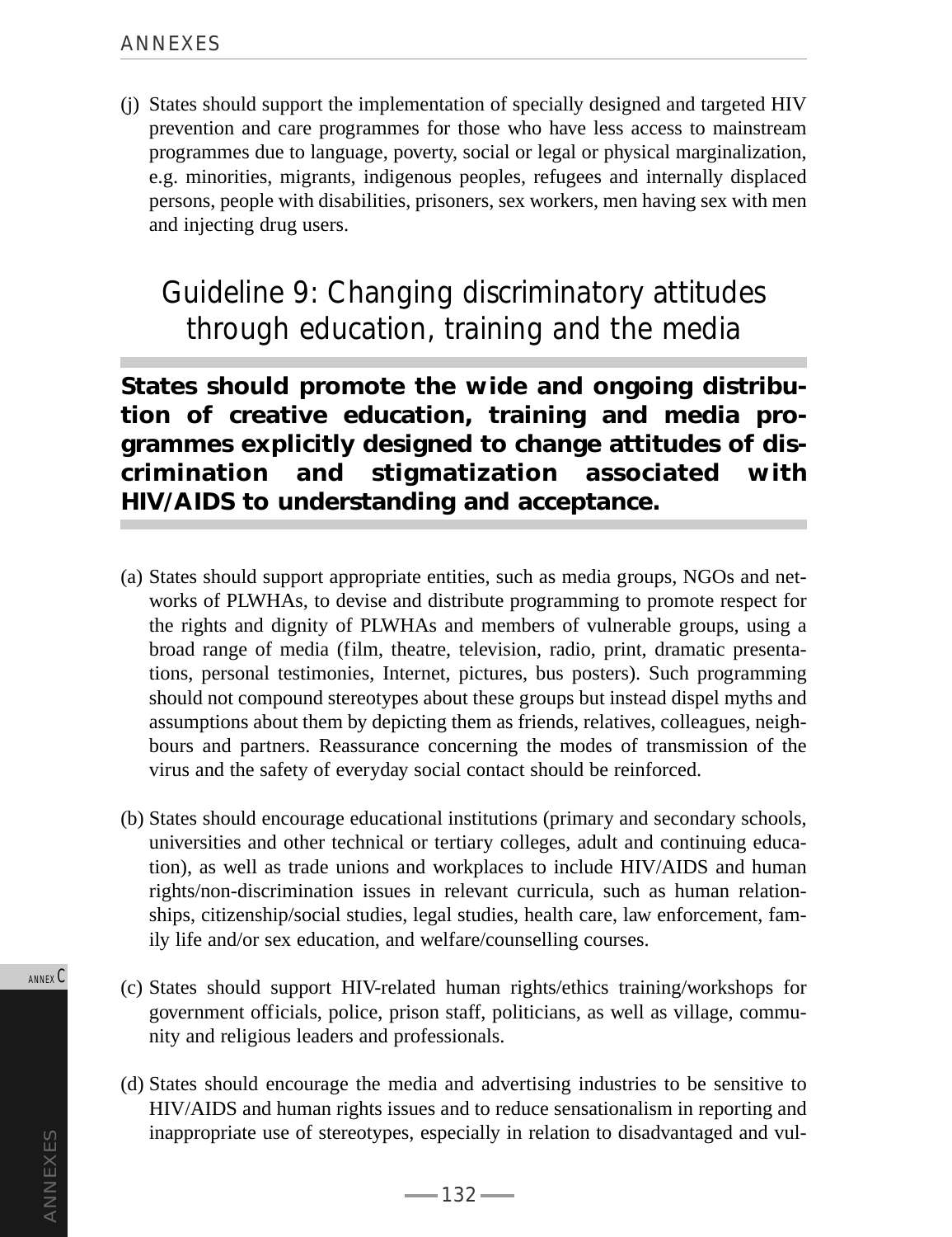nerable groups. Included in such training should be the production of useful resources, such as handbooks containing appropriate terminology, to eliminate use of stigmatizing language and a professional code of behaviour to ensure respect for confidentiality and privacy.

- (e) States should support targeted training, peer education and information exchange for PLWHA staff and volunteers of CBOs and ASOs and leaders of vulnerable groups to raise their awareness of human rights and the means to enforce them. Conversely, education and training should be provided on HIV-specific human rights issues to those working on other human rights issues.
- (f) States should support the use of alternative efforts such as radio programmes or facilitated group discussions to overcome access problems for individuals who are located in remote or rural areas, illiterate, homeless or marginalized, without access to television, films and videos, and specific ethnic minority languages.

## Guideline 10:

## Development of public and private sector standards and mechanisms for implementing these standards

**States should ensure that Government and the private sector develop codes of conduct regarding HIV/AIDS issues that translate human rights principles into codes of professional responsibility and practice, with accompanying mechanisms to implement and enforce these codes.** 

- (a) States should require or encourage professional groups, particularly health-care professionals, and other private sector industries (e.g. law, insurance) to develop and enforce their own codes of conduct addressing human rights issues in the context of HIV/AIDS. Relevant issues would include confidentiality, informed consent to testing, the duty to treat, the duty to ensure safe workplaces, reducing vulnerability and discrimination and practical remedies for breaches/misconduct.
- (b) States should require individual government portfolios to articulate how HIVrelated human rights standards are met in their own policies and practices, as well as in formal legislation and regulations, at all levels of service delivery. Coordination of these standards should occur in the national framework described in Guideline 1 and be publicly available, after involvement of community and professional groups in the process.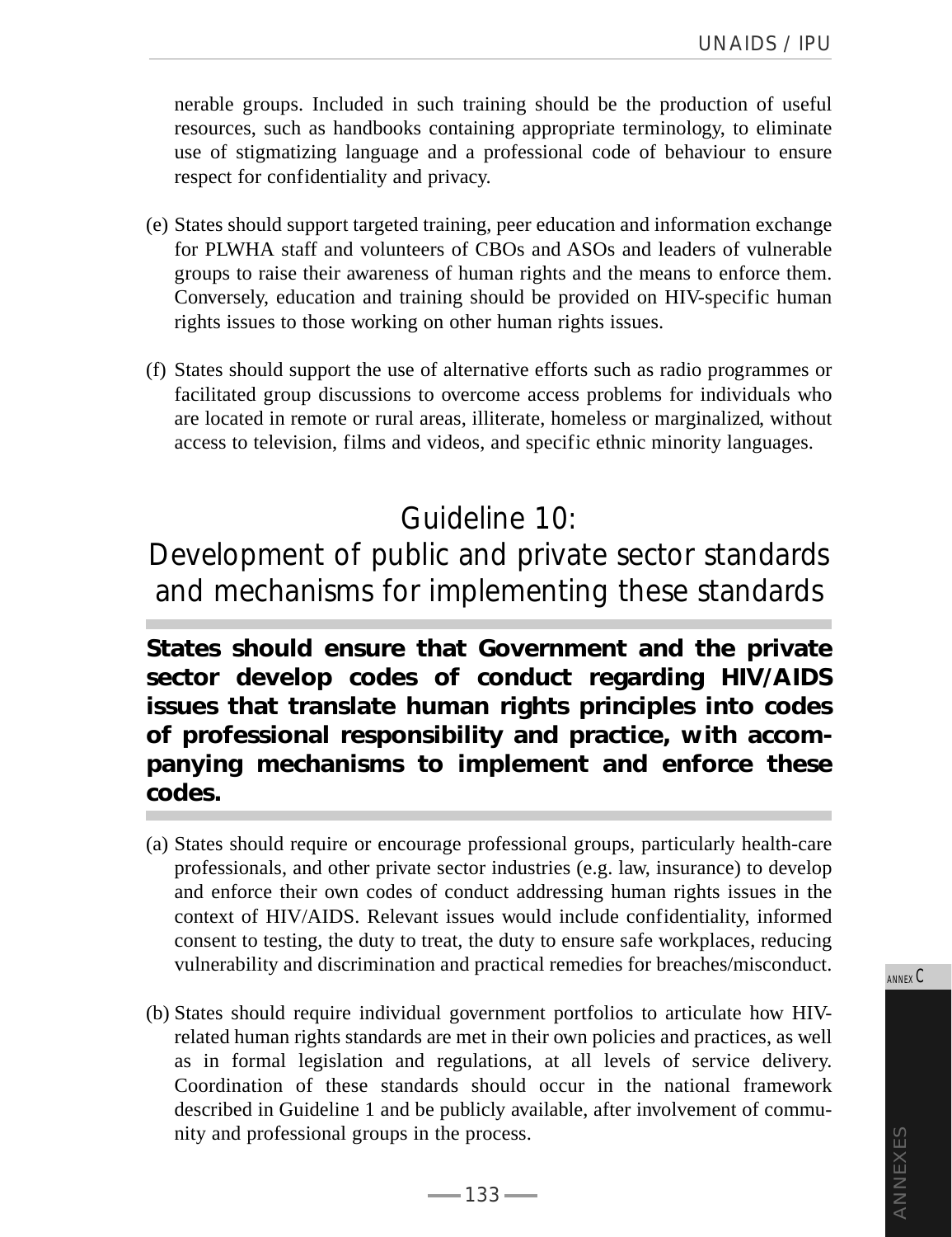(c) States should develop or promote multisectoral mechanisms to ensure accountability. This involves the equal participation of all concerned (i.e. government agencies, industry representatives, professional associations, NGOs, consumers, service providers and service users). The common goal should be to raise standards of service, strengthen linkages and communication and assure the free flow of information.

# Guideline 11:

#### State monitoring and enforcement of human rights

#### **States should ensure monitoring and enforcement mechanisms to guarantee HIV-related human rights, including those of people living with HIV/AIDS, their families and communities.**

- (a) States should collect information on human rights and HIV/AIDS and, using this information as a basis for policy and programme development and reform, report on HIV-related human rights issues to the relevant United Nations treaty bodies as part of their reporting obligations under human rights treaties.
- (b) States should establish HIV/AIDS focal points in relevant government branches, including national AIDS programmes, police and correctional departments, the judiciary, government health and social service providers and the military, for monitoring HIV-related human rights abuses and facilitating access to these branches for disadvantaged and vulnerable groups. Performance indicators or benchmarks showing specific compliance with human rights standards should be developed for relevant policies and programmes.
- (c) States should provide political, material and human resources support to ASOs and CBOs for capacity-building in human rights standards development and monitoring. States should provide human rights NGOs with support for capacitybuilding in HIV-related human rights standards and monitoring.
- (d) States should support the creation of independent national institutions for the promotion and protection of human rights, including HIV-related rights, such as human rights commissions and ombudspersons, and/or appoint HIV/AIDS ombudspersons to existing or independent human rights agencies, national legal bodies and law reform commissions.
- (e) States should promote HIV-related human rights in international forums and ensure that they are integrated into the policies and programmes of international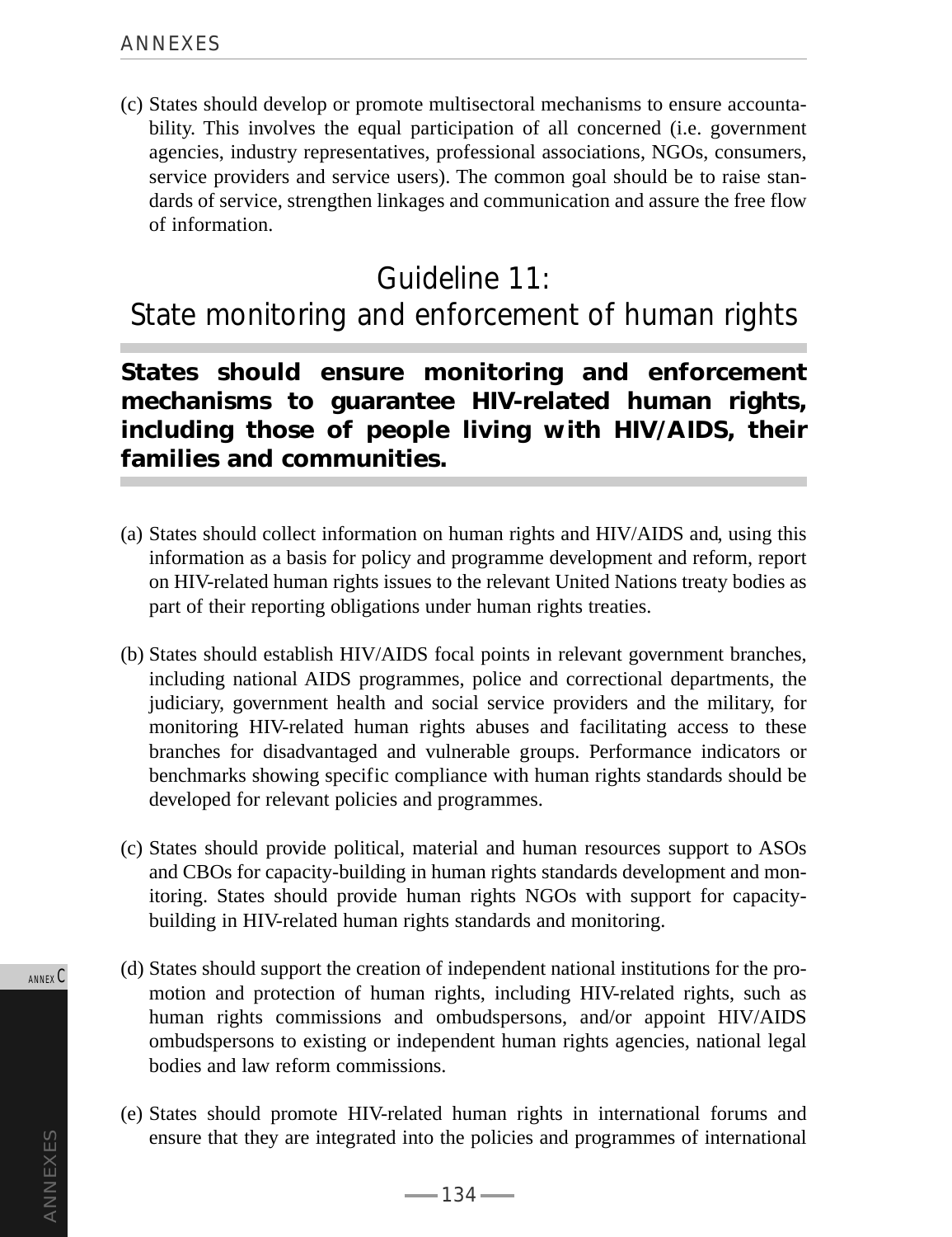organizations, including in United Nations human rights bodies, as well as in other agencies of the United Nations system. Furthermore, States should provide intergovernmental organizations with the material and human resources required to work effectively in this field.

#### Guideline 12: International cooperation

**States should cooperate through all relevant programmes and agencies of the United Nations system, including UNAIDS, to share knowledge and experience concerning HIV-related human rights issues, and should ensure effective mechanisms to protect human rights in the context of HIV/AIDS at the international level.** 

- (a) The Commission on Human Rights should take note of the present Guidelines and of the report on the Second International Consultation on HIV/AIDS and Human Rights and request States to carefully consider and implement the Guidelines in their national, subnational and local responses to HIV/AIDS and human rights.
- (b) The Commission on Human Rights should request human rights treaty bodies, special rapporteurs and representatives and its working groups to take note of the Guidelines and include in their activities and reports all issues arising under the Guidelines relevant to their mandates.
- (c) The Commission on Human Rights should request UNAIDS, its Cosponsors (UNICEF, UNDP, UNFPA, UNDCP, UNESCO, WHO and the World Bank) and other relevant United Nations bodies and agencies to integrate the promotion of the Guidelines throughout their activities.
- (d) The Commission on Human Rights should appoint a special rapporteur on human rights and HIV/AIDS with the mandate, inter alia, to encourage and monitor implementation of the Guidelines by States, as well as their promotion by the United Nations system, including human rights bodies, where applicable.
- (e) The Commission on Human Rights should encourage the United Nations High Commissioner/Centre for Human Rights to ensure that the Guidelines are disseminated throughout his Office and the Centre and are incorporated into all its human rights activities and programmes, particularly those involving technical cooperation, monitoring and support to human rights bodies and organs.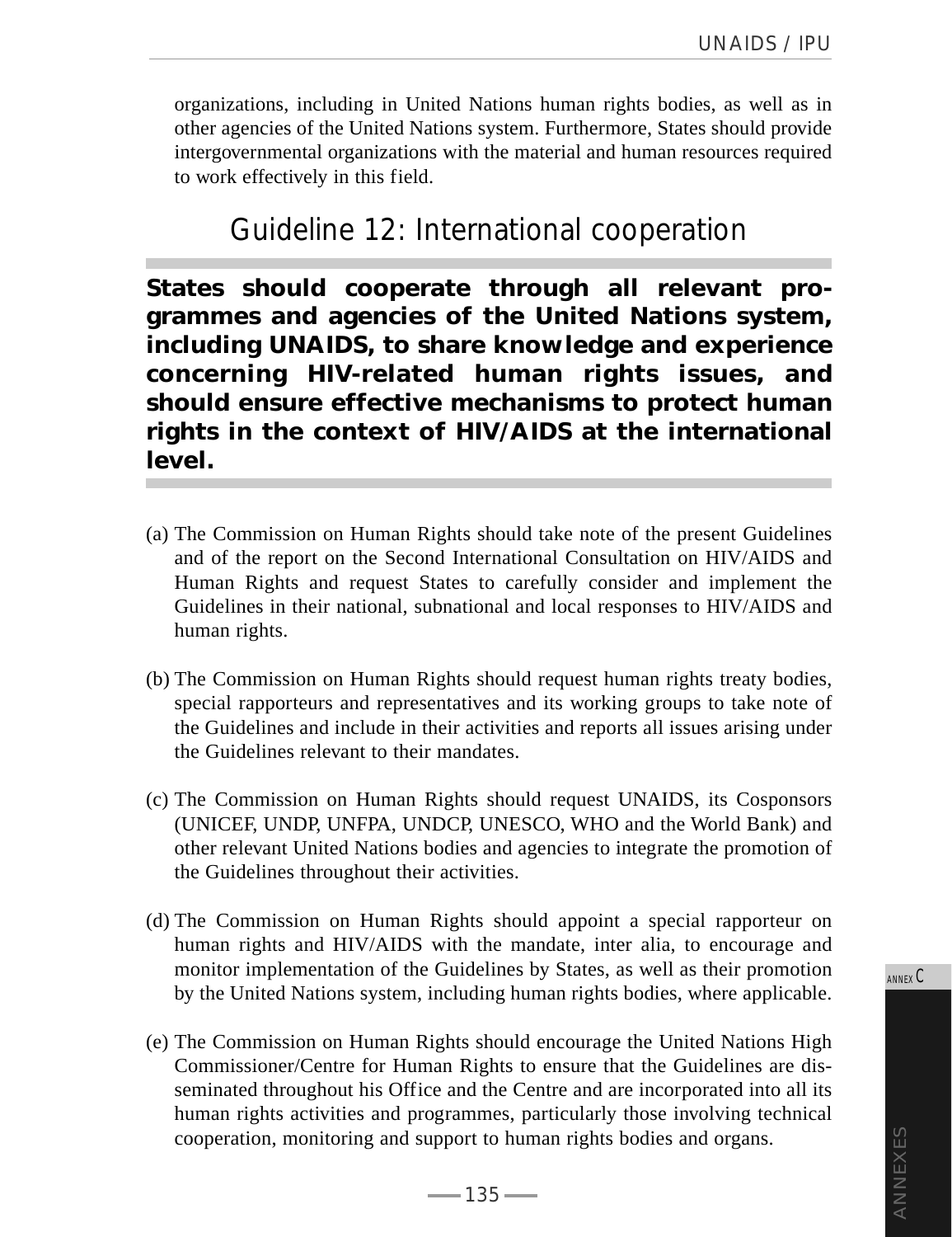- (f) States, in the framework of their periodic reporting obligations to United Nations treaty monitoring bodies and under regional conventions, should report on their implementation of the Guidelines and other relevant HIV/AIDS-related human rights concerns arising under the various treaties.
- (g) States should ensure, at the country level, that their cooperation with UN Theme Groups on HIV/AIDS includes promotion and implementation of the Guidelines, including the mobilization of sufficient political and financial support for such implementation.
- (h) States should work in collaboration with UNAIDS, the United Nations High Commissioner for Human Rights and nongovernmental and other organizations working in the field of human rights and HIV/AIDS to:
	- support translation of the Guidelines into national and minority languages
	- create a widely accessible mechanism for communication and coordination for sharing information on the Guidelines and HIV-related human rights
	- support the development of a resource directory on international declarations/treaties, as well as policy statements and reports on HIV/AIDS and human rights, to strengthen support for the implementation of the Guidelines
	- support multicultural education and advocacy projects on HIV/AIDS and human rights, including educating human rights groups on HIV/AIDS and educating HIV/AIDS service organizations and vulnerable groups on human rights issues, and strategies for monitoring and protecting human rights in the context of HIV/AIDS, using the Guidelines as an educational tool
	- support the creation of a mechanism to allow existing human rights organizations and HIV/AIDS organizations to work together strategically to promote and protect the human rights of people living with HIV/AIDS and those vulnerable to infection, including through implementation of the Guidelines
	- support the creation of a mechanism to monitor and publicize human rights abuses in the context of HIV/AIDS
	- support the development of a mechanism to mobilize grass-roots responses to HIV-related human rights and implementation of the Guidelines, including exchange programmes and training among different communities, both within and across regions
	- advocate that religious and traditional leaders take up HIV-related human rights concerns and become part of the implementation of the Guidelines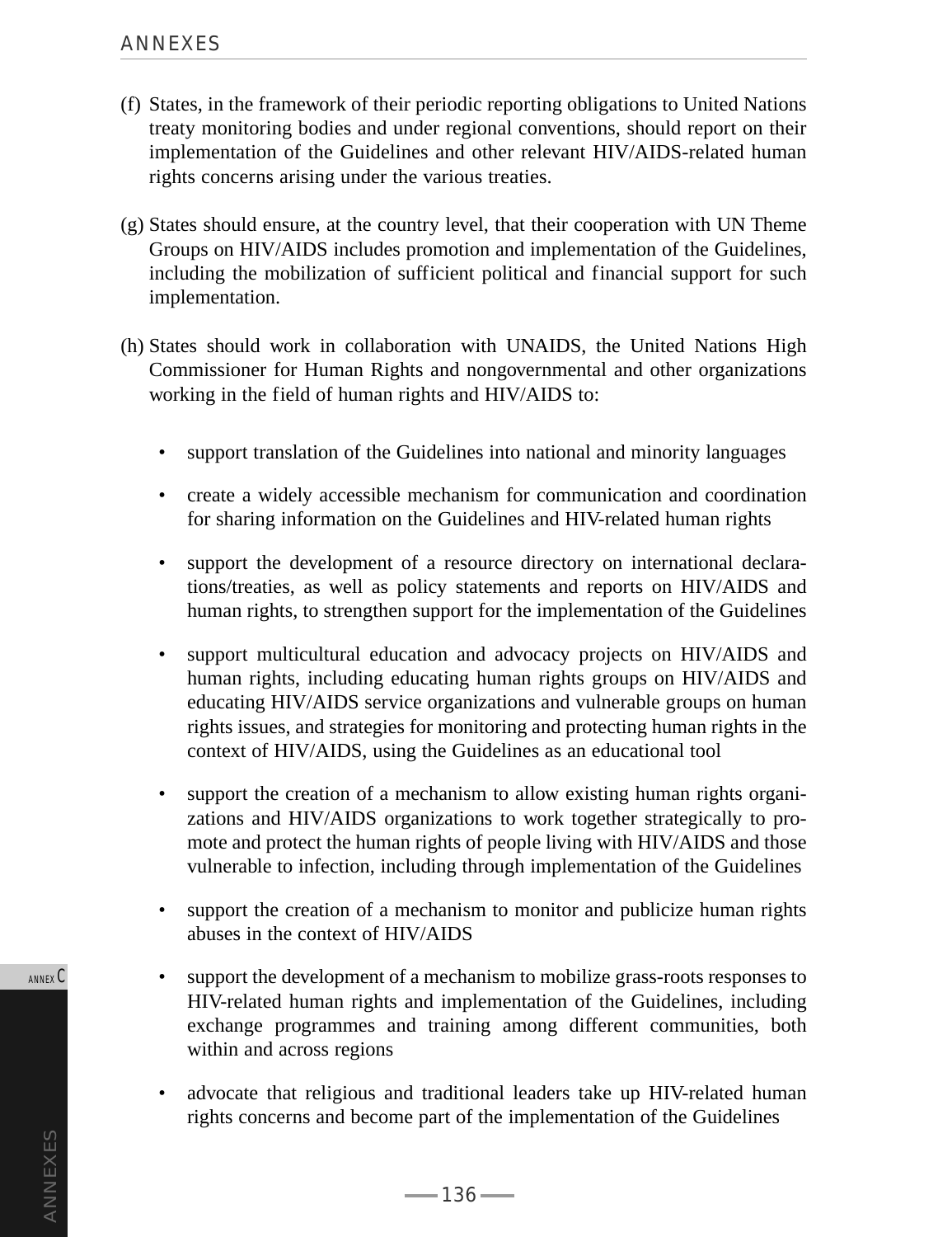- support the development of a manual that would assist human rights and AIDS service organizations in advocating for the implementation of the **Guidelines**
- support the identification and funding of NGOs and ASOs at country level to coordinate a national NGO response to promote the Guidelines
- support, through technical and financial assistance, national and regional NGO networking initiatives on ethics, law and human rights to enable them to disseminate the Guidelines and advocate for their implementation.
- (i) States, through regional human rights mechanisms, should promote the dissemination and implementation of the Guidelines and their integration into the work of these bodies.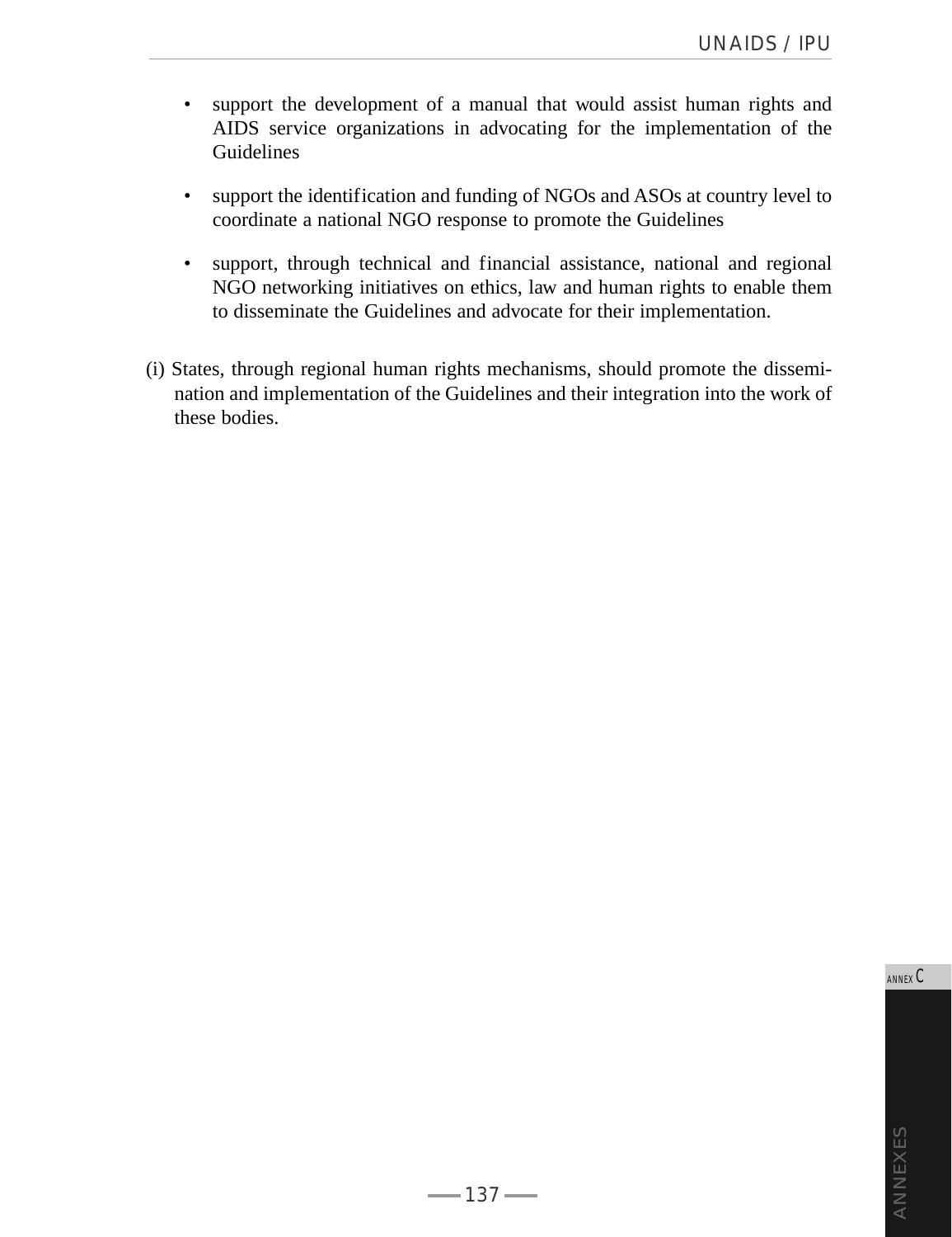# ANNEX D

#### **About UNAIDS**

UNAIDS is the Joint United Programme on HIV/AIDS cosponsored by seven UNsystem agencies – UNICEF, UNDP, UNFPA, UNDCP, UNESCO, WHO and the World Bank. It commenced operations in January 1996. UNAIDS is founded on the concept of an expanded response to HIV/AIDS in which UN agencies and other relevant actors can contribute their expertise and address those issues which are relevant to their mandate. The Strategic Plan 1996-2000 stated:

> **"A joint programme bringing together UN organisations with complementary mandates and expertise was thought to be warranted by the epidemic's urgency and magnitude, its complex socioeconomic and cultural roots, the denial and complacency surrounding HIV and its routes of transmission and the discrimination and human rights violations faced by those infected or threatened by HIV... HIV tends to spread along the preexisting fault lines of society fuelled by societal and structural factors such as poverty, disorder, discrimination and the subordinate status of women."**

Human rights is a cross-cutting theme for UNAIDS, and the 1998-99 Workplan identifies the area of human rights, ethics and law as an integral part of the Programme. A human rights based response to HIV/AIDS safeguards human dignity and enables communities and individuals to respond effectively to HIV/AIDS, and provides a legal and ethical framework to facilitate equal access to prevention and care programmes.

Over a third of UNAIDS staff are posted in selected countries with 38 Country Programme Advisers and 14 InterCountry Technical Advisers servicing UN Theme Groups on HIV/AIDS. These are established at country level by the Resident Coordinator, usually from UNDP, and include national government as well as UNAIDS Cosponsor representatives. The UN Theme Groups are coordination mechanisms which enable countries to make the best use of the UN system to support their national HIV/AIDS Programmes.

It is UNAIDS task to coordinate, strengthen and support all UN activities aimed at preventing transmission of HIV, providing care and support, reducing the vulnerability of individuals and communities to HIV, and alleviating the impact of the epidemic. It has a catalytic role in forming partnerships with relevant actors such as the IPU.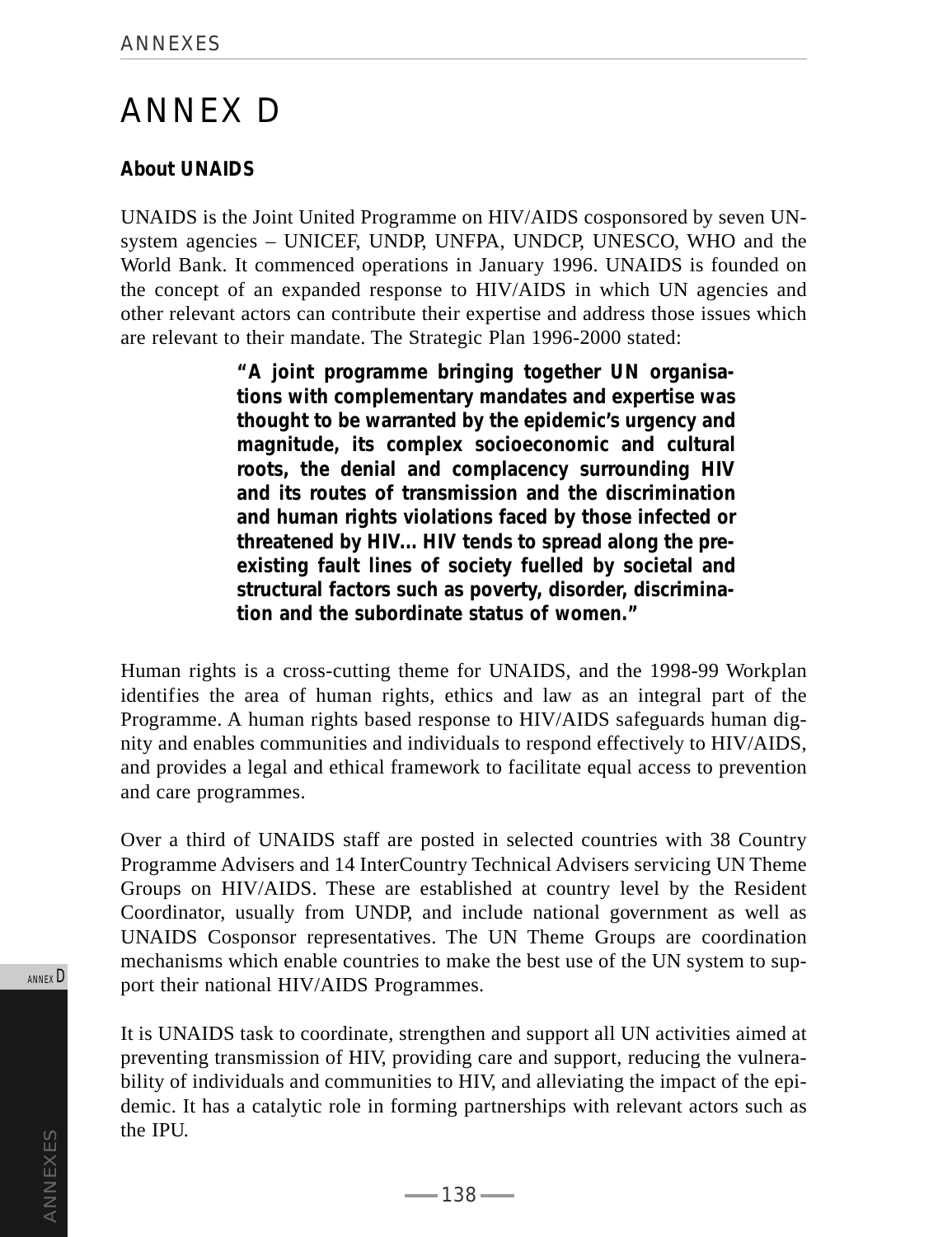Although UNAIDS does not have a direct implementation role, it can influence policy making through:

- its convening power, which can result in the setting of standards;
- its advocacy role at global and country level; and
- its ability to offer technical expertise to actors such as governments. One aspect of this function is the development of best practice materials that identify, develop and collect real examples of principles, strategies, policies and activities that work, and are recognized to be technically, ethically and strategically sound, sustainable and replicable.

The address of the UNAIDS web-site is: http://www.unaids.org

ANNEXES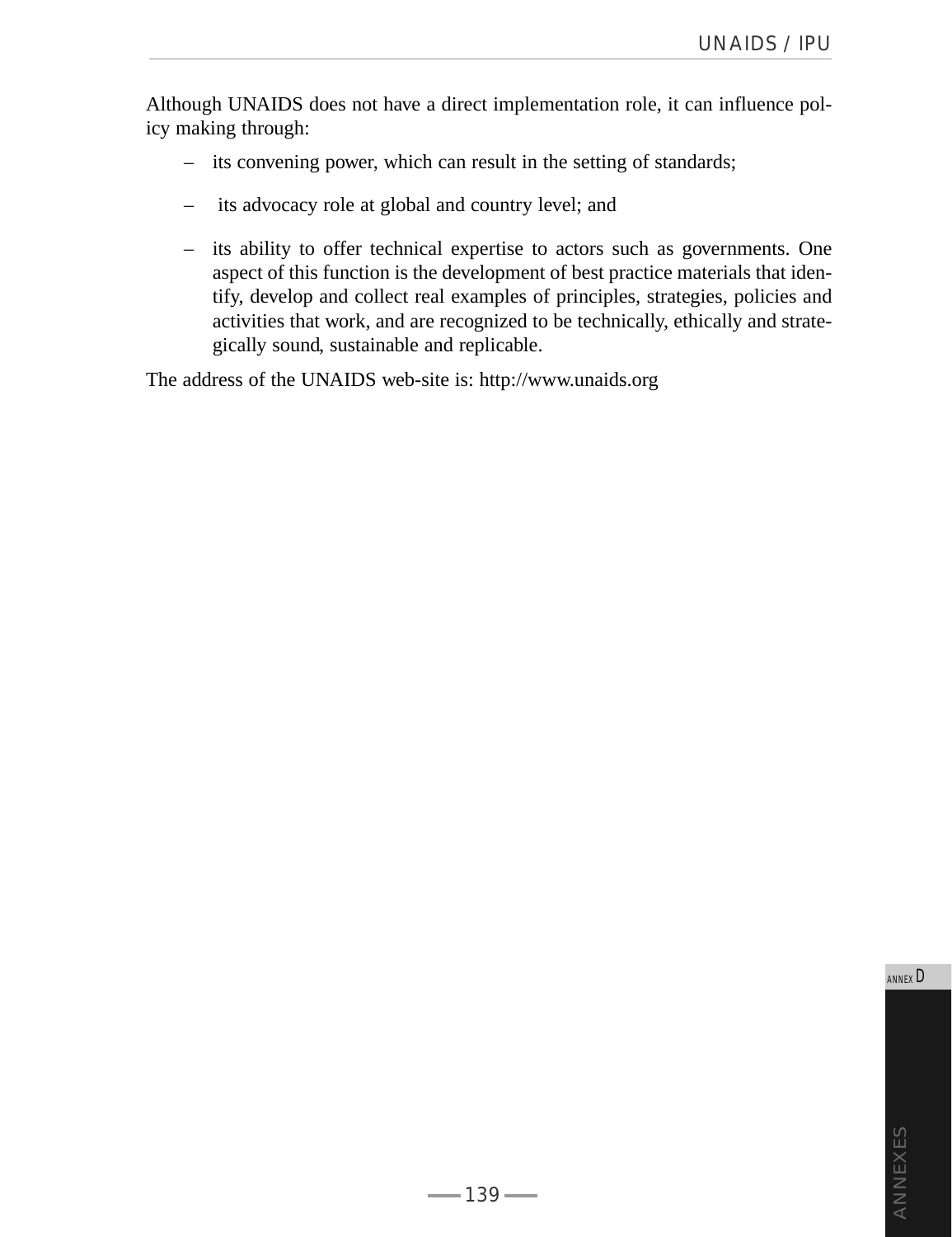#### ANNEX E **About the Inter-Parliamentary Union**

The Inter-Parliamentary Union ("IPU") was established in 1889 as the world organization of parliaments of sovereign states, and was the first permanent forum for political multilateral negotiations. At the end of 1999, 139 national parliaments were members, and five international parliamentary assemblies were associate members. Finance for the IPU is provided by its members out of public funds, and its headquarters is in Geneva, Switzerland.

The IPU brings together the representatives of national parliaments for the study of political, economic, social and cultural problems of international significance. It is the focal point for worldwide parliamentary dialogue, and works for peace and cooperation among peoples and for the firm establishment of representative democracy. The IPU supports the efforts of the United Nations, whose objectives it shares, and works in close cooperation with, in respect of their complementary roles. In July 1996 the IPU concluded a Co-operation Agreement with the UN to strengthen relations between the two world organizations, and it was welcomed in October 1996 by the UN General Assembly.

The IPU fosters contacts, coordination, and the exchange of experience among parliaments and parliamentarians of all countries. It considers questions of international interest and concern, and expresses its views on such issues in order to bring about action by parliaments and parliamentarians. It contributes to the defence and promotion of human rights – an essential factor of parliamentary democracy and development. Finally, it contributes to better knowledge of the working of representative institutions and to the strengthening and development of their means of action.

The Statutory Conference of the IPU meets twice a year at different venues and it is the principal statutory organ that expresses the views of the IPU. Delegations attending the conference customarily include members of parliament from all parties. Voting rights vary according to a State's populations, and votes can be split to reflect the different opinions of delegation members. Four plenary study committees assist the conference in its work, one of which is the Committee on Education, Science, Culture and the Environment. This Handbook was drafted with the assistance of that Committee.

IPU members submit to their respective assemblies and governments the recommendations adopted by the IPU at its conferences and promote their implementation. Numerous measures of a legislative, policy or technical nature have been taken all over the world as a result. At the 87th IPU Conference in Yaoundé, Cameroon, a resolution was adopted on the pandemic nature of AIDS and its threat to world economic growth, political and social stability, and the promotion of policies to transform sci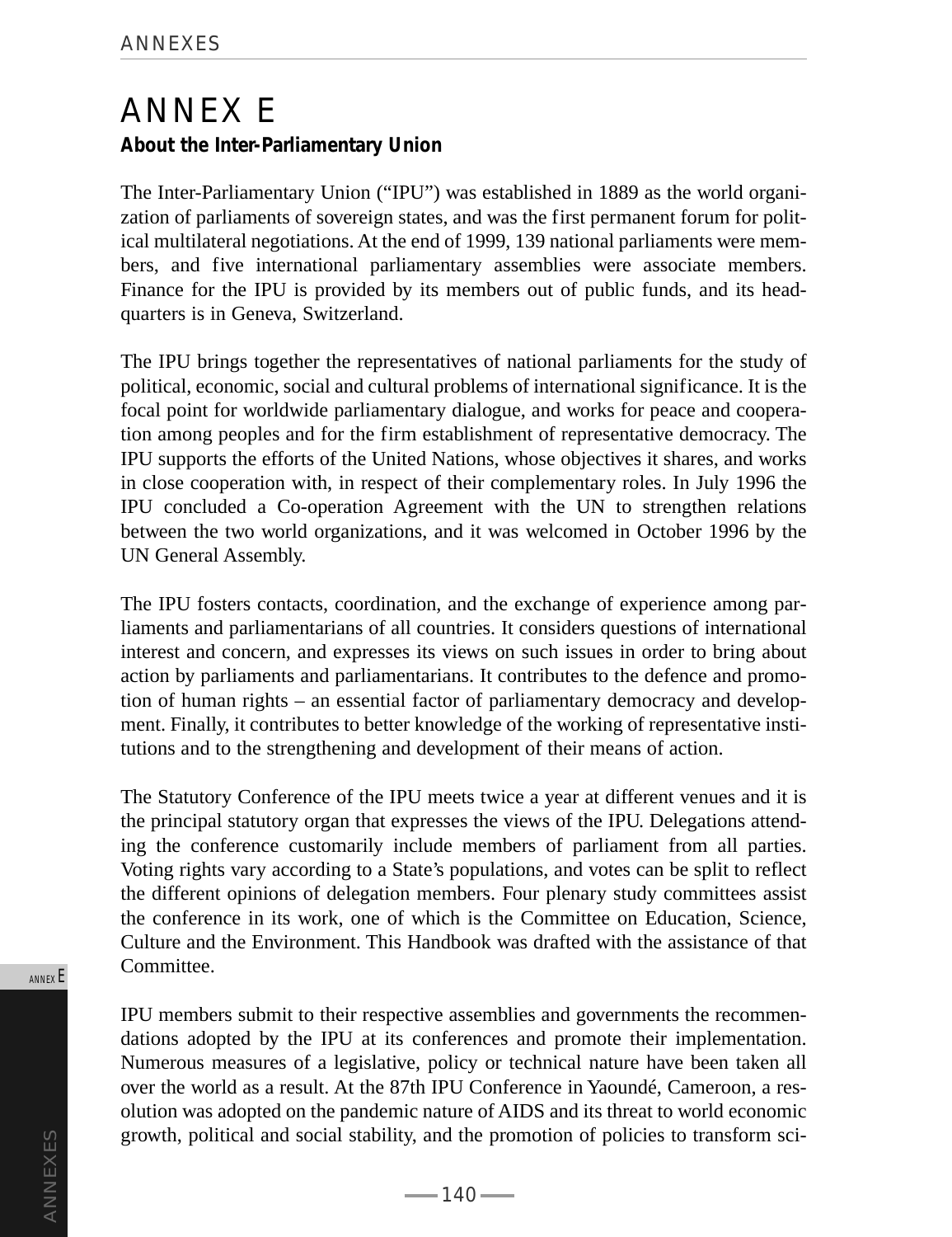entific knowledge into public policy and social and political commitment to mitigate its effect. A follow-up resolution was made at the 99th Conference in Windhoek, Namibia, on action to combat HIV/AIDS in view of its devastating human, economic and social impact. This Handbook was developed in accordance with that resolution.

The address of the IPU web-site is: http://www.ipu.org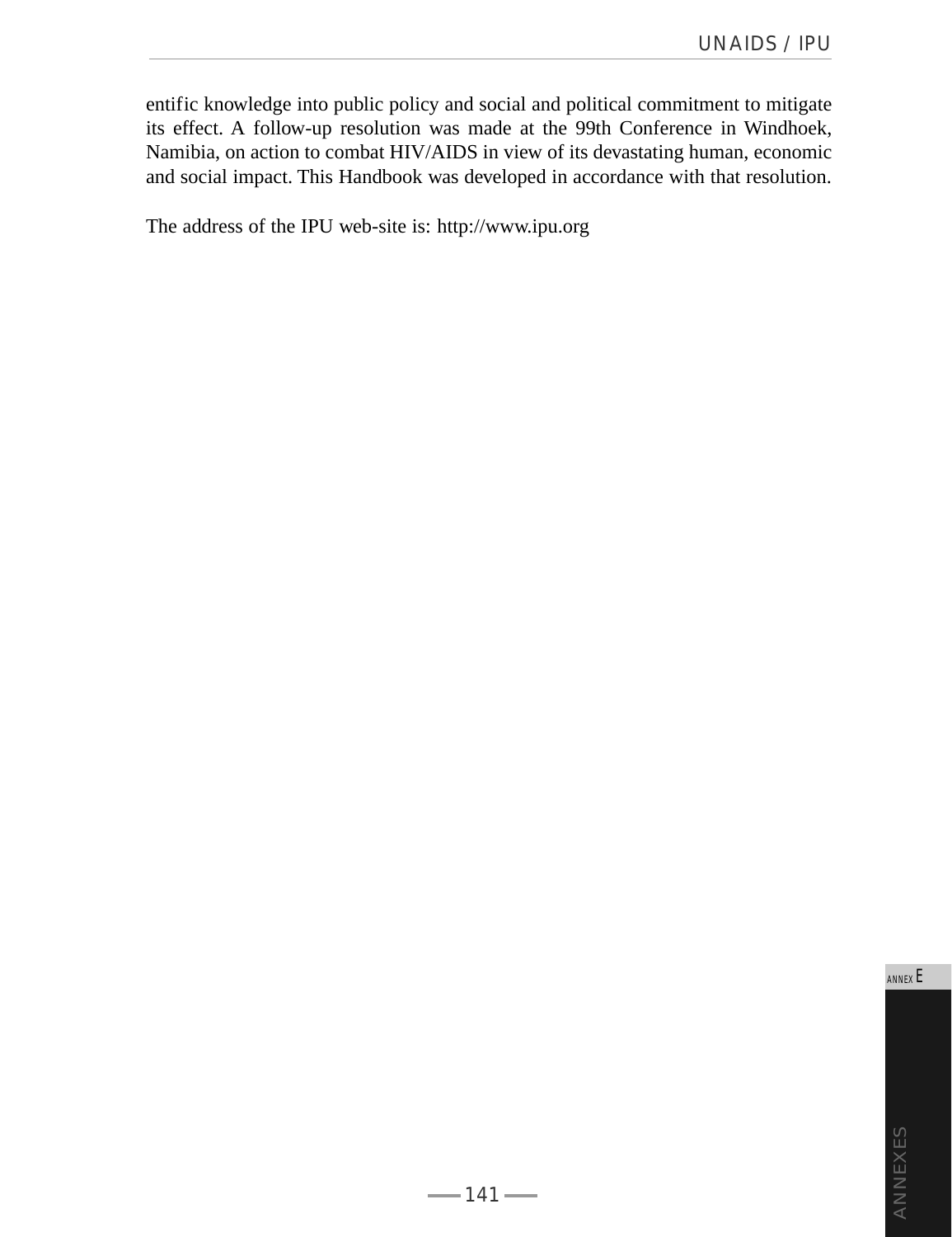# ENDNOTES

- <sup>1</sup> *AIDS epidemic update*, December 1998, UNAIDS and WHO.
- <sup>2</sup> *The Business Response to HIV/AIDS: Innovation and Partnership*, UNAIDS and Prince of Wales Business Leaders' Forum, Geneva and London, 1997, section 1, p. 9.
- <sup>3</sup> Speth JG., *Human Rights and Sustainable Human Development*, Management Development and Governance Division, Bureau for Development Policy, UNDP, November 1997 and *Governance for Sustainable Human Development: UNDP Policy Document*, January 1997.
- <sup>4</sup> *Namibian Human Development Report: The Impact of HIV and AIDS in Namibia*, UNDP with UNAIDS Cosponsors, 1997, Chapter 6.
- <sup>5</sup> The 30-year project which began in 1998 involves the use of 2,000 workers, usually single unaccompanied males living in barracks and 400-600 truckers – *Confronting AIDS: Public Priorities in a Global Epidemic*, A World Bank Policy Research paper, 1998, Box 1.3.
- <sup>6</sup> WHO/UNAIDS/HLE/97.1.
- <sup>7</sup> According to UNAIDS best practice means accumulating and applying knowledge about what is working or not working in AIDS prevention, care and support projects and programmes in different situations and contexts. It is the lessons learned, as well as the continuous process of learning, feedback, reflection and analysis of practices which are sound, ethical, effective, responsive and replicable. Collection, production, dissemination and promotion of such data enable it to be shared and lessons learnt before adaptation to other countries or regions.
- <sup>8</sup> Kimble M. A/g Assistant Secretary, Bureau of Oceans and International Environmental and Scientific Affairs, US State Department, speech entitled "Political Will in the Response to the AIDS Epidemic", to National Council on International Health, Washington D.C, 25 June 1998.
- <sup>9</sup> Logan D. *The Business Response to HIV/AIDS: Innovation and Partnership*, UNAIDS and the Prince of Wales Business Leaders' Forum, Geneva and London, 1997.
- <sup>10</sup> *The Action Brief*, UNAIDS, December 1998.
- <sup>11</sup> UNAIDS. *Expanding the global response to HIV/AIDS through focused action – Reducing risk and vulnerability: definitions, rationale and pathways*, Key Material, Best Practice Collection, 1998.
- <sup>12</sup> Commencement Address, Morgan State University, Baltimore, Maryland on 18 May 1998.
- <sup>13</sup> UNAIDS. *The Action Brief*, February 1999.
- <sup>14</sup> Personal communication with Rita Arauz, Fundación Nimehuatzin, 9 June 1998.
- <sup>15</sup> The SHAKTI project of CARE funded by DFID.
- <sup>16</sup> In March 1996 a workshop sponsored by UNAIDS was held in New Delhi by the Parliamentarians' Forum for Human Development on AIDS: Approaches to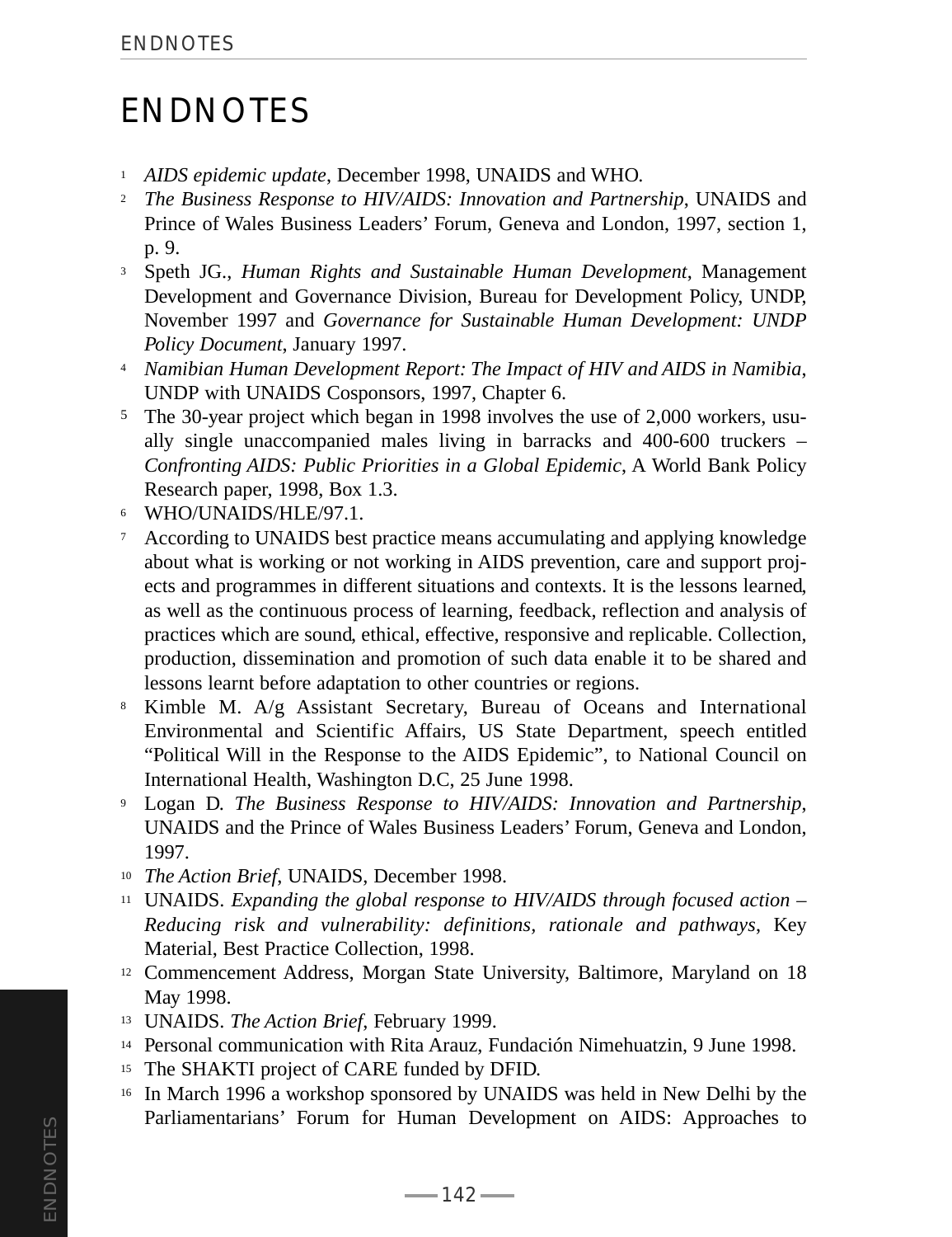Prevention – papers and proceedings edited by Dr N. Heptulla. A global conference, AIDS – Law and Humanity, was held by the Indian Law Institute in December 1995 in New Delhi, India which was opened by the President and Prime Minister, as well as several Cabinet Ministers.

- <sup>17</sup> AIDS workshops were held for 35 parliamentarians of the Population and Social Development Committee in September 1997 and August 1998 by the National Center for AIDS and STD Control funded by UNAIDS.
- <sup>18</sup> The Health Commission held an International Forum on HIV/AIDS and Legislative Challenge in Mexico for the Lower Chamber of the National Congress.
- <sup>19</sup> The Malawi Cabinet Sub-committee on HIV/AIDS has a Parliamentary Caucus for Women.
- <sup>20</sup> Whelan D. "Human Rights Approaches to an Expanded Response to Address Women's Vulnerability to HIV/AIDS" *Health and Human Rights* (1998) 3(1), 21 at 23.
- <sup>21</sup> Mann J. and Tarantola D. "Responding to HIV/AIDS: A Historical Perspective" *Health and Human Rights* (1998) 2(4), 5.
- <sup>22</sup> E/CN.4/1997/37.
- <sup>23</sup> 1997/33.
- <sup>24</sup> 1997/40.
- <sup>25</sup> HR/PUB/98/1.
- <sup>26</sup> Gostin L and Lazzarini L. *Human Rights and Public Health in the AIDS Pandemic*, Oxford University Press, New York, 1997, p. 4.
- <sup>27</sup> Adopted at the World Conference on Human Rights, A/CONF.157/24 ( Part I), Chap. III. See also the Declaration on the Right to Development.
- <sup>28</sup> Craven MCR. *The International Covenant on Economic, Social and Cultural Rights: A Perspective on its Development*, Clarendon Press, Oxford, 1995, p. 109.
- <sup>29</sup> UN Commission on Human Rights Resolution 1996/44 and also Resolution 1995/21 of the Sub-Commission on the Prevention of Discrimination and Protection of Minorities.
- <sup>30</sup> Siracusa Principles E/CN.4/1984/4.
- <sup>31</sup> Sieghart P. *AIDS and Human Rights: A UK Perspective*, British Medical Foundation for AIDS, London, 1989.
- <sup>32</sup> This could include provincial/State as well as national representation in federal systems.
- <sup>33</sup> *Connecting lower HIV infection rates with changes in sexual behaviour in Thailand*, UNAIDS Case Study, June 1998.
- <sup>34</sup> *Citizen*, 23 October 1997.
- <sup>35</sup> Street J and Weale A. " Britain: Policy-making in a Hermetically Sealed System" in Kirp D. and Bayer R. (eds.) *AIDS in the Industrialized Democracies – Passions, Politics and Policies*, Rutgers University Press, New Brunswick, 1992, p. 185.
- <sup>36</sup> UNAIDS, *Expanding the global response to HIV/AIDS through focused action*, Key Material, Best Practice Collection, 1998.
- <sup>37</sup> *Ibid.,* p.207.
- <sup>38</sup> Ballard J. "Australia: Participation and Innovation in a Federal System" *ibid*., p. 144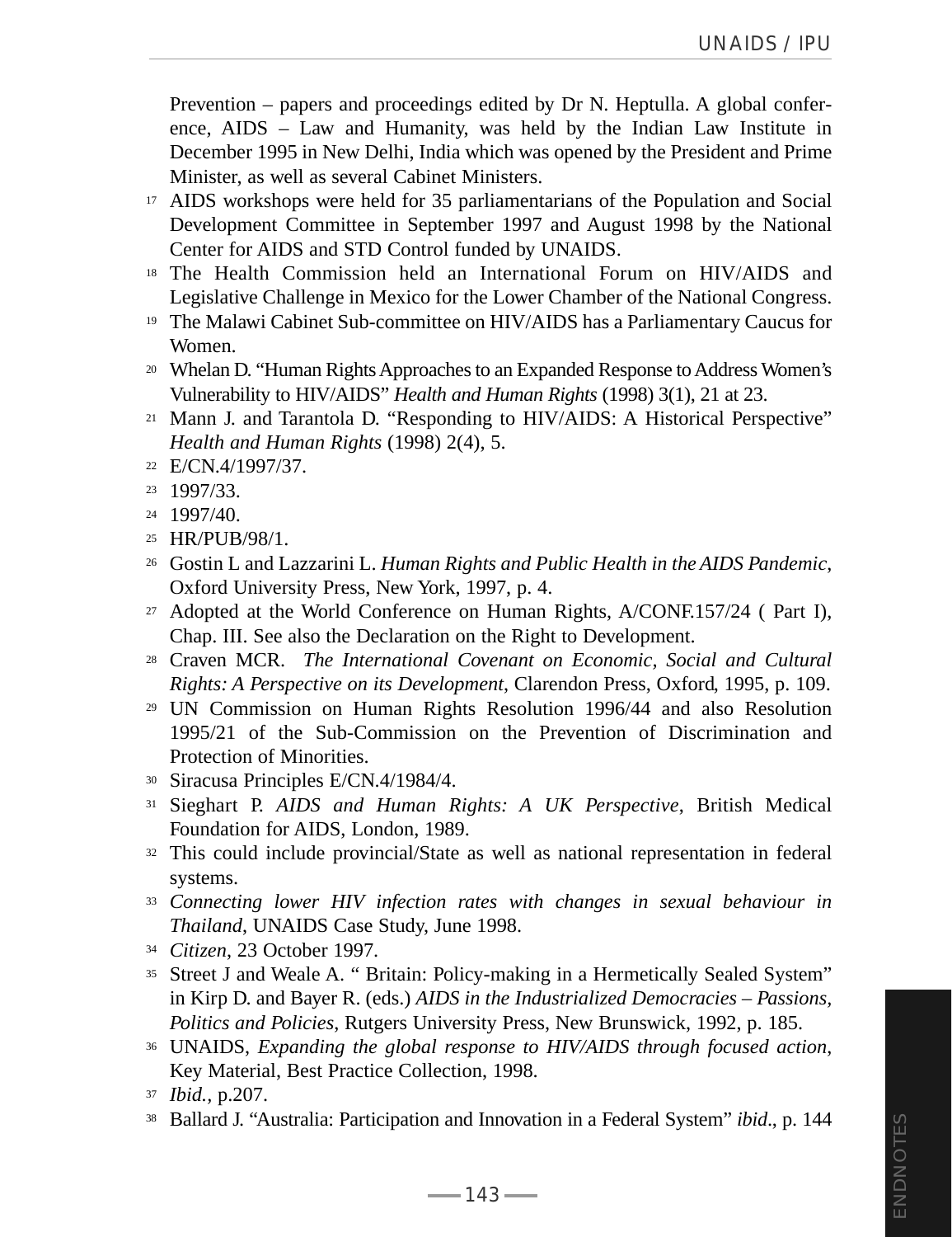- <sup>39</sup> Marchant P. "The British Parliamentary Experience" speech to the Standing Conference of European Parliamentarians on HIV/AIDS, 19-20 May 1995, Barcelona, Spain, *Conference Report*, p. 80.
- <sup>40</sup> All-Party Parliamentary Group on AIDS, *Annual Review*, 1996, p.3.
- <sup>41</sup> *Ibid* and *Annual Review* 1995.
- <sup>42</sup> See Watchirs H. "Law Reform in Australia: The Legal Working Party, Intergovernmental Committee on AIDS" in Wiseberg L. *Human Rights and HIV/AIDS*: *Effective Community Responses*, Human Rights Internet (funded by UNAIDS), Ottawa, 1998
- <sup>43</sup> Wiseberg L. (ed.), *Human Rights and HIV/AIDS*: *Effective Community Responses*, Human Rights Internet (funded by UNAIDS), Ottawa, 1998.
- <sup>44</sup> Impetus for the initiative came from: senior national and regional officials; a realization that the epidemic was rapidly expanding as shown by dramatic sentinel surveillance findings; compelling evidence of the value of decentralization by the external assistance community; and pressure from a forum convened during the 3rd International Conference on AIDS in Asia and the Pacific in Chiang Mai. – Dr Wiwat Rojanapithayakorn and Mr P. Cox, "Interim Results of a Case Study from Northern Thailand - Governance and HIV, Decentralisation" presented at the 4th International Congress on AIDS in Asia and the Pacific, Manila, October 1997.
- <sup>45</sup> This being the first time that budget was provided to a programme not belonging to any government ministry.
- <sup>46</sup> Maatin A. *Governance and HIV A Discussion Paper*, Second Draft, UNDP Regional Governance Facility, Islamabad 1997, pp. 5 and 13.
- <sup>47</sup> Turner K. *Governance and HIV, Report of a Joint Planning Meeting UNDP Regional Project on HIV and Development for Asia and the Pacific and UNDP Sustainable Human Development Governance Resource Facility*, July 1997, p.4.
- <sup>48</sup> Parnell B, Lie G, Hernandez JJ and Robins C. *Development and the HIV Epidemic: A forward-looking evaluation of the approach of the UNDP HIV and Development Programme*, June 1996, p.2.
- <sup>49</sup> Bagasao TM. "Moving Forward Through Community Response: Lessons Learned from HIV Prevention in Asia and the Pacific" *Health and Human Rights* (1998) 3(1), 9 at 15.
- <sup>50</sup> UNAIDS Technical Update, *Community Mobilization and AIDS*, April 1997.
- <sup>51</sup> Bagasao, *loc.cit*.
- <sup>52</sup> The dynamic NGO community in the Philippines is assisted by the recognition of the importance of NGOs in the Constitution and other legislation, such as in the area of Local Government which provides for the participation of civil society on councils.
- <sup>53</sup> Aldaba F and Petilla J. "Interim Results of a Case Study from the Philippines-Governance and HIV, Government/Civil Society Interface" presented at the 4th International Congress on AIDS in Asia and the Pacific, Manila, October 1997.
- <sup>54</sup> O'Loughlin B and Murni S. *Report on a Consultancy on the Involvement of People Living with HIV/AIDS in Policy and Programme Development in the Response to*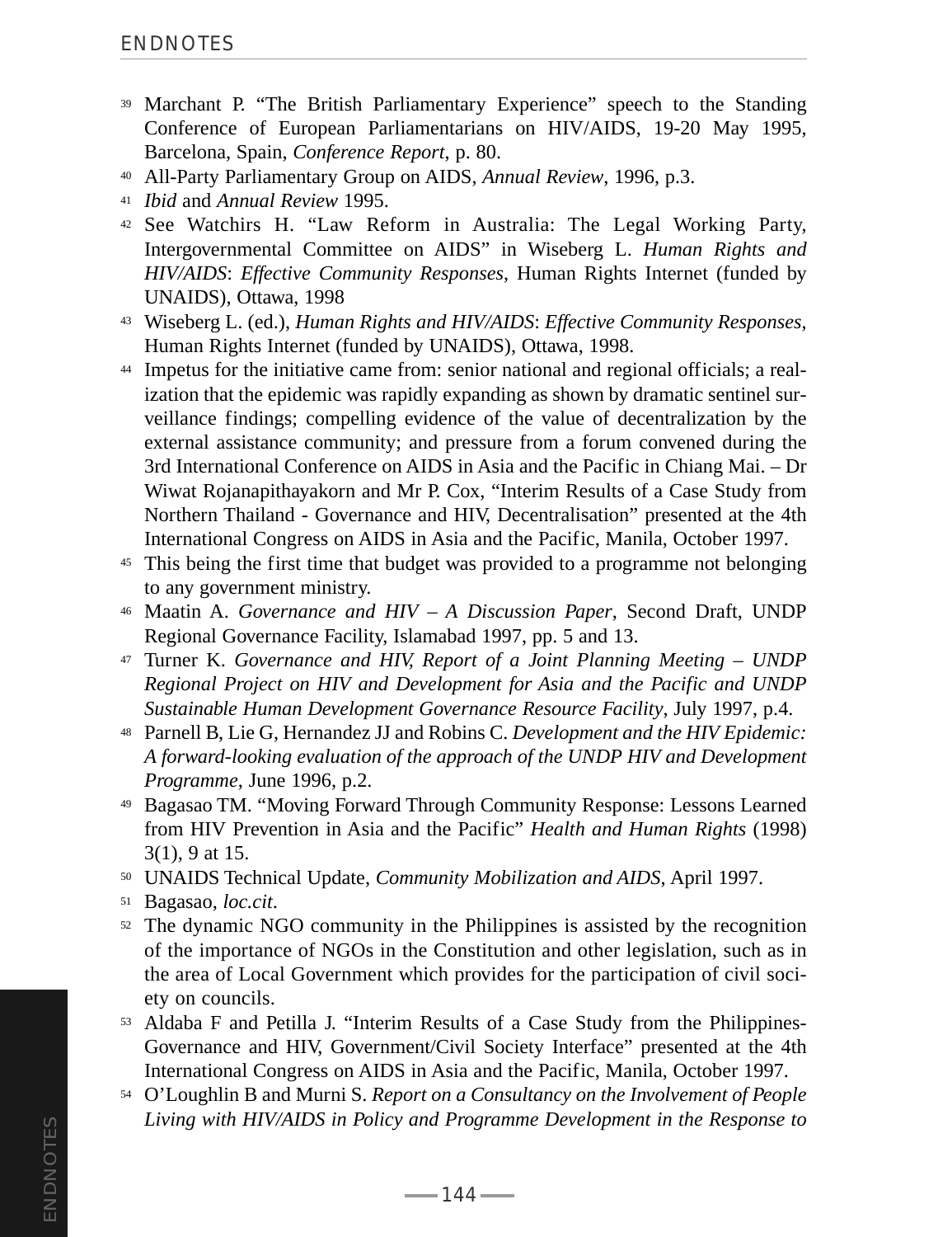ENDNOTES

*the HIV Epidemic in Asia and the Pacific, September 1997.*

- <sup>55</sup> No. 238, Promotion, Protection and Defence of Human Rights in the face of AIDS, 6 December 1996
- <sup>56</sup> Personal communication with Rita Arauz, Fundación Nimehuatzin, 9 June 1998.
- <sup>57</sup> Gonzalez-Martin F. "HIV/AIDS and Human Rights in Mexico" *The Human Rights Brief*, (1996) 3(3).
- <sup>58</sup> However, a 1995 law authorized mandatory testing of the army and police in the former case, the national identity card has a seal placed on it indicating that a person was exempted from military service on the grounds of being HIV infected, which of course violates privacy: Tealdi, JC*. loc. cit*..
- <sup>59</sup> Feachem R. *Valuing the past, investing in the future: Evaluation of the National HIV/AIDS Strategy 1993-94 and 1995-96*, AGPS, 1995, Canberra.
- <sup>60</sup> Gostin LO, Webber DW. "HIV Infection and AIDS in the Pubic and Health Care Systems: The Role of Law and Litigation" *Journal of the American Medical Association* (1998), 279(14), 1108.
- <sup>61</sup> Agarwal, "The AIDS Prevention Bill 1989 Defects and Effects", *Supreme Court Journal* (1990) 1, 68.
- <sup>62</sup> International Federation of Red Cross and Red Crescent, and François-Xavier Bagnoud Center for Health and Human Rights, Harvard School of Public Health *AIDS, Health and Human Rights: An Explanatory Manual*, 1995, Part 1(2).
- <sup>63</sup> Fee E, Fox D. *AIDS: The Burdens of History*, University of California Press, Berkeley, 1988.
- <sup>64</sup> For example, the Indian *1989 Railways Act* and *1990 Rules on Carriage of Passengers*: Nayak RK. "HIV/AIDS Phenomenon in India: Problems, Policies and the Law" in Frankowski S. (ed.) *Legal responses to AIDS in comparative perspective balancing individual rights and societal interests*, Kluwer, 1998.
- <sup>65</sup> Akveld H, Hessing D. Dutch Legal Responses to AIDS in Frankowski, S*. op. cit*. p. 300.
- <sup>66</sup> Dosa A. Legal Aspects of Combating AIDS in Hungary in Frankowski, S., *op. cit*. p. 325.
- <sup>67</sup> In some countries different terminology is used for two types of obligatory testing. Mandatory testing is a precondition for obtaining a service or benefit. Compulsory testing is where a person has no choice in being tested and is required to provide a blood or other bodily fluid sample.
- <sup>68</sup> *A Measure of Success in Uganda: The value of monitoring both HIV prevalence and sexual behaviour*, UNAIDS Case Study, May 1998
- <sup>69</sup> Akveld H, Hessing D. *loc. cit*., p. 302
- <sup>70</sup> The blood supply is protected by legislation in countries such as Algeria, Austria, Chile, Colombia, Denmark, Germany, Greece, Hungary, Italy, Luxembourg, Mauritius, Norway, Spain, Switzerland, Turkey and Viet Nam - see *WHO Directory of Legal Instruments Dealing with HIV/AIDS*, *op. cit.*
- <sup>71</sup> *Blood Safety and AIDS*, UNAIDS Point of View, Best Practice Collection, October 1997.
- <sup>72</sup> *Ibid.*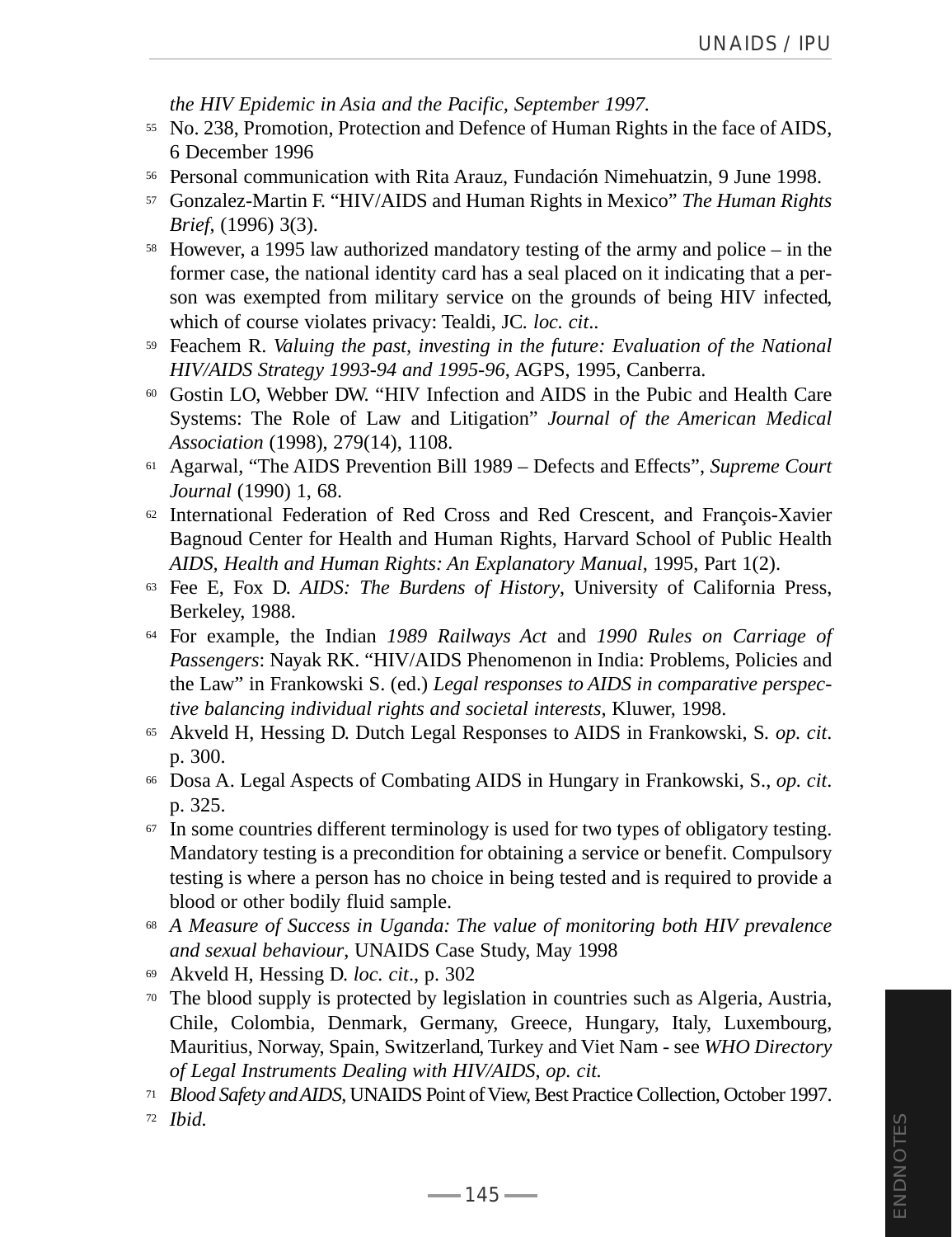- <sup>73</sup> *World Bank Policy Research Report, op. cit,* Box 4.2.
- <sup>74</sup> McFarland W, Kahn JG, Katzenstein DA, Mvere D, and Shamu R. "Deferral of blood donors with risk factors for HIV infection saves lives and money in Zimbabwe" *Journal of AIDS and Human Retrovirology* (1995) 9(2), 183-92.
- <sup>75</sup> Kumar S. Indian Supreme Court Demands Cleaner Blood Supply *Lancet* (1996) 347, 114.
- <sup>76</sup> Tealdi JC. Responses to AIDS in Argentina: Law and Politics, Frankowski S. *op. cit*. p. 413.
- <sup>77</sup> *ibid*., Box 2.2.
- <sup>78</sup> Gostin L, Curran WJ. The Limits of Compulsion in Controlling AIDS *Hastings Center Report*, December 1986, 16(6), 24 at 28-9.
- <sup>79</sup> Culpability refers to the extent to which an offender is morally accountable for their acts. Under the criminal law responsibility stems from both the act itself and the motive of the actor.
- <sup>80</sup> *WorldAIDS*, Panos Institute, March 1994 and *AIDS and Young People: A Generation at Risk*, Panos Media Briefing No. 4, July 1996.
- <sup>81</sup> Sullivan KM, Field M.A. AIDS and the Coercive Power of the State *Harvard Civil Rights/Civil Liberties Law Review* (1988) 23(1), 139.
- <sup>82</sup> *Criminal Law and HIV/AIDS* Panos Information Sheet, May 1997.
- <sup>83</sup> Wodak A. Health, HIV Infection, Human Rights, and Injecting Drug Use *Health and Human Rights* (1998) 2(4), 24 at 27.
- <sup>84</sup> Klomegah KK. Drug Use Fuels Epidemic in Russia, *Panos News*, 20 March 1998.
- <sup>85</sup> UNAIDS, *Resource Guide for Theme Groups: Working together on HIV/AIDS,* 1998, IV.3.
- <sup>86</sup> *Ibid.*
- <sup>87</sup> *Confronting AIDS, op. cit.* , chapter 3.
- <sup>88</sup> Hurley SF, Jolley DG, Kalder, JM. Effectiveness of needle exchange programmes for prevention of HIV infection, *Lancet* (1997) 349 (9068), 1797-1800.
- <sup>89</sup> *Ibid.*
- <sup>90</sup> Communication No. 488/1991. *Official Records of the General Assembly, Forty-Ninth Session, Supplement No. 40* (A/49/40), vol.II, annex IX EE, para. 8.5. The Federal Government in Australia overturned State legislation in Tasmania to implement the Human Rights Committee finding by the enactment of the *Human Rights (Sexual Conduct) Act 1994*.
- <sup>91</sup> McKenna N. *On the Margins: Men who have sex with men in the developing world,* Panos Institute in association with the Norwegian Red Cross, London, 1996.
- <sup>92</sup> *The National Coalition for Gay and Lesbian Equality and Anon. v The Minister of Justice and Ors* (9 October 1998) unreported decision of the Constitutional Court – see website at University of Witswatersrand Law School at http:/www.law.law.wits.ac.za./judgements/1998/gaylessum.html.
- <sup>93</sup> Wherrett L, Talbot W. *HIV/AIDS Prevention, Homosexuality and the Law*, Discussion Paper, Intergovernmental Committee on AIDS, Legal Working Party, Australian Department of Community Services and Health, Canberra, February 1991.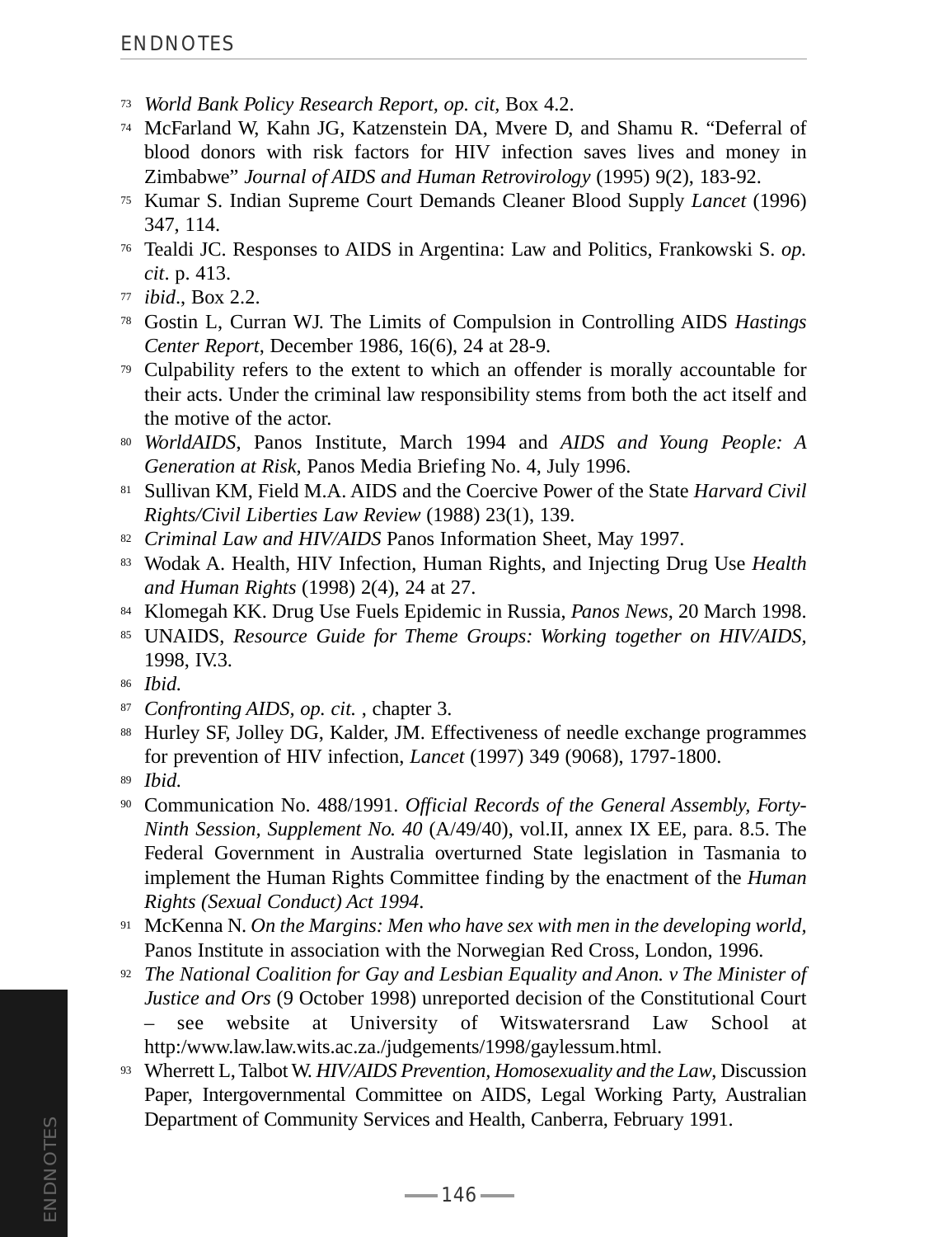- <sup>94</sup> E.g. The Netherlands in 1996
- <sup>95</sup> E.g. in some Latin American countries: Wijers M, Lap-Chew L. *Trafficking in Women, Forced Labour and Slave-like Practices in Marriage, Domestic Labour and Prostitution, Foundation Against Trafficking in Women*, the Netherlands, 1997, p. 153.
- <sup>96</sup> Bindman J. *Redefining Prostitution as Sex Work on the International Agenda*, Anti-Slavery International (with the participation of the Network of Sex Work Projects), London, 1997.
- <sup>97</sup> Including where appropriate, translations which relate to the predominant ethnicity of clients and workers.
- <sup>98</sup> eg. Queensland, Australia.
- <sup>99</sup> *Op. cit*., Chapter 2.
- <sup>100</sup> Education Means Protection of Women Engaged in Recreation.
- <sup>101</sup> Overs C, Longo P. *Making Sex Work Safe*, AHRTAG and Network of Sex Work Projects, London, 1997, p. 43.
- <sup>102</sup> Transnational AIDS/STD Prevention Among Migrant Prostitutes in Europe.
- <sup>103</sup> *Ibid*. pp. 40 and 71.
- <sup>104</sup> Singh S, Chowdhury S*. A Dream, A Pledge, A Fulfilment: Five Years' Stint at Sonagachi 1992-97* All India Institute of Hygiene and Public Health, Calcutta.
- <sup>105</sup> *Ibid*. p.9.
- <sup>106</sup> *Ibid*., p. 45.
- <sup>107</sup> Statement by UNAIDS to the UN Commission on Human Rights, April 1996.
- <sup>108</sup> In Costa Rica the Ministry of Health is required by law to provide health units in prisons with materials including disposable needles and syringes, testing kits, condoms and educational materials.
- <sup>109</sup> Foreman M. *AIDS and Men: Taking Risks or Taking Responsibility*, Panos and Zed Books, London, 1998.
- <sup>110</sup> *AIDS and Detention: The Combat Against AIDS in Penitentiary Institutions in the Netherlands*, 1995.
- <sup>111</sup> Canadian HIV/AIDS Legal Network and Canadian AIDS Society, *HIV/AIDS in Prisons: Final Report,* September 1996*.*
- <sup>112</sup> AIDS Advisory Committee, *Review of HIV and AIDS in Prison*, June 1995.
- <sup>113</sup> Tealdi JC. *loc. cit*., pp. 382-384 and 393.
- <sup>114</sup> See *D v. United Kingdom*, European Court of Human Rights, 2 May 1997, Appl. No. 30240/96.
- <sup>115</sup> Norberry J, Chappell D. *AIDS and Prisons*, Trends and Issues Paper No. 21, Australian Institute of Criminology, December 1989.
- <sup>116</sup> Jurgens R. *HIV/AIDS in Prisons: Final Report*, Canadian HIV/AIDS Legal Network and Canadian AIDS Society, Montreal, September 1996.
- <sup>117</sup> UNAIDS Press Release, *UNAIDS expresses sorrow over killing of South African AIDS-Activist*, 5 January 1999.
- <sup>118</sup> Tealdi JC. *Responses to AIDS in Argentina: Law and Politics* in Frankowski, S. *op. cit*. p.388.
- <sup>119</sup> Oi-chu Lin. *Community Campaign in the Fight Against Discrimination: the Hong*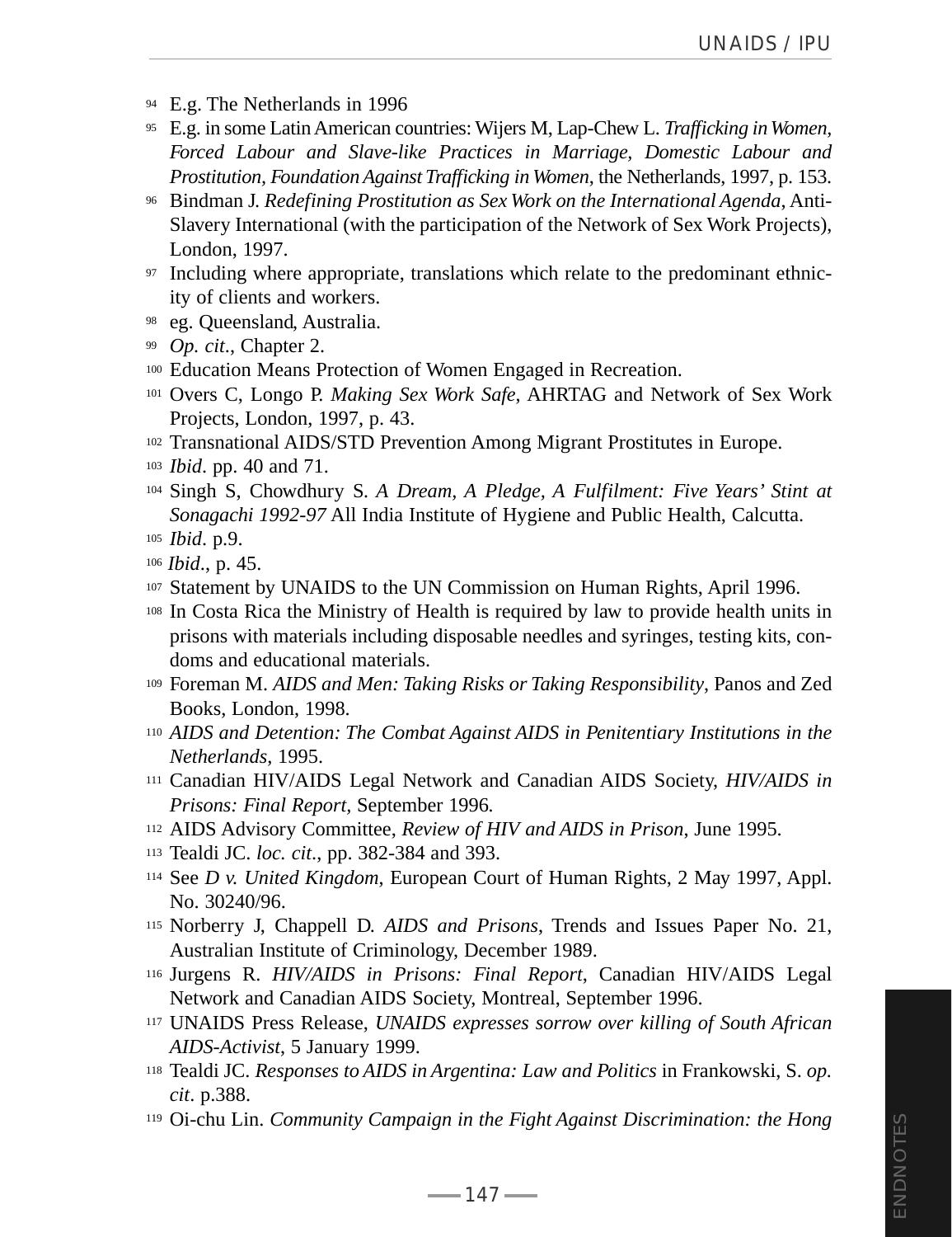*Kong Experience* in Human Rights Internet, *op. cit*., pp 12-14.

- <sup>120</sup> In the first stage an employer may only ask whether applicants can perform jobrelated functions. After a conditional offer of employment is made, the second stage occurs where all entering employees may be medically tested, but not selected applicants. The burden of the cost of general testing, the requirement to keep the results of such tests confidential and not to use such results except in accordance with the Act is thought to be a significant deterrent to HIV testing: Feldblum C. Disability Antidiscrimination Laws and HIV Testing of Health Care Providers in *Courts, Health Science and the Law* (1991) 2(1), 136 (Georgetown Medical and Law Centers).
- <sup>121</sup> The Australian definition used in the *Disability Discrimination Act, 1992* is "the presence in the body of organisms capable of causing disease or illness".
- <sup>122</sup> Watchirs H. HIV/AIDS Discrimination and Privacy the Need for Legislative Protection, in D.C. Jayasuriya (Ed.) *HIV Law Ethics and Human Rights*, UNDP Regional Project on HIV and Development, New Delhi, 1995.
- <sup>123</sup> In the Australian Capital Territory the law provides that circumstances will not be regarded as materially different because the discriminator has to provide differently for the HIV-positive person.
- <sup>124</sup> New South Wales, Australia.
- <sup>125</sup> eg. *Attorney-General of Canada v. Thwaites* T16299-3, 28 March 1994.
- <sup>126</sup> Seager J. *The State of Women in the World Atlas*, Penguin, London, 1997.
- <sup>127</sup> This consistency of age should not impact on the crime of paedophilia, whether heterosexual or homosexual in nature.
- <sup>128</sup> See *D v. Council of Ministers*, European Court of First Instance, 28 January 1999, T-262/97
- <sup>129</sup> E.g. the Danish Registered Partnership Act, 1989.
- <sup>130</sup> E.g. the Australian Capital Territory's Domestic Relationships Act, 1995.
- <sup>131</sup> *HIV/AIDS: The Need for Privacy, October 1990.*
- <sup>132</sup> *Report of the Privacy and HIV/AIDS Working Party*, Commonwealth of Australia, September 1992
- <sup>133</sup> Akveld H, Hessing D. *loc. cit*., p. 310.
- <sup>134</sup> Saito T. Japanese Legal Response to AIDS in Frankowski, S. (ed.) *op. cit*. p. 272.
- <sup>135</sup> *Z v. Finland*, 25 February 1997, Appl. No. 22009/93.
- <sup>136</sup> E.g. *Jansen Van Vuuren v*. *Kruger* (1993) 4 SA 842.
- <sup>137</sup> E.g. *AB v*. *Scottish National Blood Transfusion Service* (1990) SCLR 263.
- <sup>138</sup> Grimm G. Combating Discrimination Against AIDS Patients in Tanzania *The Human Rights Brief* (1997) 4(3), Center for Human Rights and Humanitarian Law, Washington College of Law, American University.
- <sup>139</sup> Even implied, such as under the duties of fidelity and good faith, to carry out their work in a skilful and competent manner, and exercise reasonable care not to cause injury or loss in the course of performing work.
- <sup>140</sup> E.g. California, Florida, Illinois, Texas, Massachusetts, Wisconsin and Tasmania (Australia).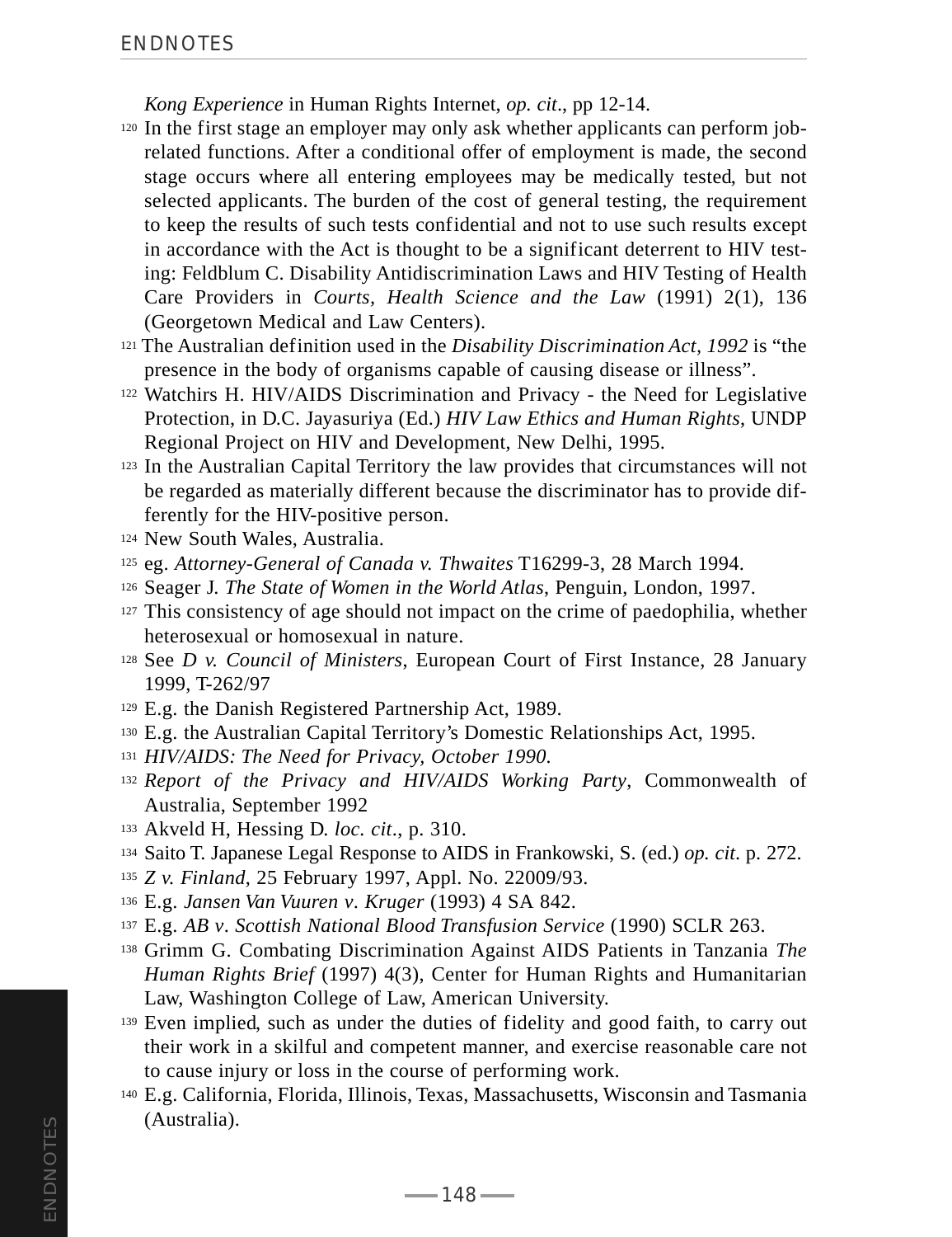- <sup>141</sup> Employees may be required to take zidovudine after a needlestick injury as part of their duty to mitigate damages, if this is considered reasonable, based on medical evidence as to its prophylactic value.
- <sup>142</sup> Jayasuriya DC. *AIDS and Condoms*, Institute of Comparative Health Policy and Law, Nawala, 1989.
- <sup>143</sup> Wiseberg L. (ed.), *Human Rights and HIV/AIDS*: *Effective Community Responses*, Human Rights Internet (funded by UNAIDS), Ottawa, 1998.
- <sup>144</sup> Personal communication with Federico Hernandez, FASE, 12 May 1998.
- <sup>145</sup> Bianco M. President, FEIM (the Foundation for Women's Studies and Research) in Wiseberg L. (ed.), *Human Rights and HIV/AIDS*: *Effective Community Responses*, Human Rights Internet (funded by UNAIDS), Ottawa, 1998.
- <sup>146</sup> Zielinska E. Legal Responses to AIDS A Polish Perspective in Frankowski, S. (ed.) *op. cit*.
- <sup>147</sup> Permitted Medical Experiments, International Tribunal of Nuremberg, in *Trials of War Criminals before the Nuremberg Military Tribunals under Council Law No. 10, The Medical Case*, Vols. I and II, Washington D.C., US Govt. Printing Office, 1950.
- <sup>148</sup> *Recommendations Guiding Physicians in Biomedical Research Involving Humans*, adopted at the 18th World Medical Assembly, as amended.
- <sup>149</sup> WHO Technical Report Series, No. 850, pp 97-137.
- <sup>150</sup> Beloqui J, Chokevivat V, Collins C. HIV Vaccine Research and Human Rights: Examples from Three Countries Planning Efficacy Trials in *Health and Human Rights* (1998) 3(1), 39 at 49.
- <sup>151</sup> Alexander M. Information and Education Laws in Jayasuriya DC., *op.cit*., pp.34- 65.
- <sup>152</sup> Carrasco E, Coordinator ACCSI, "Providing Legal Aid and Advice on Human Rights and HIV/AIDS" in Wiseberg L. *op. cit*..
- <sup>153</sup> ACTIONAID and UNDP, *Strategies for Hope No. 11 Broadening the front: NGO responses to HIV and AIDS in India.*
- <sup>154</sup> E.g. Holtzman M (ed.) *Legal Services Directory for People with AIDS,* Gay Men's Health Crisis and the American Bar Association *Directory of Legal Resources for People with AIDS and HIV*, AIDS Coordination Project, Washington.
- <sup>155</sup> E.g. the Gay Men's Health Crisis Volunteer Attorney Training Manual, the Whitman-Walker AIDS Advocacy Volunteer Attorney Practice Manual and a manual produced by the AIDS Project, Los Angeles.
- <sup>156</sup> Strode A *et al HIV/AIDS and the Law: A Resource Manual*, AIDS Law Project and Lawyers for Human Rights, University of Witswatersrand, South Africa, 1997.
- <sup>157</sup> Rubenfeld AR. *AIDS Benchbook* National Judicial College, American Bar Association, Reno, Nevada, 1991 - the College and the ABA also run training courses on AIDS and the courts.
- <sup>158</sup> E.g. Harris D. *AIDS: A Guide to the Law*, Terrence Higgins Trust, London, 1990 and Lambda Legal Defense and Education Fund, Inc. *AIDS Legal Guide: A Professional Resource on AIDS-related Legal Issues and Discrimination*, New York, 1989.

ENDNOTES ENDNOTES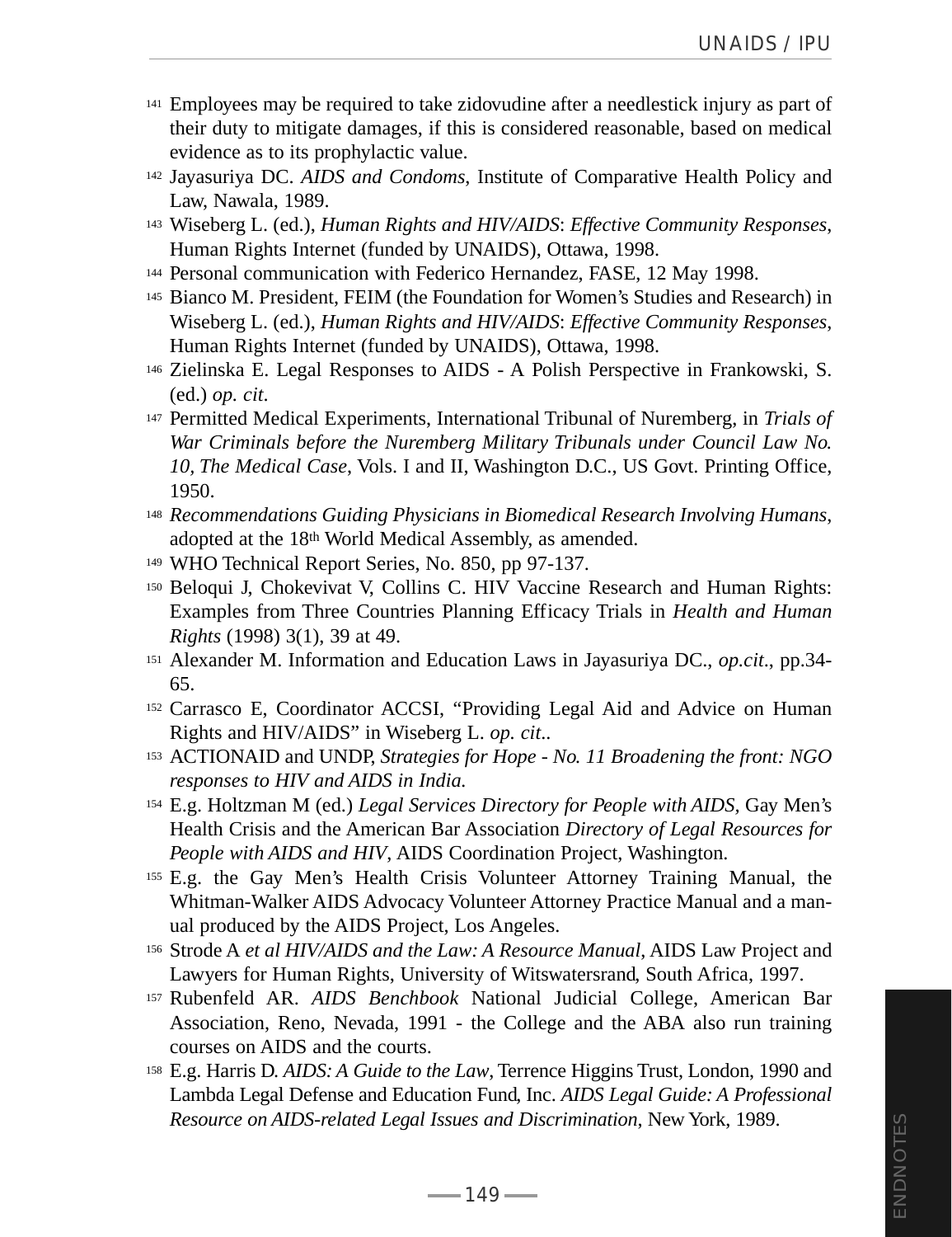- <sup>159</sup> UNAIDS, *Expanding the global response to HIV/AIDS through focused action - Reducing risk and vulnerability: definitions, rationale and pathways*, Key Materials, Best Practice Collection, 1998.
- <sup>160</sup> Hannum J. *AIDS in Nepal: Communities Confronting an Emerging Epidemic*, AmFAR, Seven Stories Press, New York, 1997.
- <sup>161</sup> UNAIDS *Women and AIDS: Point of View*, October 1997.
- <sup>162</sup> UNAIDS, *Gender and HIV/AIDS: Taking stock of research and programmes*, Key Material, Best Practice Collection, March 1999, p. 31.
- <sup>163</sup> *Ibid.*
- <sup>164</sup> Policy Profile HIV Prevention and Women's Rights: Working for One Means Working for Both, *AIDScaptions*, Vol. II(3), May 1996.
- <sup>165</sup> UNAIDS, *Gender and HIV/AIDS: Taking stock of research and programmes*, Key Materials, Best Practice Collection, March 1999, p.29.
- <sup>166</sup> *AIDScaptions, loc. cit.*
- <sup>167</sup> UNAIDS, *Gender and HIV/AIDS: Taking stock of research and programmes,* Key Materials, Best Practice Collection, March 199, p.27.
- <sup>168</sup> UNAIDS, *AIDS Five Years since ICPD: Emerging issues and challenges for women, young people and infants*, Discussion Document, 1999.
- <sup>169</sup> UNFPA *The State of the World Population the Right to Choose: Reproductive Rights and Reproductive Health - 1997,* Chapter 2 and Special Report: Implementing the ICPD Programme of Action.
- <sup>170</sup> *Women's Health Using Human Rights to Gain Reproductive Freedom*, Panos Media Briefing No.32, December 1998, p. 17.
- <sup>171</sup> McNamara R. *Female Genital Health and the Risk of HIV Transmission*, UNDP, Issues Paper 3, HIV and Development Programme, New York, November 1993.
- <sup>172</sup> UNAIDS, *Gender and HIV/AIDS,* Technical Update, September 1998.
- <sup>173</sup> UNAIDS, *Gender and HIV/AIDS: Taking stock of research and programmes,* Key Materials, Best Practice Collection, March 1999, p.26.
- <sup>174</sup> Foreman M. *AIDS and Men Old Problem, New Angle,* Panos HIV/AIDS Briefing No. 6, December 1998.
- <sup>175</sup> AIDSCAP, *Making prevention work: global lessons learned from the AIDS Control and Prevention Project,* 1991-7, Arlington, VA.
- <sup>176</sup> Mane P*. Women to Gender: From Rhetoric to Action in HIV/AIDS Prevention, Care, Support and Impact-Alleviation*, paper presented to the AIDS IMPACT, Biopsychosocial Aspects of HIV infection, Third International Conference, June 1997, Melbourne, Australia.
- <sup>177</sup> UNAIDS, *AIDS five years since ICPD: Emerging Issues and challenges for women, young people and infants*, Discussion Document, 1999 pp13-15.
- <sup>178</sup> UNAIDS Briefing Paper, 1999 World AIDS Campaign, Challenges for Latin America and the Caribbean, 25 February 1999.
- <sup>179</sup> UNAIDS, *AIDS five years since ICPD: Emerging issues and challenges for women, young people and infants*, Discussion Paper, 1999, p.19.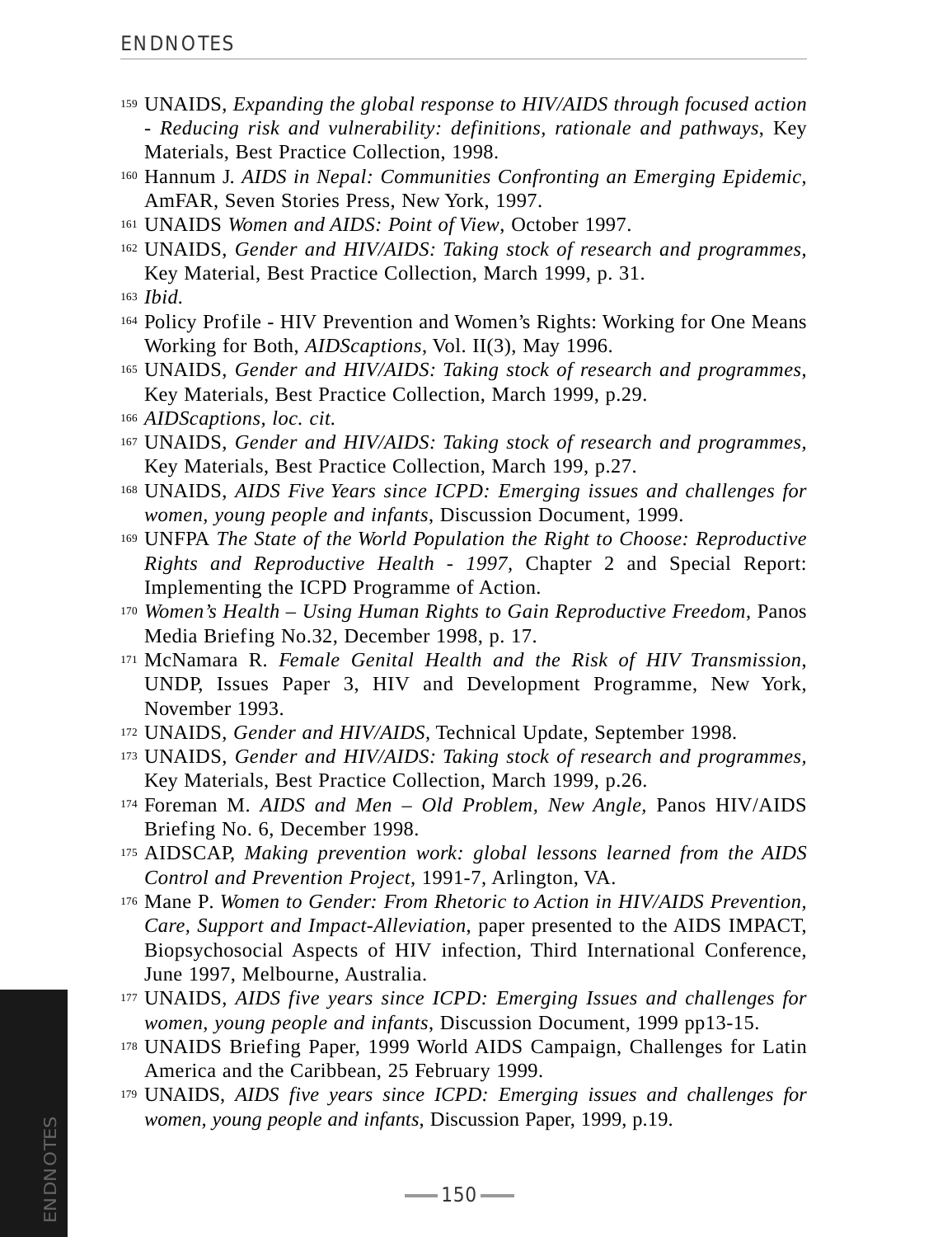- <sup>180</sup> Byrne, I. *The Human Rights of Street and Working Children: A Practical Manual for advocates,* Consortium for Street Children, UK, Intermediate Technology Publications, London, 1998.
- <sup>181</sup> Baker G, Knaul F, Vasconcelos A. Development as Empowerment: Brazilian Project Offers Passage to a Better Life for Street Girls *Passages*, (1991) 10(4), International Center on Adolescent Fertility, 3-6.
- <sup>182</sup> A similar process of research, consultation, review and reform was held in 1993 by the National Inquiry into the Human Rights of People with Mental Illness also conducted by HREOC.
- <sup>183</sup> *AIDS Education through Imams: A spiritually motivated community effort in Uganda*, UNAIDS and Islamic Medical Association of Uganda, UNAIDS Best Practice Collection, Geneva, UNAIDS, 1998.
- <sup>184</sup> WHO, UNICEF, UNDP, USAID, and World Learning Inc..
- <sup>185</sup> Using the analogy of food teaching responsible eating prevents food being used in a harmful way.
- <sup>186</sup> Saito T. Japanese Responses to AIDS in Frankowski S, *op. cit*., p. 250.
- <sup>187</sup> Another workshop is planned for December 1999 January 2000: personal communication with Mandeep Dhaliwal, Project Coordinator, 22 April 1999.
- <sup>188</sup> *HIV/AIDS Related Discrimination Health Care Worker Project*, School of Medical Education, prepared for the National AIDS Campaign, Department of Human Services and Health, AGPS, Canberra, August 1994.
- <sup>189</sup> Kippax S, Tillett G, Crawford J, Cregan J. *Discrimination in the Context of AIDS: Disease and Deviance*, Macquarie University AIDS Research Unit, written for the Australian Department of Community Services and Health, July 1991.
- <sup>190</sup> *HIV/AIDS Related Discrimination PLWHA Project Report*, prepared for the Department of Human Services and Health, December 1994
- <sup>191</sup> McConachy D, Booker N. *HIV/AIDS Related Discrimination: PLWHA Evaluation Report*, prepared for the Australian National AIDS Campaign, Department of Human Services and Health, AGPS, Canberra, July 1994.
- <sup>192</sup> Lenehan, Lynton, Bloom, Blaxland. *Research into HIV/AIDS Related Discrimination*, prepared for the Australian Department of Human Services and Health, AGPS, Canberra, October 1994
- <sup>193</sup> See *Putting HIV/AIDS on the business agenda*, UNAIDS, Point of View, November 1998.
- <sup>194</sup> *HIV/AIDS and the Law: A Resource Manual*, AIDS Law Project and Lawyers for Human Rights, University of Witwatersrand, South Africa, May 1997, Appendix 2.
- <sup>195</sup> Ministry of Labour, Republic of Namibia, *National Code of HIV/AIDS and Employment*, August 1996.
- <sup>196</sup> Saito T. Japanese Legal Responses to AIDS *loc. cit*., p. 255-6.
- <sup>197</sup> *The Business Response to HIV/AIDS: Innovation and Partnership*, UNAIDS and the Prince of Wales Business Leaders Forum, 1998, p.35.
- <sup>198</sup> *Ibid.,* p. 37.
- <sup>199</sup> UN Centre for Human Rights, National Human Rights Institutions, Professional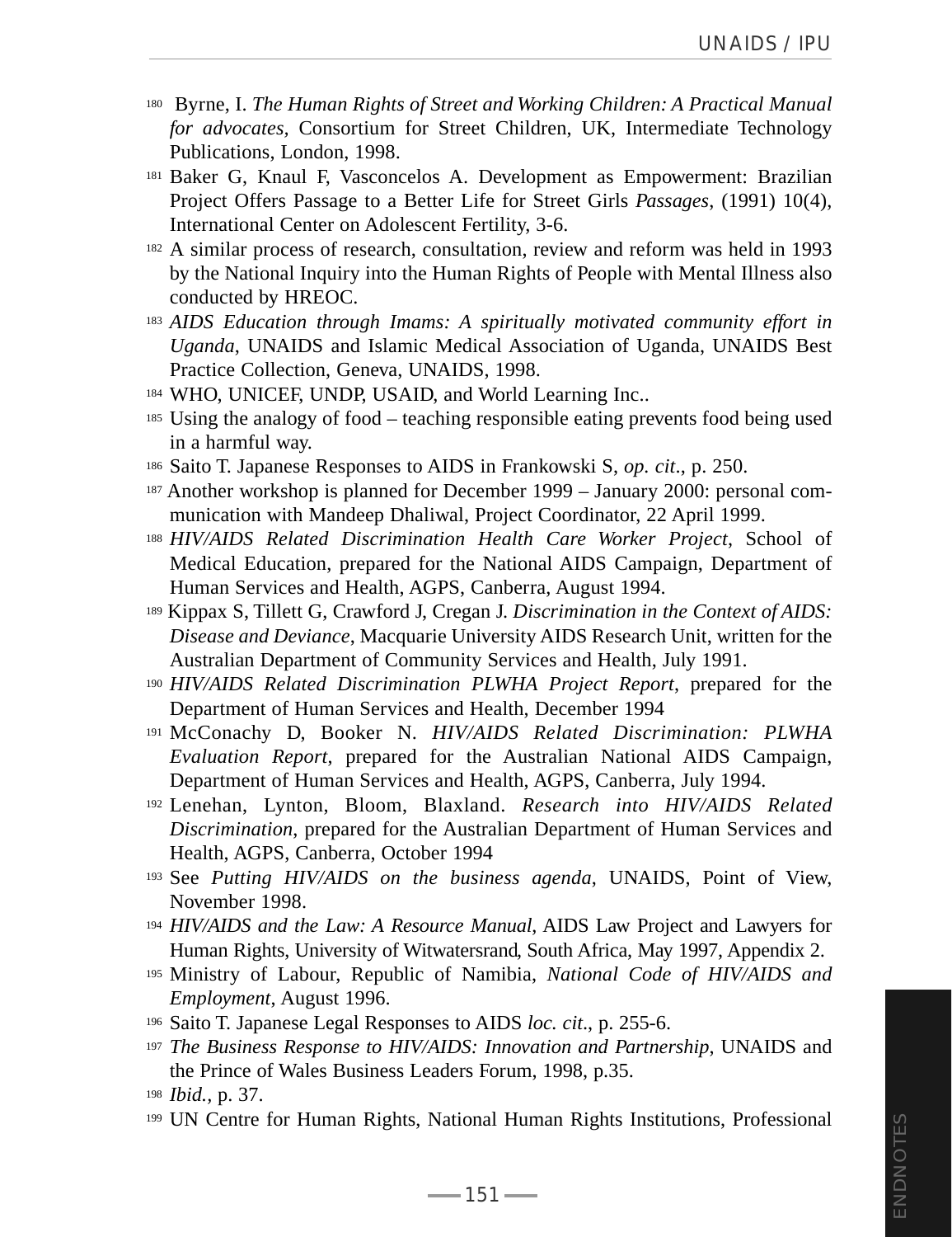Training Series No. 4, Geneva, 1995

<sup>200</sup> UNAIDS, *Resource Guide for Theme Groups: Working together on HIV/AIDS*, 1998, III.9

- <sup>202</sup> Jayasuriya, DC. *HIV Law and Law Reform in Asia and the Pacific*, UNDP, India, September 1995.
- <sup>203</sup> Whelan D. International Center for Research on Women *A Human Rights Approach to Reducing Women's Vulnerability to HIV/AIDS* paper presented to the XIIth International Conference on AIDS, Geneva, July 1998.
- <sup>204</sup> UN Institute for Training and Research (UNITAR) and the UN Center for Human Rights, 1997.
- <sup>205</sup> *Ibid*.
- <sup>206</sup> See Family Health International/AIDSCAP, *AIDS in Kenya: Socioeconomic Impact and Policy Implications*, 1996.
- <sup>207</sup> Black B. HIV/AIDS and the Church: Kenyan Religious Leaders Become Partners in Prevention *AIDScaptions*, June 1997, p. 23.
- <sup>208</sup> *The Action Brief*, UNAIDS, November 1998.
- <sup>209</sup> *Microbicides for HIV prevention*, UNAIDS Technical Update, April 1998.
- <sup>210</sup> *The public health approach to STD control*, UNAIDS, Technical Update, May 1998.
- <sup>211</sup> *HIV-related opportunistic diseases*, UNAIDS, Technical Update, October 1998.
- <sup>212</sup> See *Access to drugs*, UNAIDS Technical Update, October 1998 and *Nine Guidance Modules on Antiretroviral Treatments*, WHO, Geneva, 1998.
- <sup>213</sup> *Confronting AIDS: Public Priorities in a Global Epidemic*, A World Bank Policy Research Report, Oxford University Press, 1997, Chapter 1.
- <sup>214</sup> Council for International Organizations of Medical Science.
- <sup>215</sup> para 33, Denver Summit of the G8 Nations, Communique, 22 June 1997.
- <sup>216</sup> *IAVI Newsletter*, Spring 1998, p.2. (http://www.iavi.org).
- <sup>217</sup> Connor EM, Sperling RS, Gelber R, *et al* "Reduction of maternal-infant transmission of HIV-type 1 with zidovudine treatment", (1994) *New England Journal of Medicine* **331**: 1173-1180.
- <sup>218</sup> UNAIDS *Press Release*, Geneva, 29 June 1998. Glaxo Wellcome announced in March 1998 that it will provide AZT at substantially reduced cost to HIV-positive pregnant women in developing countries.

<sup>201</sup> *Ibid.*